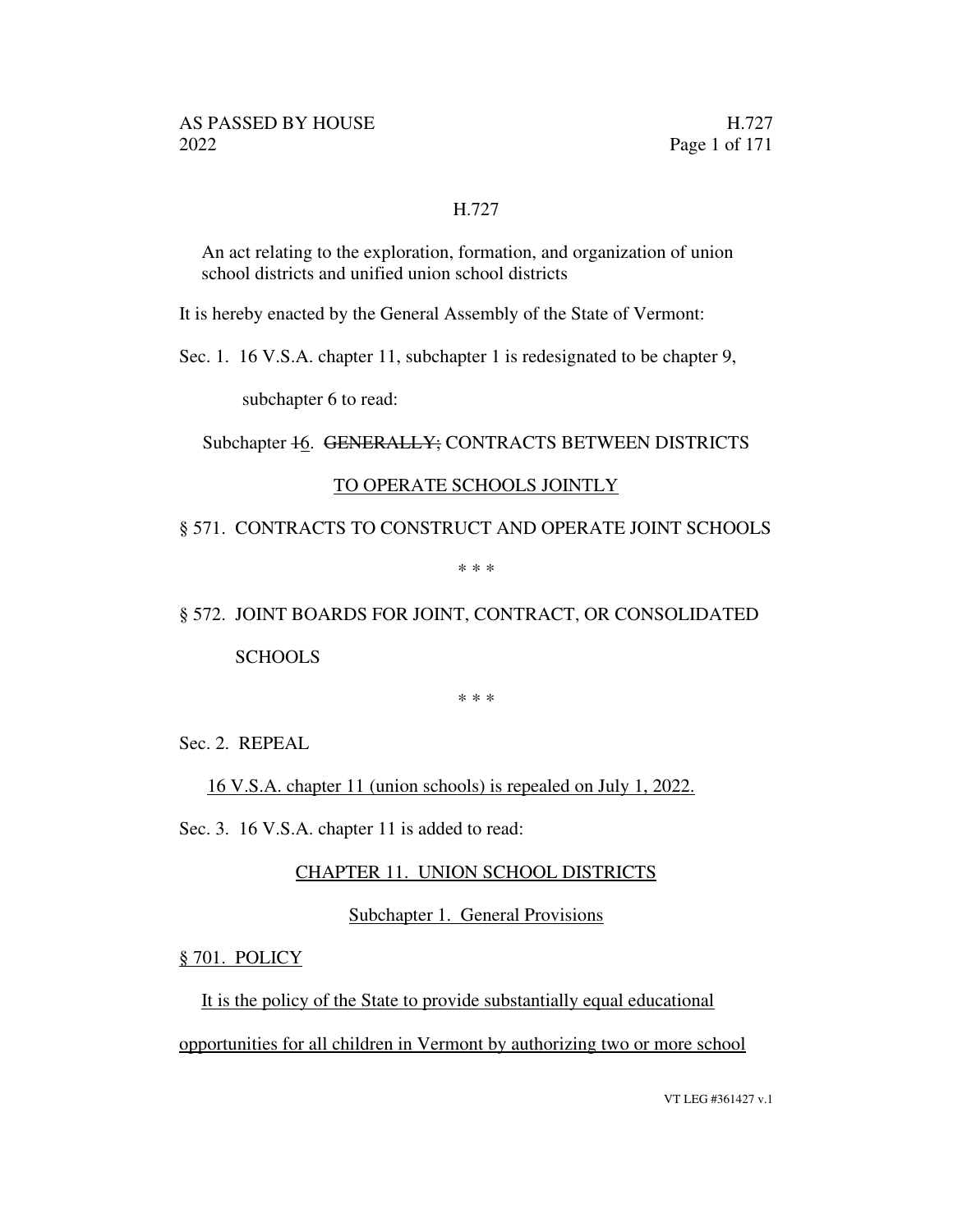districts, including an existing union school district, to form a union school district for the purpose of providing for the education of its resident students in the grades for which it is organized, and for the new union school district to be a body politic and corporate with the powers incident to a municipal corporation, with all of the rights and responsibilities that a town school district has in providing for the education of its resident students. Formation of union school districts shall be designed to encourage and support local decisions and actions that provide substantial equity of educational opportunities statewide, lead students to achieve or exceed the State's Education Quality Standards, maximize operational efficiencies, promote transparency and accountability, and be delivered at a cost that parents, voters, and taxpayers value.

#### § 702. DEFINITIONS

As used in this chapter:

(1) "Board clerk" means the individual selected to be clerk of the board of a union school district by the members of the board from among their number pursuant to the provisions of sections 714 (initial members of union school district board), 729 (unified union district board members), and 747 (union elementary and union high school district board members) of this chapter.

VT LEG #361427 v.1 (2) "District clerk" means the individual elected as clerk of a union school district by the voters of the district pursuant to the provisions of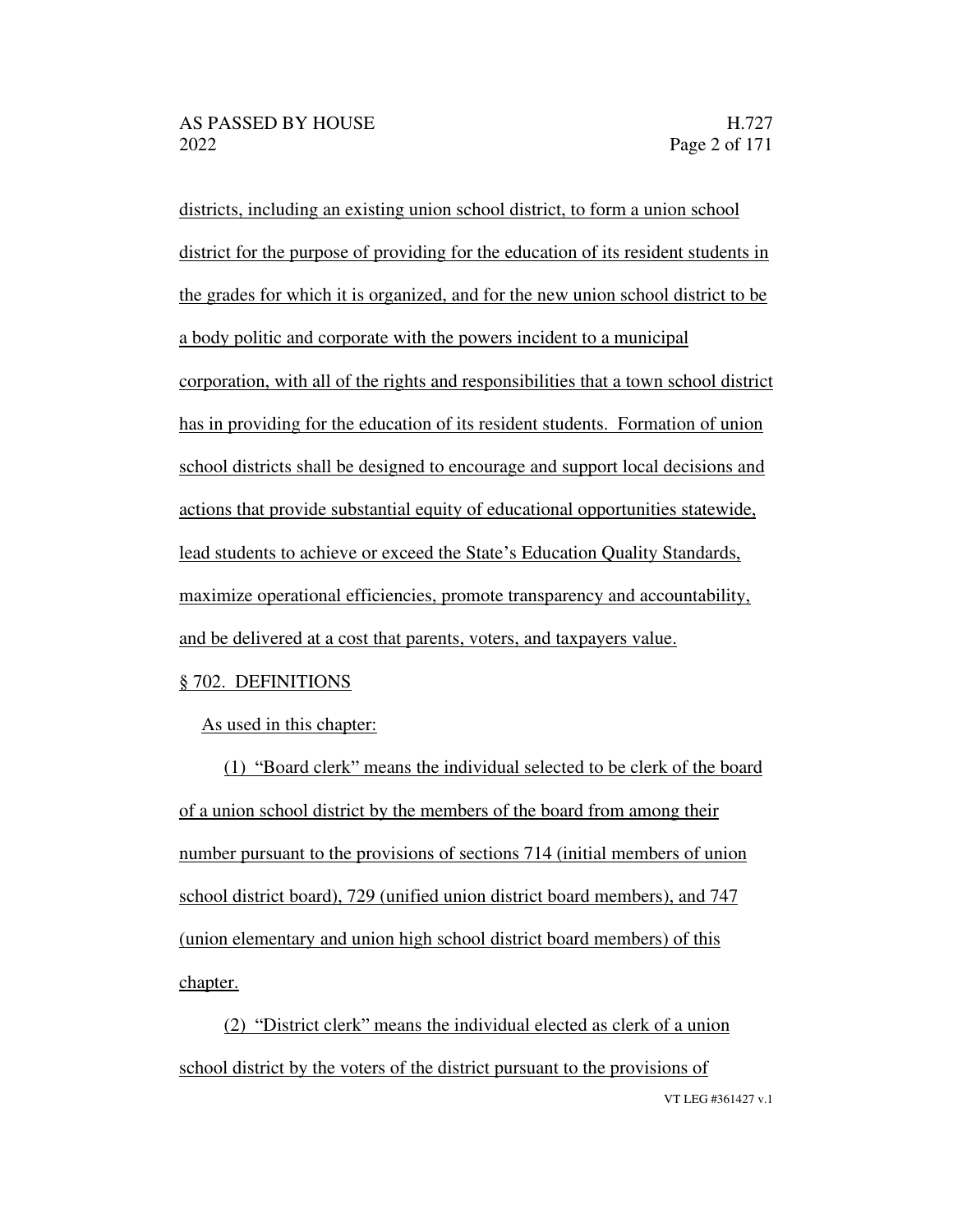sections 715 (union school district organizational meeting), 735 (unified union school district officers and election), and 753 (union elementary and union high school district officers and election) of this chapter.

(3) Forming districts means all school districts, including union school districts, that are located within the geographical boundaries of a proposed or voter-approved union school district prior to the operational date of the union school district, which will potentially merge or have merged to form the new union school district.

(4) "Member district" means a school district, which can be a union school district, that is a member of a union elementary school district or a union high school district for certain grades, prekindergarten through grade 12, and is a distinct district organized to provide for the education of its resident students for all other grades, whether by operating one or more schools or paying tuition.

 $(5)$  "Operational date" means the date on which a union school district formed pursuant to the provisions of this chapter assumes full and sole responsibility for the education of all resident students in the grades for which it is organized.

 $(6)$  "School district" means a school district organized as a town school district, city school district, incorporated school district, or union school district, unless clearly inapplicable.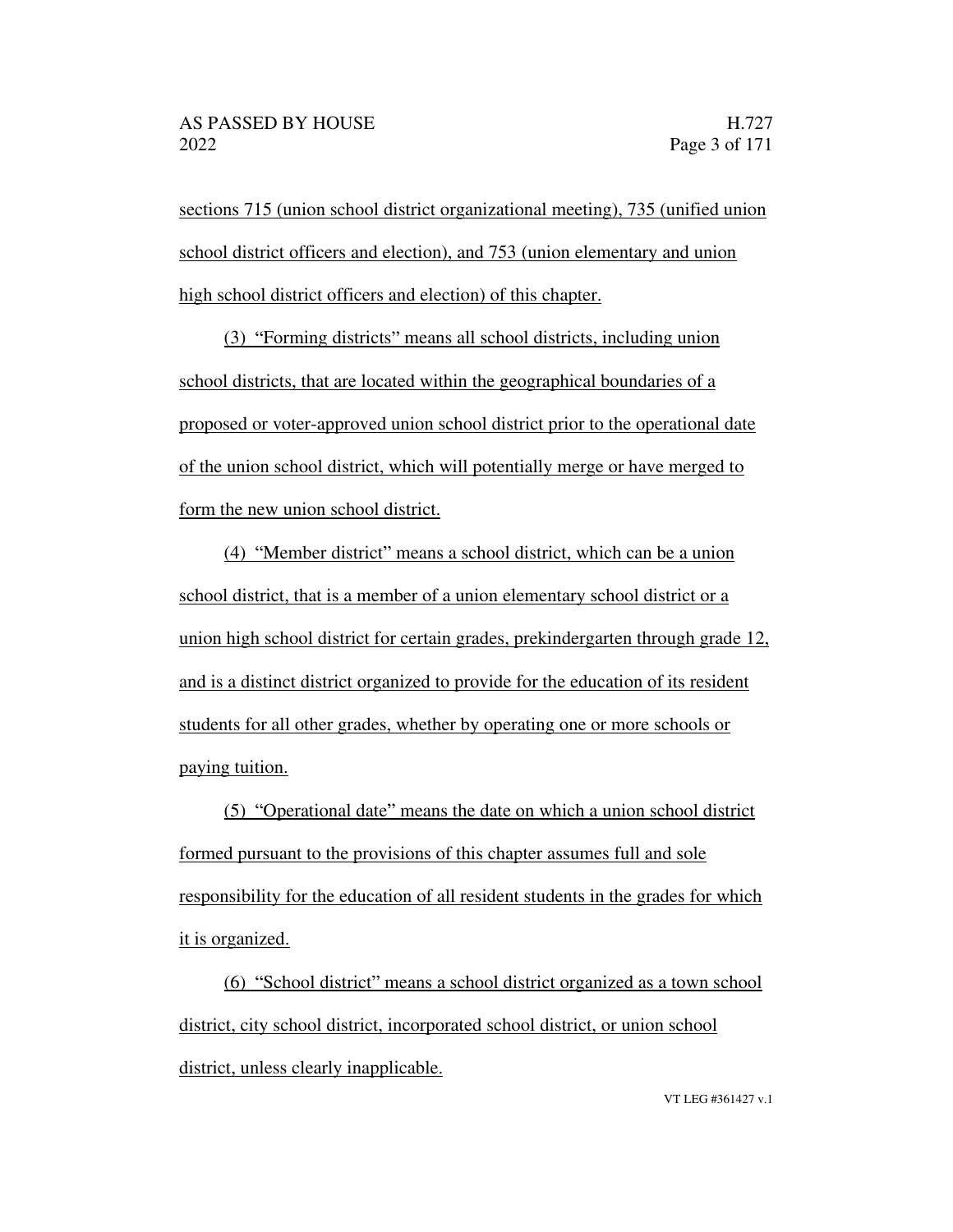$(7)$  In addition to its plain meaning, "town" means a city or incorporated village.

 $(8)$  In addition to its plain meaning, "town school district" means a city school district, or incorporated school district, and does not mean a union school district.

(9) "Town within a unified union school district" means each town located inside the geographic boundaries of a unified union school district and in which the district's resident students live.

 $(10)$  "Transitional period" means the period of time beginning on the day on which a union school district becomes a legal entity pursuant to section 713 (certification of votes) of this chapter and continuing until its operational date.

(11) "Unified union school district" means a union school district organized to provide for the education of the district's resident students in all grades, prekindergarten through grade 12.

 $(12)$  "Union elementary school district" and "union high school district" mean a union school district organized to provide for the education of the district's resident students in fewer than all grades, prekindergarten through grade 12.

VT LEG #361427 v.1  $(13)(A)$  "Union school district" means a municipality formed under the provisions of this chapter that is governed by a single publicly elected board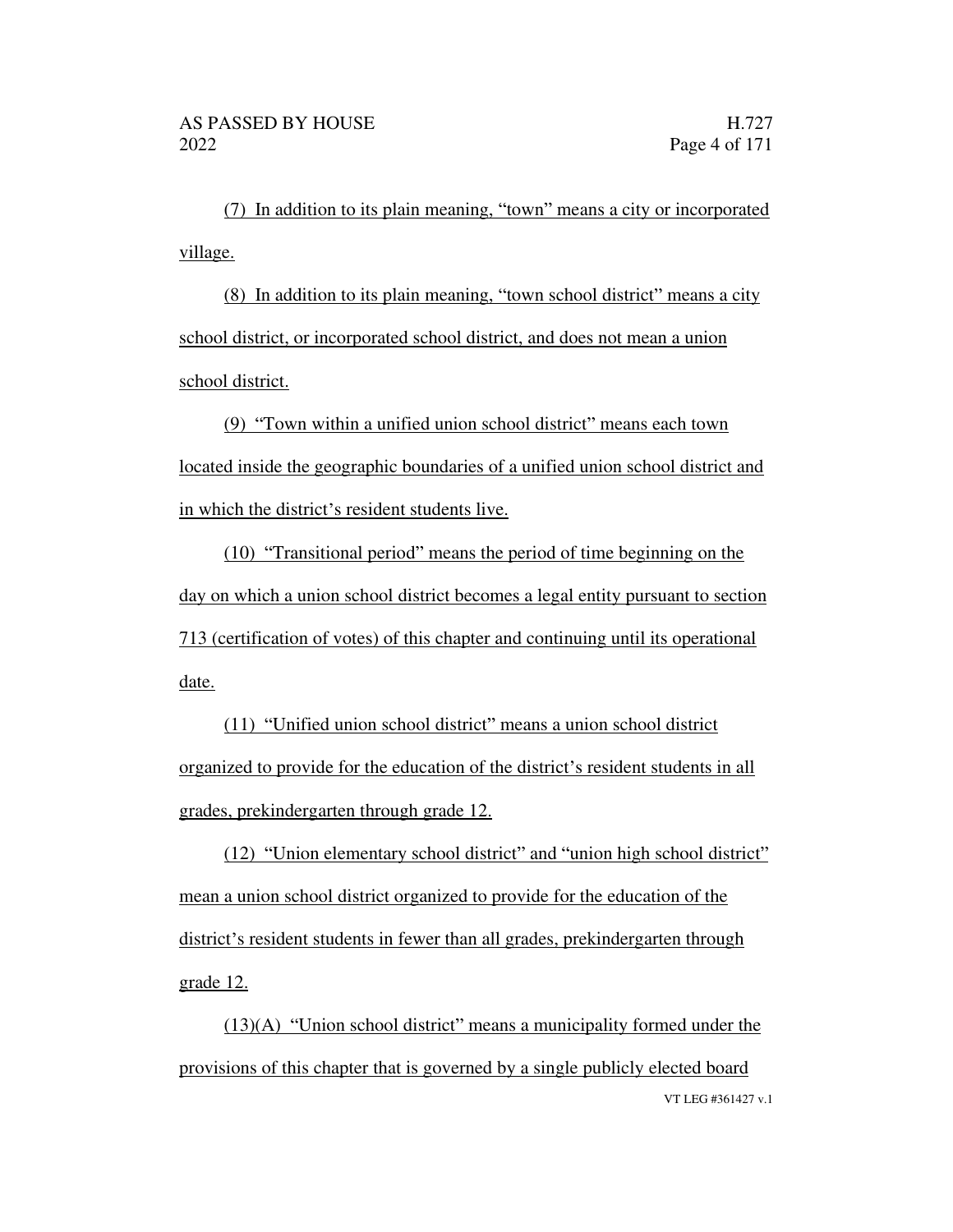and that is responsible for the education of students residing in two or more towns in the grades for which the district is organized by:

(i) operating a school or schools for all grades;

(ii) operating a school or schools for all students in one or more

grades and paying tuition for all students in the remaining grade or grades; or

(iii) paying tuition for all grades.

 $(B)$  Use of the term "union school district" or "union district"

includes a union elementary school district, union high school district, and unified union school district unless the context clearly limits it to fewer than all options.

 $(14)$  "Weighted voting" means a system, sometimes used in the "proportional to town population" model of union school district board membership, set forth in subdivisions  $711(d)(1)$ ,  $711(e)(1)$ ,  $730(a)(1)$ ,  $748(a)(1)$ , and  $748(b)(1)$  of this chapter, where proportionality is achieved by assigning a different number of votes to each board member.

#### § 703. APPLICATION OF OTHER LAWS AND ARTICLES OF AGREEMENT

(a) Other education laws. The provisions of this chapter are intended to be in addition to the general provisions of law pertaining to schools, school districts, and supervisory unions. General provisions of law shall apply to union school districts unless inconsistent with or otherwise provided in this chapter.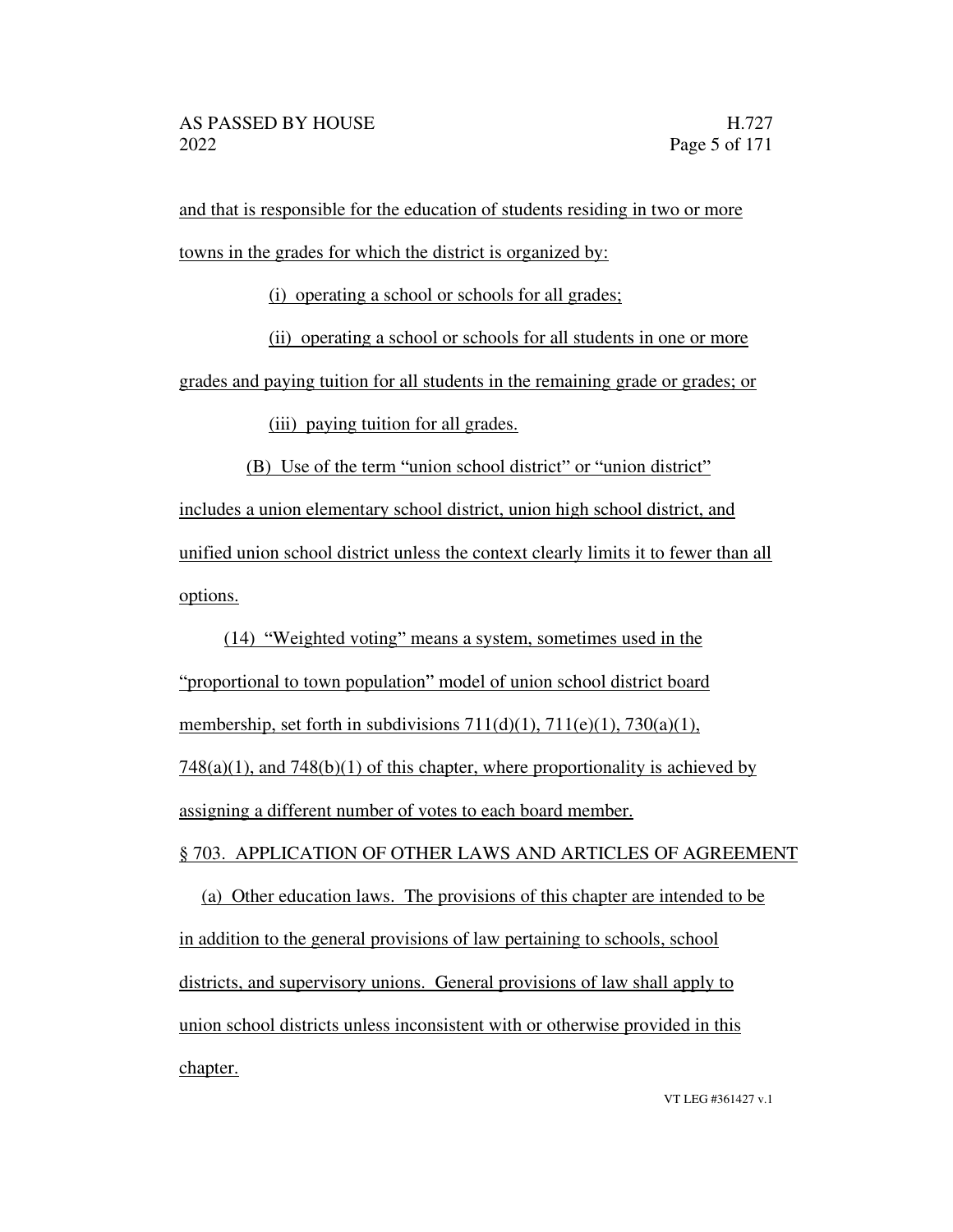(b) Existing articles of agreement.

(1) If a union school district joins with other school districts to form a new union school district pursuant to the provisions of sections  $706-715$ (process of exploration, formation, and organization of a union school district) of this chapter, then the articles of agreement of the existing union school district are repealed, and the articles of agreement of the new union school district shall govern.

(2) If a union school district joins another existing union school district pursuant to the provisions of section 721 (joining an existing union school district) of this chapter, then the articles of agreement of the joining district are repealed, and the articles of agreement of the enlarged union school district shall govern, unless the districts agree otherwise.

 $[Secs. 704-705$  reserved]

Subchapter 2. Exploration, Formation, and Organization

#### Article 1. Process

### § 706. PROPOSAL TO FORM STUDY COMMITTEE; BUDGET AND MEMBERSHIP

VT LEG #361427 v.1 (a) Establishment of committee. When the boards of two or more school districts vote to establish a study committee to study the advisability of forming a union school district or are petitioned to do so by at least five percent of voters in the school district, the boards shall meet with the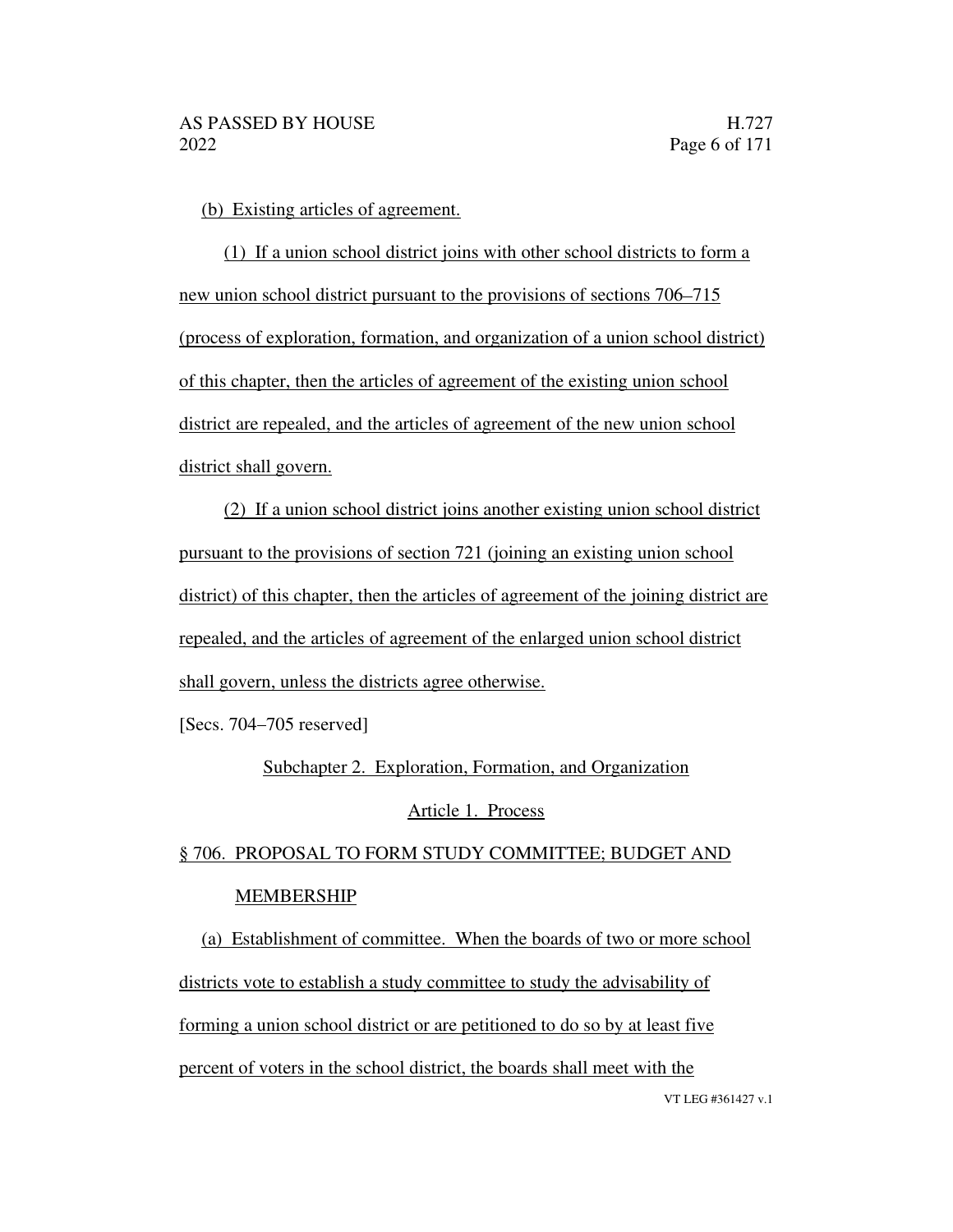superintendent or superintendents of each school district. With the advice of the superintendent or superintendents, the boards shall establish a budget for the study committee's work and shall determine the number of persons to serve on the study committee pursuant to subsection (b) of this section.

(b) Budget and membership. Each participating school district's share of the established budget and membership on the study committee shall be the same as the proportion of the school district's equalized pupils to the total equalized pupils of all school districts intending to participate formally in the study committee. As used in this subsection, "equalized pupils" has the same meaning as in section 4001 of this title.

(c) Existing union school districts.

(1) Existing union elementary or union high school district; proposed unified union school district. If the board of an existing union elementary or union high school district votes to participate in a study committee to consider formation of a unified union school district, or is petitioned by the voters to do so, then:

(A) The interests of the existing union school district shall be represented by its member districts on the study committee.

(B) Any warning and vote on the study committee budget pursuant to section 707 of this chapter and the warning and vote on any resulting proposal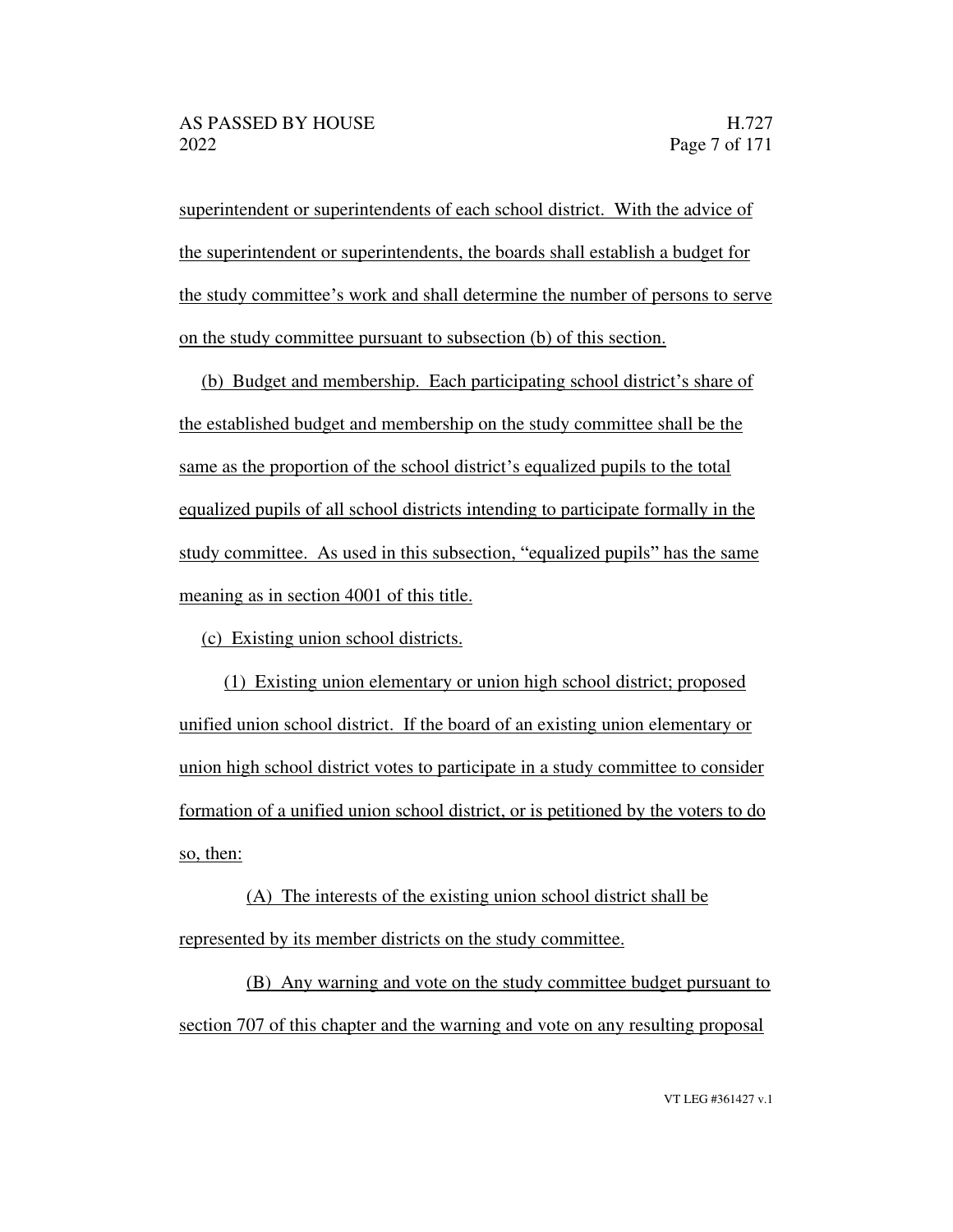to form a unified union school district pursuant to section 710 shall be at the member district level.

(C) If the existing union school district does not have any member districts because all towns for which it is organized are members of both a union elementary school district and a union high school district, then the existing union school district shall represent its own interests on the study committee, and the towns within it shall not participate on its behalf.

(D) If a town is a member of both a union elementary school district and a union high school district, is not independently organized as a district that is responsible for the education of students in any grade, and does not have a town school district board, then notwithstanding other provisions to the contrary:

(i) To the extent possible, the boards of the union elementary and union high school districts of which the town is a member shall make a reasonable attempt, jointly, to appoint a member to the study committee who resides in the town.

(ii) The legislative body or appropriate officer of the town shall perform electoral functions, including warning meetings and conducting the voting process, ordinarily performed by and in member districts on behalf of a union school district.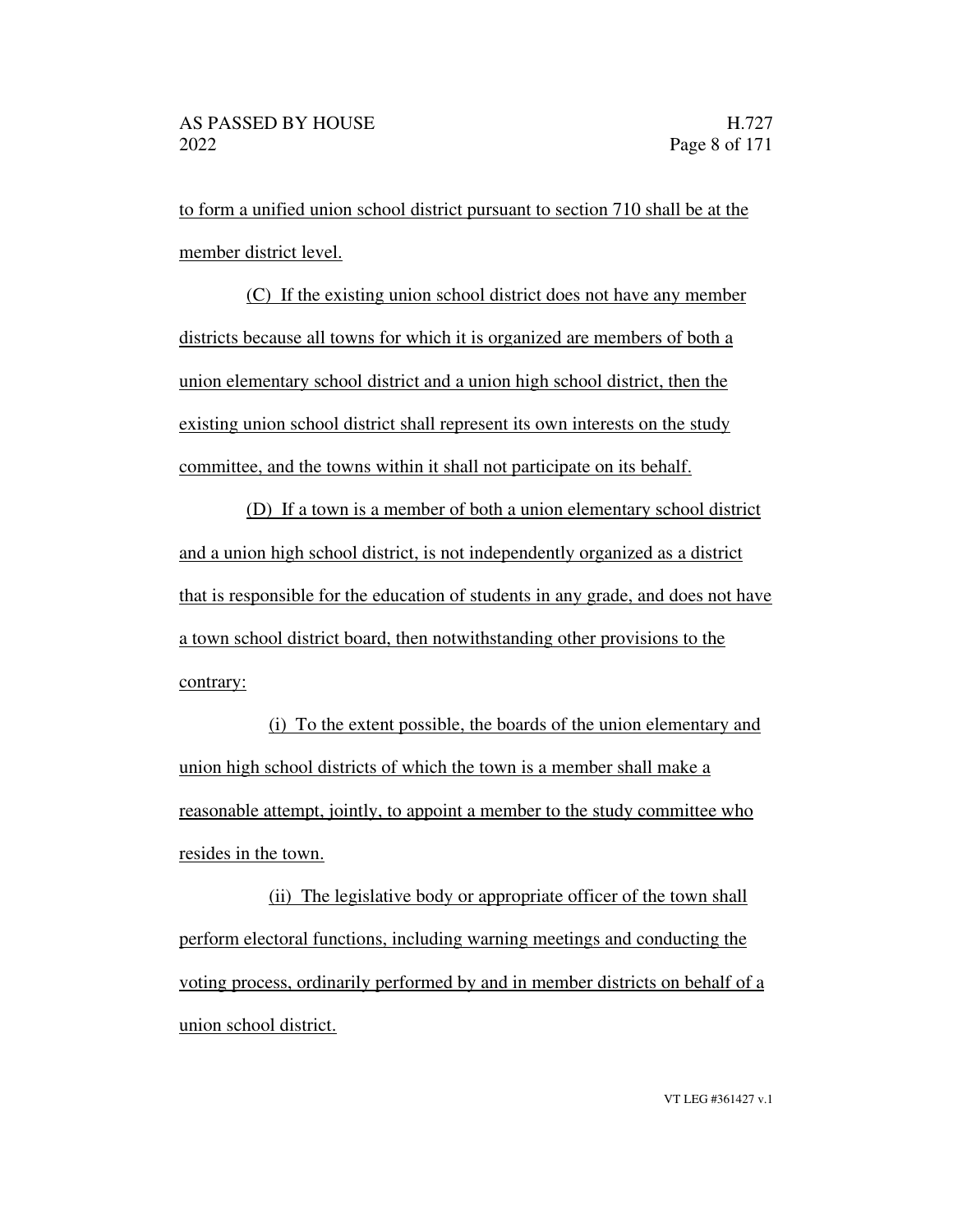(2) Existing unified union school district; proposed unified union school district. If the board of a unified union school district votes to participate in a study committee to consider formation of a new unified union school district rather than the enlargement of the existing unified union school district pursuant to section 721 (joining an existing union school district) of this chapter, or is petitioned by the voters to do so, then:

(A) The existing unified union school district shall represent its own interests on the study committee, and the towns within it shall not participate on its behalf.

(B) To the extent possible, the board of the existing unified union school district shall make a reasonable attempt to appoint members to the study committee who reside in each town within the district.

(C) Any warning and vote on the study committee budget pursuant to section 707 of this chapter and the warning and vote of the electorate on any resulting proposal to form a new unified union school district pursuant to section 710 shall proceed pursuant to the provisions for commingled Australian ballot voting as set forth in subchapter 3 (unified union school districts) of this chapter.

VT LEG #361427 v.1 (3) Existing union elementary or union high school district; proposed union elementary or union high school district. If the board of an existing union elementary or union high school district votes to participate in a study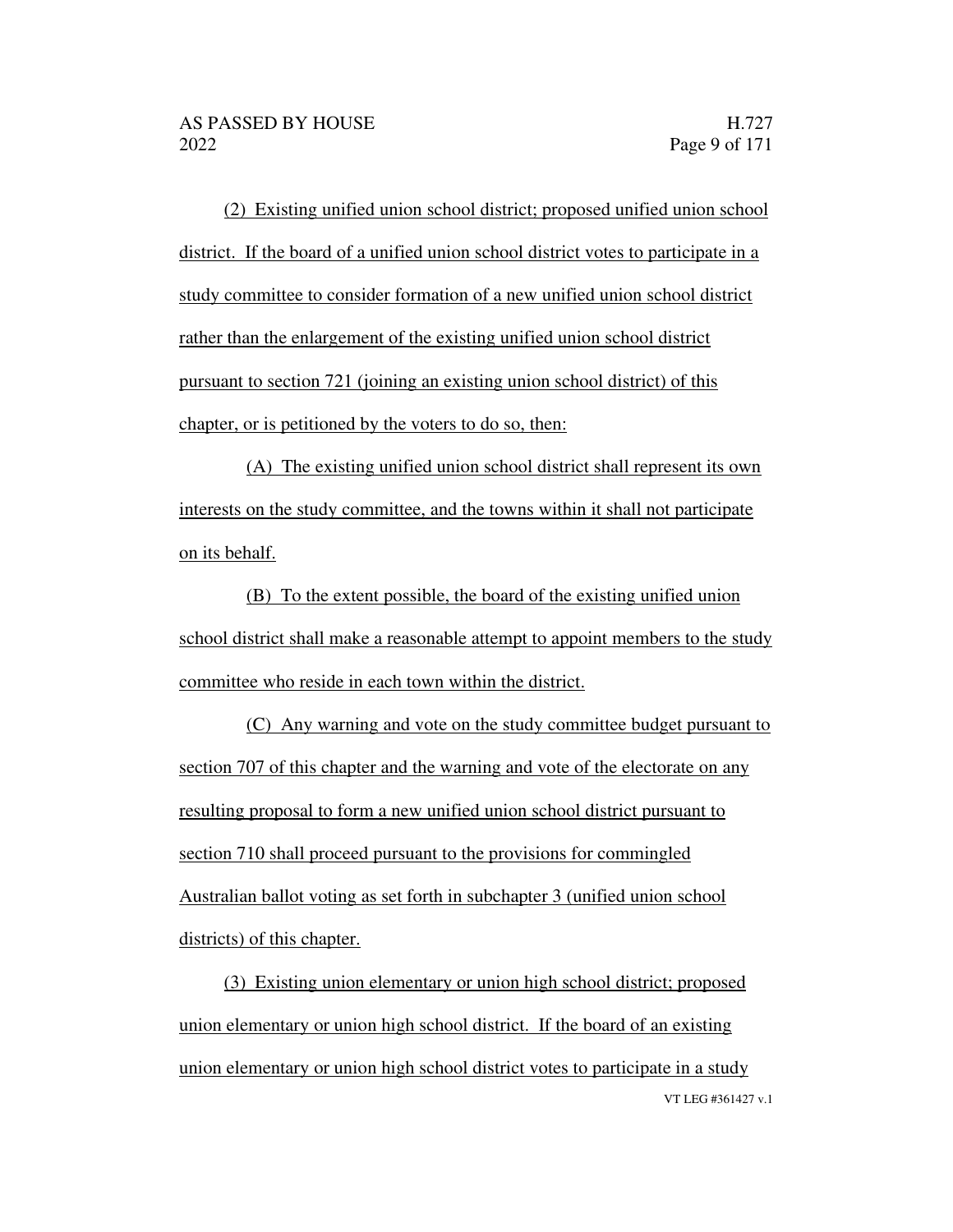committee to consider formation of a new union elementary or union high school district rather than enlarging the existing union school district pursuant to section 721 (joining an existing union school district) of this chapter, or is petitioned by the voters to do so, then:

(A) The existing union school district shall represent its own interests on the study committee, and the member districts of the existing union school district shall not participate on its behalf.

(B) To the extent possible, the board of the existing union school district shall make a reasonable attempt to appoint members to the study committee who reside in each of the member districts within the existing union school district.

(C) Any warning and vote on the study committee budget pursuant to section 707 of this chapter and the warning and vote of the electorate on any resulting proposal to form a new union elementary or union high school district pursuant to section 710 of this chapter shall proceed pursuant to the provisions for commingled Australian ballot voting as set forth in subchapter 4 (union elementary and union high school districts) of this chapter.

#### § 707. APPROVAL OF STUDY BUDGET; APPOINTMENT OF STUDY

#### COMMITTEE; PARTICIPATION

(a) Proposed budget exceeding \$50,000.00.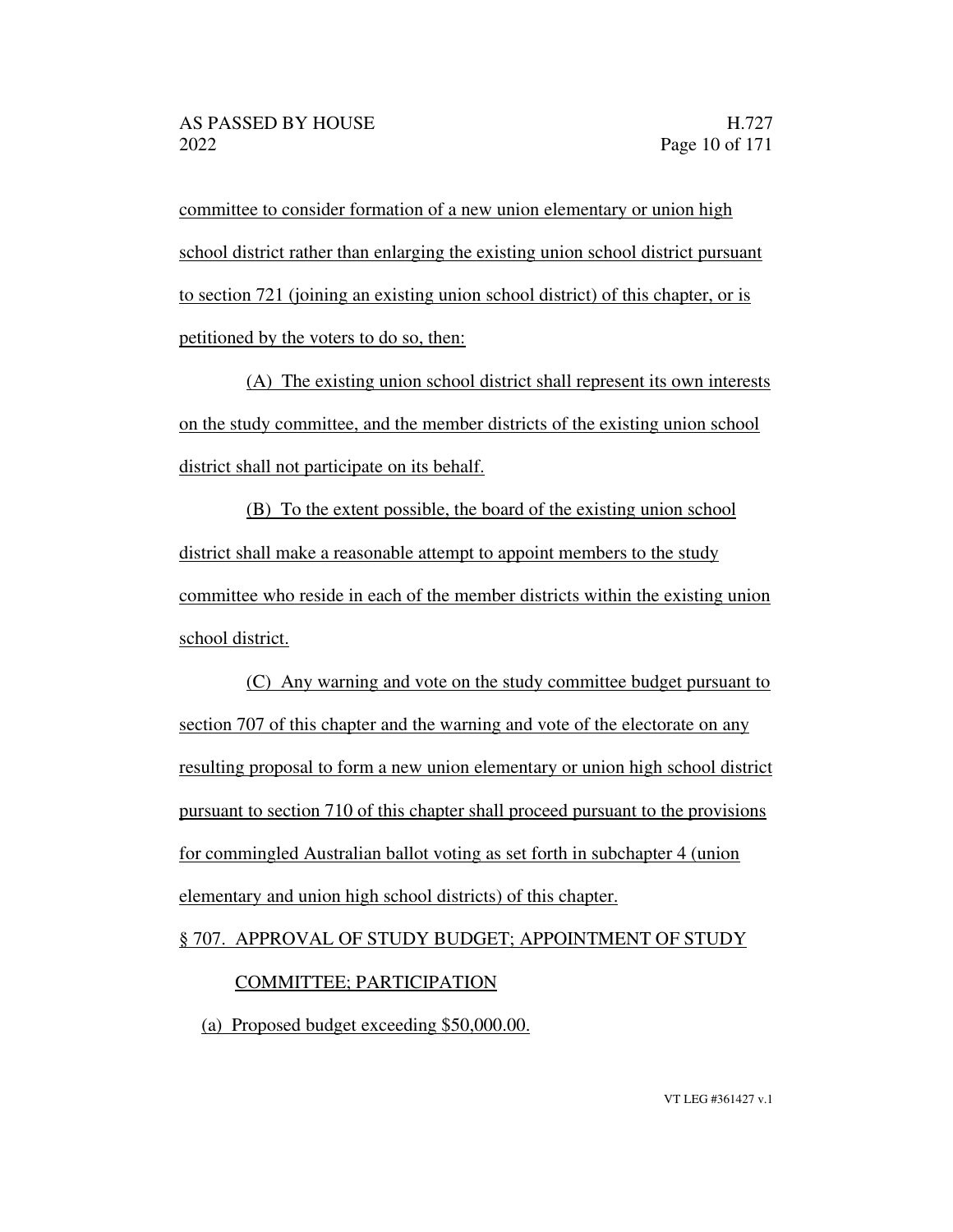(1) If the proposed budget established in section 706 of this chapter exceeds \$50,000.00, then subject to the provisions of that section the board of each potentially participating school district shall warn the district's voters to meet at an annual or special school district meeting to vote whether to appropriate funds necessary to support the district's financial share of a study committee's costs. The meeting in each school district shall be warned for the same date. The warning in each school district shall contain an identical article in substantially the following form:

Shall the school district of appropriate funds necessary to support the school district's financial share of a study to determine the advisability of forming a union school district with some or all of the following school districts: \_\_\_\_\_\_\_, \_\_\_\_\_\_, and \_\_\_\_\_? It is estimated that the school district's share, if all of the identified school districts vote to participate, will be \$ The total proposed budget, to be shared by all participating school districts is  $\frac{1}{2}$ \_\_\_\_\_\_\_\_\_\_\_\_\_\_.

VT LEG #361427 v.1 (2) If the vote in subdivision (1) of this subsection is in the affirmative in two or more school districts, then the boards of the affirming school districts shall appoint a study committee consisting of the number of persons determined pursuant to section 706 (proposed study committee budget and membership) of this chapter. At least one current board member from each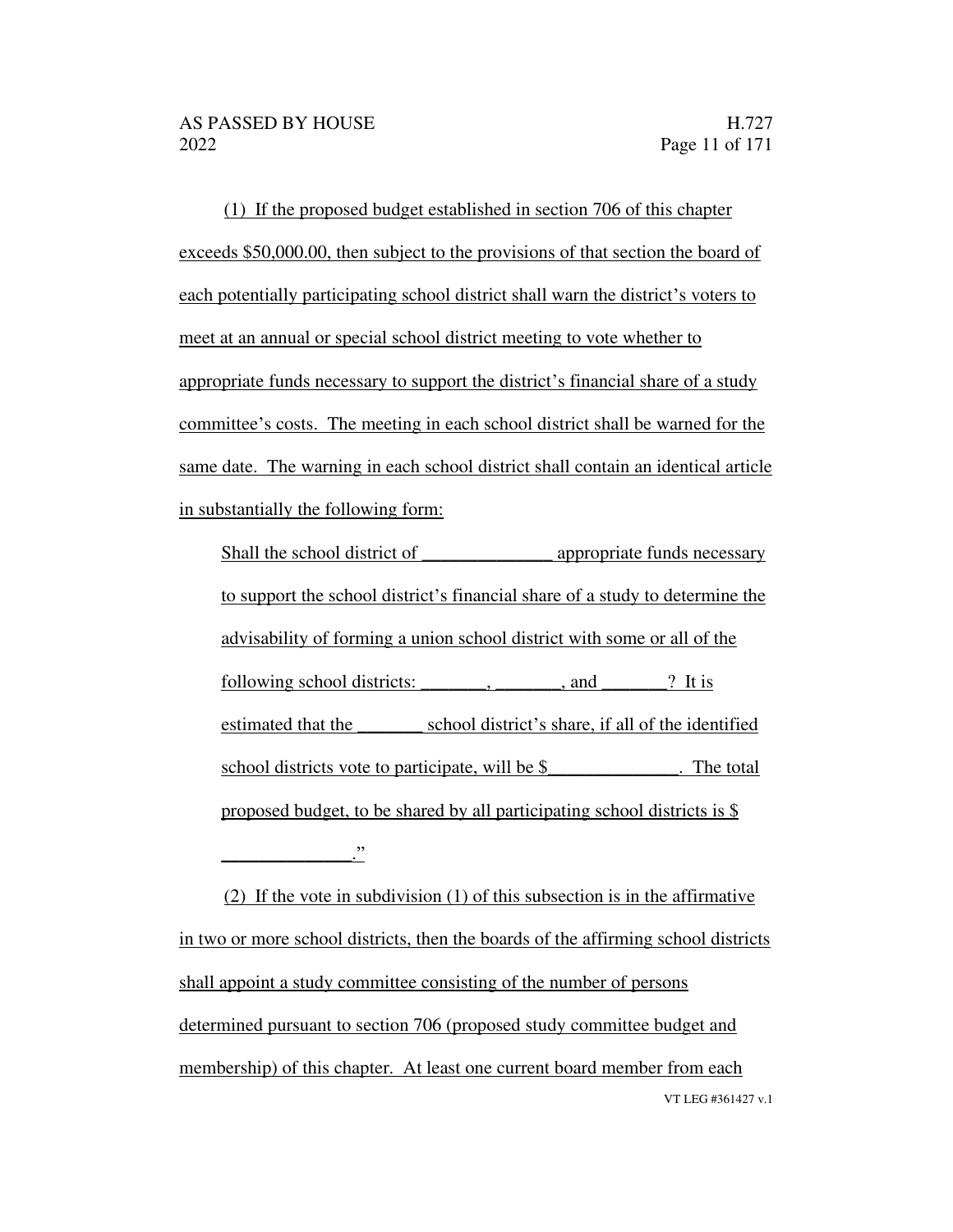participating school district shall be appointed to the study committee. The board of a school district appointing more than one person to the study committee may appoint residents of the school district who are not members of the board to any of the remaining seats.

(3) The sums expended for study purposes under this section shall be considered part of the approved cost of any project in which the union school district, if created, participates pursuant to chapter 123 of this title.

(b) Proposed budget not exceeding \$50,000.00.

(1) If the proposed budget established in section 706 of this chapter does not exceed \$50,000.00, then the boards of the participating school districts shall appoint a study committee consisting of the number of persons determined under that section. At least one current board member from each participating school district shall be appointed to the study committee. The board of a school district appointing more than one person to the study committee may appoint residents of the school district who are not members of the board to any of the remaining seats.

(2) The sums expended for study purposes under this section shall be considered part of the approved cost of any project in which the union school district, if created, participates pursuant to chapter 123 of this title.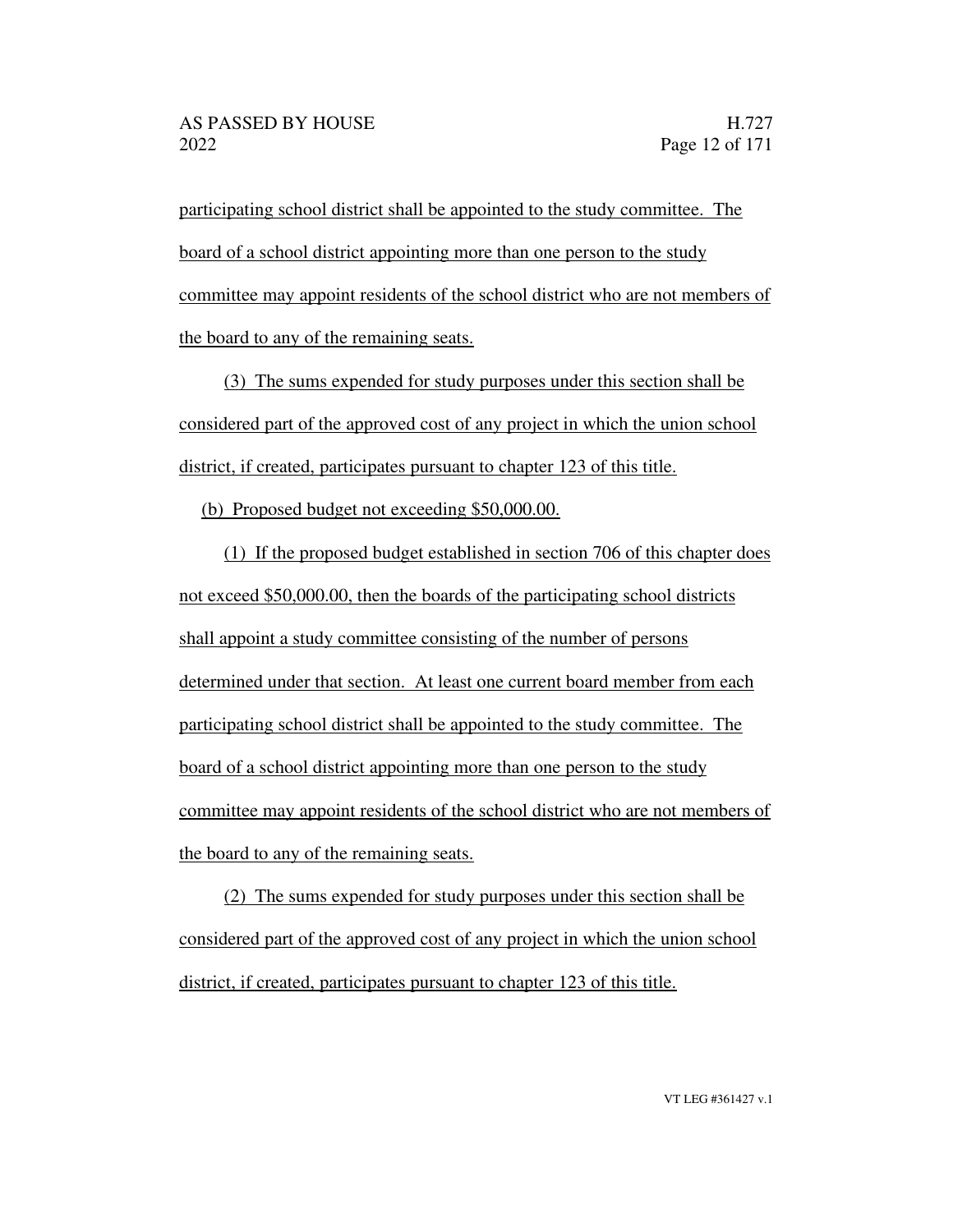(c) Additional costs.

(1) If the voters approve a budget that exceeds \$50,000.00 but the study committee later determines that its budget is likely to exceed the projected, voter-approved amount, then the boards of all participating school districts shall obtain voter approval for the amounts exceeding the previously approved budget in the manner set forth in subdivision (a)(1) of this section before the study committee obligates or expends sums in excess of the initial voterapproved amount.

(2) If a proposed budget does not exceed \$50,000.00 at the time the school boards appoint members to the study committee, but the study committee later determines that its total budget is likely to exceed \$50,000.00, then the boards of all participating school districts shall obtain voter approval for the amounts exceeding \$50,000.00 in the manner set forth in subdivision (a)(1) of this section before the study committee obligates or expends funds in excess of \$50,000.00.

(d) Grants. Costs to be paid by State, federal, or private grants shall not be included when calculating whether a study committee's budget or proposed budget exceeds \$50,000.00.

VT LEG #361427 v.1 (e)(1) Subsequent appointments of persons to the study committee; vacancy. Subject to the requirement that each school board appoint at least one current member of the board, the board of a participating school district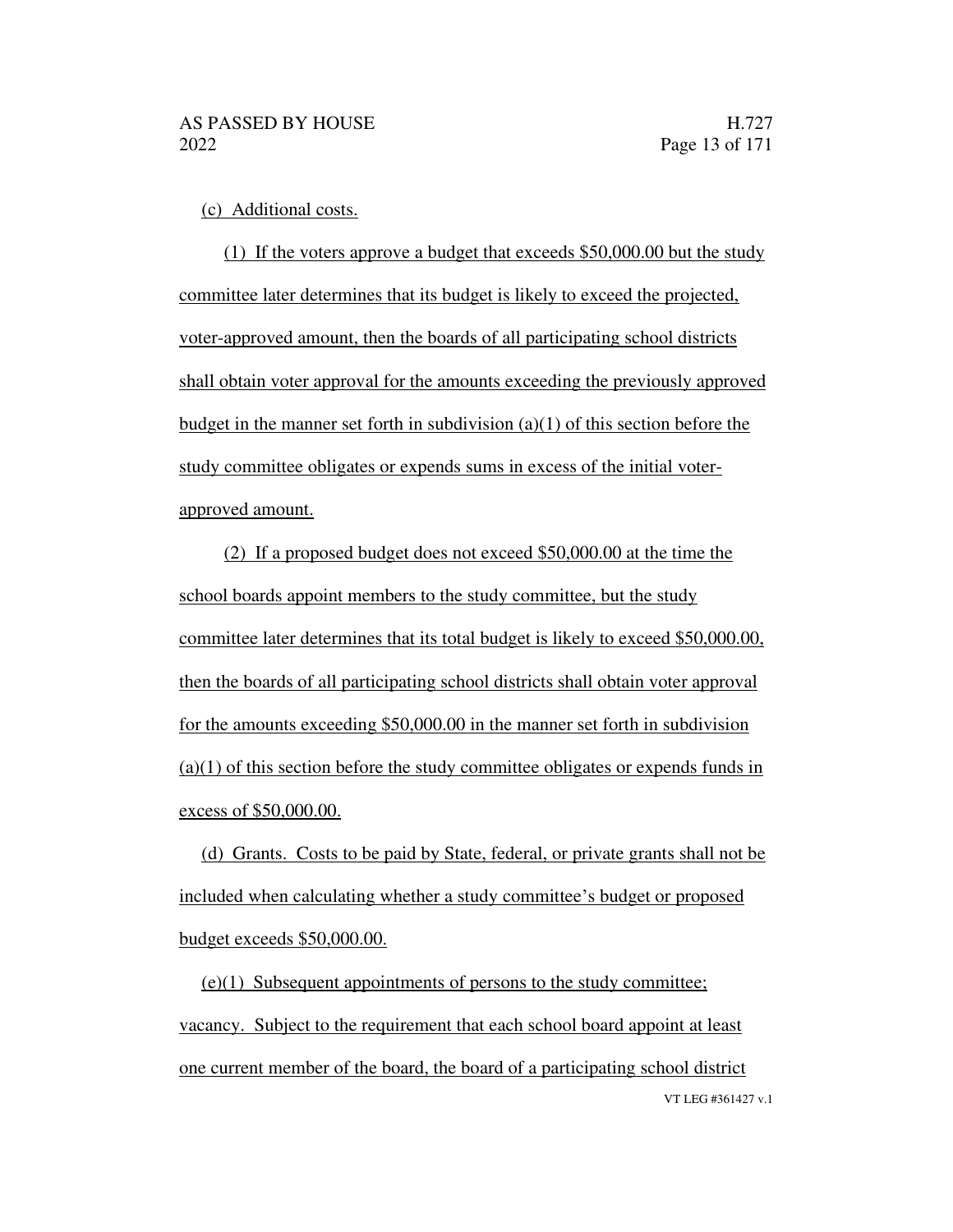shall appoint a person residing in the school district to the study committee if one of the school district's seats is vacant because a study committee member:

 $(A)$  is no longer a member of the school district's board and was the sole board member appointed by that school district;

(B) has resigned from or is no longer able to serve on the study committee; or

(C) has not attended three consecutive study committee meetings without providing notice to the study committee chair of the reason for each absence and obtaining a determination of the study committee members that the absences were reasonable.

(2) Notice under subdivision (1)(C) of this subsection shall be given in advance of absences whenever possible.

(f) Formal participation in study committee.

(1) A school district shall not be a formal participant in and appoint members to more than one study committee created under this chapter at any one point in time.

(2) A school district shall not formally withdraw its participation in an existing study committee after the school district has appointed members to that committee until the study committee dissolves pursuant to subsection 708(e) of this chapter.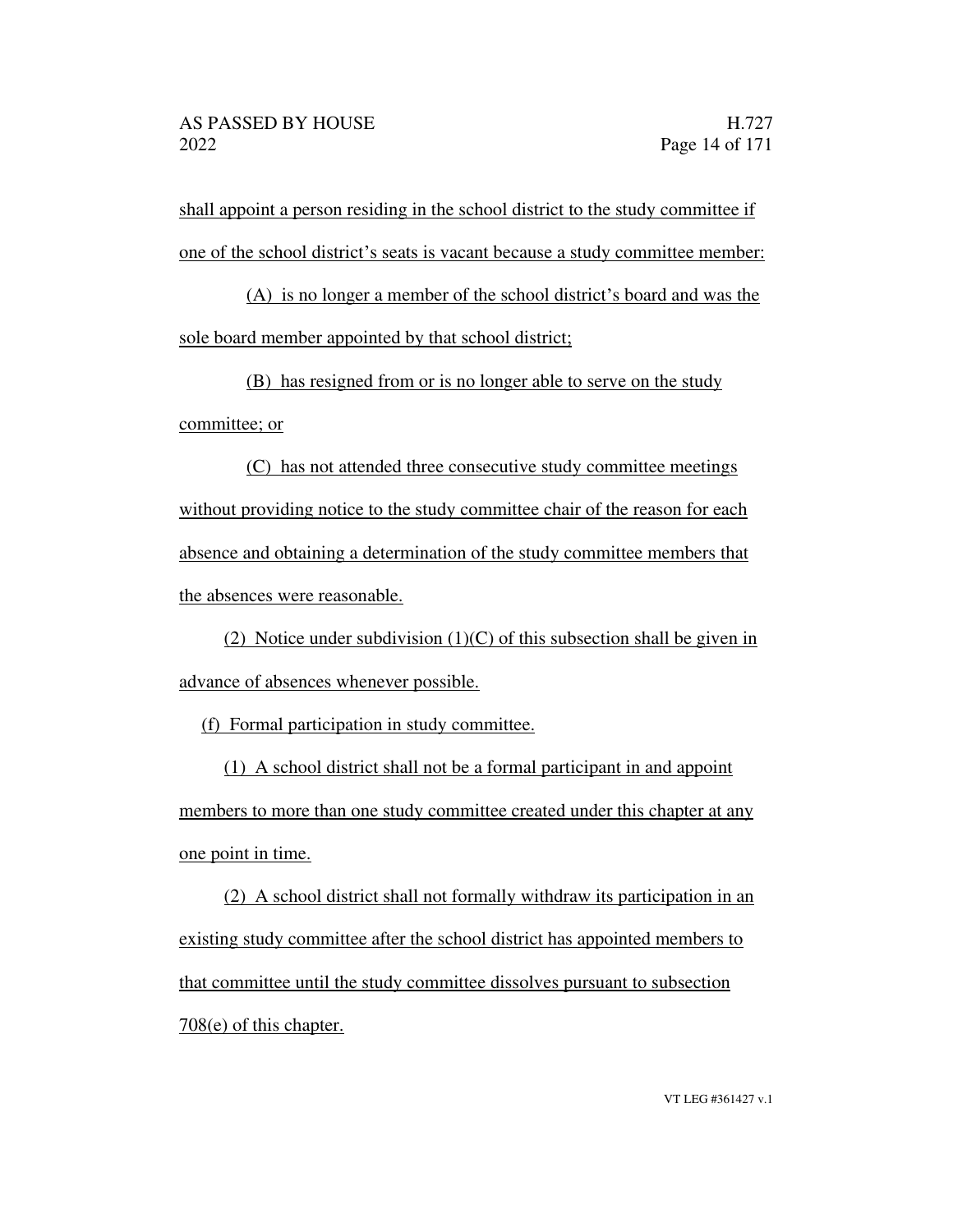(g) Additional formal participants.

(1) Subject to the provisions of subsection (f) of this section, a school district may join as an additional formal participant in a study committee after creation of the committee if:

(A) the school district's board has requested the committee's approval to participate after either a vote of the school district's board or a petition by five percent of the school district's voters and if the study committee votes to approve formal participation by the district; or

(B) the study committee has voted to ask the school district to participate formally and either the board of the school district votes to approve formal participation or is petitioned by five percent of the school district's voters to do so.

(2) A school district that becomes a formal participant in an existing study committee pursuant to this subsection is subject to the provisions of section 706 (proposed study committee budget and membership) of this chapter regarding financial and representational proportionality and to all other requirements of study committees set out in this chapter.

(h) Informal participation by other school districts.

VT LEG #361427 v.1 (1) The board of a school district that is not a formal participant in an existing study committee may authorize one or more of the board's members to contact the study committee to discuss whether it may be advisable to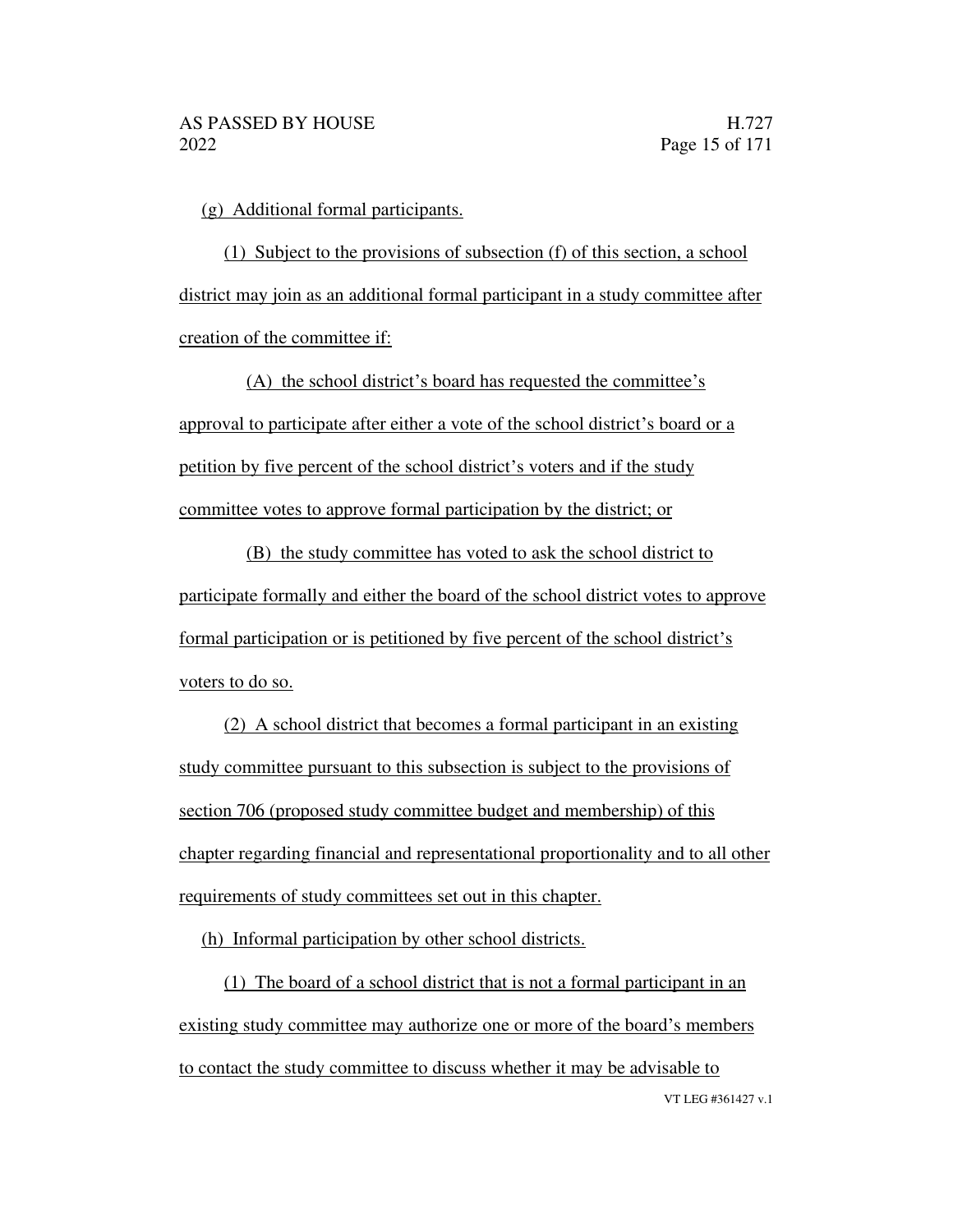include the school district within a proposal to form a new union school district as an "advisable" district, as described in section 708 (necessary and advisable districts) of this chapter.

(2) An existing study committee may authorize one or more of its members to contact the board of one or more additional school districts that are not formal participants in the committee to discuss whether it may be advisable to include the school district within a proposal to form a new union school district as an "advisable" district.

(3) An existing study committee may invite representatives of a nonparticipating school district's board to participate informally in the study committee's deliberations.

(4) Nothing in this section shall be construed to prohibit the board of a school district from authorizing informal exploration between and among the boards of school districts prior to the formation of a study committee.

#### § 708. STUDY COMMITTEE; NECESSARY AND ADVISABLE

# DISTRICTS; CONTENTS OF STUDY COMMITTEE REPORT AND PROPOSED ARTICLES; DISSOLUTION OF COMMITTEE

(a) Study committee; process.

VT LEG #361427 v.1  $(1)$  The superintendent shall convene a study committee's first meeting when the committee's members are appointed. If the participating districts are members of more than one supervisory union, then the superintendents shall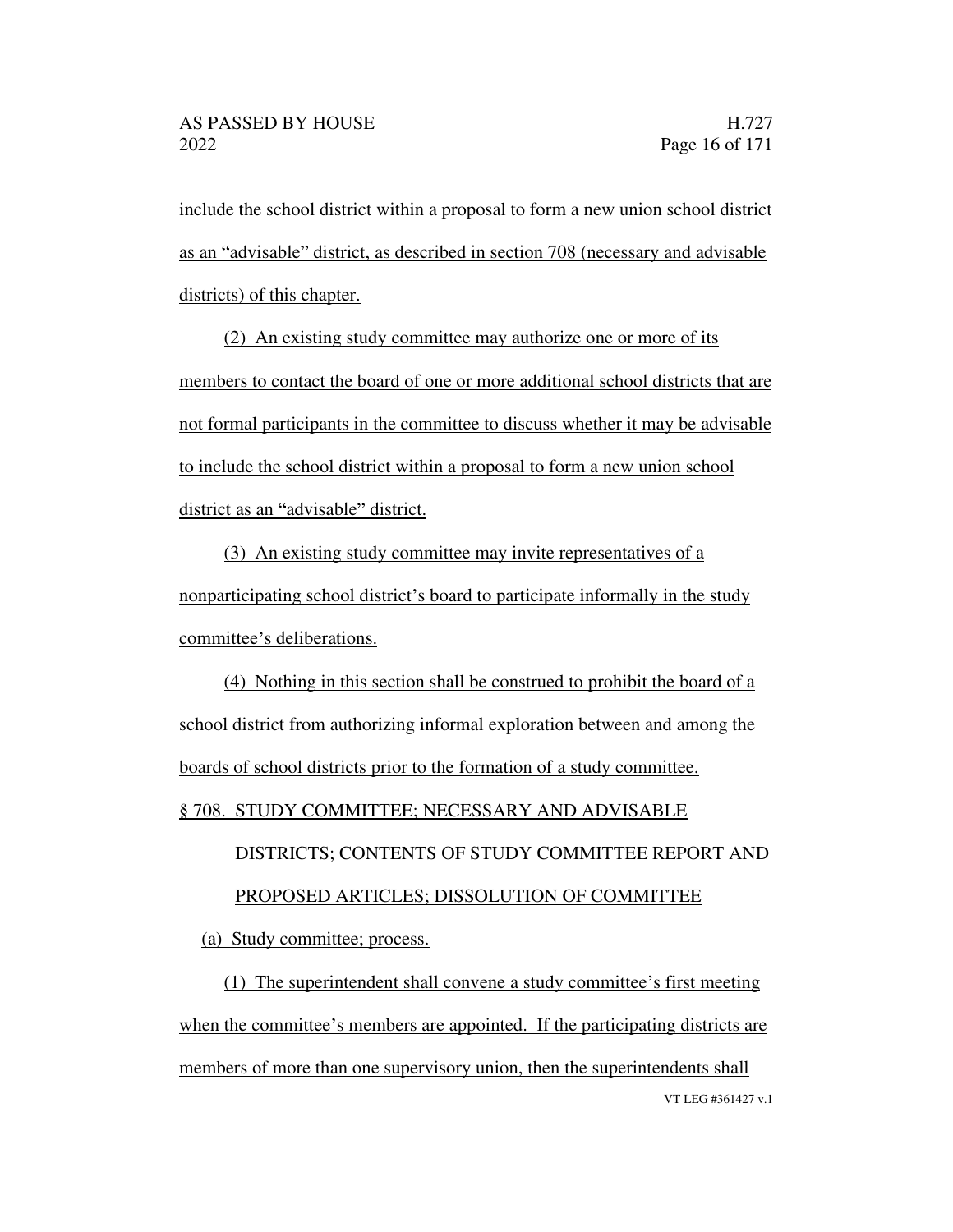decide which of their number shall convene the meeting. The study committee members shall elect a chair who shall notify the Secretary in writing of the committee's creation and the chair's election within 30 days following the vote of the committee's creation.

(2) Staff of the supervisory union or unions shall provide administrative assistance to the study committee.

(3) The Secretary shall cooperate with the study committee and is authorized to make Agency staff available to provide technical assistance to the committee.

(4) The study committee is a public body pursuant to 1 V.S.A. § 310(4) and is subject to the requirements of 1 V.S.A. chapter 5, subchapter 2.

(5) Although a study committee should try to achieve consensus, committee decisions shall be reached by a majority of all committee members present and voting.

(b) Necessary and advisable school districts. If a study committee decides to recommend formation of a union school district, then it shall determine whether each school district included in the recommended formation is "necessary" or "advisable" to formation.

 $(1)$  "Necessary" school district.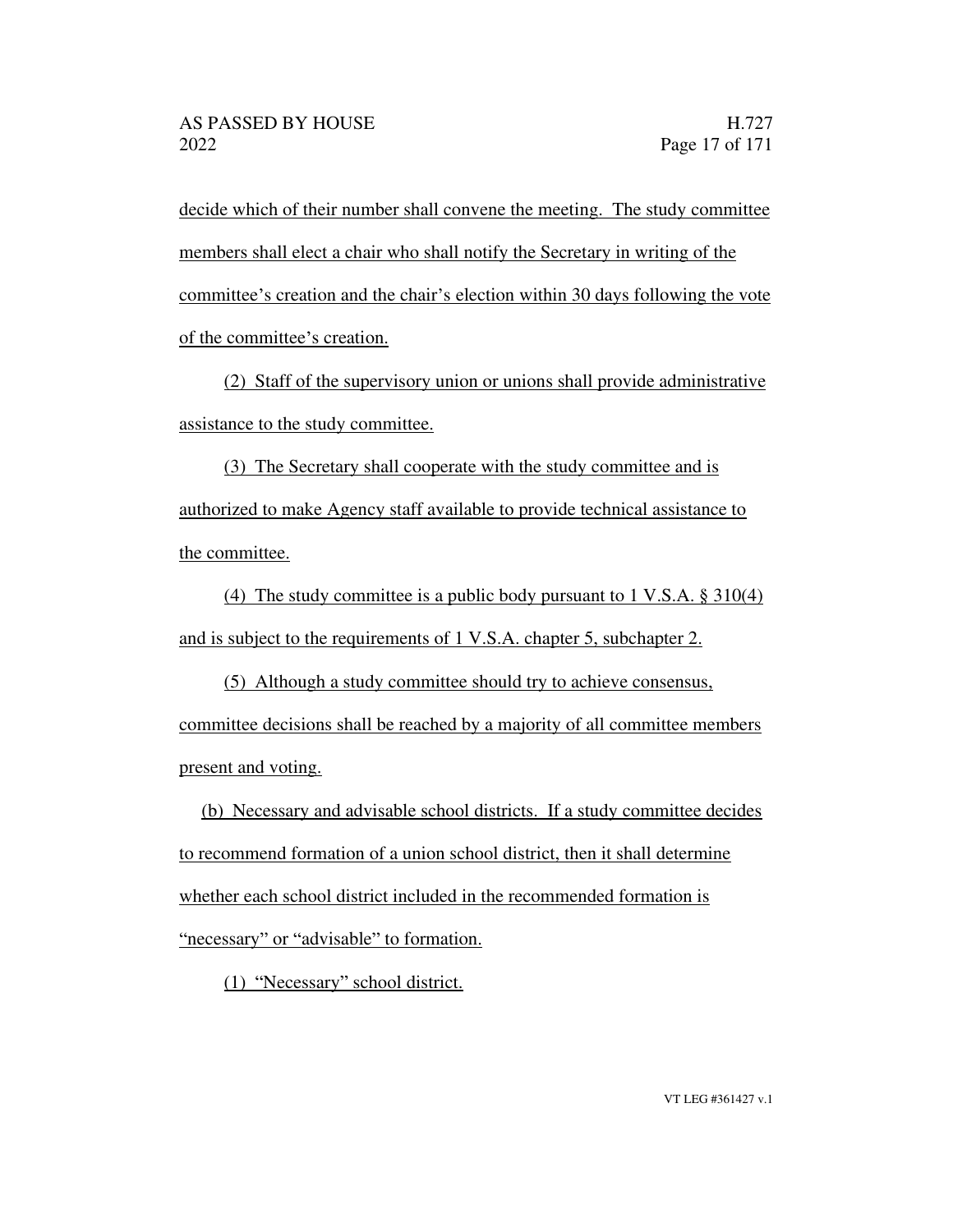(A) The study committee shall identify a school district as necessary to formation of the union school district only if the school district is a formal participant in the study committee.

(B) Subject to the provisions of subsection 706(c) of this chapter, the school board of a "necessary" school district is required to warn a vote of the electorate under sections 710 (vote to form union school district) and 711 (initial members of union school district board election) of this chapter.

(C) A proposed union school district is formed only if the voters voting in each "necessary" school district vote to approve formation.

 $(2)$  "Advisable" school district.

(A) The study committee may identify any school district as "advisable" to formation of the union school district even if the school district is not a formal participant in the study committee.

(B) The school board of an "advisable" school district is not required to warn a vote of the electorate under sections 710 (vote to form union school district) and 711 (initial members of union school district board election) of this chapter, except upon application of 10 percent of the voters in the school district.

 $(C)$  Voter approval in an "advisable" district is not required for formation of a new union school district.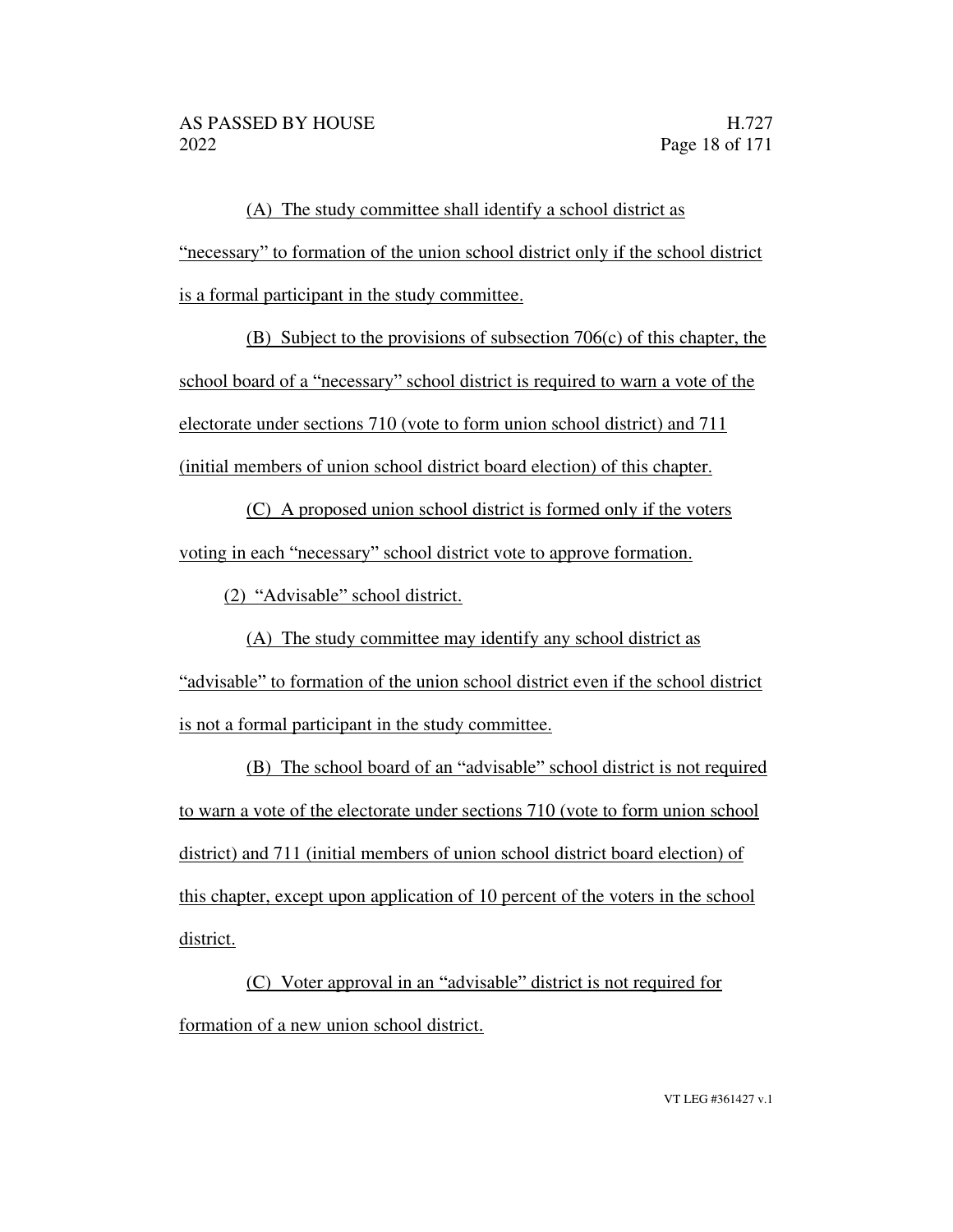(3) Existing union elementary or union high school district. Notwithstanding other provisions of this subsection, an existing union elementary or union high school district is "necessary" to the formation of a unified union school district even though its interests are represented by its member districts pursuant to subdivision  $706(c)(1)$  (study committee budget and membership for existing union school districts) of this chapter.

(c) Proposal to form union school district; report and proposed articles of agreement. If a study committee determines that it is advisable to propose formation of a union school district, then it shall prepare a report analyzing the strengths and challenges of the current structures of all "necessary" and "advisable" school districts and outlining the ways in which a union school district promotes the State policy set forth in section 701 of this chapter. The study committee shall also prepare proposed articles of agreement that, if approved pursuant to the provisions of this chapter, shall serve as the operating agreement for the new union school district. At a minimum, articles of agreement shall state:

(1) The name of any school district the study committee considers "necessary" to formation of the proposed union school district.

(2) The name of any school district the study committee considers "advisable" to include in the proposed union school district.

VT LEG #361427 v.1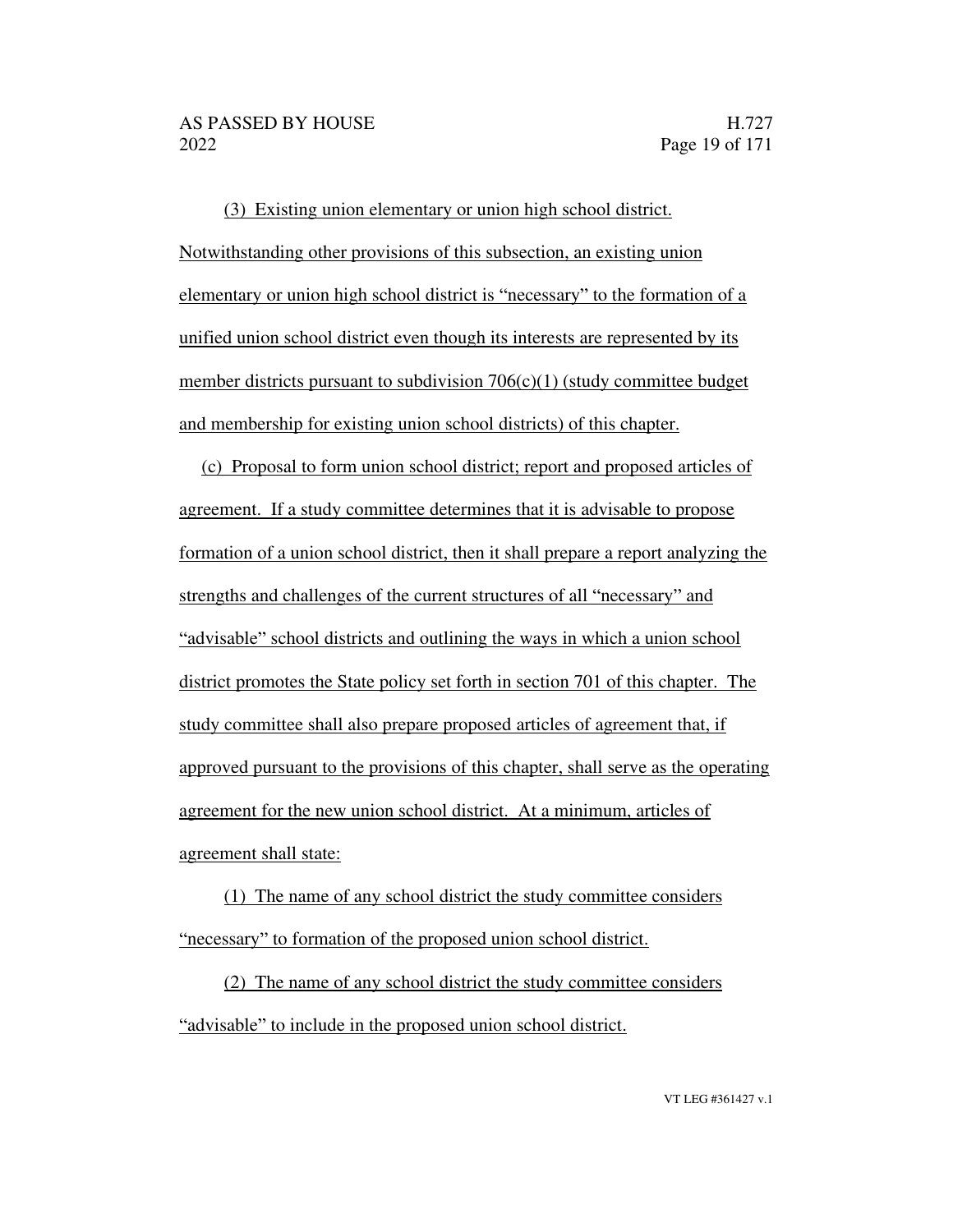(3) The legal name or temporary legal name by which the union school district shall be known.

(4) The grades, if any, that the proposed union school district will operate and the grades, if any, for which it will pay tuition.

(5) The cost and general location of any proposed new school buildings to be constructed and the cost and general description of any proposed renovations to existing school buildings.

(6) A plan for the first year of the union school district's operation for transportation of students, assignment of staff, and use of curriculum that is consistent with existing contracts, collective bargaining agreements, and other provisions of law. The board of the union school district, if formed, shall make all subsequent decisions regarding transportation, staff, and curriculum subject to existing contracts, collective bargaining agreements, and other provisions of law.

(7) A list of the indebtedness of each "necessary" and "advisable" district, which the union school district shall assume.

(8) The specific pieces of real property of each "necessary" and "advisable" district that the union school district shall acquire, their valuation, and how the union school district shall pay for them.

VT LEG #361427 v.1 (9) Consistent with the proportional representation requirements of the Equal Protection Clause of the U.S. Constitution, the method or methods of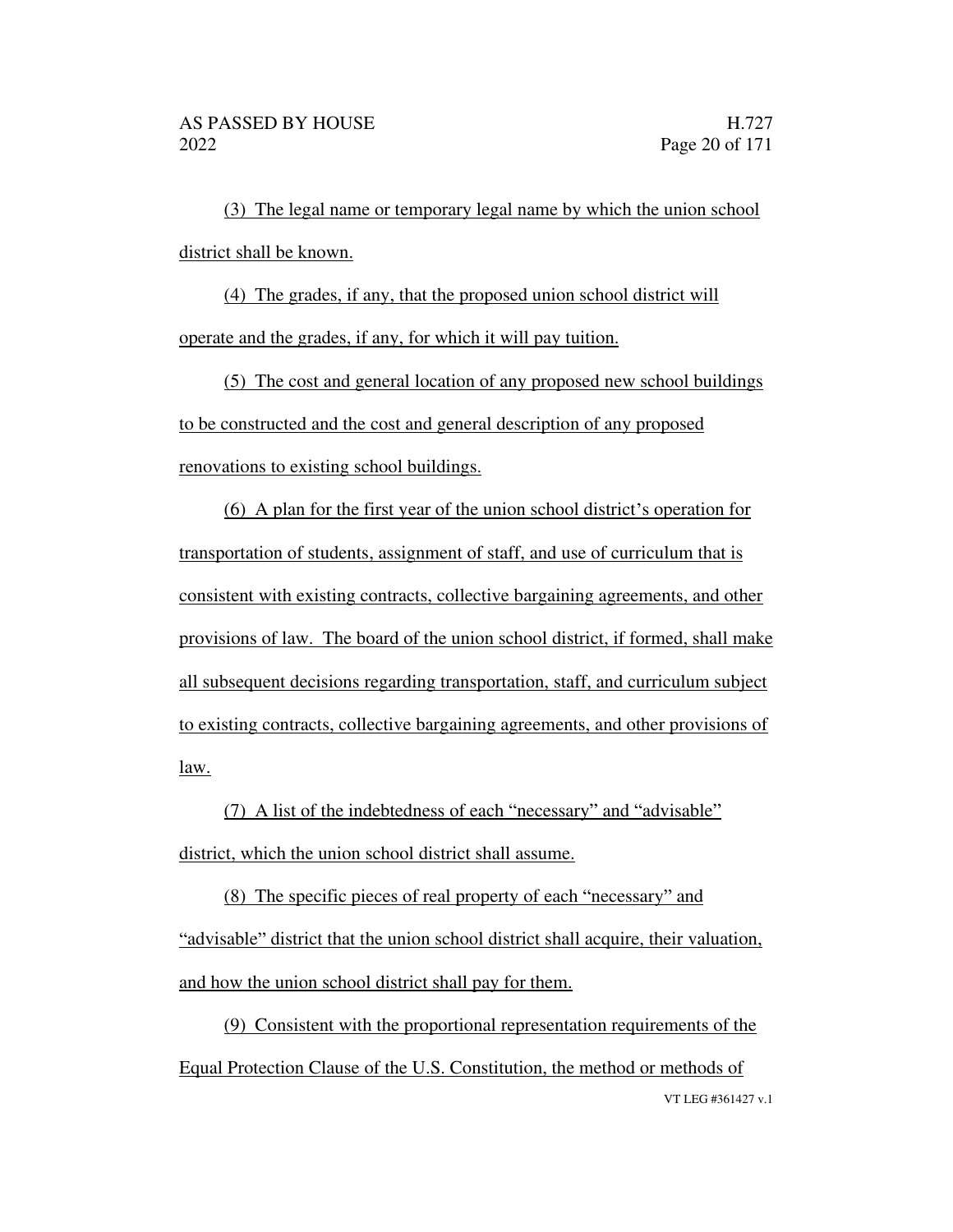apportioning representation on the union school district board as set forth in subsections 711(d) (unified union school district), (e) (union elementary or union high school district), and (f) (weighted voting) of this chapter.

(10) The term of office for each member initially elected to the union school district board, to be arranged so that one-third expire on the day of the second annual meeting of the union school district, one-third on the day of the third annual meeting, and one-third on the day of the fourth annual meeting, or as near to that proportion as possible.

(11) The date on which the proposal to create the union school district and the election of initial union school district board members will be submitted to the voters.

(12) The date on which the union school district will be solely responsible for the education of its resident students in the grades for which it is organized and will begin operating any schools, paying any tuition, and providing educational services.

(13) Whether the election of board members, election of school district officers, votes on the union school district budget, or votes on other public questions, or any two or more of these, shall be by Australian ballot.

(14) Any other matters that the study committee considers pertinent.

VT LEG #361427 v.1 (d) No proposal to form a union school district. If a study committee determines that it is inadvisable to propose formation of a union school district,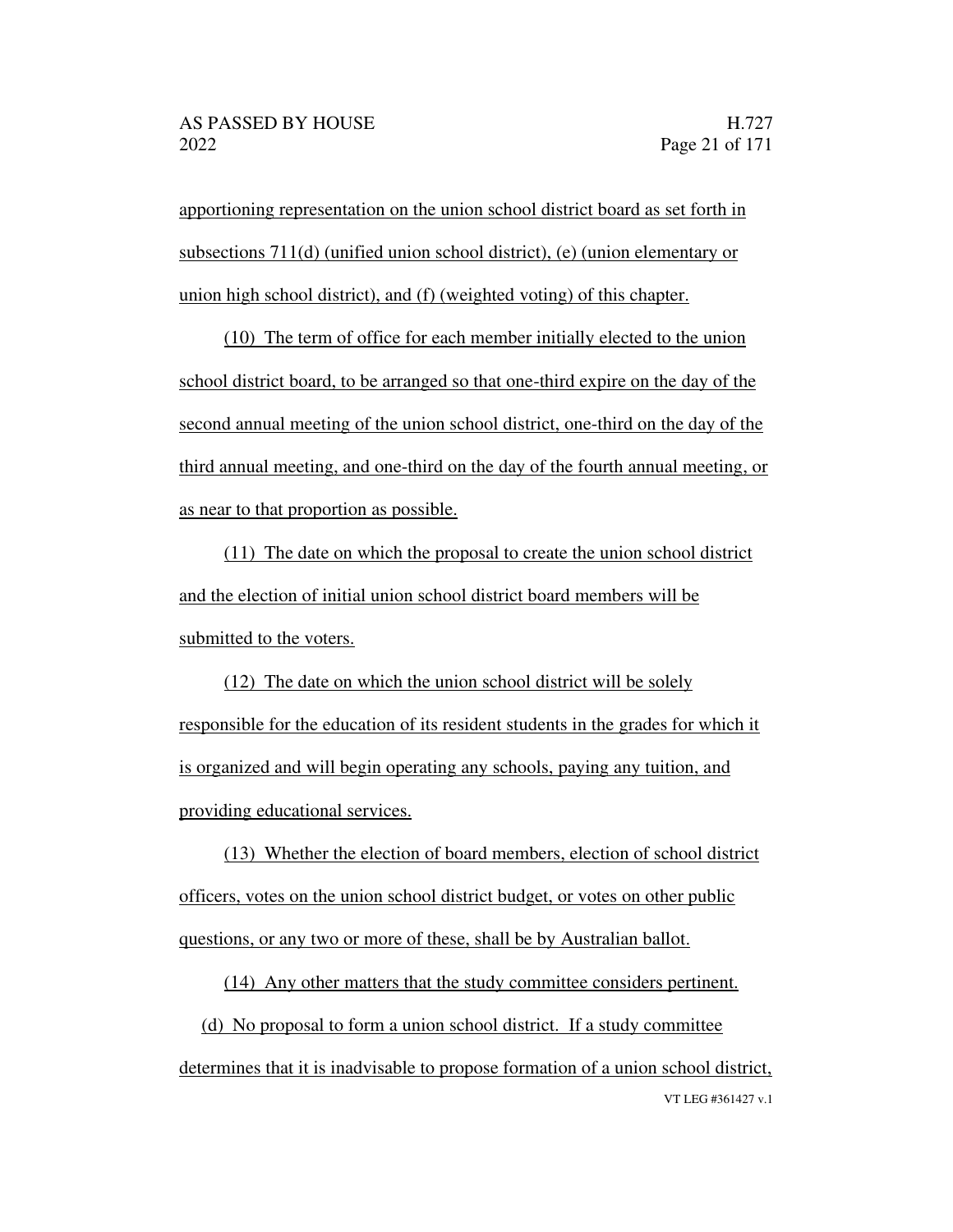then its members shall vote to dissolve the committee. If the study committee members vote to dissolve, then the chair shall notify the Secretary in writing of the vote.

(e) Dissolution of study committee.

(1) If a study committee proposes formation of a union school district pursuant to subsection (c) of this section, then the committee shall cease to exist when the clerk of each school district voting on a proposal to establish the union school district has certified the results of the vote to the Secretary pursuant to subsection 713(a) of this chapter.

(2) If a study committee determines that it is inadvisable to propose formation of a union school district, then the committee shall cease to exist when the chair notifies the Secretary of the committee's vote pursuant to subsection (d) of this section.

#### § 709. REVIEW BY LOCAL SCHOOL DISTRICT BOARDS;

CONSIDERATION AND APPROVAL BY STATE BOARD OF

#### EDUCATION

VT LEG #361427 v.1 (a) If a study committee determines that it is advisable to propose formation of a union school district, then the committee shall transmit its report and proposed articles of agreement to the school board of each school district that the report identifies as either "necessary" or "advisable" to formation of the proposed union school district. Each board may review the report and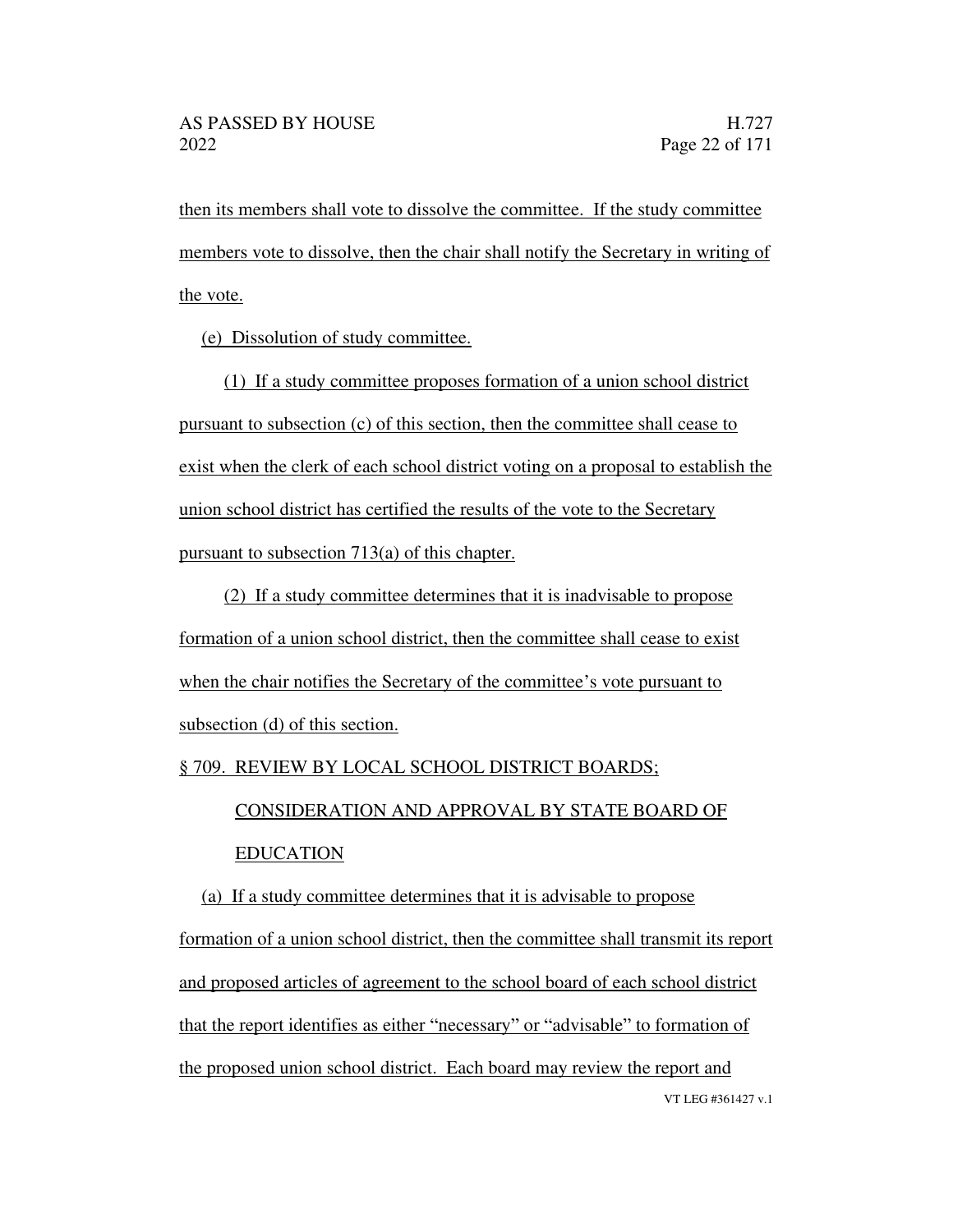proposed articles and may provide its comments to the study committee. The study committee has sole authority to determine the contents of the report and proposed articles and to decide whether to submit them to the State Board under subsection (b) of this section.

(b) If a study committee determines that it is advisable to propose formation of a union school district, then the committee shall transmit the report and proposed articles of agreement to the Secretary who shall submit them with recommendations to the State Board.

(c)(1) The State Board:

(A) shall consider the study committee's report and proposed articles of agreement and the Secretary's recommendations;

(B) shall provide the study committee an opportunity to be heard;

(C) may ask the Secretary or the study committee, or both, to make further investigation and may consider any other information the State Board deems to be pertinent; and

(D) may request that the study committee amend the report or the proposed articles of agreement, or both.

VT LEG #361427 v.1 (2) If the State Board finds that formation of the proposed union school district is in the best interests of the State, the students, and the school districts, and aligns with the policy set forth in section 701 of this title, then it shall approve the study committee's report and proposed articles of agreement,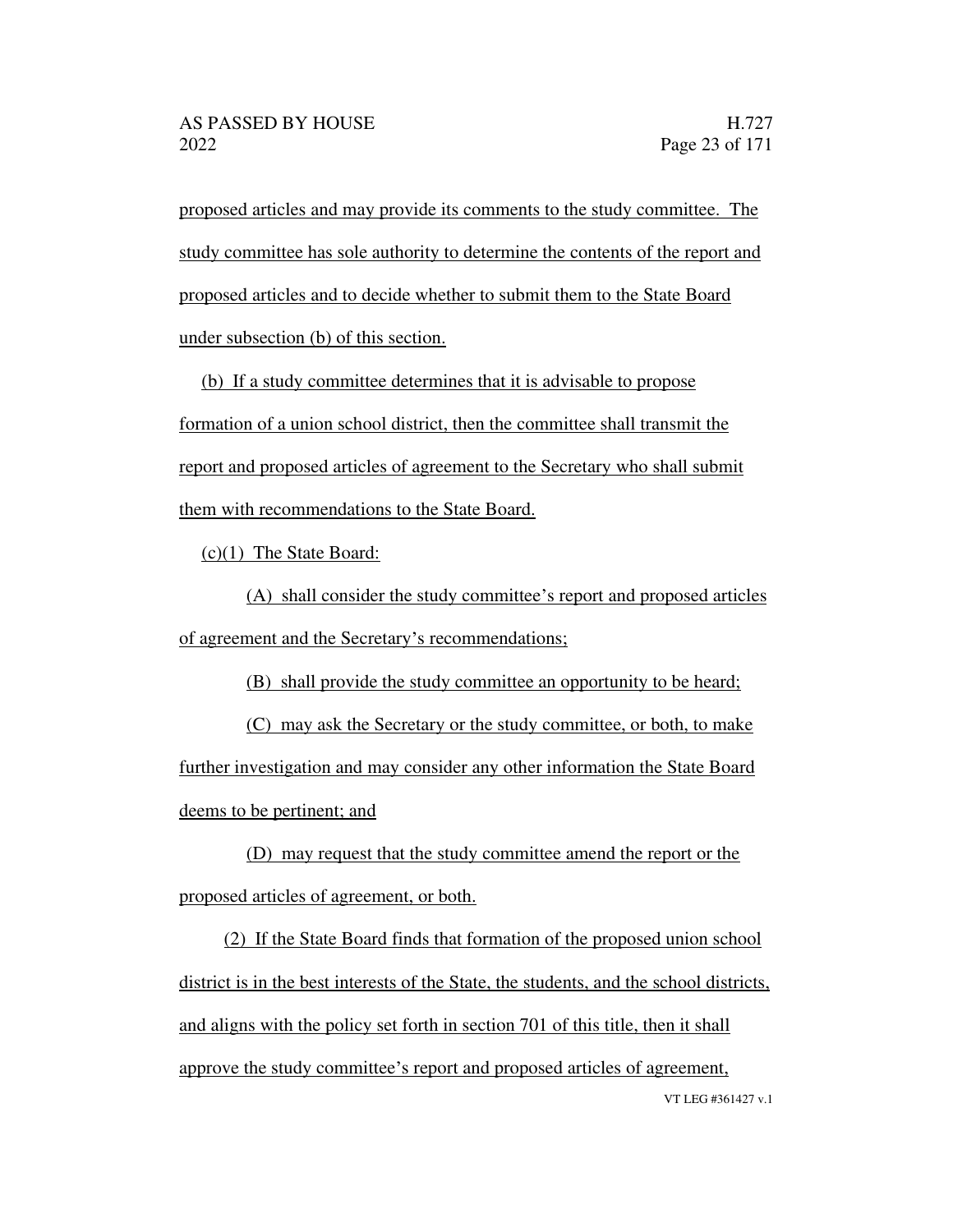together with any amendments, as the final report and proposed articles of agreement, and shall give notice of its action to the study committee.

(d) The chair of the study committee shall file a copy of the approved final report and proposed articles of agreement with the clerk of each school district identified as "necessary" or "advisable" at least 30 days prior to the vote of the electorate on whether to form the union school district.

#### § 710. VOTE TO FORM UNION SCHOOL DISTRICT

Subject to the provisions of subsections 706(c) (proposal to form study committee; existing union school districts) and 708(b) (study committee; necessary and advisable districts) of this chapter, the voters of each school district identified as "necessary" or "advisable" shall vote whether to form the proposed union school district, as follows:

(1) The vote shall be held on the date specified in the final report.

(2) The vote shall be by Australian ballot.

(3) The vote shall be at separate school district meetings held on the

same day.

(4) The opportunity for early and absentee voting pursuant to 17 V.S.A. §§ 2531 2550 shall be provided.

(5) The board of each school district voting on the proposal shall warn the vote either as a special meeting of the school district or as part of its annual meeting.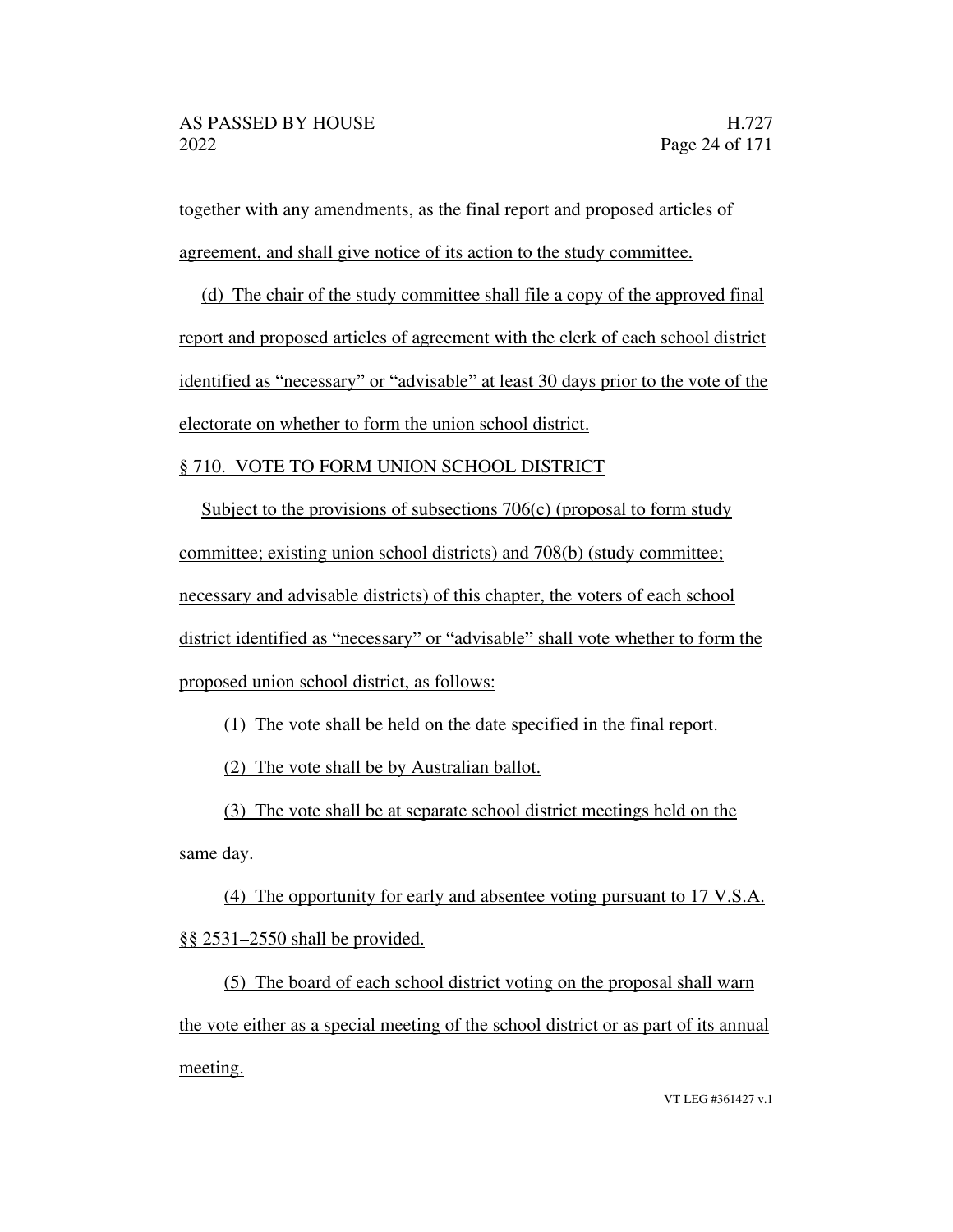## § 711. VOTE TO ELECT INITIAL MEMBERS OF THE UNION SCHOOL

#### DISTRICT BOARD

(a) Election of initial members of union school district board. At the meeting warned to vote on formation of a union school district under section 710 of this chapter, the voters shall also elect the initial members who will serve on the board of the union school district if the voters approve the district's formation.

(1) The vote to elect the initial members shall be by Australian ballot.

(2) The opportunity for early and absentee voting pursuant to 17 V.S.A. §§ 2531-2550 shall be provided.

(b) Representation and term length. Initial membership on a union school district board shall be pursuant to the method of representation set forth in the articles of agreement, for the terms specified in that document, and pursuant to the provisions of this section and subdivisions  $708(c)(9)$  and  $(10)$  (study committee; proposed articles of agreement; apportionment and terms) of this chapter.

(c) Operational definitions. As used in subsections (d) and (e) of this section, any term not defined in section 702 of this chapter shall have its plain meaning, except as provided in this subsection.

VT LEG #361427 v.1 (1) If, pursuant to section 425 (other town school district officers) of this title, the voters of a school district have elected a district clerk who is not also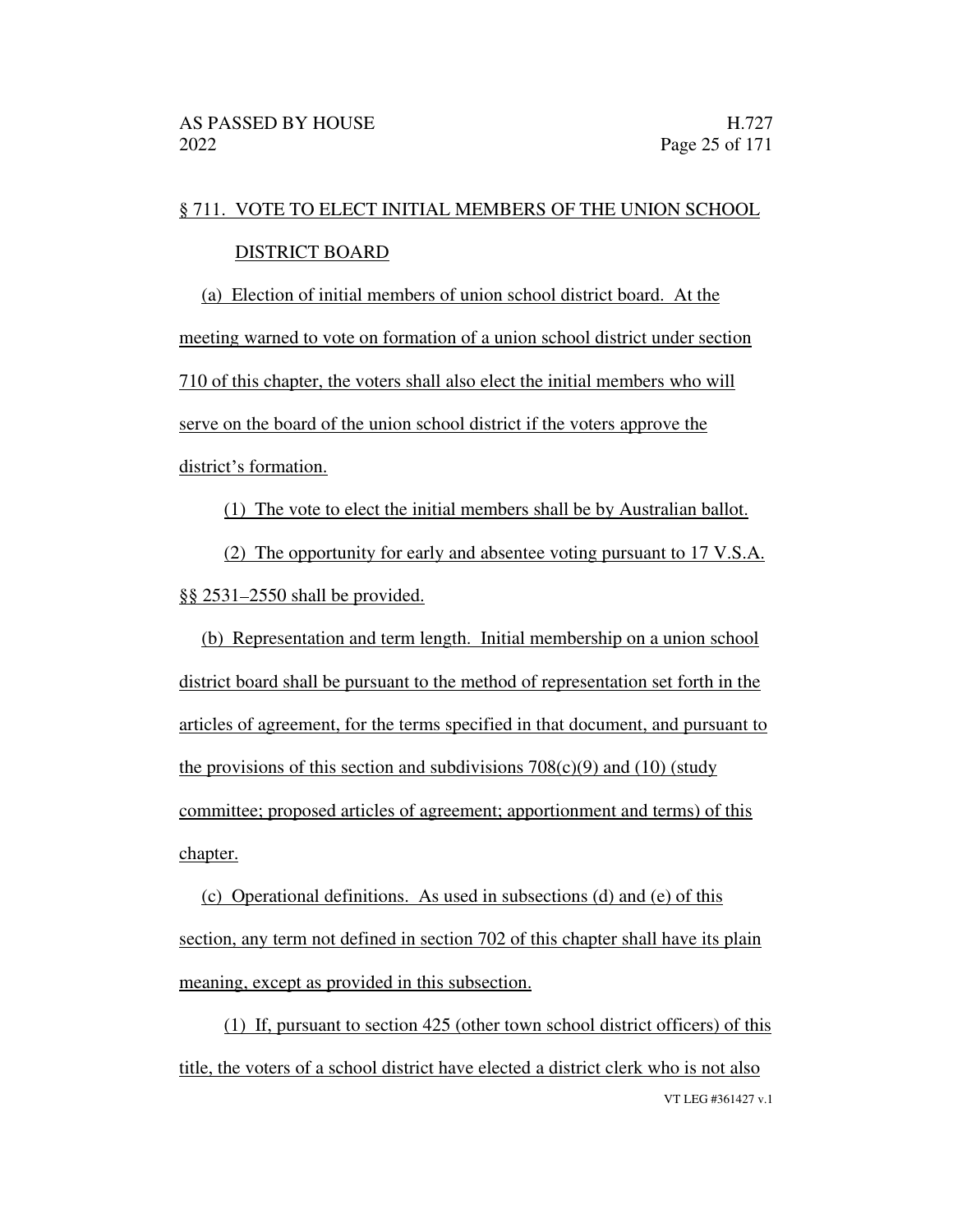the clerk of the town served by the school district, then "town clerk" means the elected clerk of that school district.

(2) Notwithstanding subdivision (1) of this subsection, if a potential forming district is an existing unified union school district, then:

 $(A)$  Reference to the voters of the "school district" means the voters of each town within the existing unified union school district, who shall vote at a location in their town of residence that is identified in the warning issued by the existing unified union school district; provided, however, that the total of all votes cast in the towns shall determine the modified at-large and at-large election of initial board members pursuant to subdivisions (d)(2) (proposed unified union district; modified at-large), (d)(3) (proposed union district; atlarge), (e)(2) (proposed union elementary or union high school district; modified-at large), and (e)(3) (proposed union elementary or union high school district; at-large) of this section, as well as whether the existing unified union school district approves formation of the new unified union school district.

(B) "Town clerk" means the clerk of each town within the existing unified union school district; provided, however, that the town clerk of each town shall transmit the name of each duly nominated candidate to the clerk of the existing unified union school district, who shall prepare the unified union school district ballot for that town and transmit the ballot to the town clerk to make available to the voters.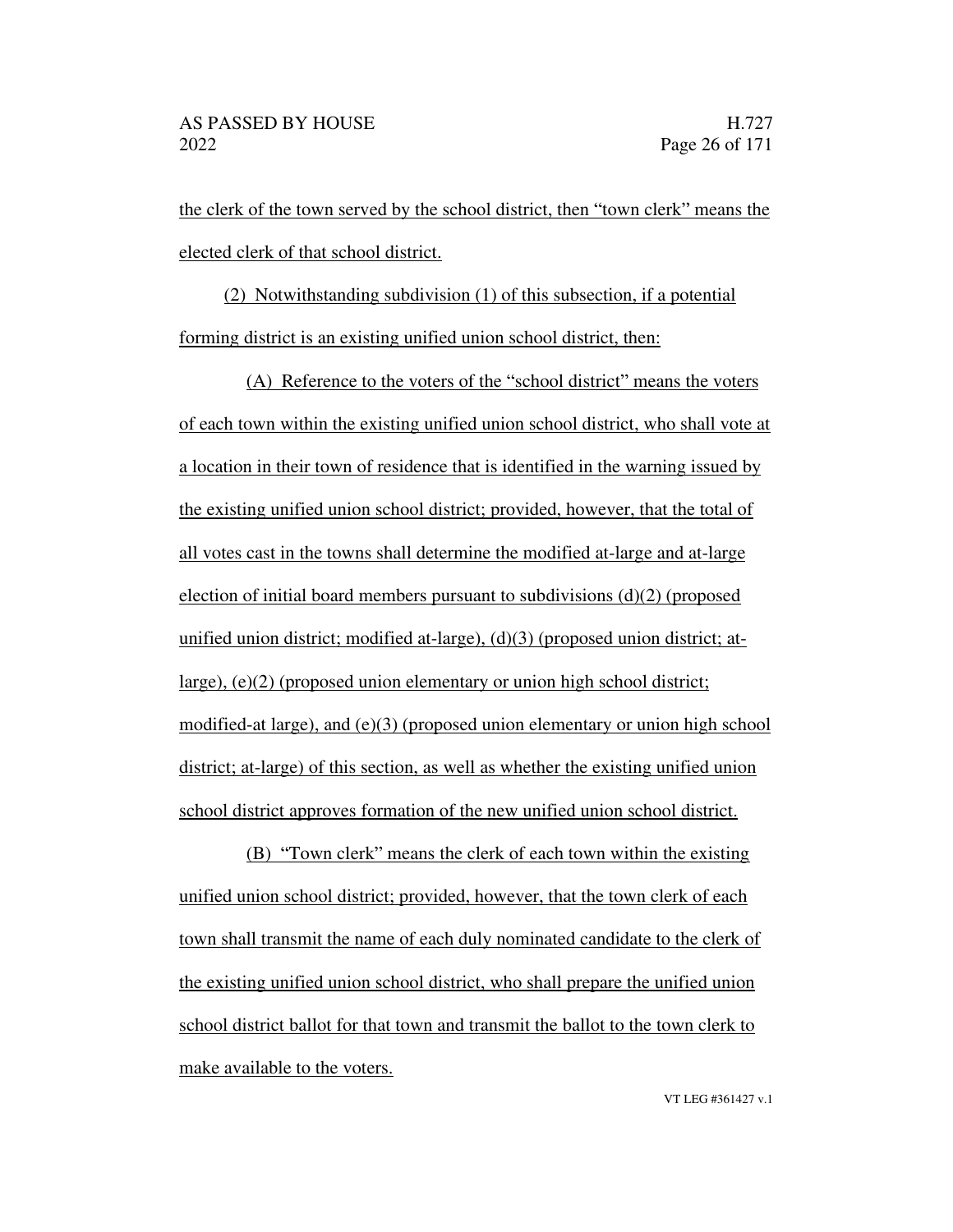(3) Notwithstanding subdivision (1) (clerk of school district) of this subsection, if a town is a member of both a union elementary school district and a union high school district, is not independently organized as a district that is responsible for the education of students in any grade, and does not have a town school district board, then:

 $(A)$  reference to the voters of the "school district" means the voters of the town that is the member of both existing union school districts, who shall vote at a location in their town of residence that is identified in the warning issued by:

(i) the existing union elementary school district if the voters are voting on a proposed unified union school district or a proposed union elementary school district; or

(ii) the existing union high school district if the voters are voting on a proposed union high school district; and

(B) "town clerk" means the clerk of the town that is a member of both existing union school districts; provided, however, that the town clerk shall transmit the name of each duly nominated candidate to the clerk of the union school district identified in subdivision (A) of this subdivision (3), who shall prepare the ballot for that town and transmit the ballot to the town clerk to make available to the voters.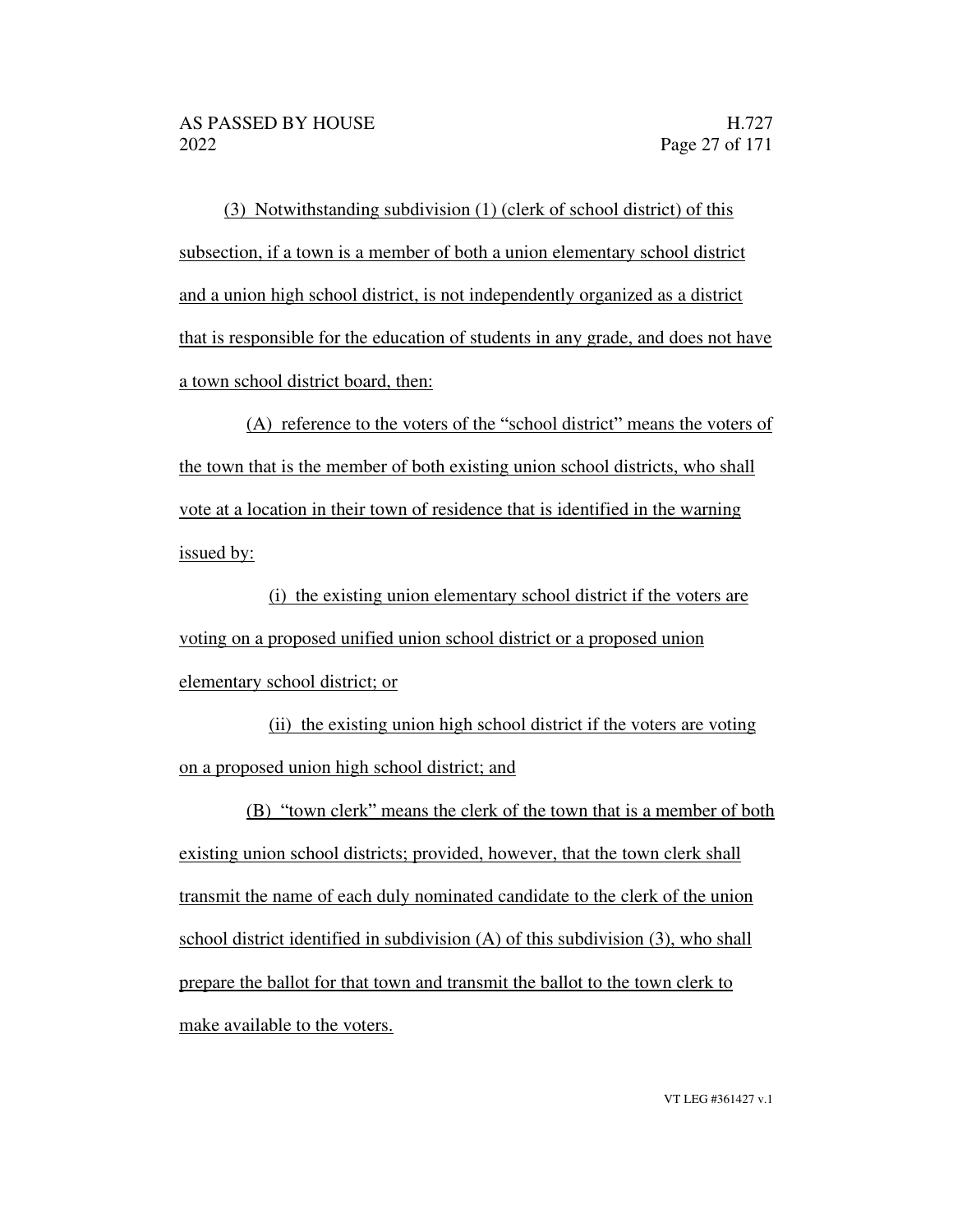(d) Proposed unified union school district. Subject to the provisions of subsections 706(c) (existing union school districts) and 708(b) (necessary and advisable school districts) of this chapter, the voters of each school district identified as "necessary" or "advisable" shall vote whether to elect initial board members of a proposed unified union school district, as follows

(1) Proportional to town population. When representation on the board of a proposed unified union school district is apportioned to each potential town within the proposed district in a number that is closely proportional to the town's relative population:

(A) Voters of each school district identified as either "necessary" or "advisable" to formation of the proposed unified union school district shall file a petition nominating a candidate for the office of unified union school district board member based on town population. A petition shall be valid only if:

(i) the candidate is a current voter of the town;

(ii) the petition identifies the term of office for which the

candidate is nominated;

(iii) the petition is signed by at least 30 voters residing in the town or one percent of the legal voters in the town, whichever is less;

(iv) the voters file the petition with the town clerk of the town in which the candidate resides not later than 5:00 p.m. on the sixth Monday

preceding the day of the election; and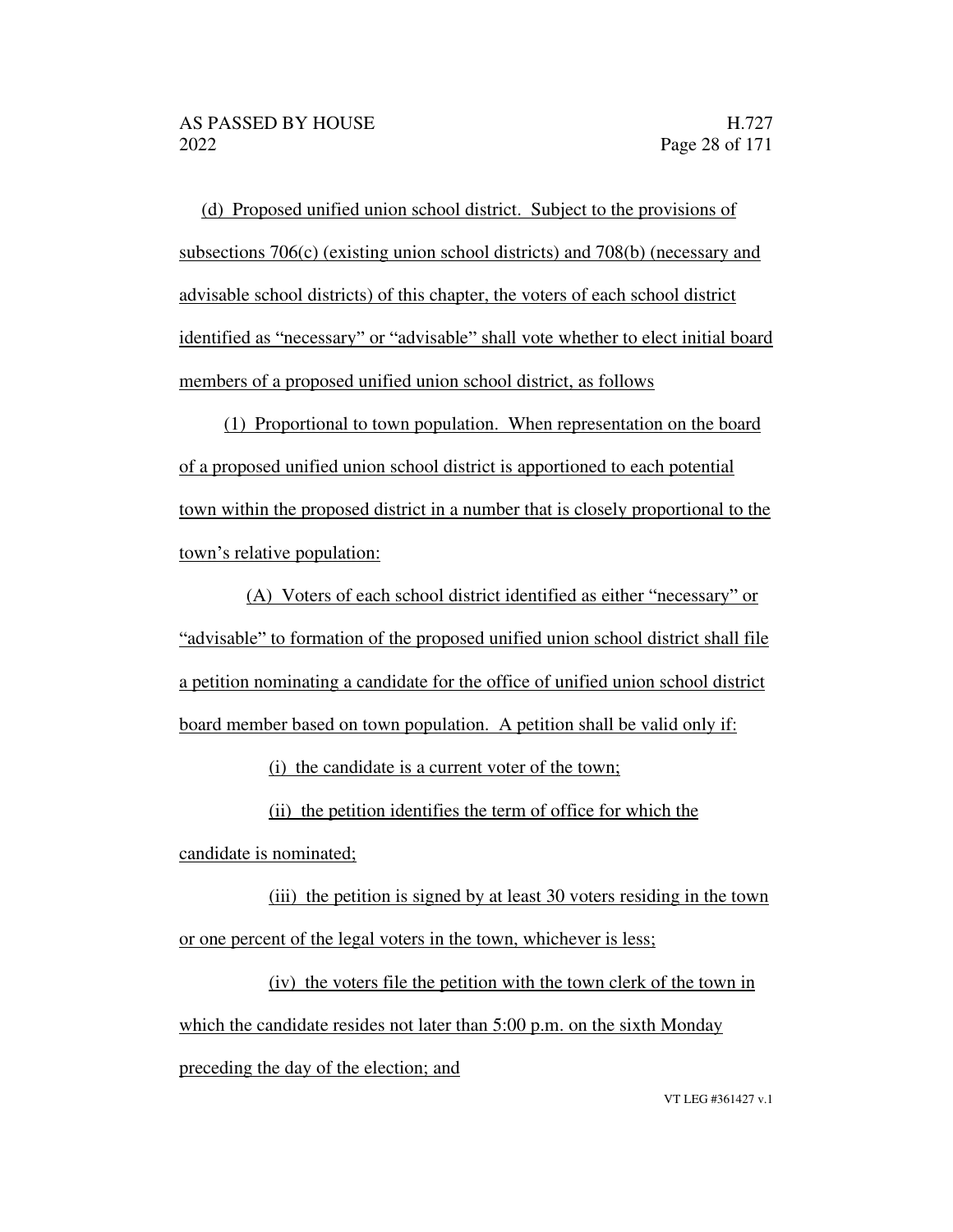(v) the candidate files with the town clerk a written consent to the printing of the candidate's name on the ballot.

(B) The town clerk shall place the name of each duly nominated candidate on the ballot to be presented to the voters of the school district.

(C) The voters of the school district for the town in which the candidate resides shall elect as many board members to the unified union school board as are apportioned based on the town's population.

(2) Modified at-large model: allocation to town; at-large representation. When representation on the board of a proposed unified union school district is allocated to each potential town within the proposed district, but the allocation is not closely proportional to the town's relative population and the board member is elected at-large:

 $(A)$  Voters of each school district identified as either "necessary" or "advisable" to formation of the proposed unified union school district shall file a petition nominating a candidate for the office of unified union school district board member allocated to the voters' town. A petition shall be valid only if:

(i) the candidate is a current voter of the town;

(ii) the petition identifies the term of office for which the candidate is nominated;

(iii) the petition is signed by at least 30 voters residing in the town or one percent of the legal voters in the town, whichever is less;

VT LEG #361427 v.1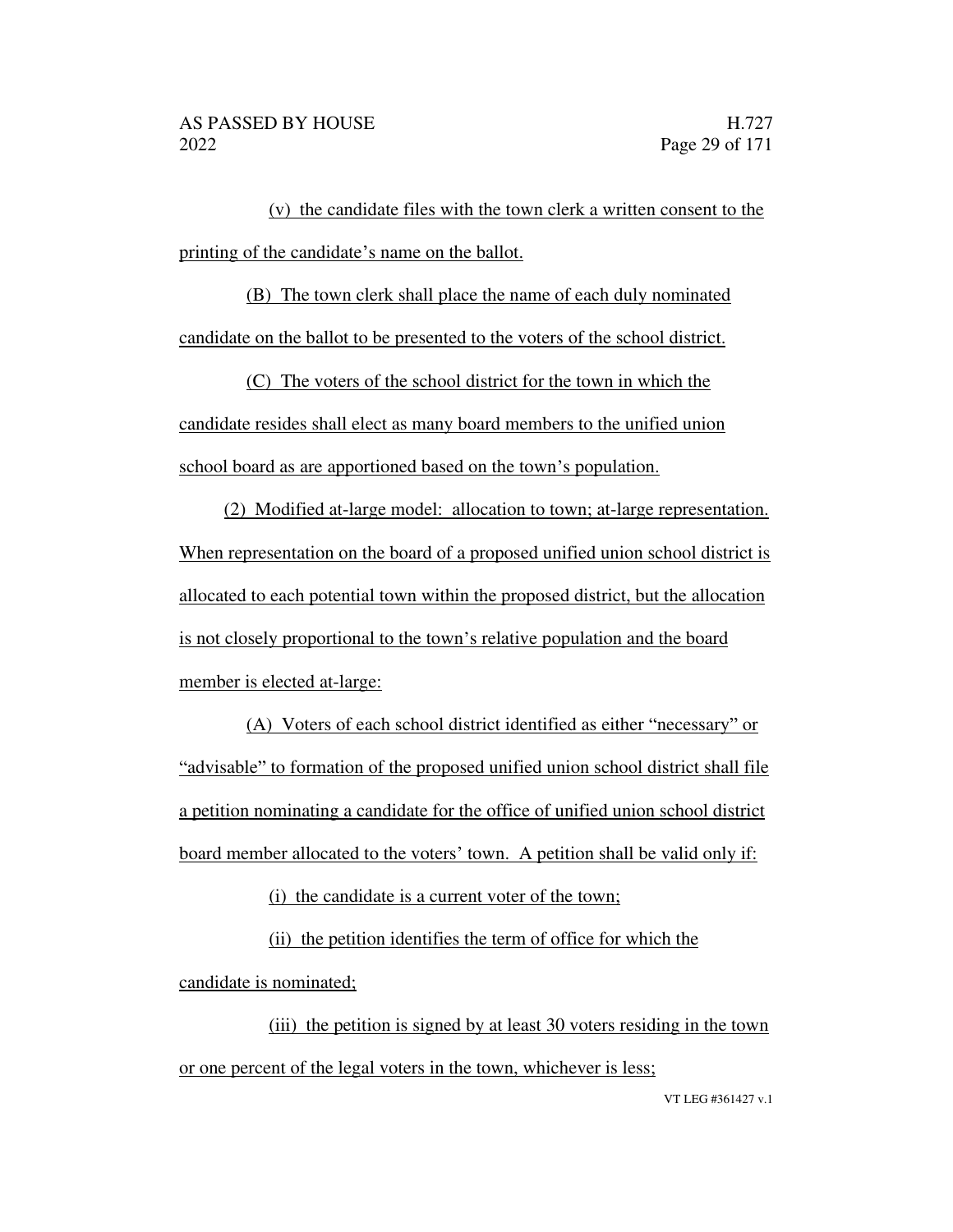(iv) the voters file the petition with the town clerk of the town in which the candidate resides not later than 5:00 p.m. on the sixth Monday preceding the day of the election; and

(v) the candidate files with the town clerk a written consent to the printing of the candidate's name on the ballot.

(B) Upon receipt of a petition for a unified union school district board member allocated to a potential town within the proposed district but to be elected at-large under the modified at-large model, the town clerk shall place the name of the duly nominated candidate on the ballot to be presented to the voters of the school district and shall notify the town clerks preparing the ballots for the voters of each of the other "necessary" school districts and of each "advisable" school district voting on formation of the proposed unified union school district to place the candidate's name on the ballot presented to the voters in those districts. Alternatively, at their discretion, the town clerks may meet jointly to prepare a uniform ballot.

(C) The voters of each "necessary" school district and of each "advisable" school district voting on formation of the proposed unified union school district shall vote for the board members to be elected at-large under the modified at-large model; provided, however, that ballots shall be included in the calculation of total votes cast pursuant to the provisions of subdivision  $714(a)(2)$  (calculation of votes) of this chapter.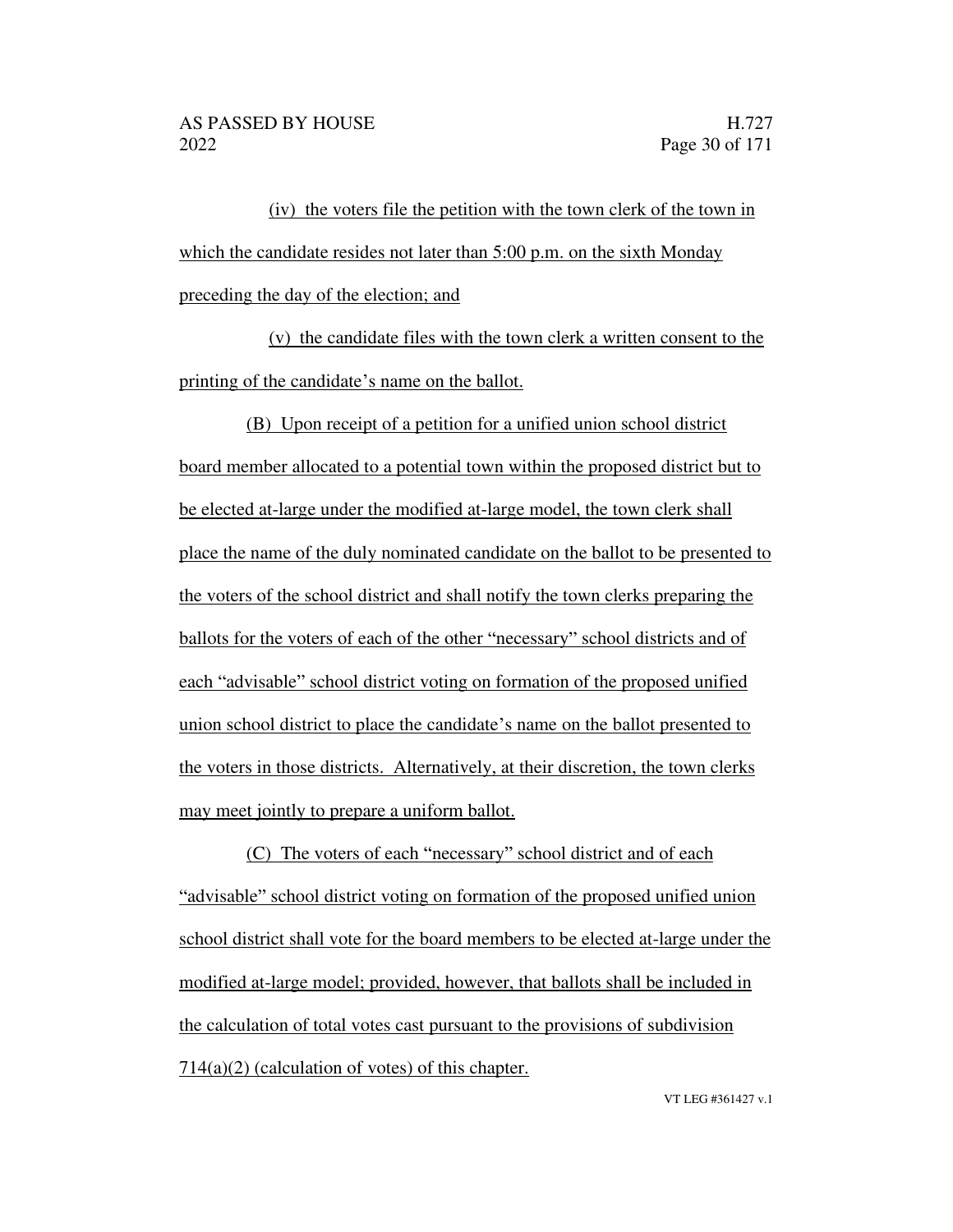(3) At-large representation. When representation on the board of a proposed unified union school district is not apportioned or allocated to the potential towns within the proposed district pursuant to subdivision (1) (proportional to town population) or (2) (modified at-large) of this subsection and the board member is elected at-large:

(A) The voters of one or more school districts identified as necessary to formation of the proposed unified union school district shall file a petition nominating a candidate for the office of unified union school district board member at-large. A petition shall be valid only if:

(i) the candidate is a current voter of a school district identified as "necessary" to the formation of the proposed union school district;

(ii) the petition identifies the term of office for which the candidate is nominated;

(iii) the petition is signed by at least 60 voters residing in one or more school districts identified as "necessary" to the formation of the proposed unified union school district;

(iv) the voters file the petition with the town clerk in the "necessary" school district in which the candidate resides not later than 5:00 p.m. on the sixth Monday preceding the day of the election; and

(v) the candidate files with the town clerk a written consent to the printing of the candidate's name on the ballot.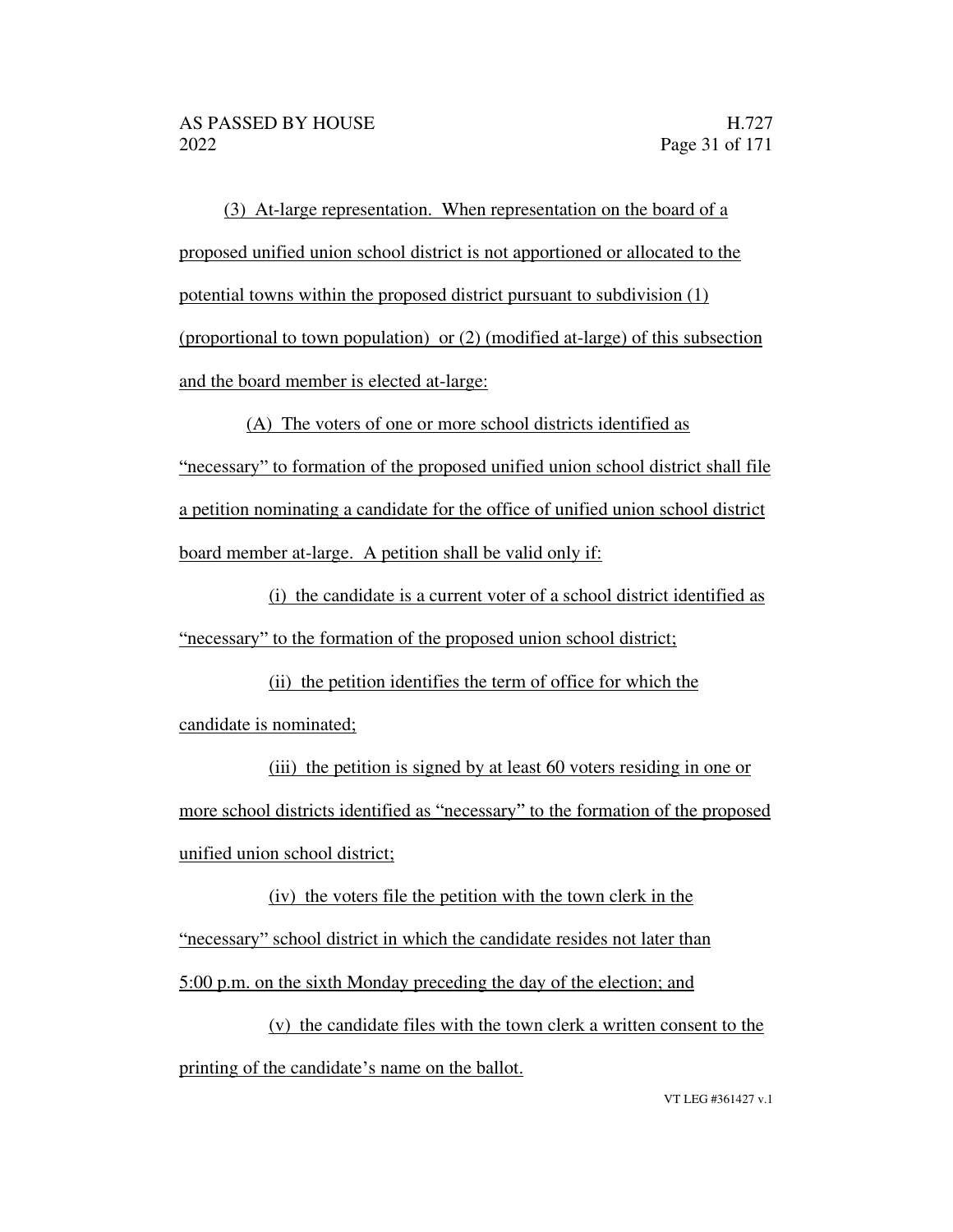(B) Upon receipt of a petition for a unified union school district board member elected at-large, the town clerk shall place the name of the duly nominated candidate on the ballot to be presented to the voters of the school district and shall notify the town clerks preparing the ballots for the voters of each of the other "necessary" school districts and of each "advisable" school district voting on formation of the proposed unified union school district to place the candidate's name on the ballot presented to the voters in those districts. Alternatively, at their discretion, the town clerks may meet jointly to prepare a uniform ballot.

(C) The voters of each "necessary" school district and of each "advisable" school district voting on formation of the proposed unified union school district shall vote for the members to be elected at-large; provided, however, that ballots shall be included in the calculation of total votes cast pursuant to the provisions of subdivision  $714(a)(2)$  (calculation of votes) of this chapter.

(e) Proposed union elementary or union high school district. Subject to the provisions of subsections 706(c) (existing union school districts) and 708(b) (necessary and advisable school districts) of this chapter, the voters of each school district identified as "necessary" or "advisable" shall vote whether to elect initial board members of the proposed union school district, as follows: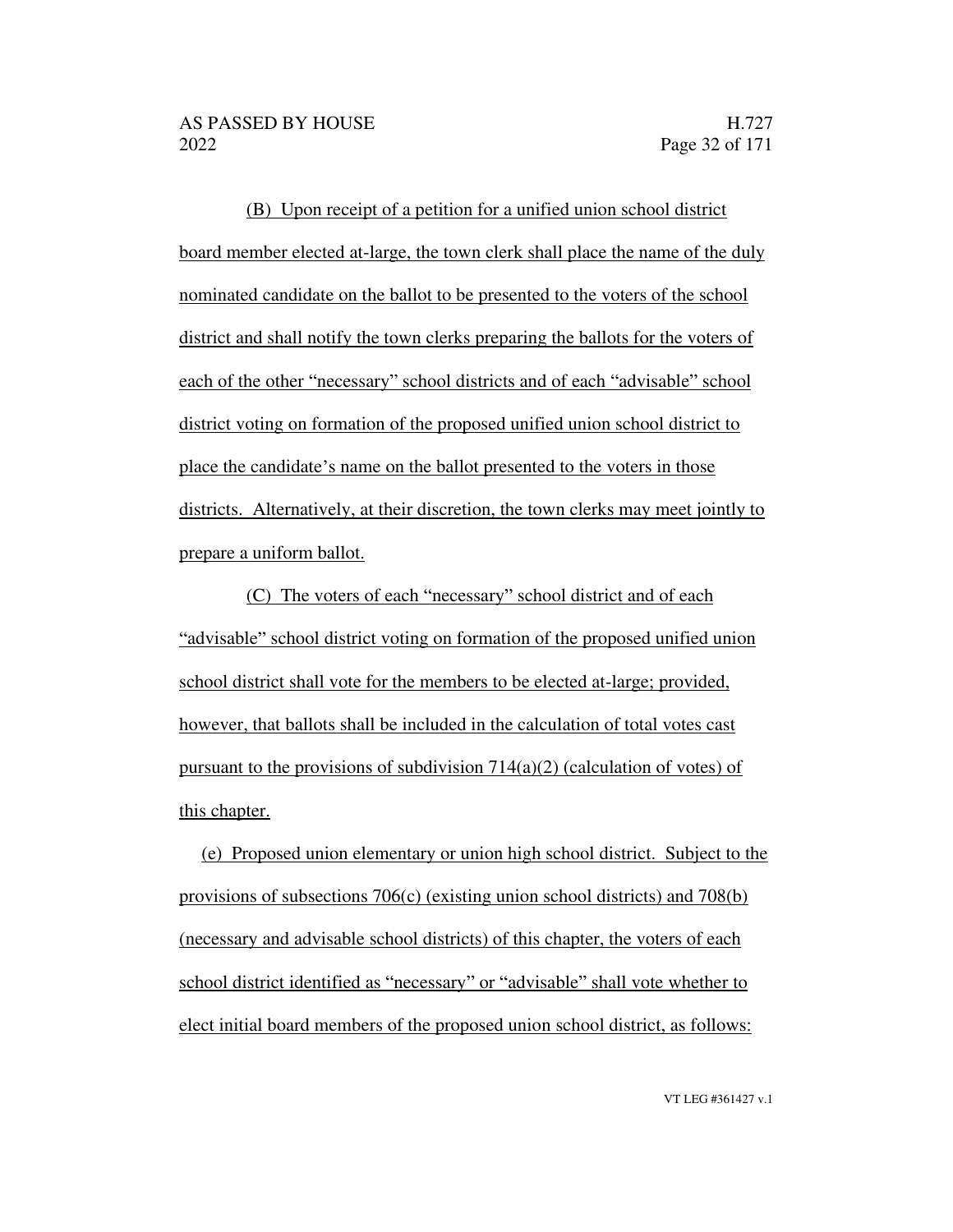(1) Proportional to town population. When representation on the board of a proposed union elementary or union high school district is apportioned to each potential member district of the proposed district in a number that is closely proportional to the potential member district's relative population:

(A) Voters of each school district identified as either "necessary" or "advisable" to formation of the proposed union school district shall file a petition nominating a candidate for the office of union school district board member representing the potential member district. A petition shall be valid only if:

(i) the candidate is a current voter of the potential member district;

(ii) the petition identifies the term of office for which the candidate is nominated;

(iii) the petition is signed by at least 30 voters residing in the potential member district or one percent of the legal voters in the district, whichever is less;

(iv) the petition is filed with the town clerk not later than 5:00 p.m. on the sixth Monday preceding the day of the election; and

(v) the candidate files with the town clerk a written consent to the printing of the candidate's name on the ballot.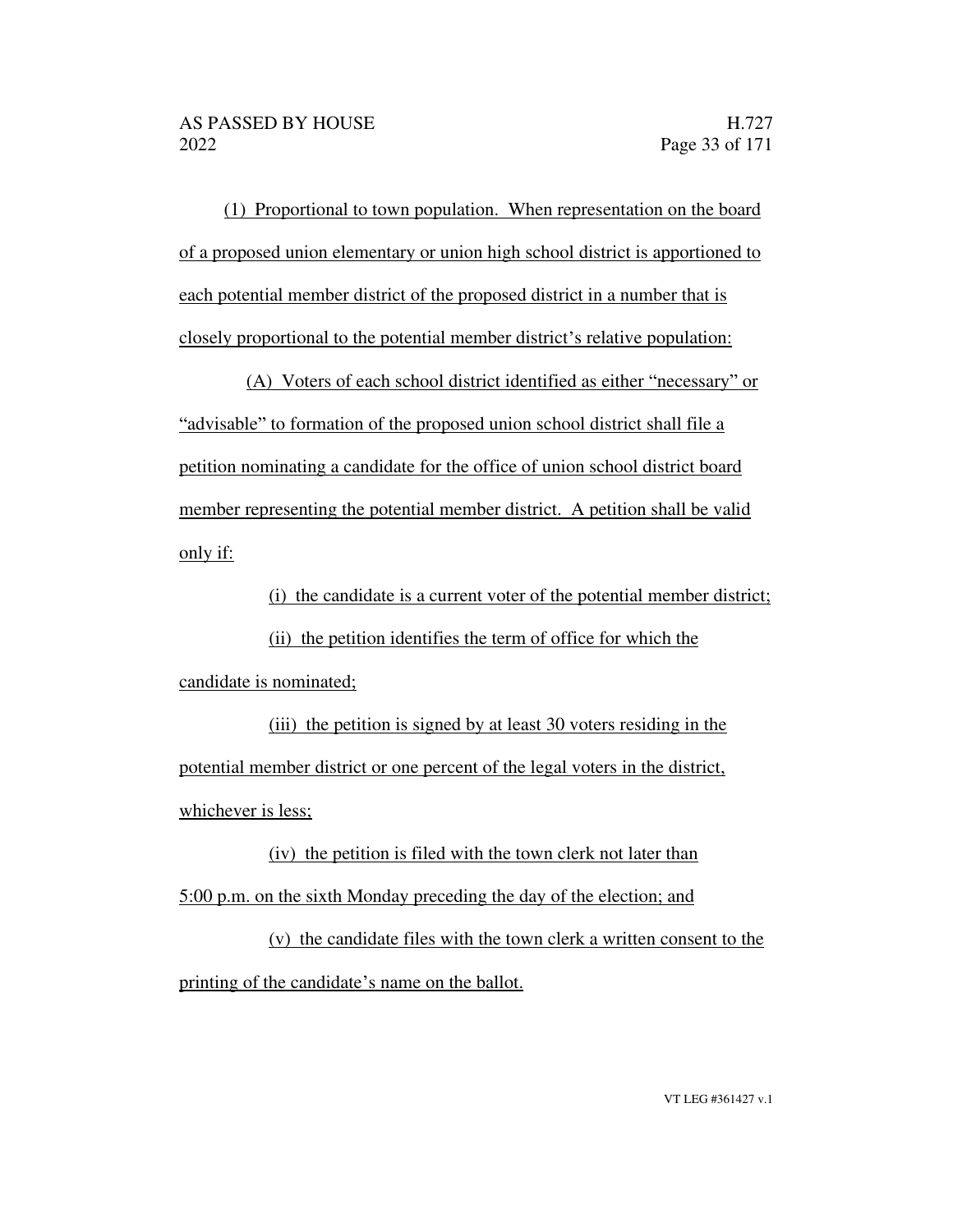(B) The town clerk shall place the name of each duly nominated candidate on the ballot to be presented to the voters of the potential member district.

(C) The voters of the district shall elect as many board members as are apportioned to the potential member district based on population.

(2) Modified at-large model: allocation to town; at-large representation. When representation on the board of a proposed union elementary or union high school district is allocated to each potential member district, but the allocation is not closely proportional to the potential member district's relative population and the board member is elected at-large:

(A) Voters of each school district identified as either "necessary" or "advisable" to formation of the proposed union school district shall file a petition nominating a candidate for the office of union school district board member allocated to the potential member district. A petition shall be valid only if:

(i) the candidate is a current voter of the potential member district;

(ii) the petition identifies the term of office for which the candidate is nominated;

(iii) the petition is signed by at least 30 voters residing in the potential member district or one percent of the legal voters in the district, whichever is less;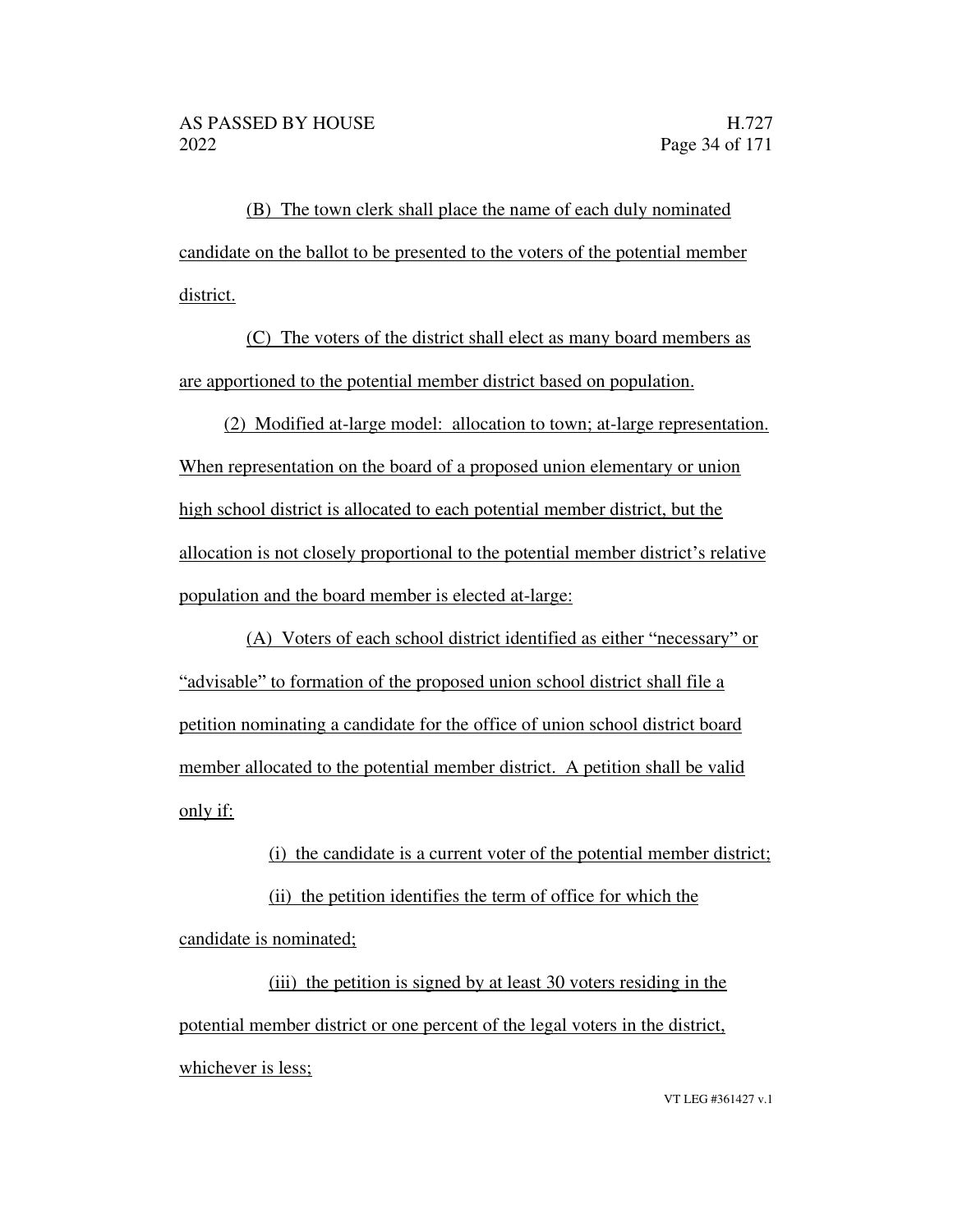(iv) the petition is filed with the town clerk of the school district in which the candidate resides not later than 5:00 p.m. on the sixth Monday preceding the day of the election; and

(v) the candidate files with the town clerk a written consent to the printing of the candidate's name on the ballot.

(B) Upon receipt of a petition for union school district board member allocated to a potential member district but to be elected at-large under the modified at-large mode, the town clerk shall place the name of the duly nominated candidate on the ballot to be presented to the voters of the potential member district and shall notify the town clerks preparing the ballots for the voters of each of the other "necessary" school districts and of each "advisable" school district voting on formation of the proposed union school district to place the candidate's name on the ballot presented to the voters in those districts. Alternatively, at their discretion, the town clerks may meet jointly to prepare a uniform ballot.

(C) The voters of each "necessary" school district and of each "advisable" school district voting on formation of the proposed unified union school district shall vote for the board members to be elected at-large under the modified at-large model; provided, however, that ballots shall be included in the calculation of total votes cast pursuant to the provisions of subdivision  $714(a)(2)$  (calculation of votes) of this chapter.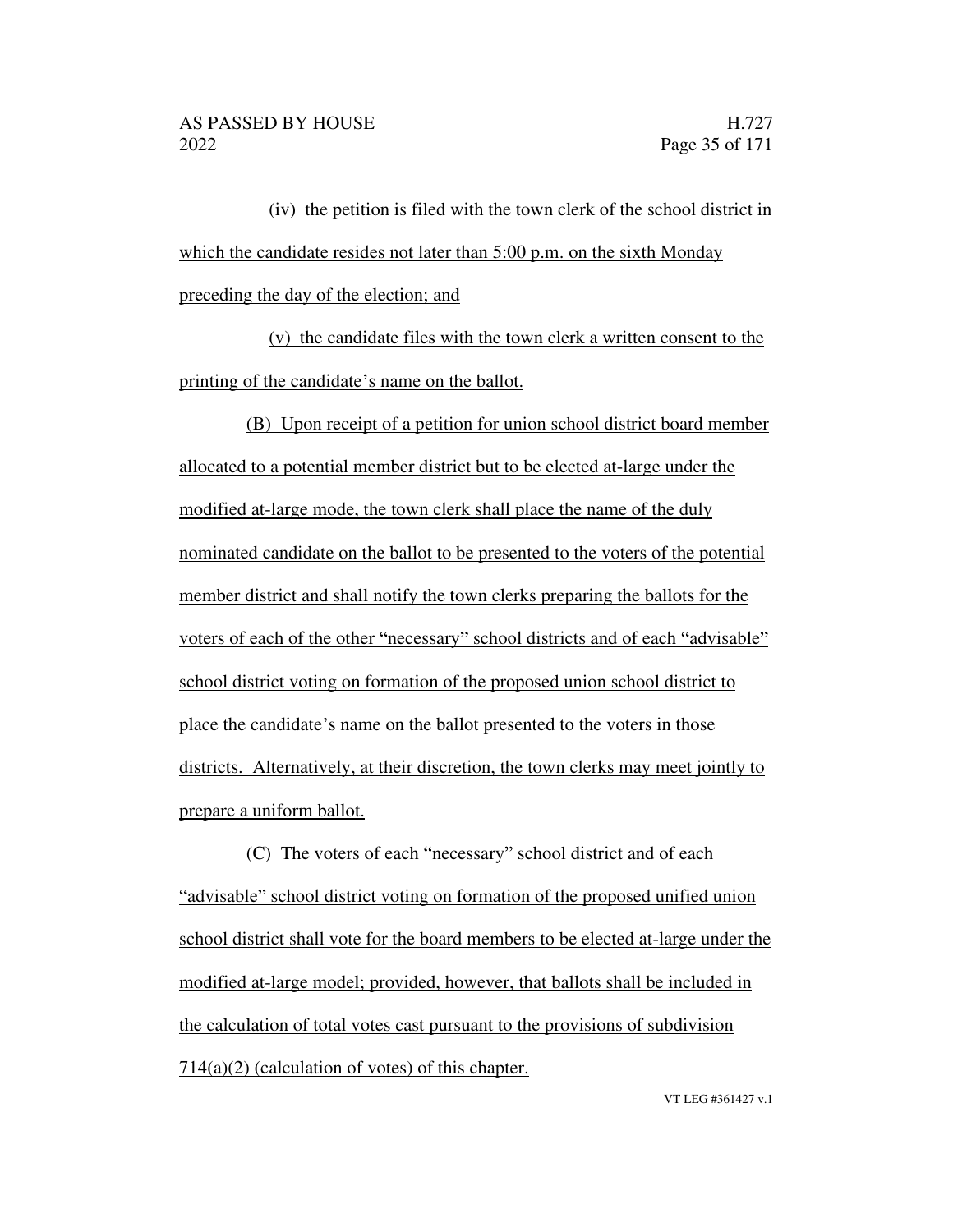(3) At-large representation. When representation on the board of a proposed union elementary or union high school district board is not apportioned or allocated to the potential member districts pursuant to subdivision (1) (proportional to town population) or (2) (modified at large) of this subsection and the board member is elected at-large:

(A) The voters of one or more school districts identified as "necessary" to the formation of the proposed union school district shall file a petition nominating a candidate for the office of union school district board member at-large. A petition shall be valid only if:

(i) the candidate is a current voter of a school district identified as "necessary" to the formation of the proposed union school district;

(ii) the petition identifies the term of office for which the candidate is nominated;

(iii) the petition is signed by at least 60 voters residing in one or more school districts identified as "necessary" to the formation of the proposed union school district;

 $(iv)$  the petition is filed with the town clerk in the "necessary" school district in which the candidate resides not later than 5:00 p.m. on the sixth Monday preceding the day of the election; and

(v) the candidate files with the town clerk a written consent to the printing of the candidate's name on the ballot.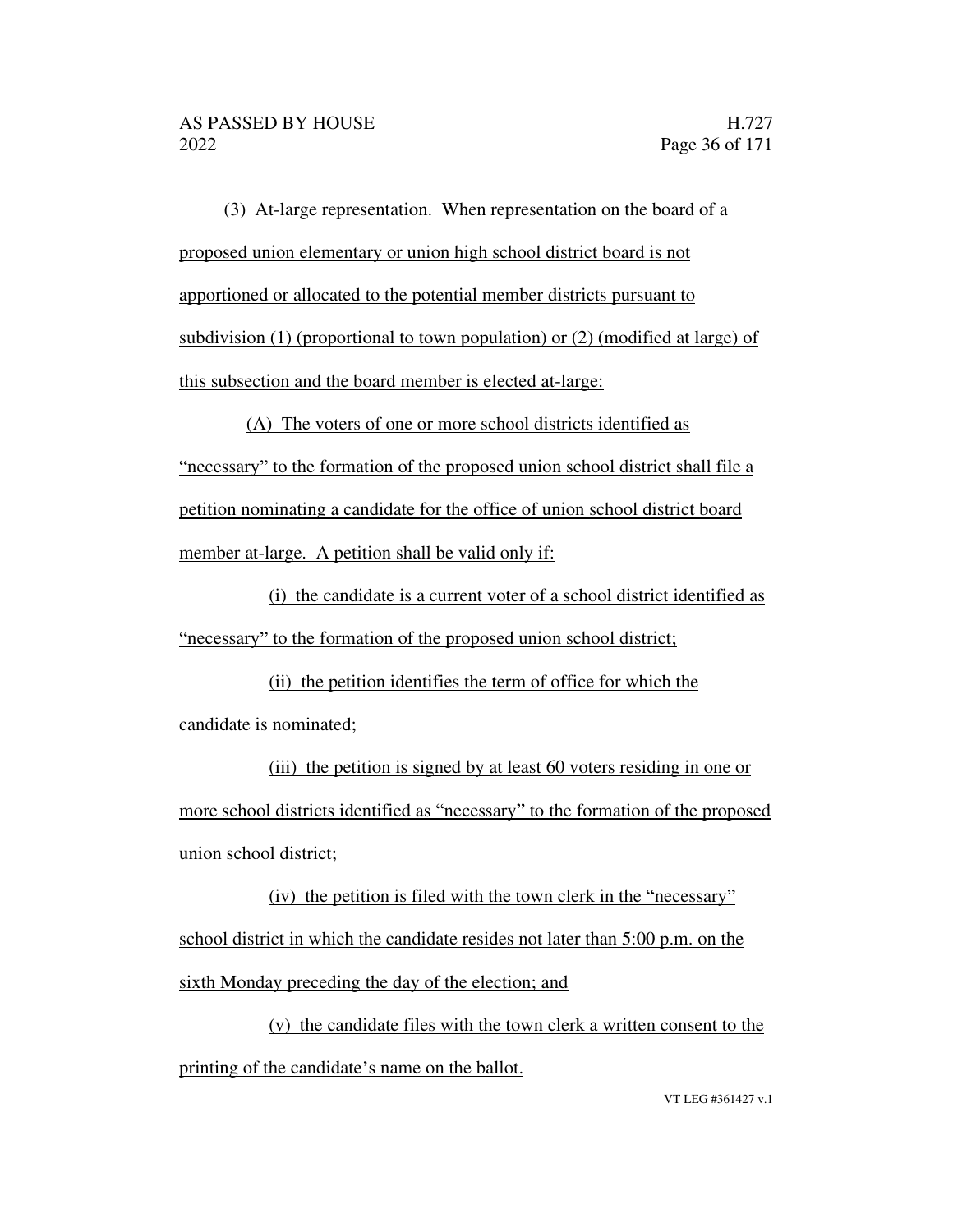(B) Upon receipt of a petition for a union school district board member to be elected at-large, the town clerk shall place the name of the duly nominated candidate on the ballot to be presented to the voters of the school district and shall notify the town clerks preparing the ballots for the voters of each of the other "necessary" school districts and of each "advisable" school district voting on formation of the proposed union school district to place the candidate's name on the ballot presented to the voters in those districts. Alternatively, at their discretion, the town clerks may meet jointly to prepare a uniform ballot.

(C) The voters of each "necessary" school district and of each "advisable" school district voting on formation of the proposed union school district shall vote for the board members to be elected at-large; provided, however, that ballots shall be included in the calculation of total votes cast pursuant to the provisions of subdivision  $714(a)(2)$  (calculation of votes) of this chapter.

(f) Weighted voting. If representation on a union school district board is apportioned based upon population pursuant to subdivision  $(d)(1)$  or  $(e)(1)$  of this section, then the union school district may achieve proportionality through a system of weighted voting.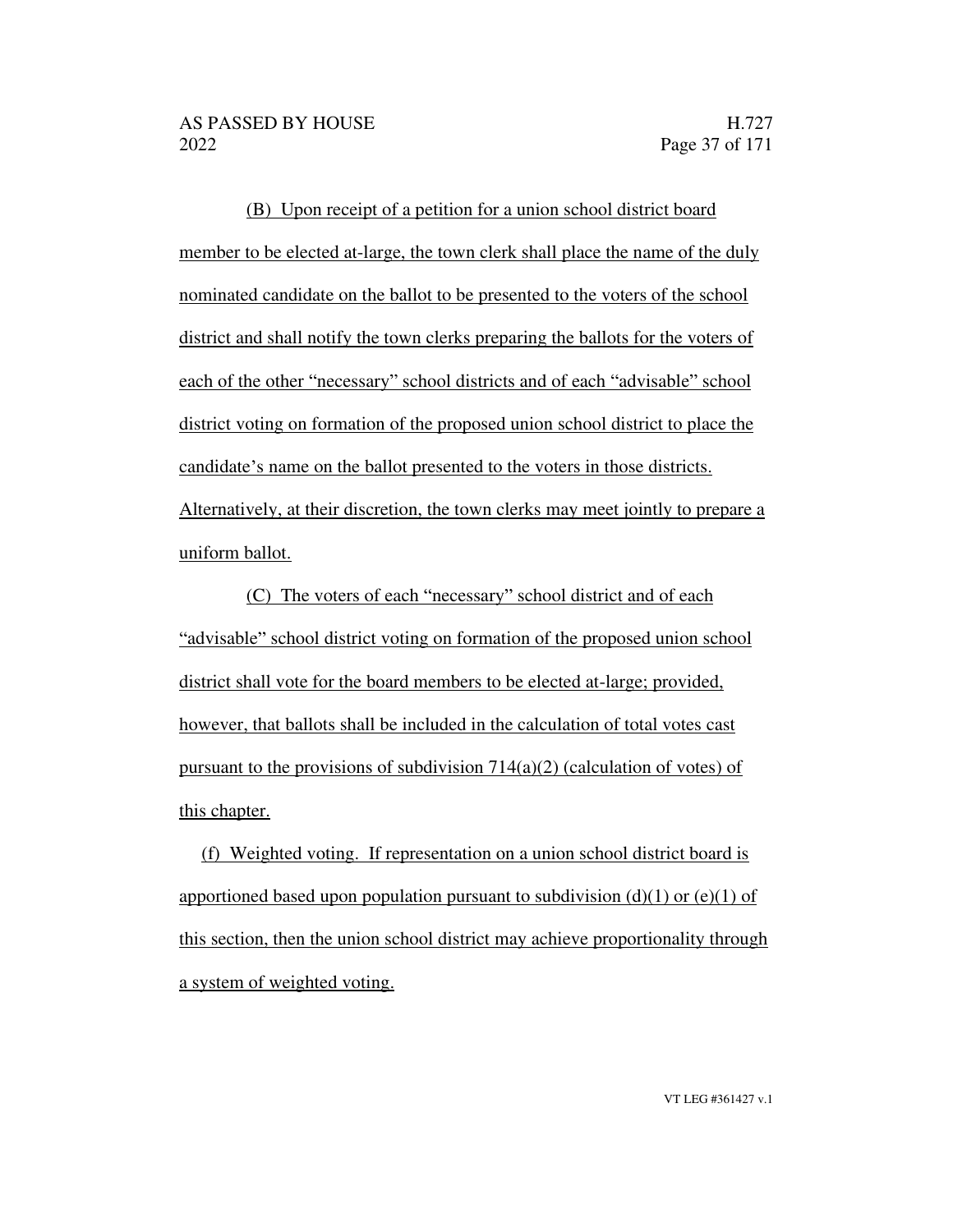#### § 712. CONTENTS OF WARNING ON VOTES TO ESTABLISH THE

#### UNION SCHOOL DISTRICT AND ELECT THE INITIAL

#### MEMBERS OF THE UNION SCHOOL DISTRICT BOARD

The warning for each school district meeting to vote on formation of a union school district shall contain two articles in substantially the following form. The language used in Article 1 shall be the same for each "necessary" and "advisable" district voting on formation of the new district. Article II of the warning shall not include names of candidates for the union school district board.

#### WARNING

The voters of the School District are hereby notified and warned to meet at \_\_\_\_\_\_\_\_\_ on the \_\_ day of \_\_\_\_\_\_, 20\_\_, to vote by Australian ballot between the hours of , at which time the polls will open, and \_\_\_\_\_, at which time the polls will close, upon the following articles of business:

#### Article I. FORMATION OF UNION SCHOOL DISTRICT

Shall the \_\_\_\_\_\_\_\_\_\_\_\_\_\_\_\_\_\_ School District, which the proposed articles of agreement have identified as ["necessary" or "advisable"] to the formation of the proposed union school district, join with the school district[s] of and  $\Box$ , which are identified as

VT LEG #361427 v.1 "necessary" to formation, and potentially the school district[s] of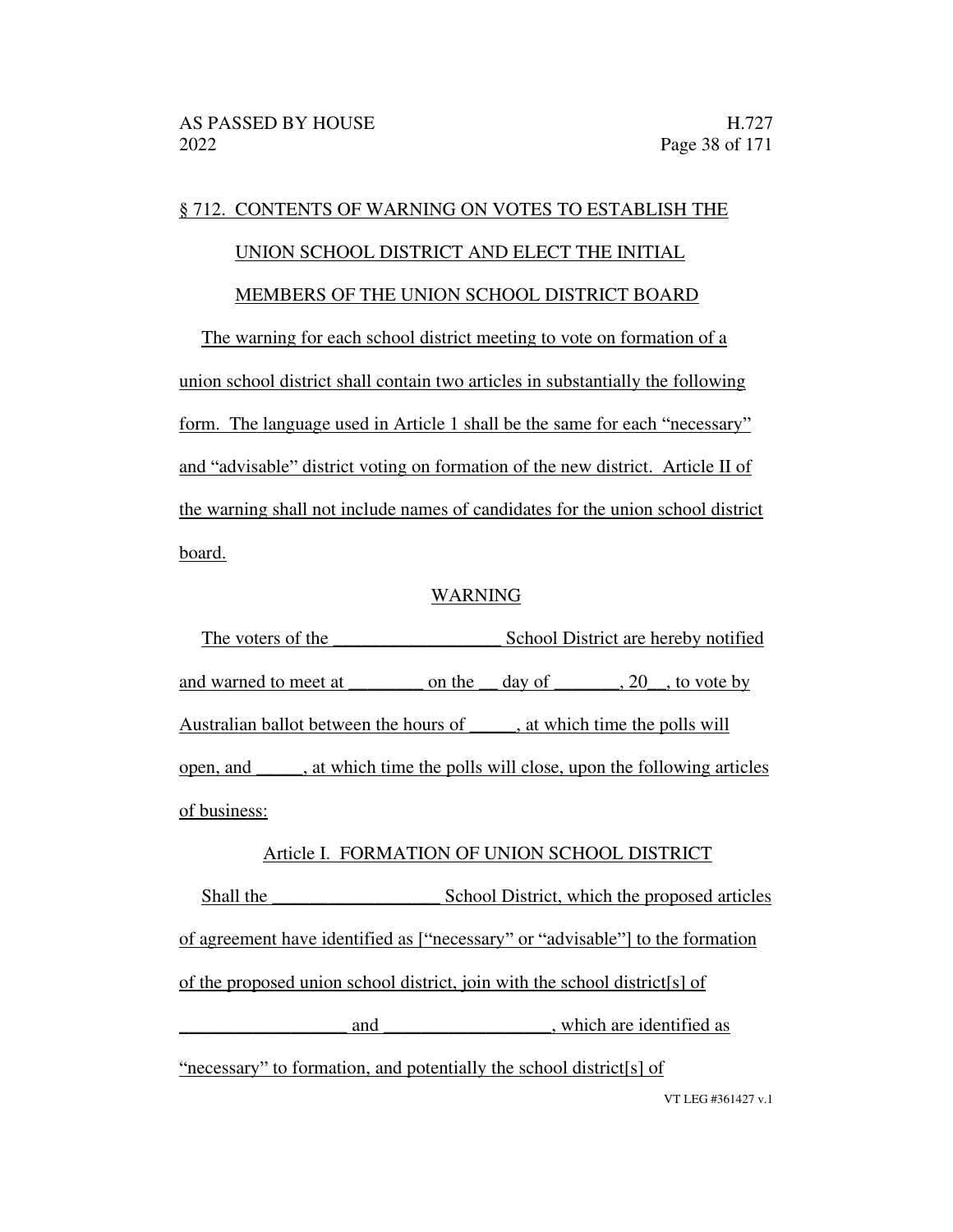and  $\Box$ , which are identified as "advisable" to formation, for the purpose of forming a union school district, as provided in Title 16, Vermont Statutes Annotated, upon the following conditions and agreements:

(a) Grades. The union school district shall be organized to provide for the education of resident students in grades \_\_\_\_\_ through \_\_\_\_\_ and shall assume full and sole responsibility therefor on July 1, 20.

(b) Operation of schools. The union school district shall operate and manage one or more schools offering instruction in grades through

\_\_\_\_\_. [Amend as necessary if the district will pay tuition for any or all grades for which it is organized.]

(c) Union school district board. [State method by which representation of each member of the union school board is to be determined pursuant to section 711 (vote to elect initial members) of this chapter.]

(d) Assumption of debts and ownership of school property. The union school district shall assume the indebtedness of forming districts, acquire the school properties of the forming districts, and pay for them, all as specified in the final report and proposed articles of agreement.

(e) Final report. The provisions of the final report and proposed articles of agreement approved by the State Board of Education on the \_\_ day of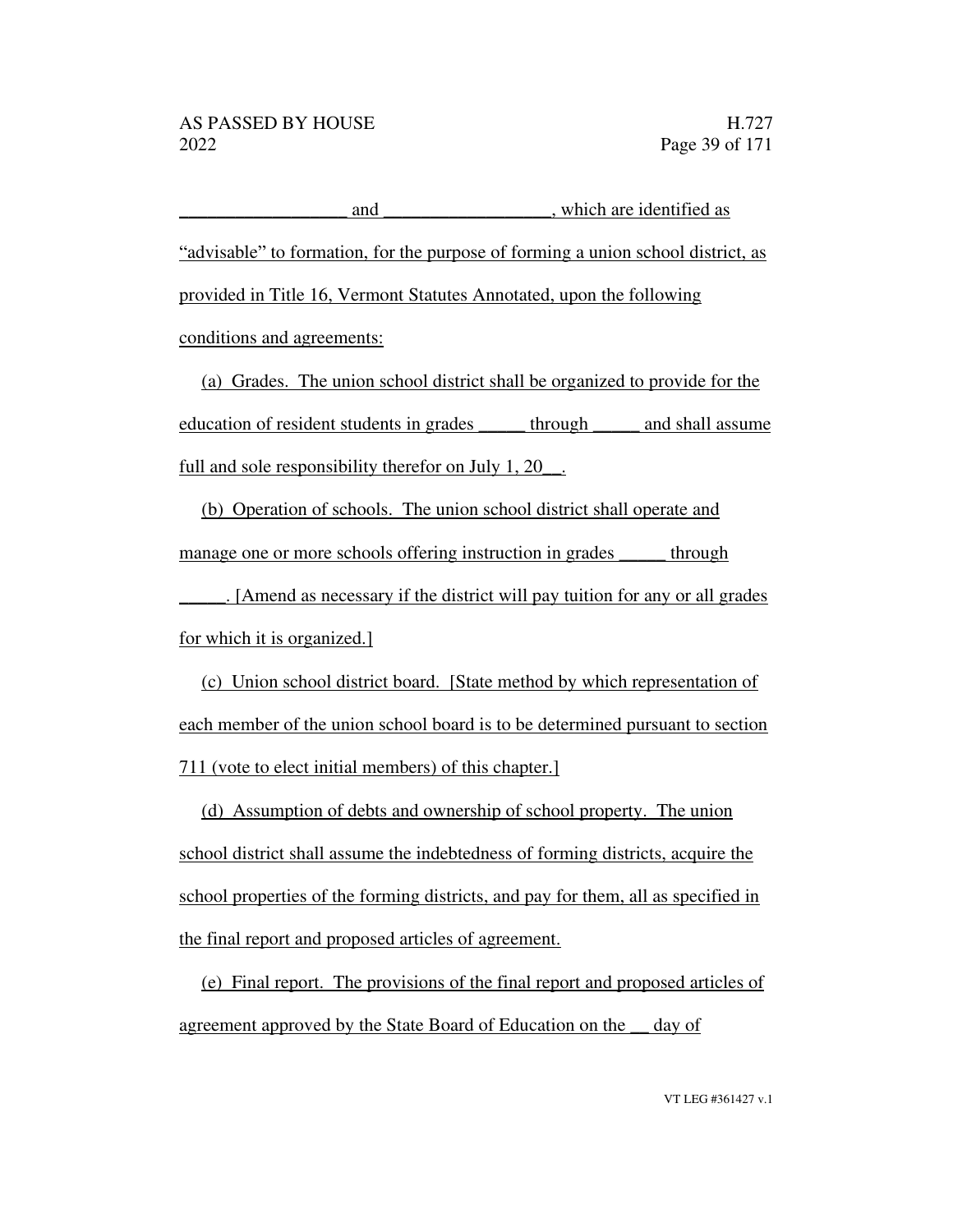\_\_\_\_\_\_\_, 20\_\_, which is on file in the office of the clerk of each school district named in this warning, shall govern the union school district.

# Article II. ELECTION OF INITIAL MEMBERS OF THE UNION

#### SCHOOL DISTRICT BOARD

To elect a total of  $\_\_$ ( $\_\)$  member(s) to serve as initial members of the proposed union school district board for the terms established in the final report and proposed articles of agreement: [Amend as necessary to reflect method for determining school board membership pursuant to section 711 (vote to elect initial members) of this chapter.]

(a) [Insert number] Board Member[s] to serve until the second annual meeting of the union school district, in 20\_\_.

(b) [Insert number] Board Member[s] to serve until the third annual meeting of the union school district, in 20\_\_.

(c) [Insert number] Board Member[s] to serve until the fourth annual meeting of the union school district, in 20.

## § 713. CERTIFICATION OF VOTES; DESIGNATION OF DISTRICT AS UNION SCHOOL DISTRICT; RECORDING BY SECRETARY OF STATE

VT LEG #361427 v.1 (a) Within 45 days after the vote or 15 days after a vote to reconsider the original vote under 17 V.S.A. § 2661, whichever is later, the clerk of each school district voting on the proposal to form a union school district shall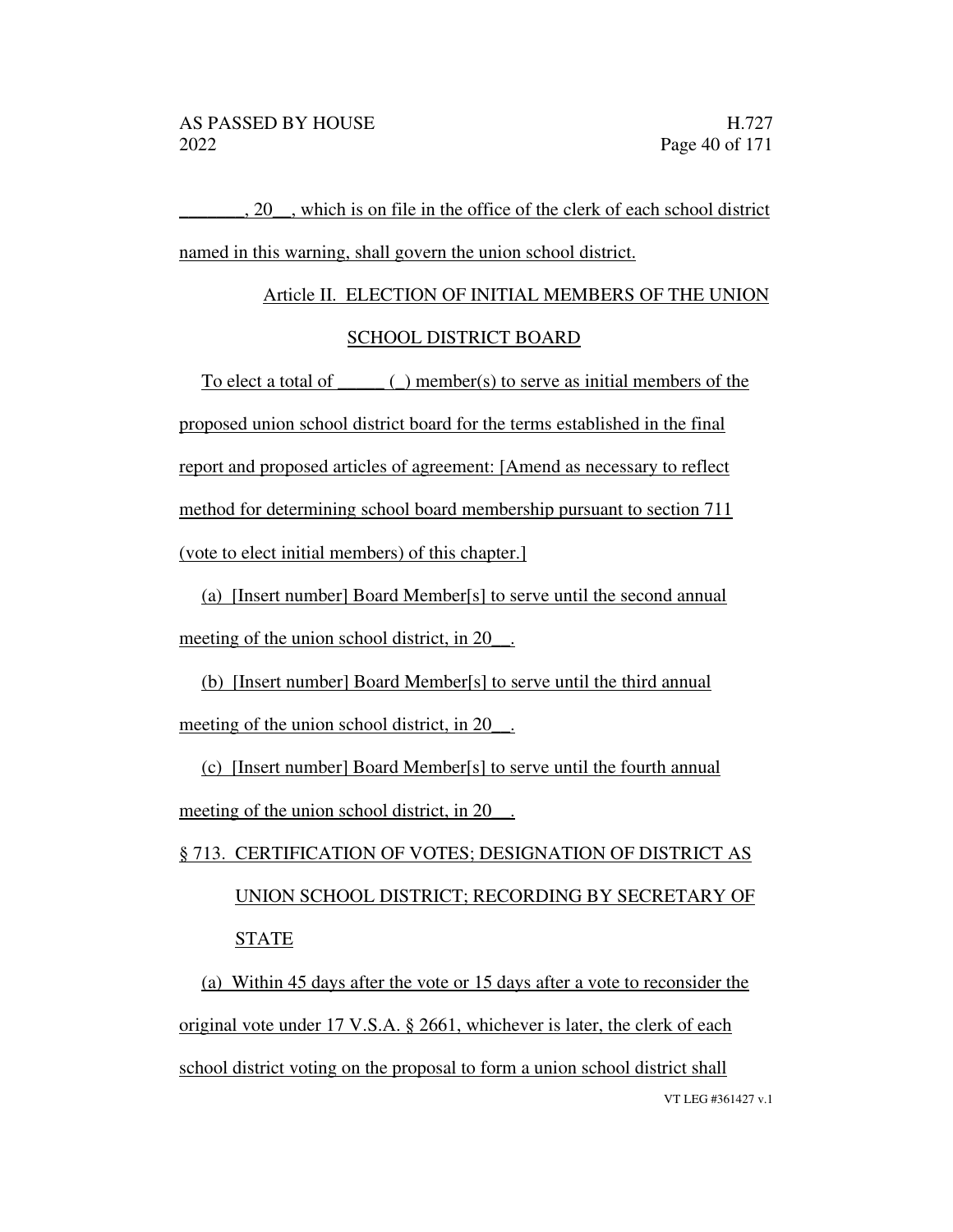certify the results of that vote to the Secretary of Education. The clerk shall submit the certification regardless of whether the district voters approved the proposed formation of a union school district.

(b) If the voters voting in each school district identified as "necessary" to formation of the proposed union school district vote to form the district, then the "necessary" school districts constitute a union school district, together with any school district designated as "advisable" that votes to form the proposed union school district.

(c) If the voters approve formation of a union school district pursuant to subsection (b) of this section, then upon receiving the certification of each clerk pursuant to subsection (a) of this section, but not sooner than 30 days after the initial vote, the Secretary shall designate the newly formed district as a union school district. The Secretary shall certify that designation and send the certification together with the clerks' certifications to the Secretary of State, who shall record the certification.

VT LEG #361427 v.1 (d) When the Secretary of State records the certification of the Secretary of Education, the union school district shall be a body politic and corporate with the powers incident to a municipal corporation, shall be known by the name or number given in the recorded certification, by that name or number may sue and be sued, and may hold and convey real and personal property for the use of the union school district. The recorded certification shall be notice to all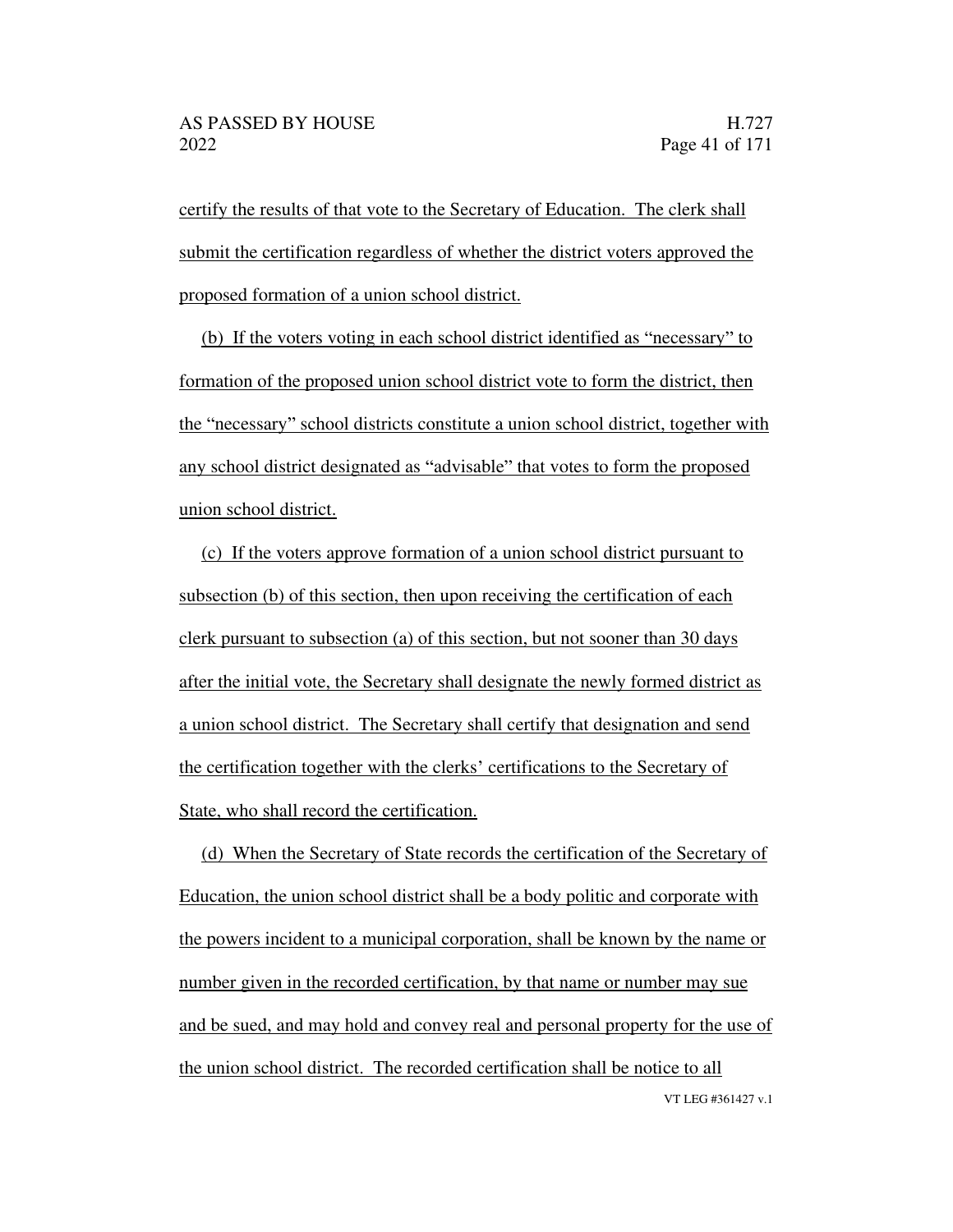parties of the formation of the union school district with all the powers incident to such a district as provided in this title.

(e) The Secretary of State shall file a certified copy of the recorded certification with the clerk of each member district of a new union elementary or union high school district and with the town clerk of each town within a new unified union school district. The Secretary of State shall file the certified copies not later than 14 days after the date on which the Secretary of Education certifies the existence of the union school district to the Secretary of State. Filing a certified copy with each clerk shall be prima facie evidence of full compliance with the requirements for the formation of a union school district as set forth in this subchapter.

## § 714. INITIAL MEMBERS OF UNION SCHOOL DISTRICT BOARD; TALLYING OF AT-LARGE VOTES; OATH OF OFFICE AND ASSUMPTION OF DUTIES

VT LEG #361427 v.1 (a) Tallying of at-large votes for initial members of board. If the voters have elected some or all of the initial members of the union school district board under either model involving at-large voting as set forth in subdivision 711(d)(2) (proposed unified union school district; modified at-large), (d)(3) (proposed unified union school district; at-large),  $(e)(2)$  (proposed union elementary or union high school district; modified at-large), or (e)(3) (proposed union elementary or union high school district; at-large) of this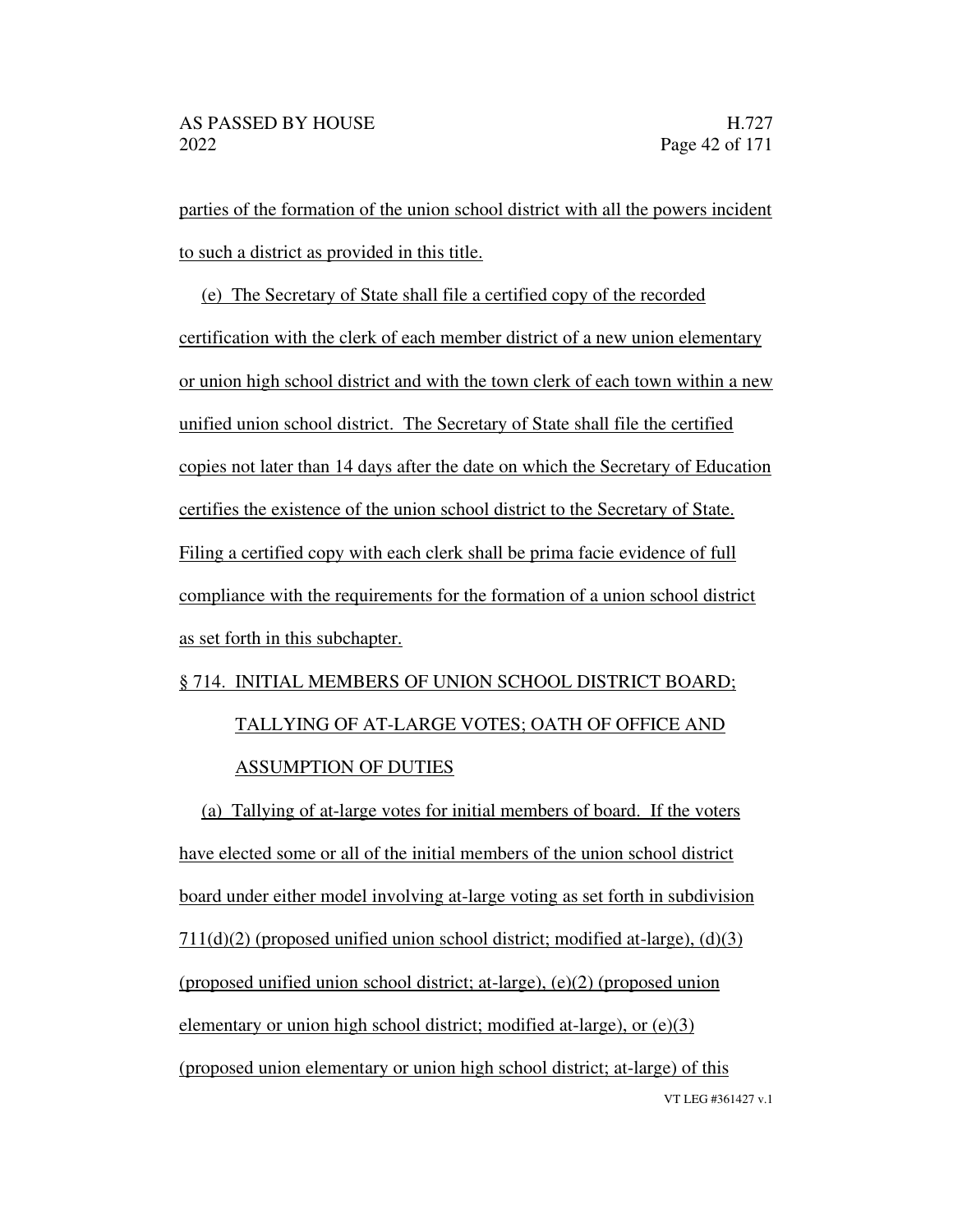chapter, then the total votes cast for each of the at-large candidates shall be calculated as follows:

(1) Within seven days after the vote, the clerk of each school district voting on the proposal to form a union school district shall transmit electronically to the Secretary of Education the total number of votes cast in that school district for each at-large candidate.

(2) The Secretary shall calculate the total votes cast for each candidate and transmit those calculations to the clerks for verification. Ballots cast by the voters of any "advisable" district that does not approve the proposal to form a new union school district shall not be included in the calculation.

(3) When each clerk has verified the calculations, the Secretary shall prepare and execute a certification of the votes cast for each candidate.

(b) Notification. If the voters approve formation of a new union school district, then within 30–45 days after the vote or 15 days after a vote to reconsider the original vote to form the district, whichever is later, the notification of the election of initial board members shall be sent to the Secretary of State as follows:

(1) The clerk of each forming district shall transmit the names of board members elected in a manner that is proportional to town population as set forth in subdivision  $711(d)(1)$  (proposed unified union district; proportional to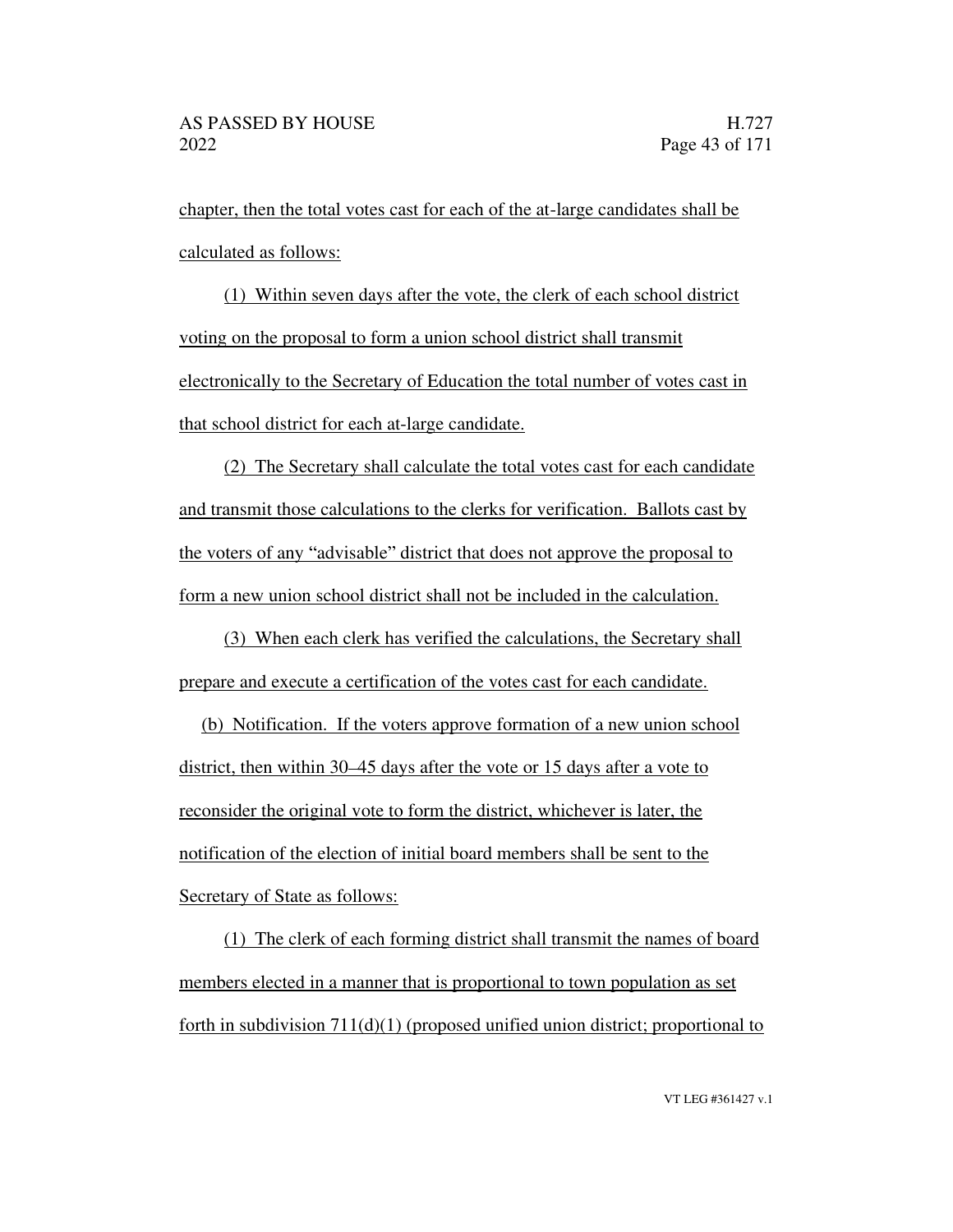town population) or (e)(1) (proposed union elementary or union high school district; proportional to town population) of this chapter.

(2) The Secretary of Education shall transmit the names of board members elected under either model involving at-large voting.

(c) Oath of office; assumption of duties; election of chair and clerk. The superintendent of the supervisory union serving the new union school district shall cause the initial board members to be sworn in. Although the swearing-in may occur prior to the organizational meeting required by section 715 of this chapter, it shall not occur before the Secretary of State files the certified copy of the recorded certification with each clerk pursuant to subsection  $713(e)$  of this chapter. The initial board members shall assume office upon being sworn in and shall meet to elect one of their number to serve as the board chair and one other of its number to serve as the board clerk, and to transact any other business within its jurisdiction; provided, however, such meeting shall not occur prior to the organizational meeting required by section 715.

## § 715. ORGANIZATIONAL MEETING; NOTICE; BUSINESS TO BE

#### TRANSACTED

(a) Meeting. The union school district shall hold an organizational meeting within 60 days after the Secretary of State files the certified copy of the recorded certification with each clerk pursuant to subsection 713(e) of this chapter.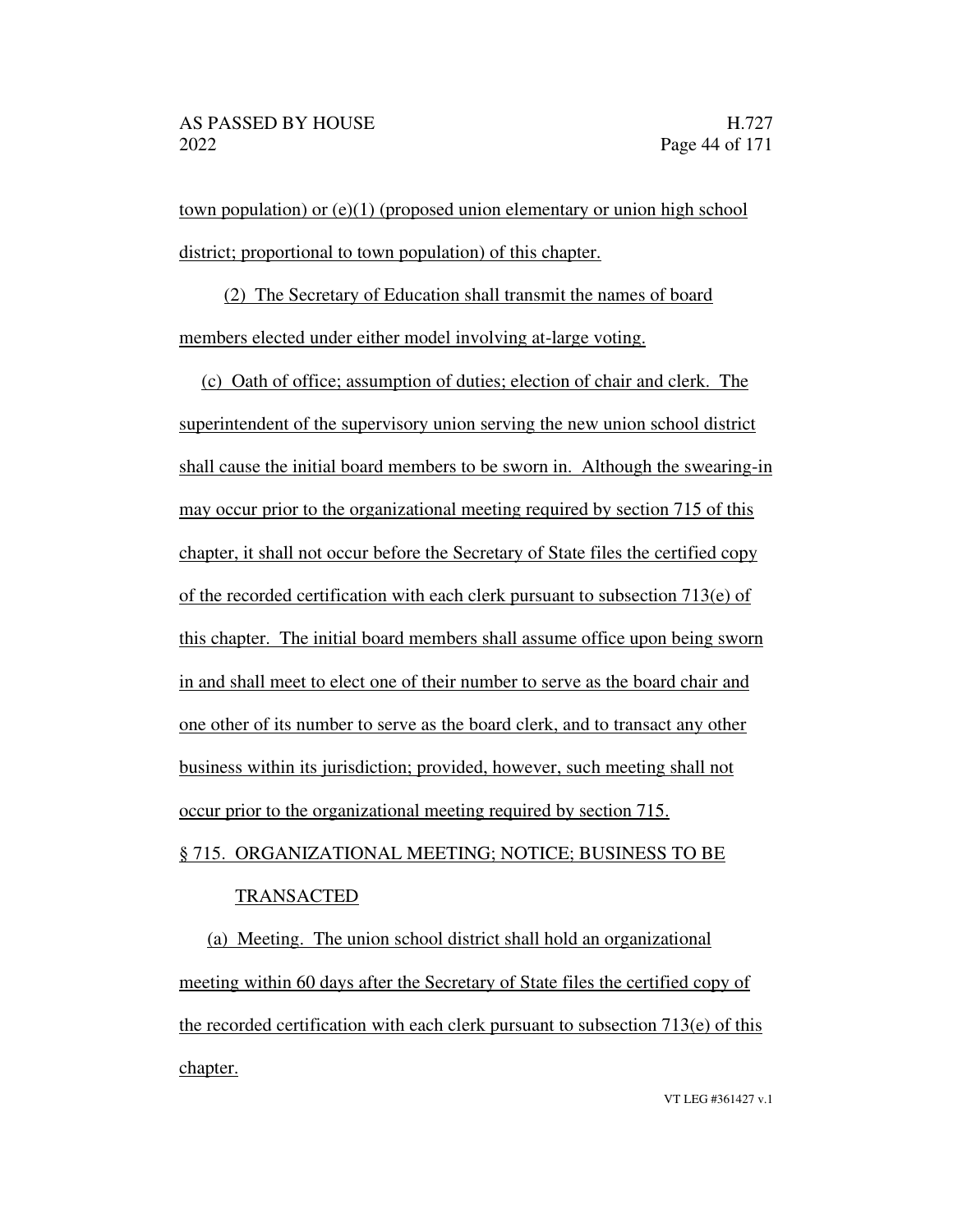(b) Notice.

(1) The Secretary of Education shall prepare and execute a warning for the organizational meeting. The warning shall give notice of the day, hour, and location of the meeting and shall itemize the business to be transacted.

(2) The Secretary of Education shall transmit the signed warning to the superintendent, who shall post the warning in at least one public place in each town within the union school district and shall cause the warning to be published once in a newspaper of general circulation in the towns within the union school district. Posting and publication shall be made not more than 40 days nor less than 30 days before the date of the meeting.

(3) The union school district shall bear the cost of posting and publishing the warning.

(c) Business to be transacted.

(1) The Secretary or a person designated by the Secretary shall call the organizational meeting to order and the registered voters shall consider the following items of business:

(A) Elect a temporary presiding officer and a temporary clerk of the union school district from among the voters present at the organizational meeting.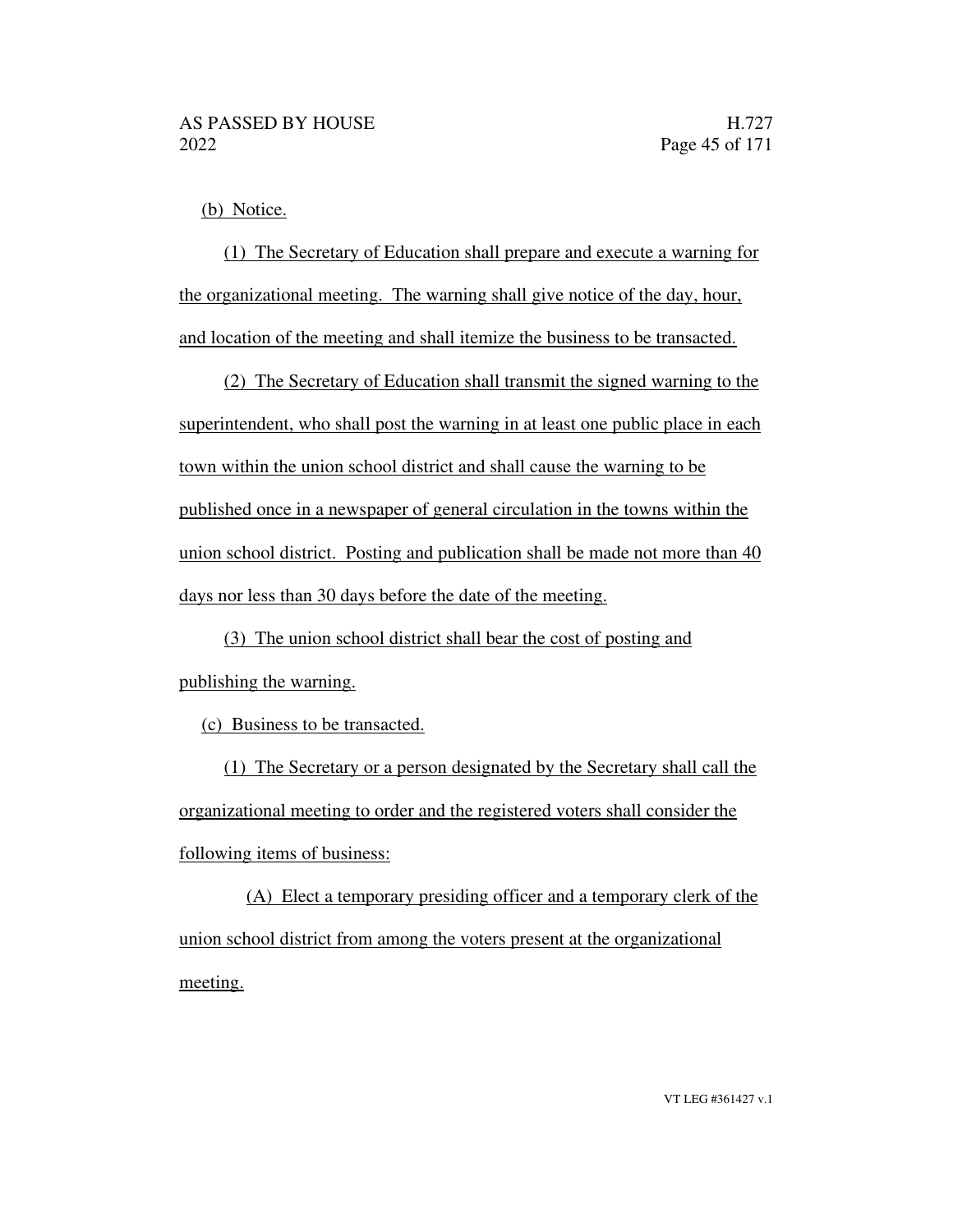(B) Adopt Robert's or other rules of order, which shall govern the parliamentary procedures of the organizational meeting and all subsequent meetings of the union school district.

(C) Elect a moderator of the union school district from among the voters.

(D) Elect a clerk of the union school district from among the voters or vote to authorize the school board to appoint a clerk of the union school district from among the voters.

(E) Elect a treasurer of the union school district or vote to authorize the school board to appoint a treasurer of the union school district. The treasurer may also be the supervisory union treasurer and need not be a resident of the union school district.

(F) Determine the date and location of the union school district's annual meeting, which shall be not earlier than February 1 nor later than June 1, if not previously determined by the voter-approved articles of agreement.

(G) Determine whether compensation shall be paid to the moderator, clerk, and treasurer of the union school district elected at the organizational meeting and at subsequent annual meetings of the union school district and, if so, the amount to be paid to them.

(H) Determine whether compensation shall be paid to members of the union school district board and, if so, the amount to be paid to them.

VT LEG #361427 v.1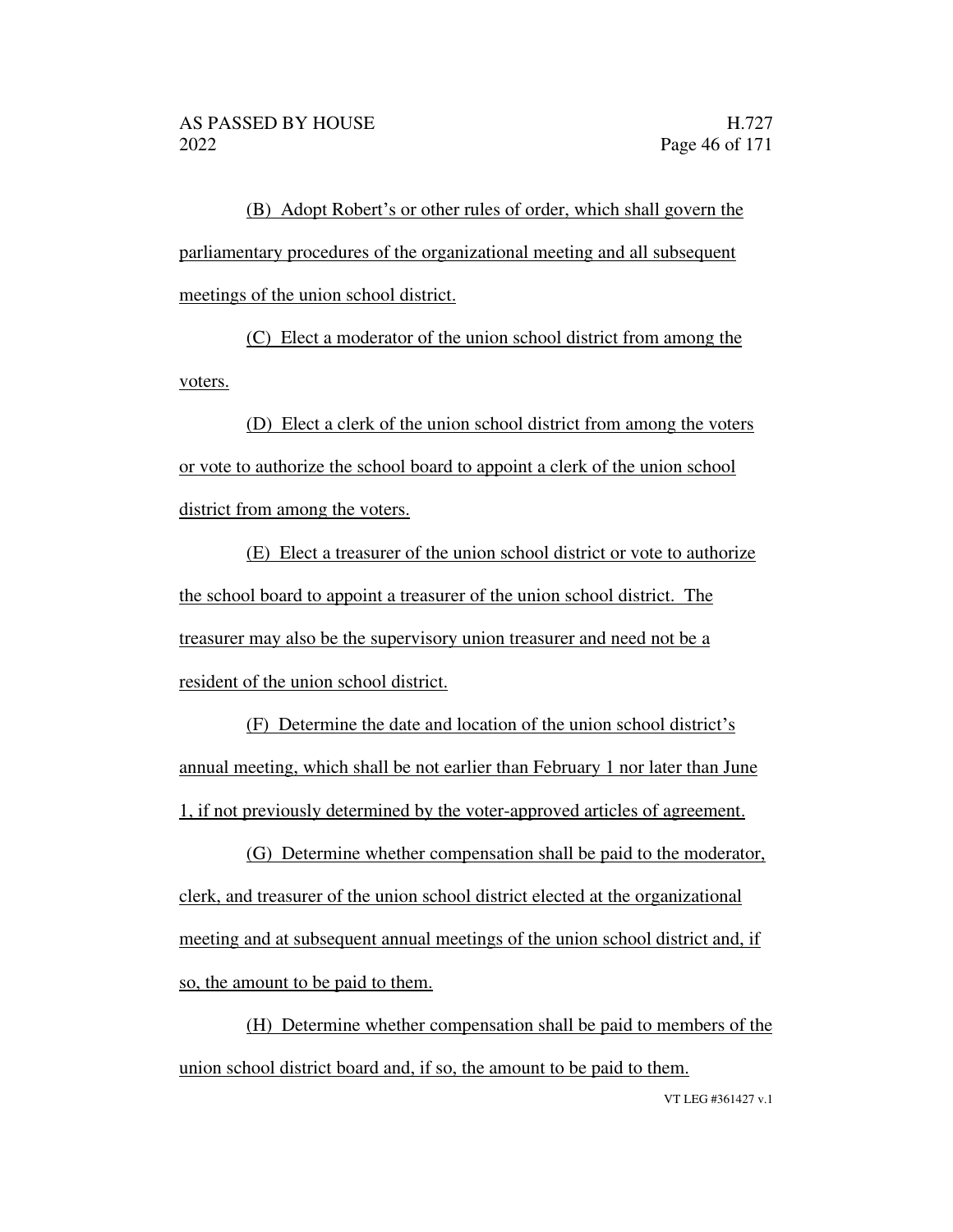(I) Establish provisions for payment by the union school district of any expense incurred or to be incurred by or on behalf of the district for the period between the date on which the voters approved formation of the union school district and the first annual meeting of the union district.

(J) Determine whether to authorize the initial board of the union school district to borrow money pending receipt of payments from the Education Fund by the issuance of its note payable not later than one year from the date of the note. Regardless of whether the voters provide this authorization, the initial board is authorized to borrow sufficient funds to meet pending obligations until the voters approve a budget for the initial year of operation pursuant to subdivision 716(b)(3) of this chapter.

(K) Transact any other business, the subject matter of which has been included in the warning, that the voters have power to transact at any annual or special meeting and transact any nonbinding business that may legally come before the voters.

(2) When there is only one nominee for temporary presiding officer, temporary clerk, moderator, district clerk, or district treasurer, the voters may, by acclamation, instruct an officer to elect the nominee by casting one ballot, and upon the ballot being cast, the nominee shall be legally elected and shall thereupon be sworn.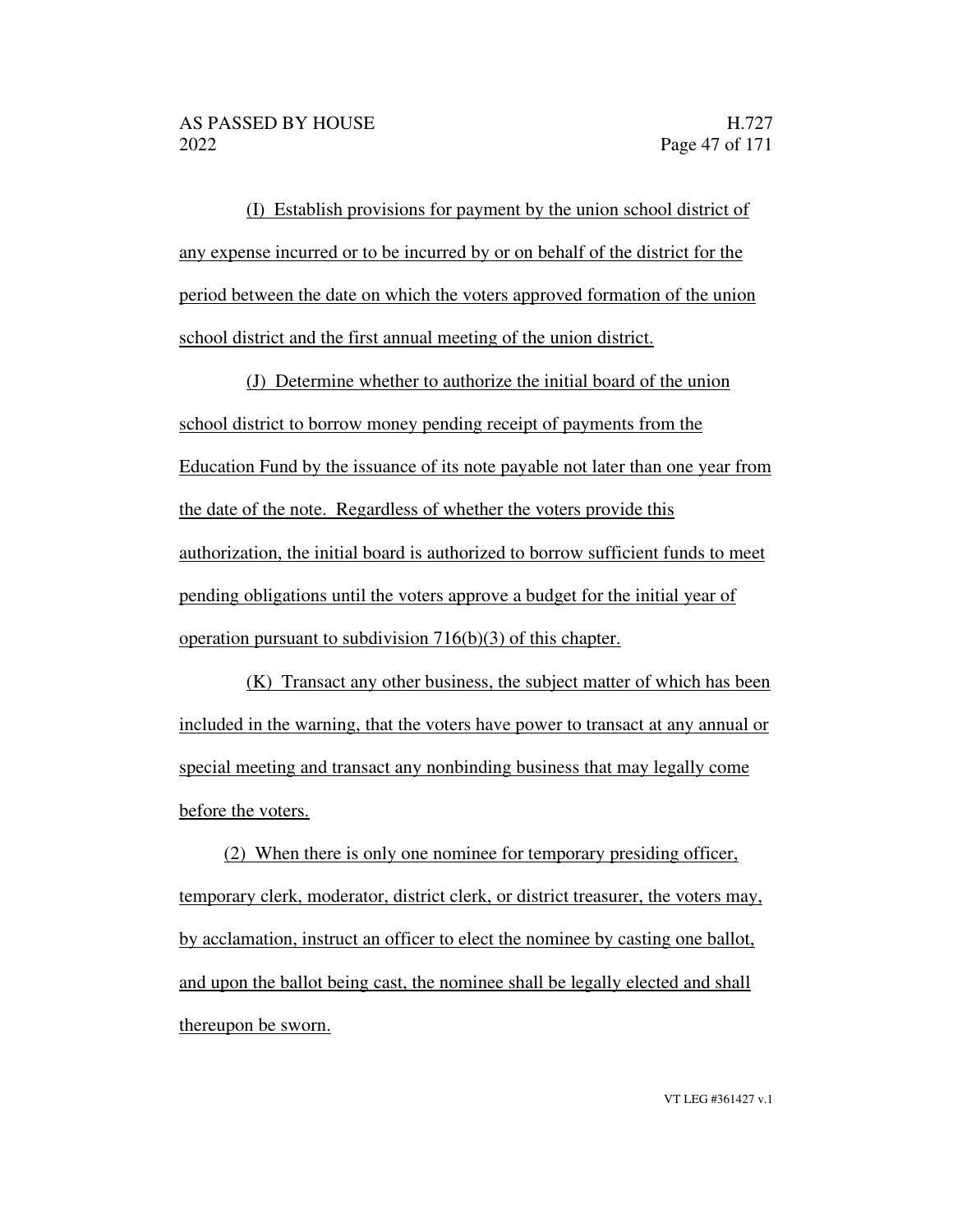(3) The elected officers listed in subdivisions (1)(A) (temporary presiding officer and temporary clerk), (C) (moderator of the union school district), (D) (clerk of the union school district), and (E) (treasurer of the union school district) of this subsection shall be sworn in before entering upon the duties of their offices and a record made by the district clerk. They shall assume office upon being sworn in. The officers listed in subdivisions  $(1)(C)$ , (D), and (E) of this subsection shall serve terms as set forth in section 735 (unified union school districts; officers) or 753 (union elementary and union high school district; officers) of this chapter unless the voters extend the term length up to three years.

(4) Any member of the union school district board not sworn in before the organizational meeting pursuant to section 714 of this chapter may be sworn in at or after the organizational meeting.

Article 2. Transition; Dissolution, Reorganization, and Discontinuation of

Forming Districts; Sale of Real Property; Supervisory Unions

#### and Supervisory Districts

#### § 716. TRANSITION TO FULL OPERATIONS

(a) Operational date. The operational date of a union school district is the July 1 next following the date on which the voters vote to approve formation of the district, unless the voter-approved articles of agreement establish a different date.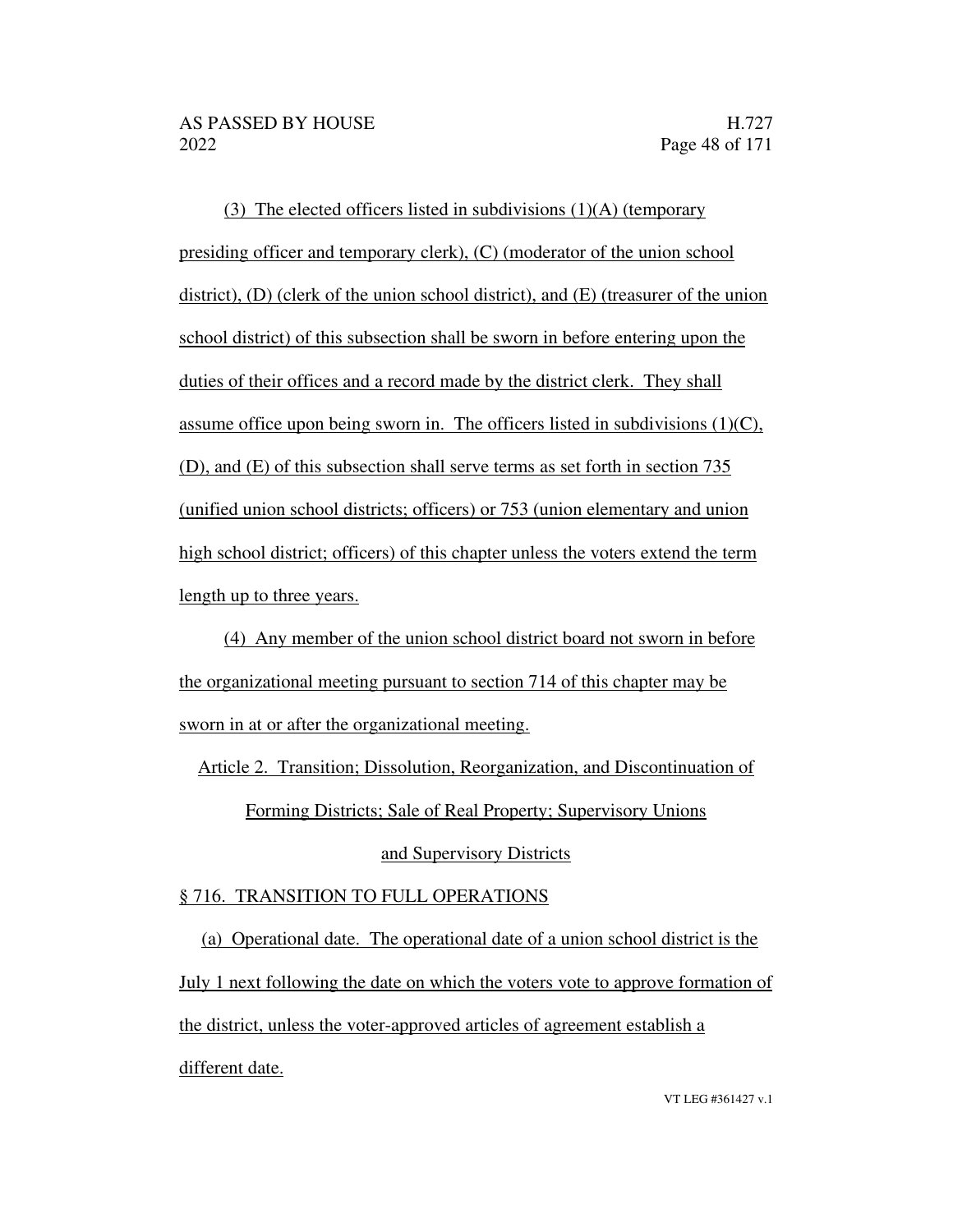(b) Roles and authority during transitional period. During the transitional period:

(1) The forming districts, through their boards, shall continue to be responsible for the education of their respective resident students.

(2) The board of the new union school district shall develop school district policies; adopt curriculum, educational programs, assessment measures, and reporting procedures; negotiate and enter into contractual agreements; negotiate and enter into collective bargaining agreements; set the school calendar for the fiscal year that begins on the operational date; prepare and present to the voters the proposed budget for the fiscal year that begins on the operational date; prepare for the annual and any special meetings of the new union school district that may occur during the transitional period; and transact any other lawful business coming before it.

(3) During the transitional period and continuing until the voters approve a budget for the initial fiscal year of operation, the board of the new union school district shall have the authority to borrow sufficient funds to meet pending obligations. The board shall vote whether to include the total sum borrowed under this subsection as education spending in the board's proposed budget for the initial fiscal year or to treat the sum as a deficit pursuant to 24 V.S.A. § 1523(b) (municipal and county government; duties of selectboards as to a deficit).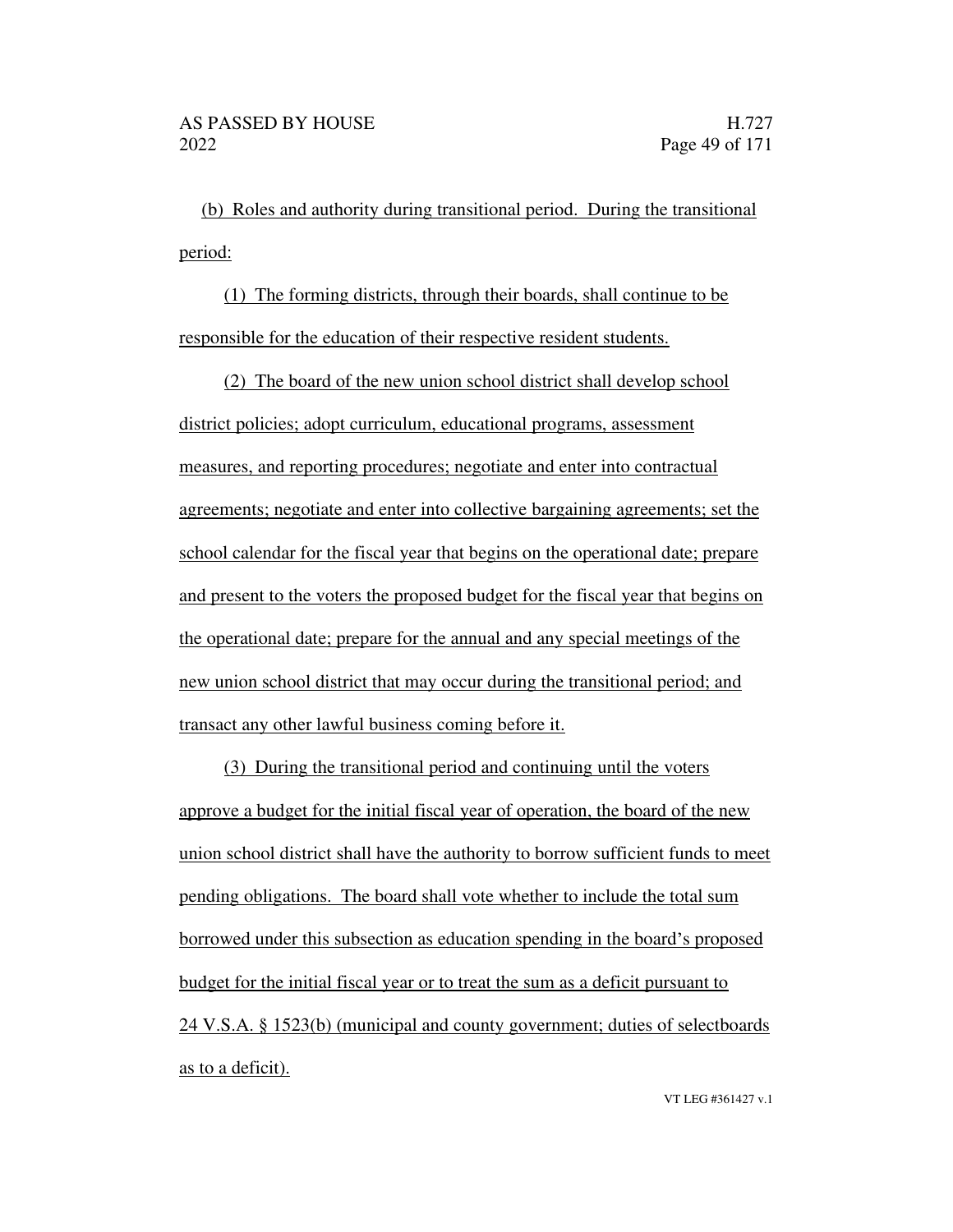(c) Assets.

(1) Definition. For purposes of this subsection, the "assets" of a forming district shall include all real and personal property, operating fund accounts, special fund accounts, trust fund accounts, accounts receivable, and any other property to which the forming district holds title or over which it has control.

(2) Transfer and acquisition of title. On or before the operational date, the forming districts shall transfer and the union school district shall acquire ownership of all assets of the forming districts that are owned by the forming districts on or before the June 30 immediately preceding the operational date, unless the voter-approved articles of agreement explicitly provide for an alternative disposition of a specific asset. The transfer of an asset shall be subject to all encumbrances and conditions of record, unless the voterapproved articles of agreement explicitly provide otherwise.

(3) Prohibition. A forming district shall not transfer ownership of an asset to any entity other than the union school district between the date on which the vote occurs pursuant to section 710 (vote to form union school district) of this chapter and the operational date unless explicitly authorized in the voter-approved articles of agreement or approved by the voters of the union school district during the transitional period.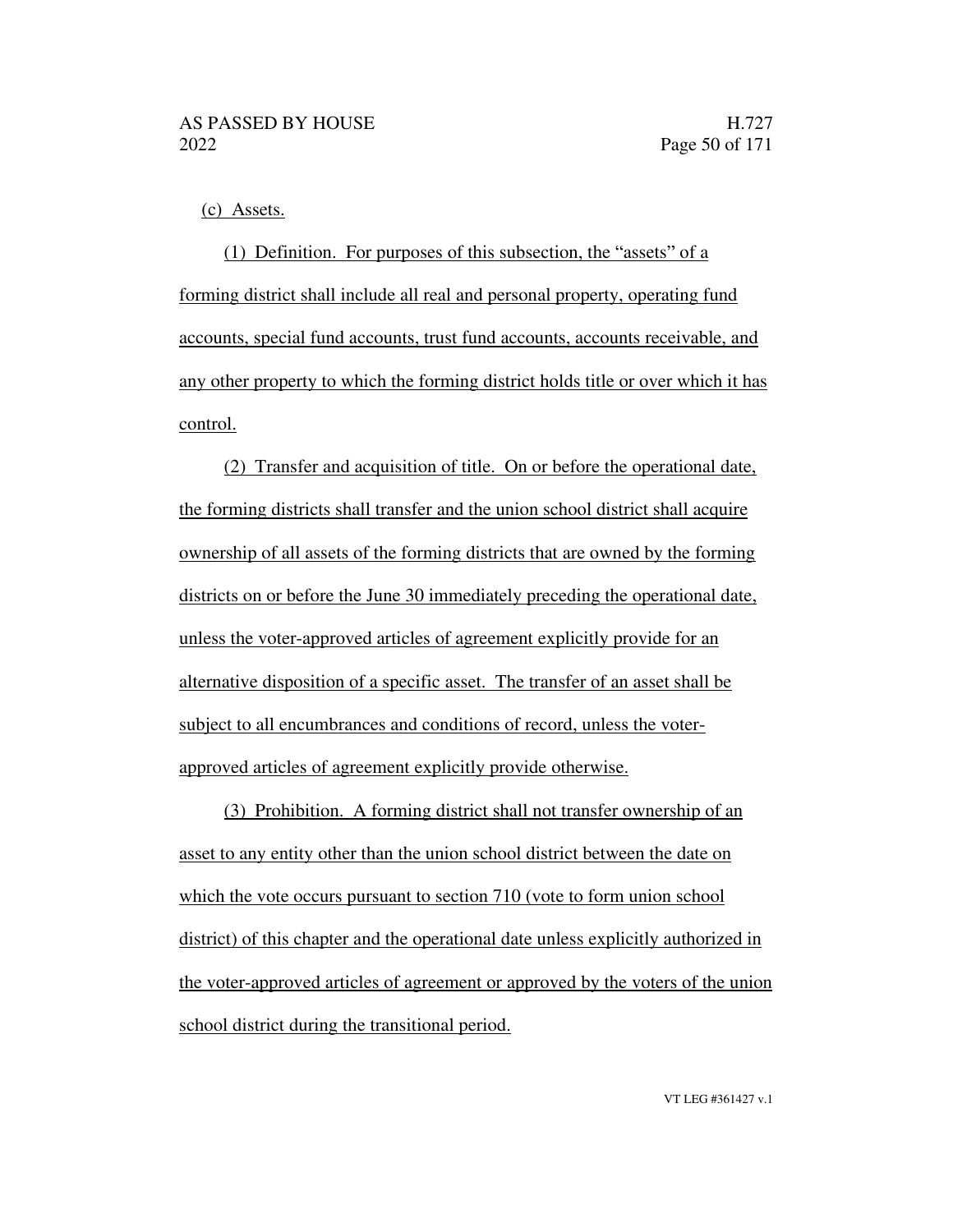(4) Trust funds. A union school district shall hold and apply all trust funds transferred to it by a forming district as the terms of the trust indicate. If the trust allows, a union school district may use the funds to benefit union school district students who reside, or buildings that are located, outside the geographical boundaries of the forming district that originally held the trust.

(5) Reserve funds. A union school district shall hold and apply all reserve funds transferred to it by a forming district pursuant to the conditions imposed prior to the date on which the forming district voted to approve formation of the union school district.

(d) Liabilities.

(1) Definition. For purposes of this subsection, the "liabilities" of a forming district shall include all contractual obligations, all indebtedness including principal and interest, and any other legal commitment of a forming district.

(2) Transfer and assumption of liabilities. On or before the operational date, the forming districts shall transfer and the union school district shall assume all liabilities of the forming districts that exist on the June 30 immediately preceding the operational date, unless the voter-approved articles of agreement explicitly provide otherwise.

VT LEG #361427 v.1 (3) Prohibition. Notwithstanding the provisions of subdivision (2) of this subsection (d), a union school district shall not assume liabilities that a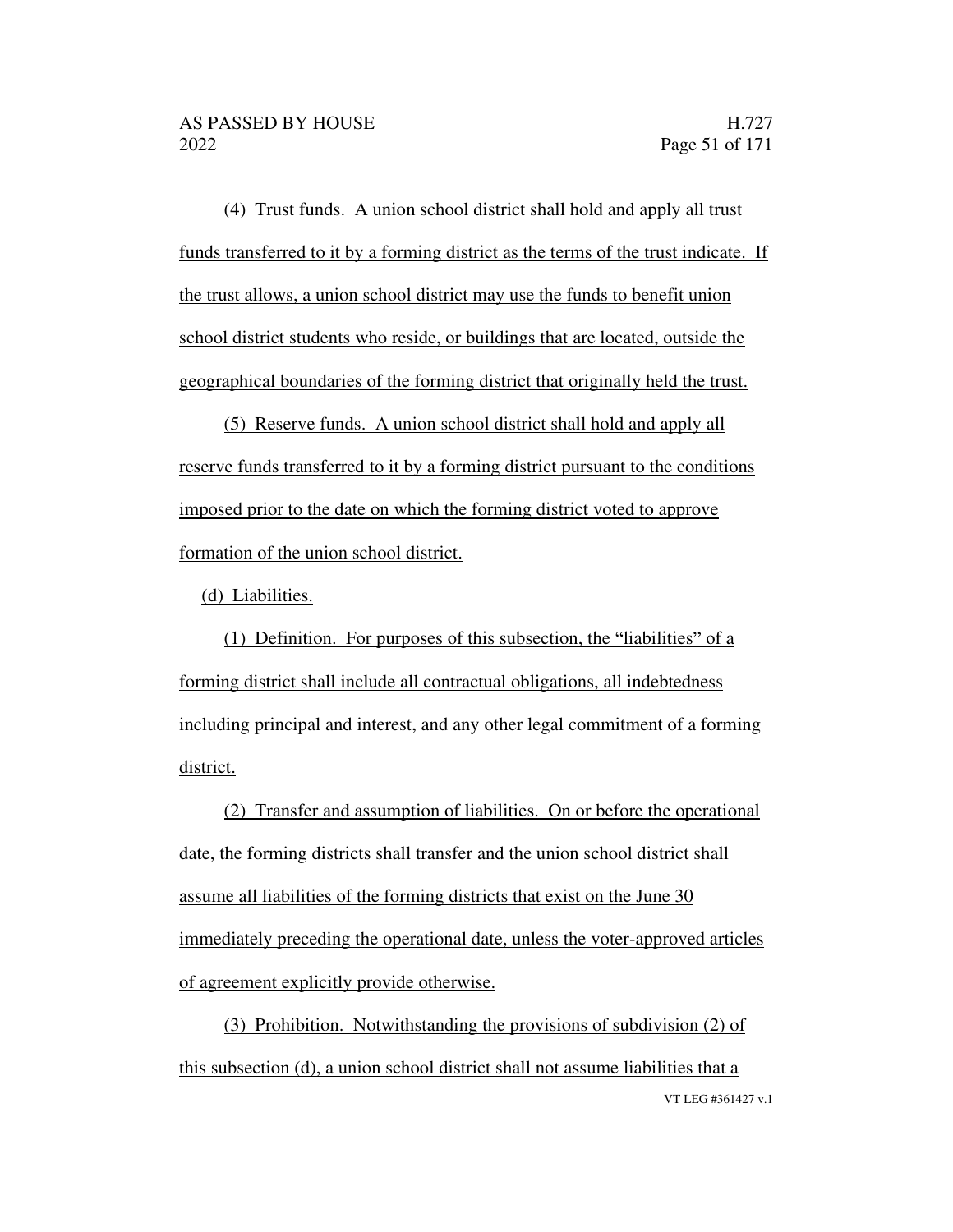forming district incurs between the date on which the vote occurs pursuant to section 710 (vote to form union school district) of this chapter and the operational date unless explicitly authorized in the voter-approved articles of agreement or approved by the union school district board during the transitional period; provided, however, that a union school district shall in all cases assume the contractual obligations of the member districts regarding each collective bargaining agreement or other employment contract entered into during the transitional period until the agreement's or contract's expiration.

(e) Unpaid expenses. At the district's first annual meeting following assumption of full operations or at a later meeting as necessary, the voters of a new union school district shall vote a sum sufficient to pay any unpaid balance of expenses, as defined in subdivision  $715(c)(1)(H)$  of this chapter, that was incurred by or on behalf of the union school district during the transitional period.

### § 717. DISSOLUTION, REORGANIZATION, AND DISCONTINUATION OF FORMING DISTRICTS

VT LEG #361427 v.1 (a) Unified union school district; dissolution of forming districts. On its operational date, a unified union school district shall supplant all forming districts and the forming districts shall cease to exist; provided, however, that if the voter-approved articles of agreement explicitly provide for it, then the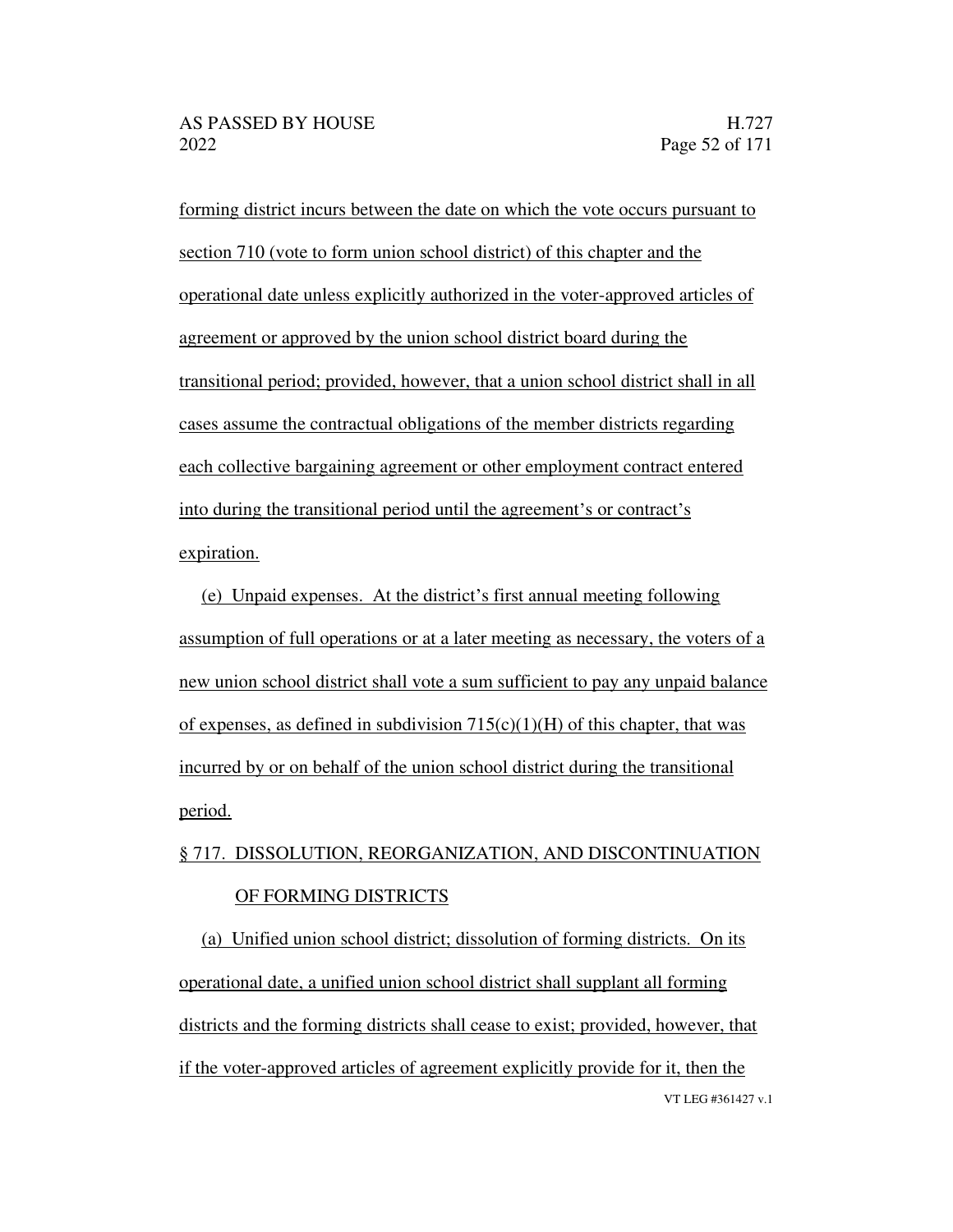supplanted forming districts and their boards may continue to exist for up to six months after the operational date for the sole purpose of completing any outstanding business that cannot legally be performed by the new unified union school district.

(b) Union Elementary and Union High School Districts.

(1) Reorganization of forming districts. On its operational date, a union elementary or union high school district shall supplant each forming district for the grades for which the union elementary or union high school district is organized (the supplanted grades). Each forming district shall cease to be organized to provide for education in the supplanted grades but shall continue to be responsible for the other grades for which it is organized; provided, however, that if the voter-approved articles of agreement explicitly provide for it, then the forming districts and their boards may continue to exist for the supplanted grades for up to six months after the operational date for the sole purpose of completing any outstanding business that cannot legally be performed by the new union elementary or union high school district.

(2) Dissolution of forming districts. If a forming district is organized to provide for education solely in the grades for which the new union elementary or union high school district is organized and the forming district is a member district of another union school district for all other grades, prekindergarten through grade 12, then the forming district shall cease all educational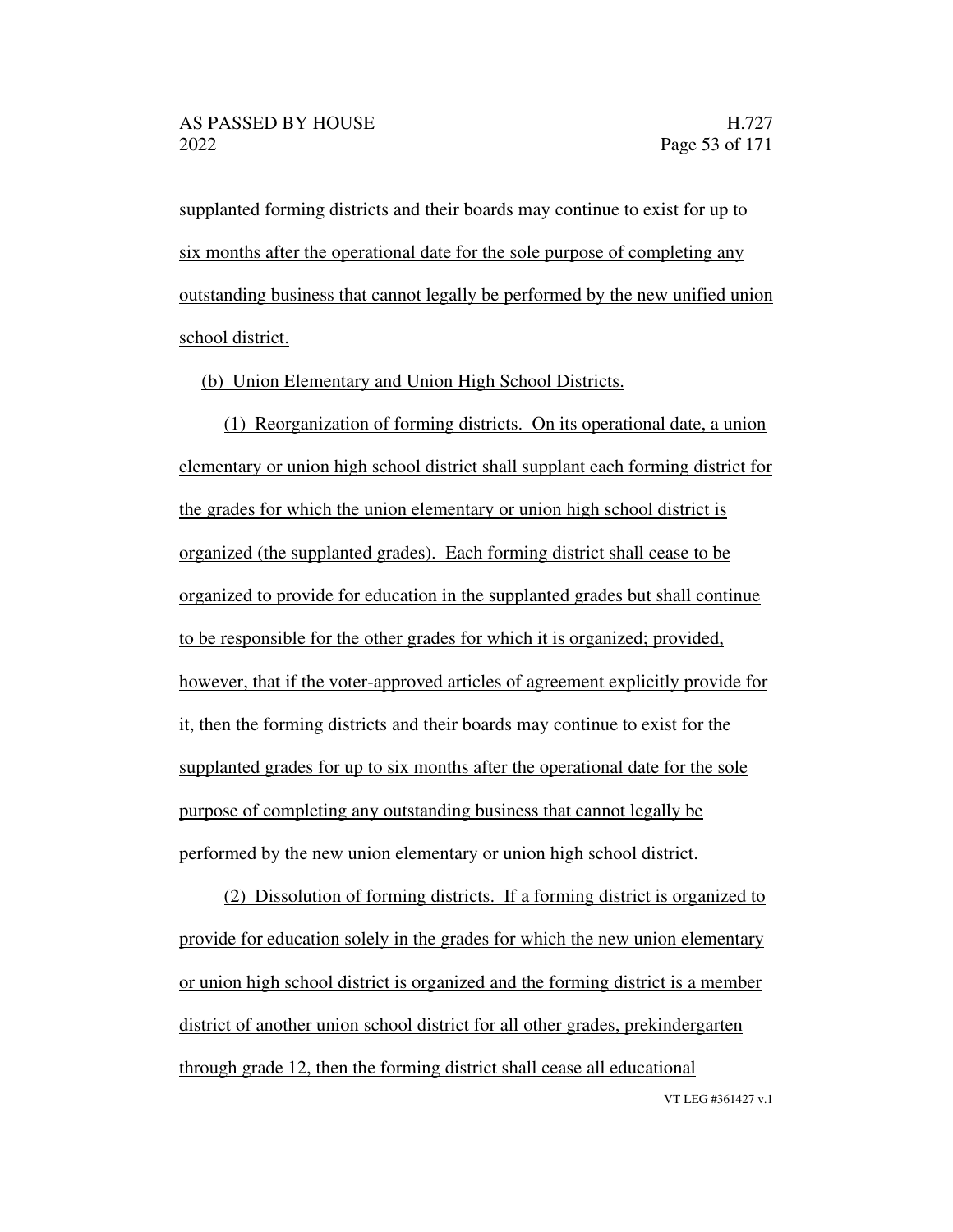operations on the new union district's operational date, the new union school district shall assume all powers and responsibilities of the forming district, and the forming district shall cease to exist; provided, however, that if the voterapproved articles of agreement explicitly provide for it, then the forming district and its board may continue to operate for up to six months after the operational date for the sole purpose of completing any outstanding business that cannot legally be performed by the new union elementary or union high school district.

### § 718. TRANSFER OF REAL PROPERTY TO TOWN IN WHICH IT IS LOCATED

If the original voter-approved articles of agreement require sale of real property to the town in which the property is located and the sale is scheduled to occur after the operational date, or if after the operational date and after completing any statutory and contractual prerequisites the union school district offers to sell any of its real property to the town in which the property is located, then the town may assume title to the real property for a price that is less than the fair market value only as follows:

(1) The conveyance to the town shall be made subject to all encumbrances of record, the assumption or payment of all outstanding bonds and notes, and the repayment of any school construction aid or grants that may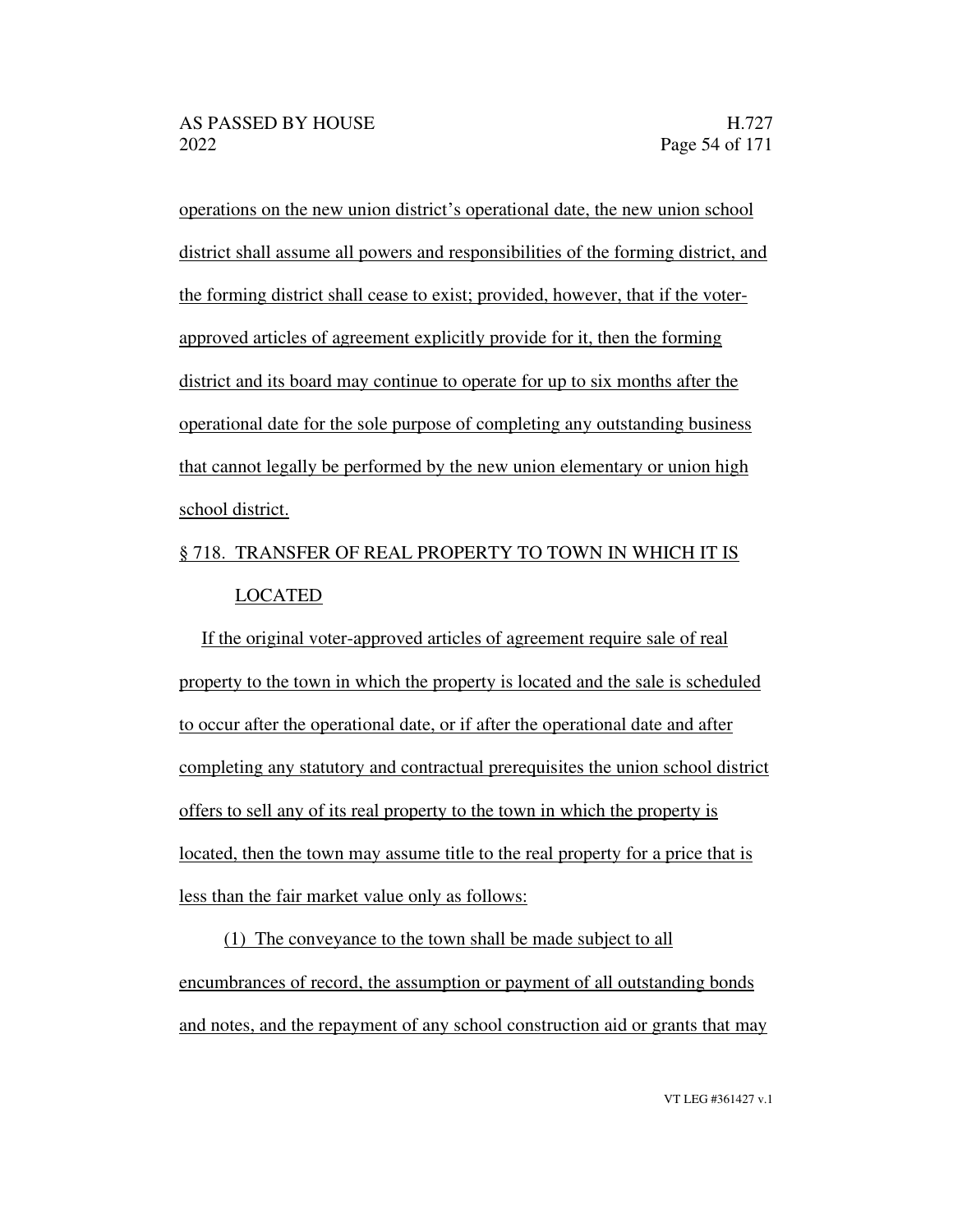be required by law if any such obligation was incurred before the operational date.

(2) The conveyance to the town shall be conditioned upon the town owning and using the real property for community and public purposes for a minimum of five years.

(3) If the town sells the real property prior to five years of ownership, then the town shall compensate the union school district for all capital improvements and renovations initiated after the operational date and prior to the sale to the town.

#### § 719. SUPERVISORY UNION; SUPERVISORY DISTRICT

(a) The State Board shall assign each union school district formed under this chapter to a supervisory union for administrative, educational, and planning services, effective on the day on which the union school district becomes a body politic and corporate pursuant to subsection 713(d) (Secretary of State records the certification of the Secretary of Education) of this chapter.

(b) If a union school district formed under this chapter is a unified union school district, then the State Board may designate it as a supervisory district pursuant to the provisions of this title, to be effective not earlier than the operational date of the unified union school district.

(c) If a supervisory union includes at least one district that is a unified union school district, then the State Board, on its own initiative or at the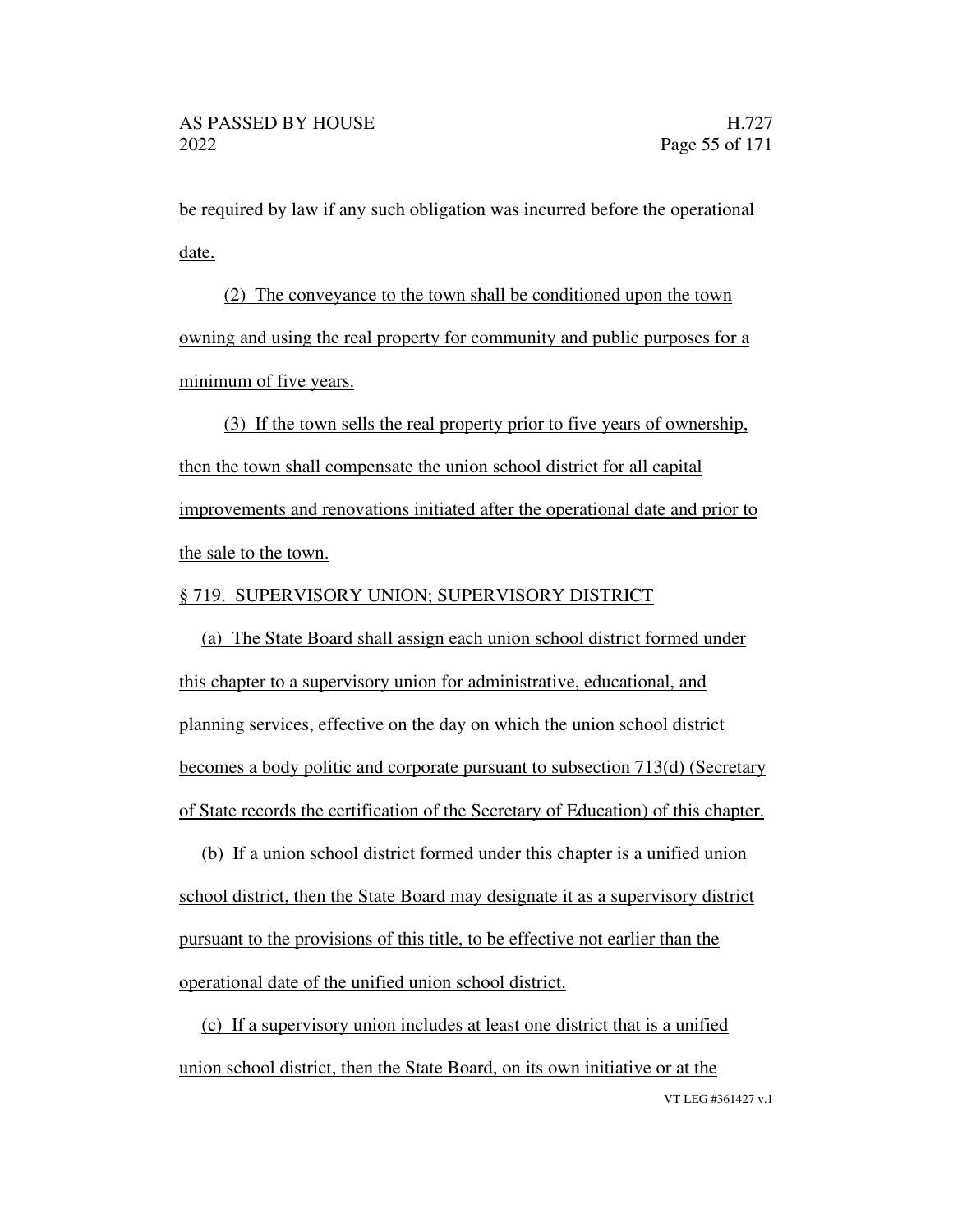request of the board of the supervisory union or the board of one or more districts in the supervisory union, may at any time, adjust the supervisory union board representation required by section 266 of this title to more fairly and accurately reflect the relative number of students for which each district is responsible and the grades for which the district operates a school or schools. [Sec. 720 reserved]

# Article 3. Changes in Union District Membership and Other Amendments to Articles of Agreement § 721. JOINING AN EXISTING UNION SCHOOL DISTRICT

(a) Action initiated by district outside the union school district.

(1) After preliminary study, if the board of a school district determines that it would be advisable to join an existing union school district, then the board of the interested school district shall request approval of the State Board to pursue this possibility.

(2) If the State Board determines that it is in the best interests of the State, the students, and the districts involved and aligns with the policy setforth in section 701 of this title for the interested school district to join the existing union school district, then at a meeting of the interested school district warned for the purpose, the voters shall vote whether to apply to the existing union school district for admission.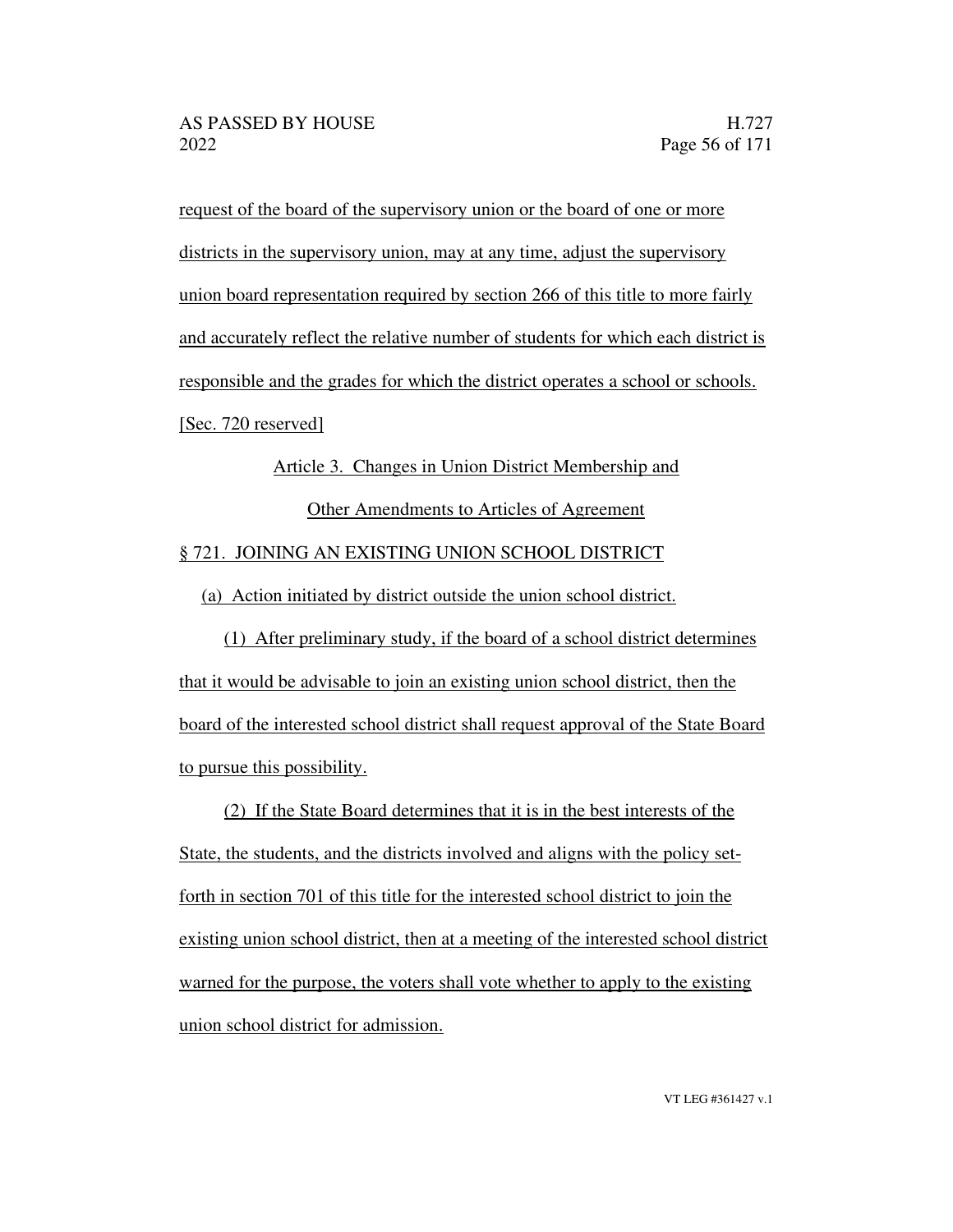(3) If the voters of the interested school district approve the proposal to apply to the union school district for admission, then the clerk of the interested school district shall certify the results of the vote to the Secretary and to the clerk of the union school district.

(4) If the voters of the union school district approve the application of the school district within two years after the vote in subdivision (2) of this subsection, then the clerk of the union school district shall certify the results of the vote to the Secretary.

(b) Action initiated by union school district.

(1) After preliminary study, if the board of a union school district determines that it would be advisable to enlarge the district, then the board of the union school district shall submit a plan to the State Board requesting approval to incorporate a distinct school district into the union school district.

(2) If the State Board determines that it is in the best interests of the State, the students, and the districts involved and aligns with the policy setforth in section 701 of this title for the school district to join the existing union school district, then at a union school district meeting warned for the purpose, the voters shall vote whether to enlarge the union school district to include the school district.

VT LEG #361427 v.1 (3) If the voters of the union school district approve the proposal to include the school district, then the clerk of the union school district shall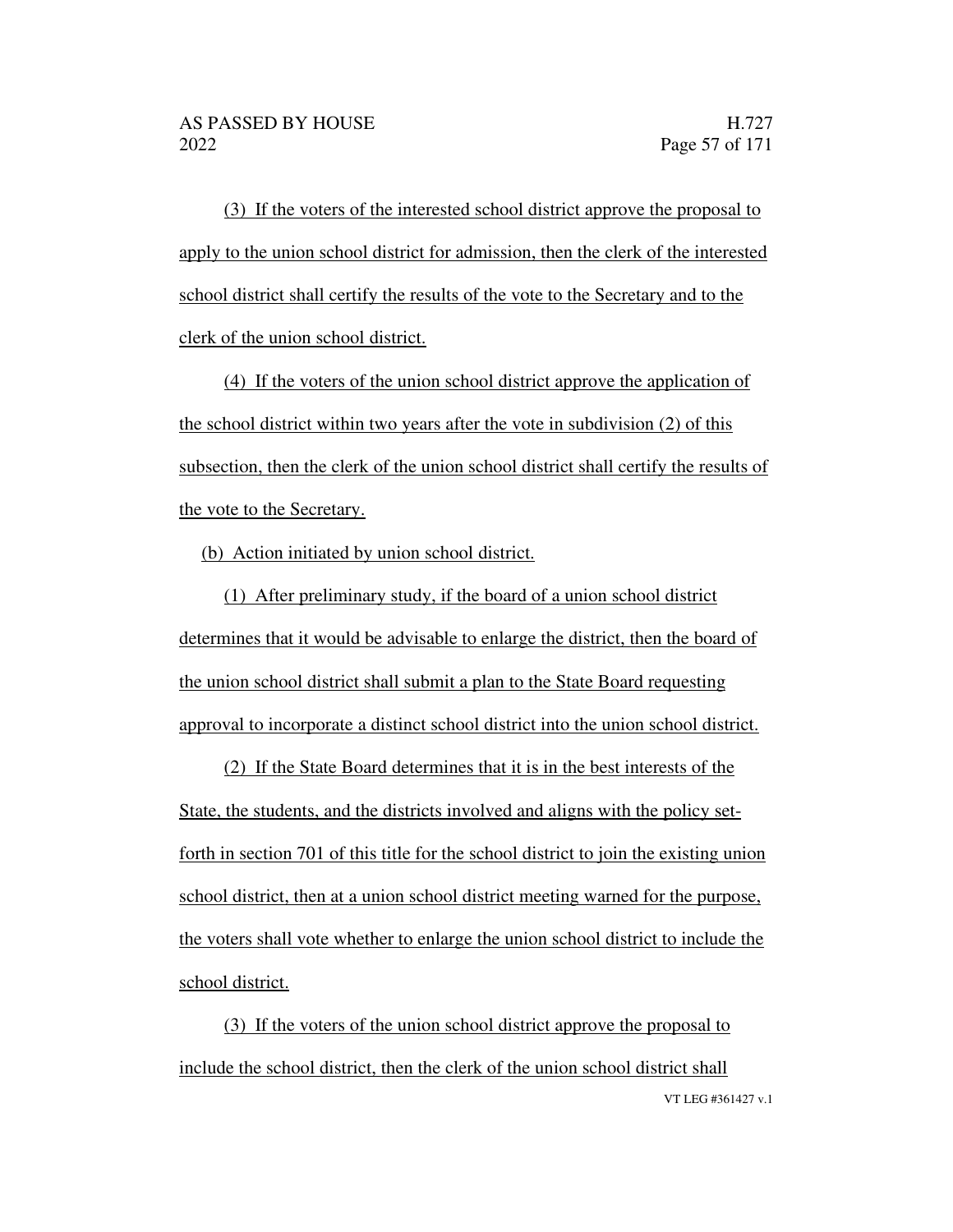certify the results of that vote to the Secretary and to the clerk of the school district.

(4) If the voters of the school district approve the offer to join the union school district within two years after the vote in subdivision (2) of this subsection, then the clerk of the school district shall certify the results of the vote to the Secretary.

VT LEG #361427 v.1 (c) Certification; Secretary of State. Upon receipt of the clerk's certification pursuant to subdivision (a)(4) (school district application approval) or (b)(5) (school district approval of offer to join the union school district) of this section, the Secretary of Education shall designate the existing union school district to be enlarged pursuant to the votes and shall certify the enlargement to the Secretary of State. When the Secretary of State records the certification of the Secretary of Education, the union school district shall be enlarged accordingly, although the union school district and the school district that will join it may decide in advance of the votes that the enlarged union school district shall have a later operational date. The Secretary of State shall file a certified copy of the recorded certification with the clerks of the union school district and of the district that is joining it. The Secretary of State shall file the certified copies not later than 14 days after the date the Secretary of Education certifies the designation to the Secretary of State. Filing a certified copy with each clerk shall be prima facie evidence of full compliance with the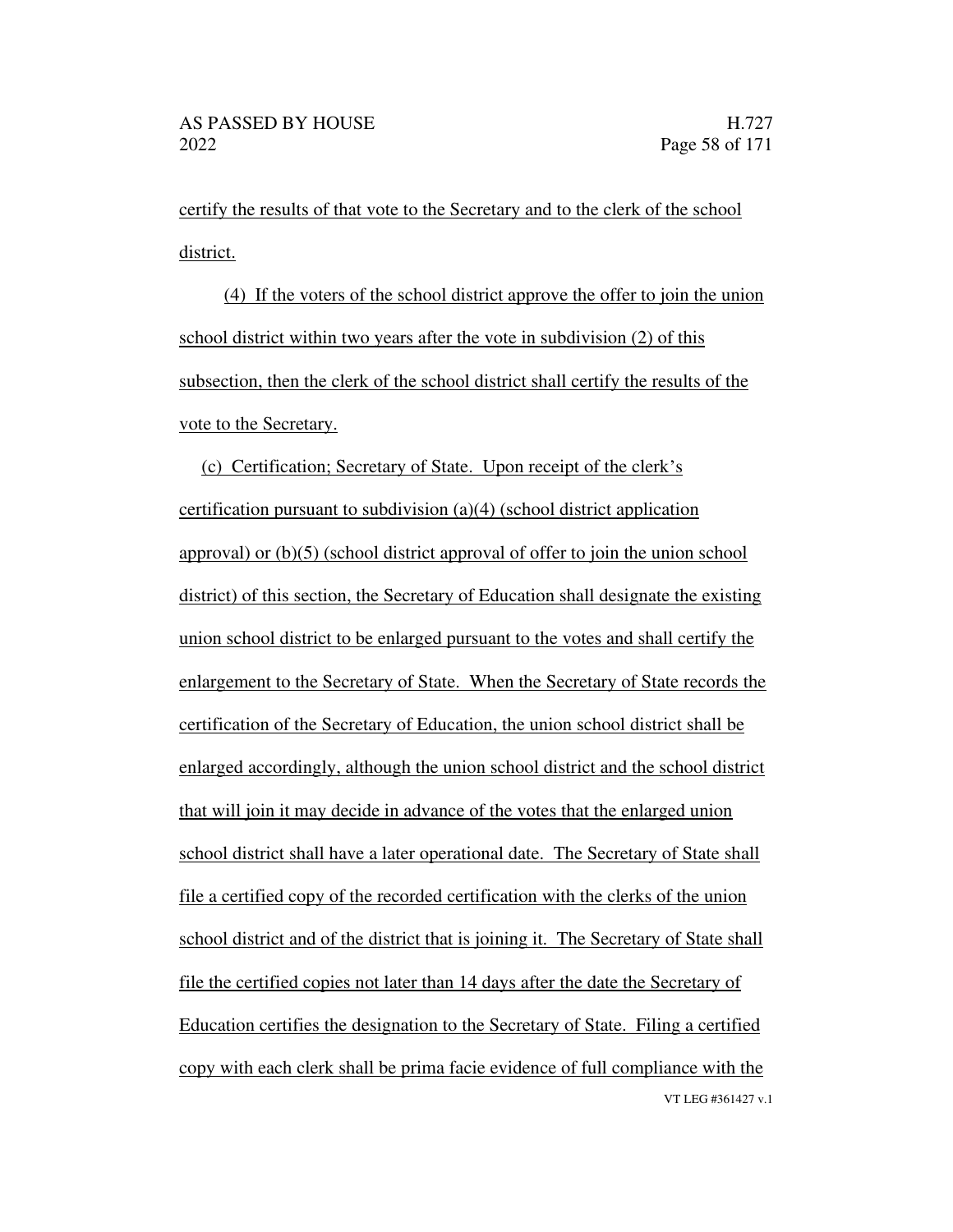requirements for enlarging an existing union school district as set forth in this section.

(d) Powers and responsibilities. A union school district enlarged pursuant to this section shall have all the powers and responsibilities given to a union school district by this title. Unless otherwise approved by the voters of the union school district and the school district that will join it, if the operational date is delayed pursuant to an agreement under subsection (c) of this section, then the joining school district shall share in the expenses of the union school district beginning on the date the Secretary of State records the certification of the Secretary of Education.

(e) Australian ballot. All votes of the electorate under this section shall occur by Australian ballot.

#### § 722. AMENDMENTS TO ARTICLES OF AGREEMENT

(a) The union school district voters. Only the voters of a union school district may amend a specific condition or agreement in the district's articles of agreement if the condition or agreement was set forth as a distinct subsection in the warning required by section 712 (warning on vote to establish union school district and elect initial members of the board) of this chapter to form the union school district or in a subsequent warning to amend the articles pursuant to this section, which the voters approved.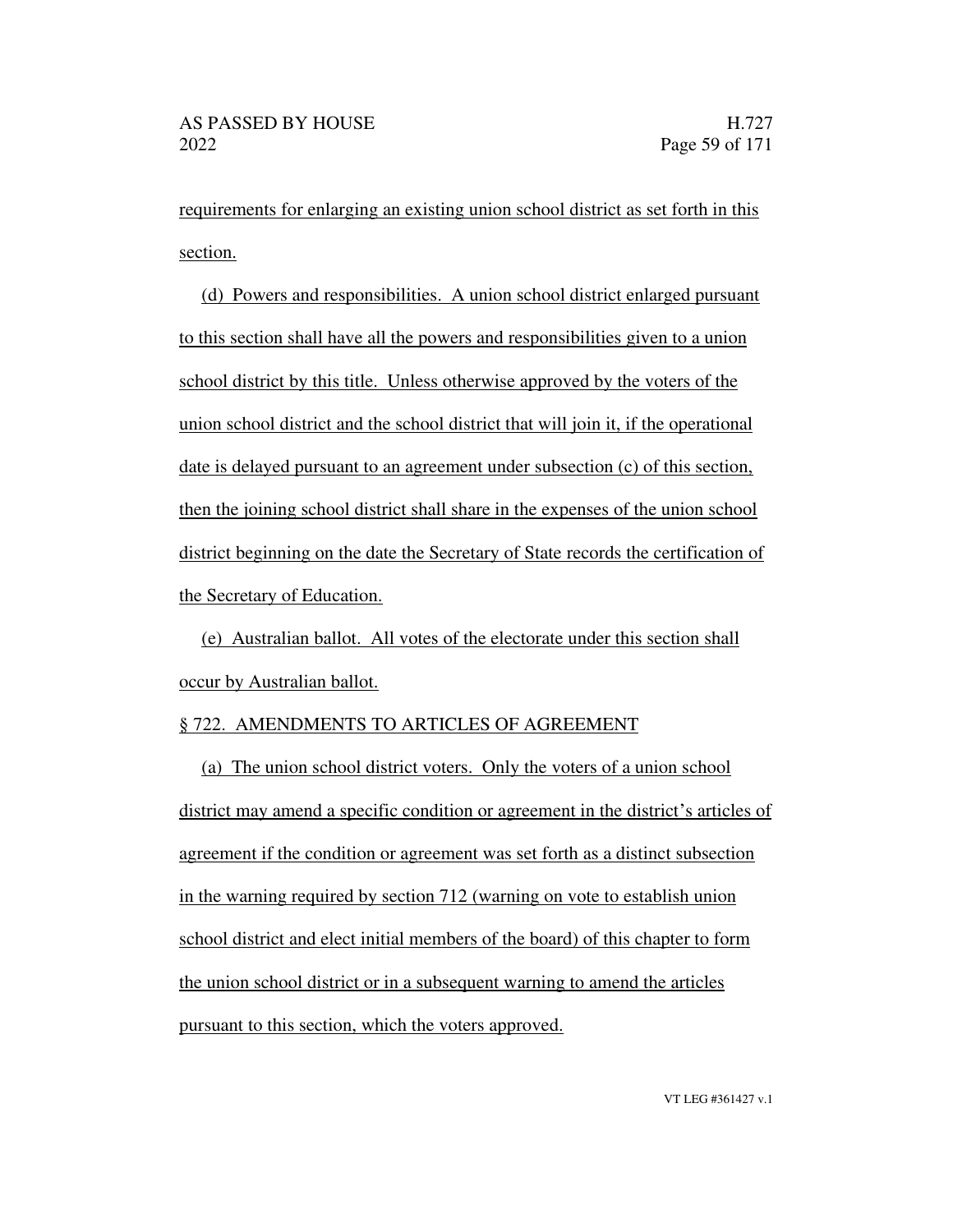(b) The union school district board. The board of a union school district may amend a specific condition or agreement in the district's articles of agreement only if the condition or agreement was not set forth as a distinct subsection in a warning required in subsection (a) of this section, but was instead incorporated into the warning by reference pursuant subsection  $712(e)$ of this chapter (warning on vote to establish union school district and elect initial members of the board), or if the original articles of agreement or voterapproved amendments authorize the board to amend a specific condition or agreement.

(c) Reduction of grades operated. Notwithstanding the provisions of subsection (a) (union school district voters) of this section, the voters shall not vote whether to reduce the grades that the union school district operates, and to begin paying tuition for those grades, unless the State Board finds it is in the best interests of the State, the students, and the districts involved and aligns with the policy set-forth in section 701 of this title and gives prior approval to the proposed amendment.

VT LEG #361427 v.1 (d) Number of board members. Notwithstanding the provisions of subsections (a) (union school district voters) and (b) (union school district board) of this section, if membership on a union school district board is proportional to town population as set forth in subdivisions  $711(d)(1)$ (proposed unified union school district) and (e)(1) (proposed union elementary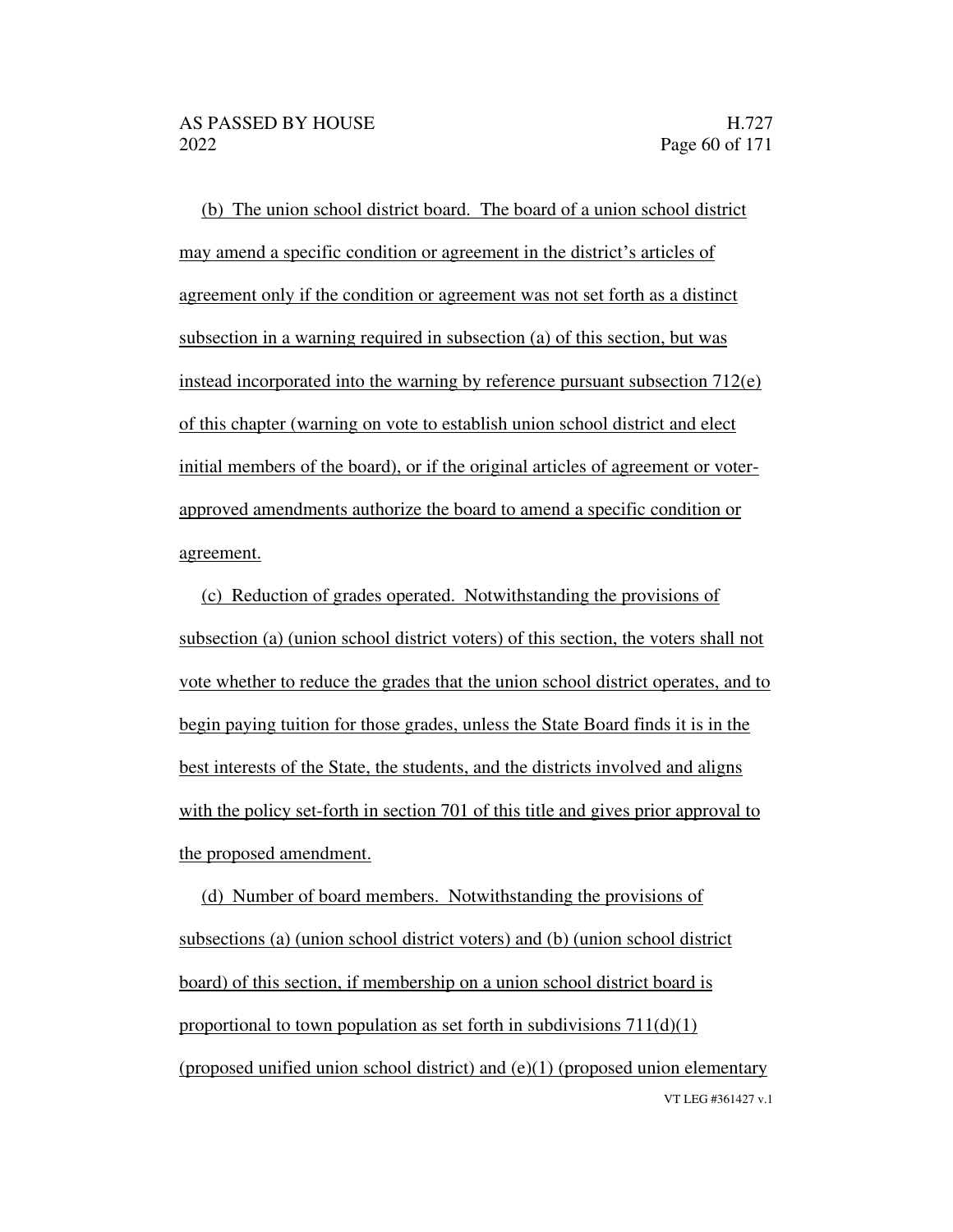or union high school district) of this chapter, and if the district's articles of agreement direct the board to adjust board membership when necessary to conform to each new decennial census, then the board shall amend the articles to adjust the apportionment of board seats without presenting the amendment to the voters for approval.

(e) Districts created by State Board order. Notwithstanding the provisions of subsections (a) (union school district voters) and (b) (union school district board) of this section, the authority to amend the articles governing any union school district formed by the State Board's Final Report and Order issued on November 30, 2018 pursuant to 2015 Acts and Resolves No. 46, as amended, vests either with the electorate or the board pursuant to the provisions of Article 14, as that article was issued by the State Board or subsequently amended by the voters of the union school district.

VT LEG #361427 v.1 (f) Process. A vote by the voters of a union school district to amend the articles of agreement shall be by Australian ballot and shall proceed pursuant to sections 737 (warnings of unified union school district meetings) and 739 742 (vote by Australian ballot) of this chapter for unified union school districts and sections 755 (warnings of union elementary and union high school district meetings) and 757–759 (vote by Australian ballot) for union elementary and union high school districts. The warning shall contain each proposed amendment as a distinct question to be determined separately. The provisions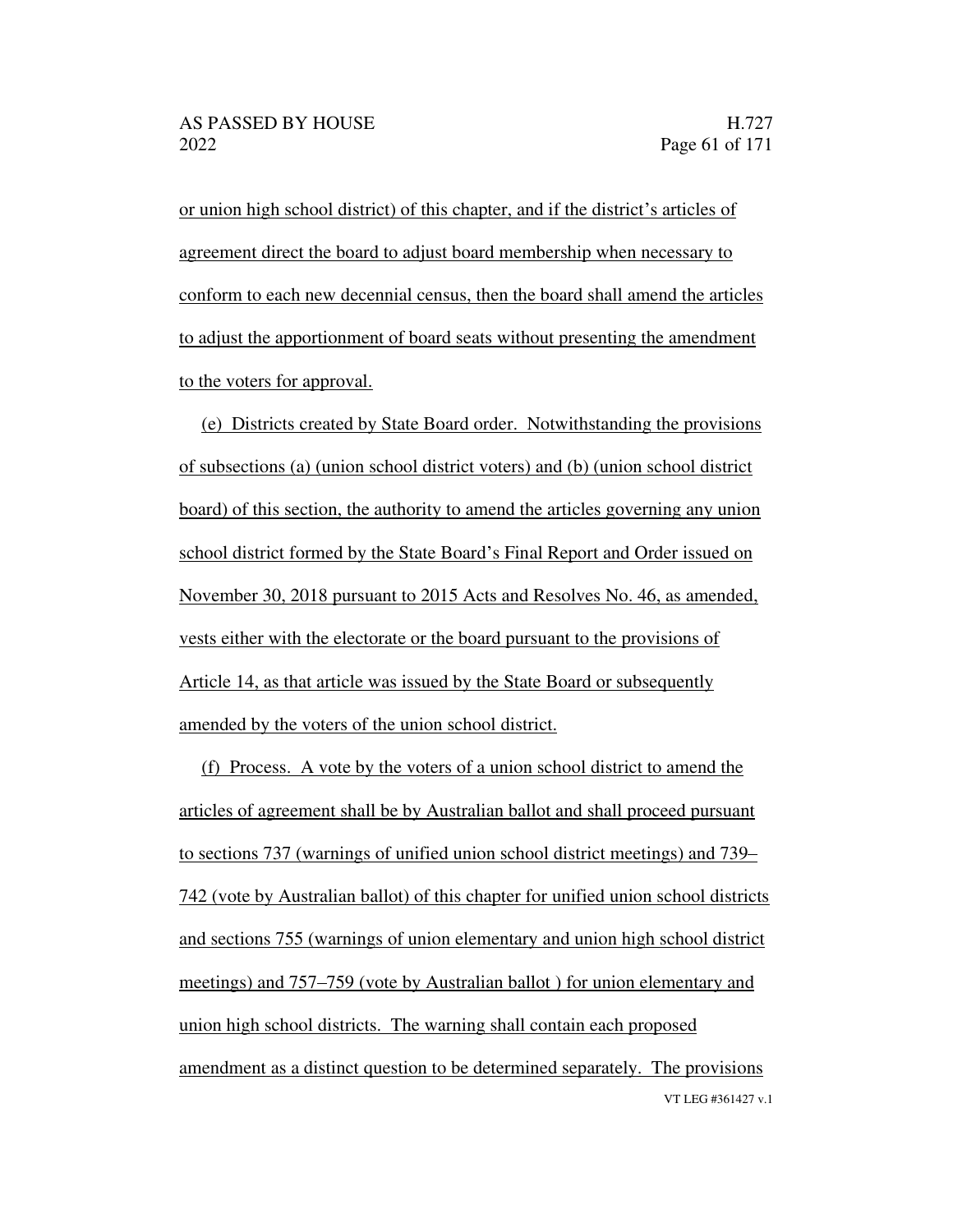of this subsection shall not apply to any issue to the extent that a different section of law provides a specific amendment procedure.

(g) Effect of section. Notwithstanding the provisions of this section, neither the electorate nor the board shall amend a union district's articles of agreement in a manner that is otherwise contrary to law.

#### § 723. DECISION TO VOTE BY AUSTRALIAN BALLOT

(a) If a union school district's articles of agreement do not provide that the election of board members or district officers, budget votes, or votes on other public questions shall proceed by Australian ballot, then the voters of a union school district may vote to do so at any annual or special meeting of the union school district where the question has been duly warned.

(b) Any category of vote to be taken by Australian ballot shall proceed in this manner in all towns within or member districts of a union school district.

(c) If voting in a unified union school district proceeds by Australian ballot, then the provisions of sections 739–742 (vote by Australian ballot) of this chapter shall apply to all votes taken by Australian ballot.

(d) If voting in a union elementary or union high school district proceeds by Australian ballot, then the voters shall also determine whether the ballots shall be commingled prior to counting total votes cast by Australian ballot in the union district.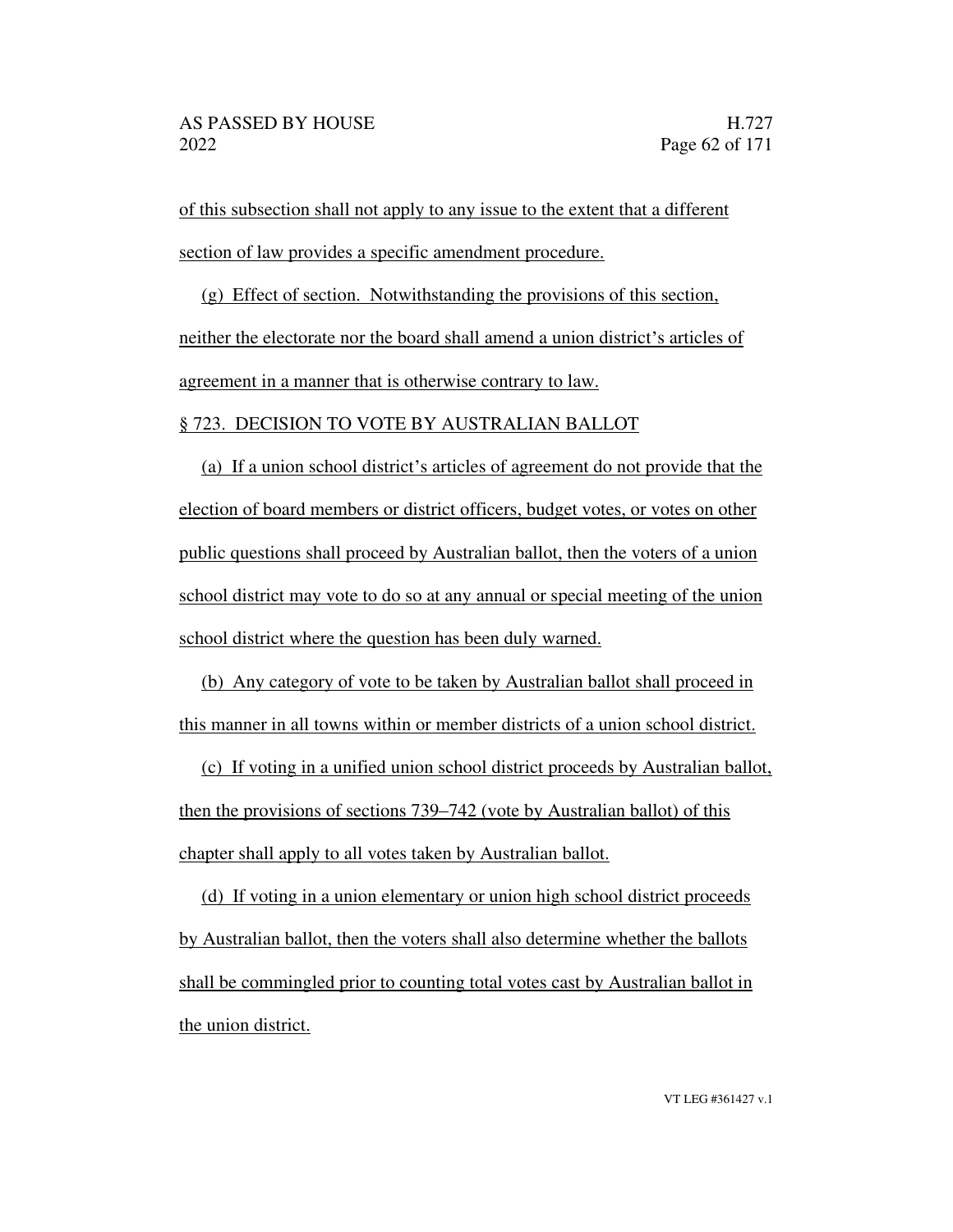(1) If the voters determine that the ballots shall not be commingled for counting in this manner, then the board of civil authority of each town within the union elementary or union high school district shall count the ballots cast in that town and report that town's results to the clerk of the union elementary or union high school district, who shall calculate the total votes cast within the district and report the total result to the public.

(2) If the voters determine that the ballots shall be commingled for counting, then the ballots shall be deposited in separate ballot boxes at each polling location and the provisions of sections 757–759 (vote by Australian ballot) of this chapter shall apply.

(e) The vote on whether to proceed by Australian ballot shall be taken by paper ballot.

(f) Unless clearly inconsistent, the provisions of 17 V.S.A. chapter 55 shall apply to actions taken under this section.

#### § 724. WITHDRAWAL FROM OR DISSOLUTION OF A UNIFIED

#### UNION SCHOOL DISTRICT

(a) Definition. As used in this section, "petitioning town" means the town within a unified union school district that seeks to withdraw from the union district pursuant to the provisions of this section.

(b) Withdrawal study committee.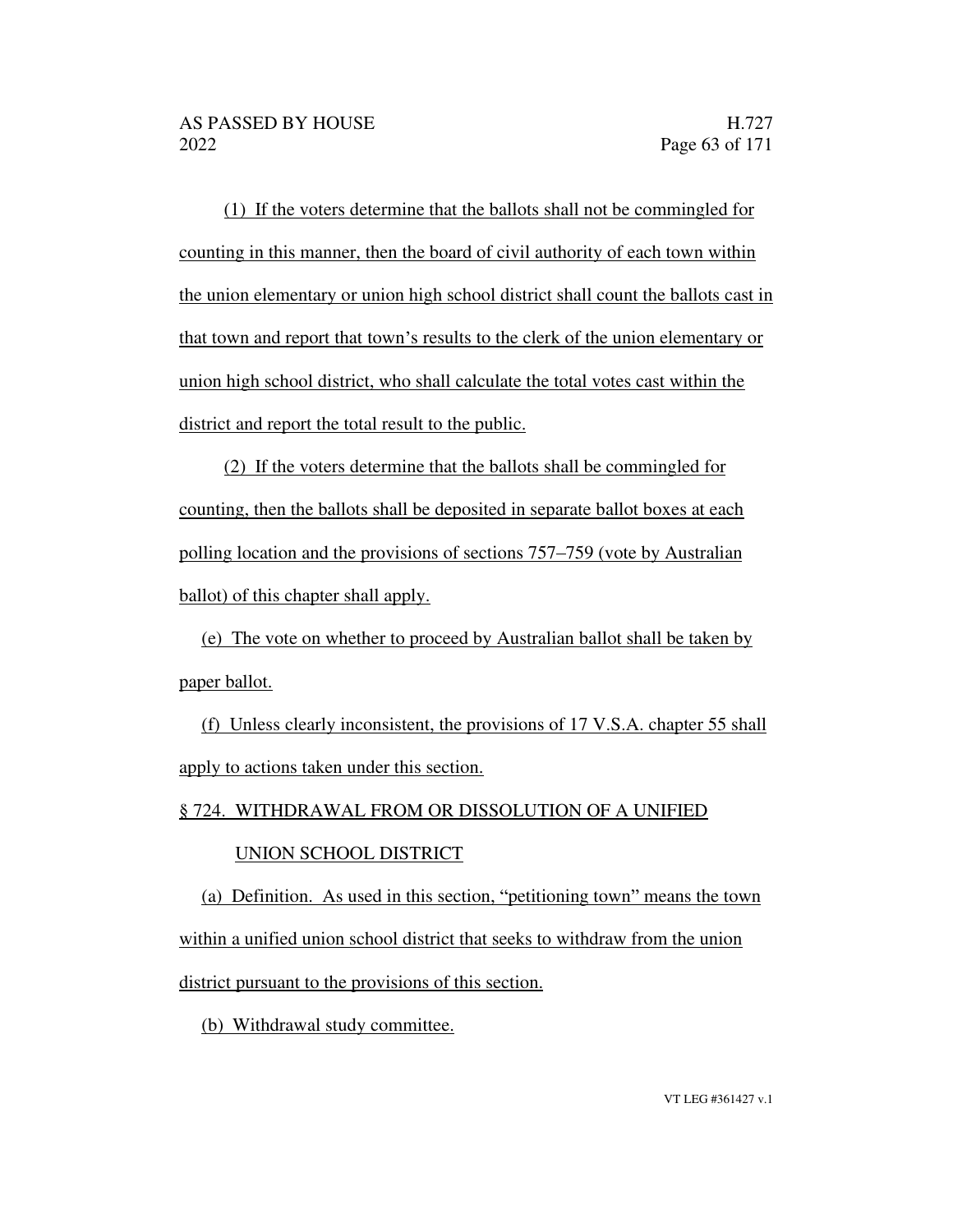(1) To initiate the process set forth in this section, the voters residing in the petitioning town shall submit petitions to the clerk of the unified union school district indicating the petitioners' desire to withdraw the petitioning town from the union district. Individual petitions shall be signed by at least five percent of the voters residing in each of the towns within the union school district, with each town having its own petition. The petitioners shall submit each petition to that town's town clerk for verification of the voting registration status of the signors. On a form created by the Secretary of State's Office, and appended to each petition, shall be the names of three voters residing in the petitioning town to serve on a withdrawal study committee and a signed statement by each of the three named voters consenting to serve. Once each petition has been verified by the subject town clerk, the petitioners shall submit the petitions to the clerk of the unified union school district.

(2) Within 30 days after receiving the petition, the board of the union district shall recognize the creation of the withdrawal study committee and shall appoint a board subcommittee to serve as a liaison between the board and the withdrawal study committee and to represent the interests of the union district.

(3) Within 30 days after the board's appointment of the liaison subcommittee, the superintendent of the union district shall convene the first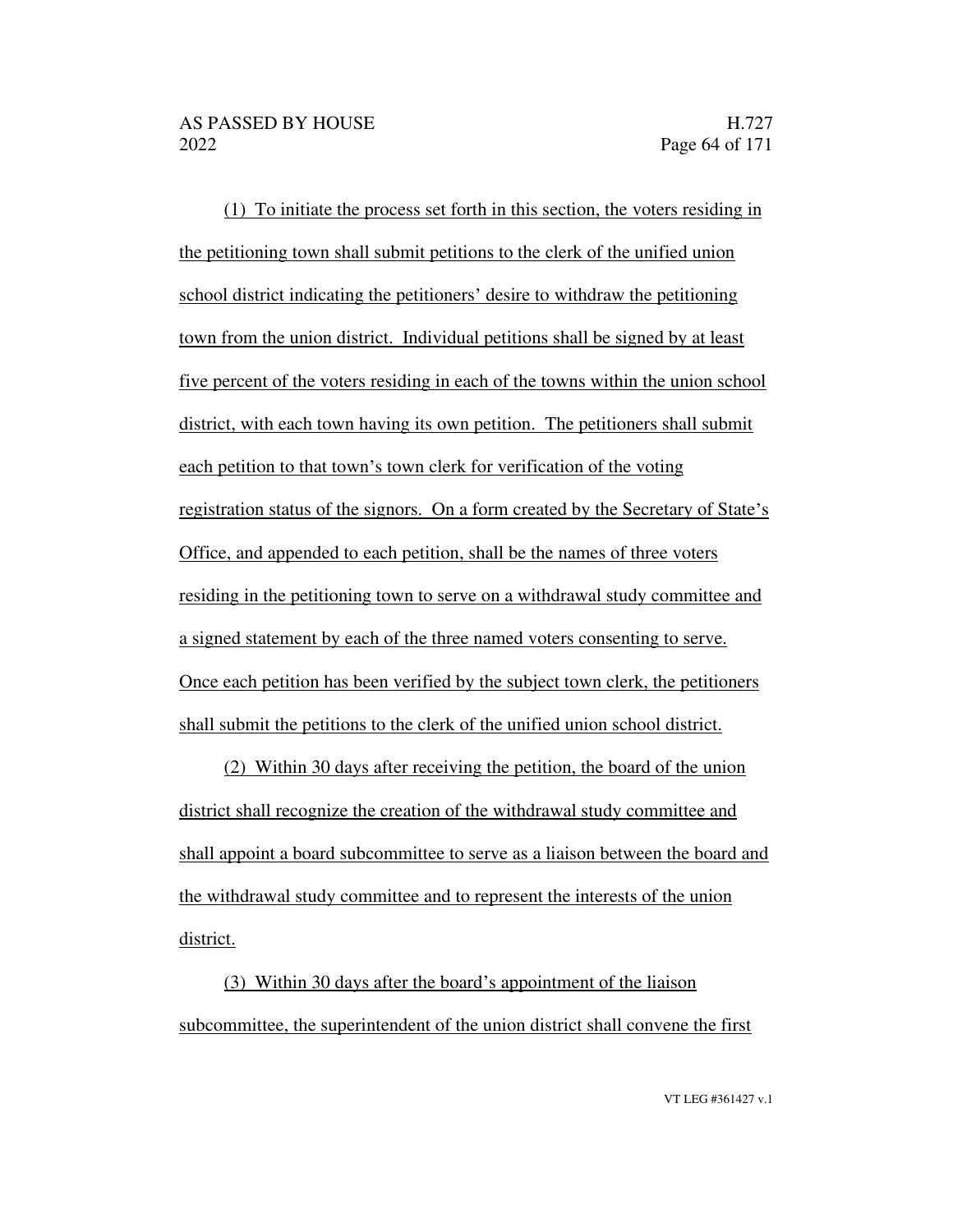formal meeting of the withdrawal study committee. The study committee shall elect one committee member to serve as chair.

(4) Before beginning any analysis under subsection (c) of this section or seeking technical or analytical services from the union district staff or supervisory union staff, or both, the withdrawal study committee shall obtain a letter of commitment from a supervisory union board to explore the provision of supervisory union services if withdrawal is ultimately approved.

(5) The withdrawal study committee is a public body pursuant to 1 V.S.A. § 310(4) and is subject to the requirements of chapter 5, subchapter 2 of that title.

(c) Analysis. The withdrawal study committee shall evaluate the strengths and challenges of the current union district structure and consider the ways in which the union district promotes or fails to promote the State policy set forth in section 701 of this chapter. At a minimum, the withdrawal study committee shall evaluate:

(1) the educational advantages and disadvantages likely to result from the proposed withdrawal of the petitioning town from the union district:

(A) on the students residing in the proposed new school district; and

(B) on the students remaining in the union district if withdrawal is approved;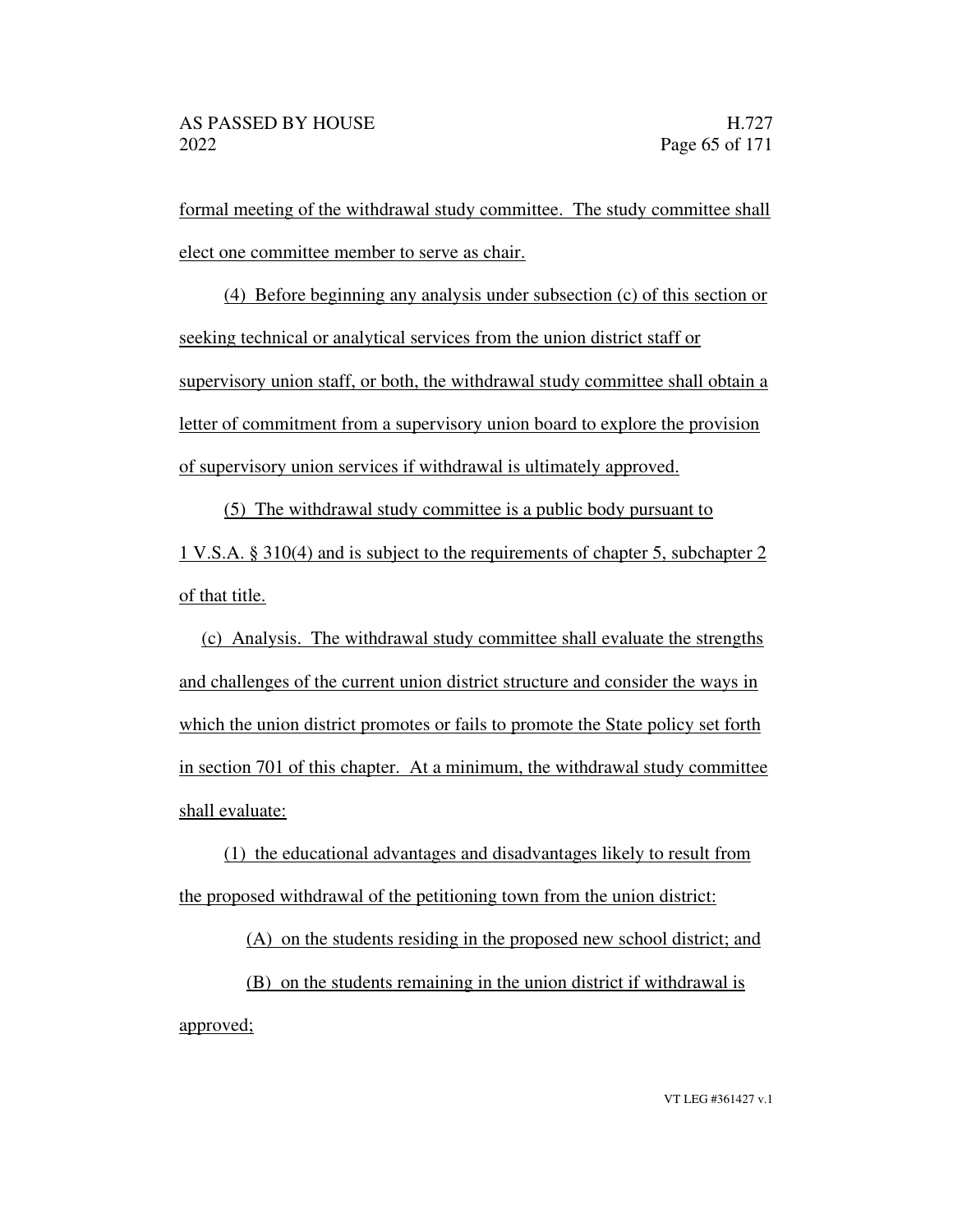(2) the educational advantages and disadvantages likely to result from the continued inclusion of the petitioning town as a town within the union district:

(A) on the students residing in the petitioning town; and

(B) on the students residing in the other towns within the union

district;

(3) the financial advantages and disadvantages likely to result from the proposed withdrawal of the petitioning town from the union district:

(A) on the taxpayers residing in the proposed new school district; and

(B) on the taxpayers remaining in the union district if withdrawal is approved;

(4) the financial advantages and disadvantages likely to result from the continued inclusion of the petitioning town as a town within the union district:

(A) on the taxpayers residing in the petitioning town; and

(B) on the taxpayers residing in the other towns within the union

district;

(5) the likely operational and financial viability and sustainability of:

(A) the proposed new school district; and

(B) the union district if withdrawal is approved;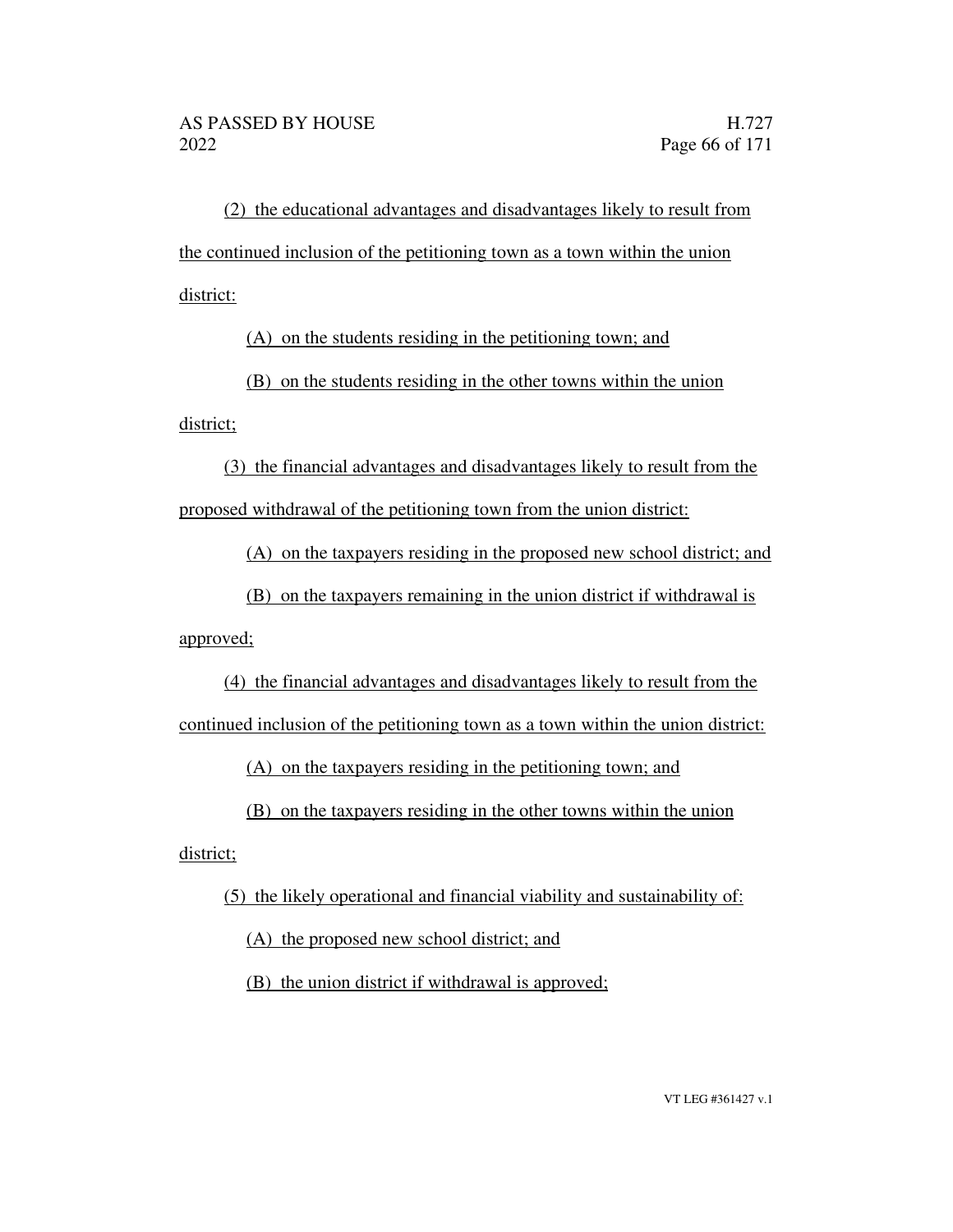(6) any other advantages and disadvantages of withdrawal, including any advantages and disadvantages to the students and taxpayers of the region and the State; and

(7) the potential source of supervisory union services for the proposed new school district, including discussions with the board of any supervisory union to which the report of the withdrawal study committee might propose assignment.

(d) Report, including a plan for withdrawal; decision not to prepare report.

(1) Report supporting withdrawal.

(A) If, after conducting the analysis required by subsection (c) of this section, the withdrawal study committee votes to advance the withdrawal process as further outlined in this section, then the committee shall prepare a report, which it shall deliver electronically to the union district board and which the superintendent shall publish on the district's website.

(B) At a minimum, the report shall include:

 $(i)$  the analysis conducted pursuant to subsection  $(c)$  of this

section, describing the ways in which the data and analysis:

(I) support withdrawal; and

(II) do not support the continuation of the union district in its current configuration;

VT LEG #361427 v.1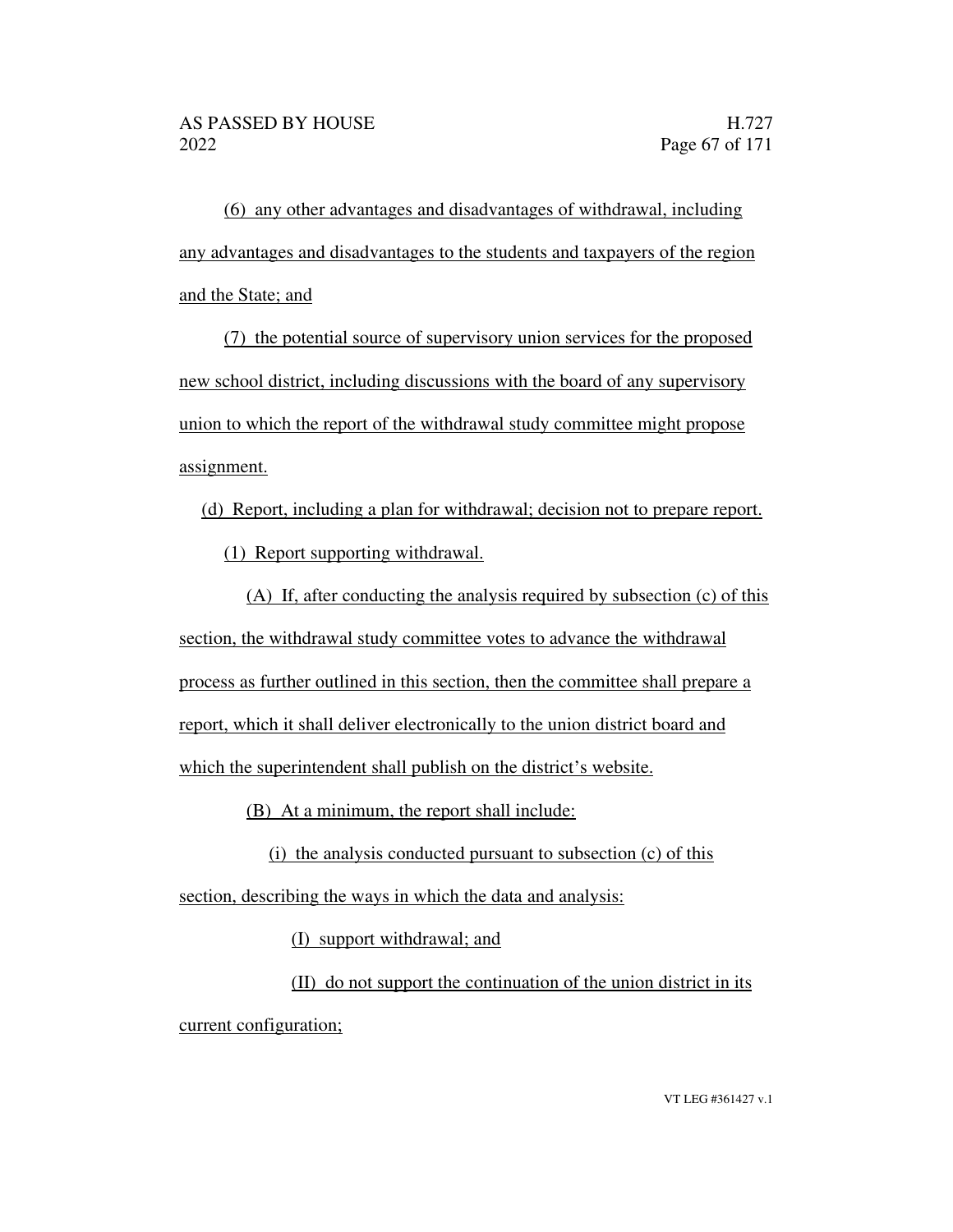(ii) the proposed financial terms of withdrawal, including the proposed ownership of buildings and other assets and the proposed responsibility for financial and other contractual obligations, including debts;

(iii) a plan, including a detailed timeline, for the actions the proposed new school district would take to ensure that, on the proposed operational date, it could provide for the education of its students in prekindergarten through grade 12 by operating all grades, tuitioning all grades, or operating some grades and tuitioning the remainder, in a manner that will meet educational quality standards as required by section 165 of this title, and including, if applicable, the process by which the proposed new school district would explore formation of a new union school district with one or more other school districts in the region and would integrate or condition any votes to withdraw with votes on formation of a new union district;

(iv) a proposal, including analysis, for the potential source of supervisory union services for the proposed new school district, including, if applicable to the proposal:

(I) a recommendation of one or more potential supervisory unions to which the State Board could assign the proposed new school district; and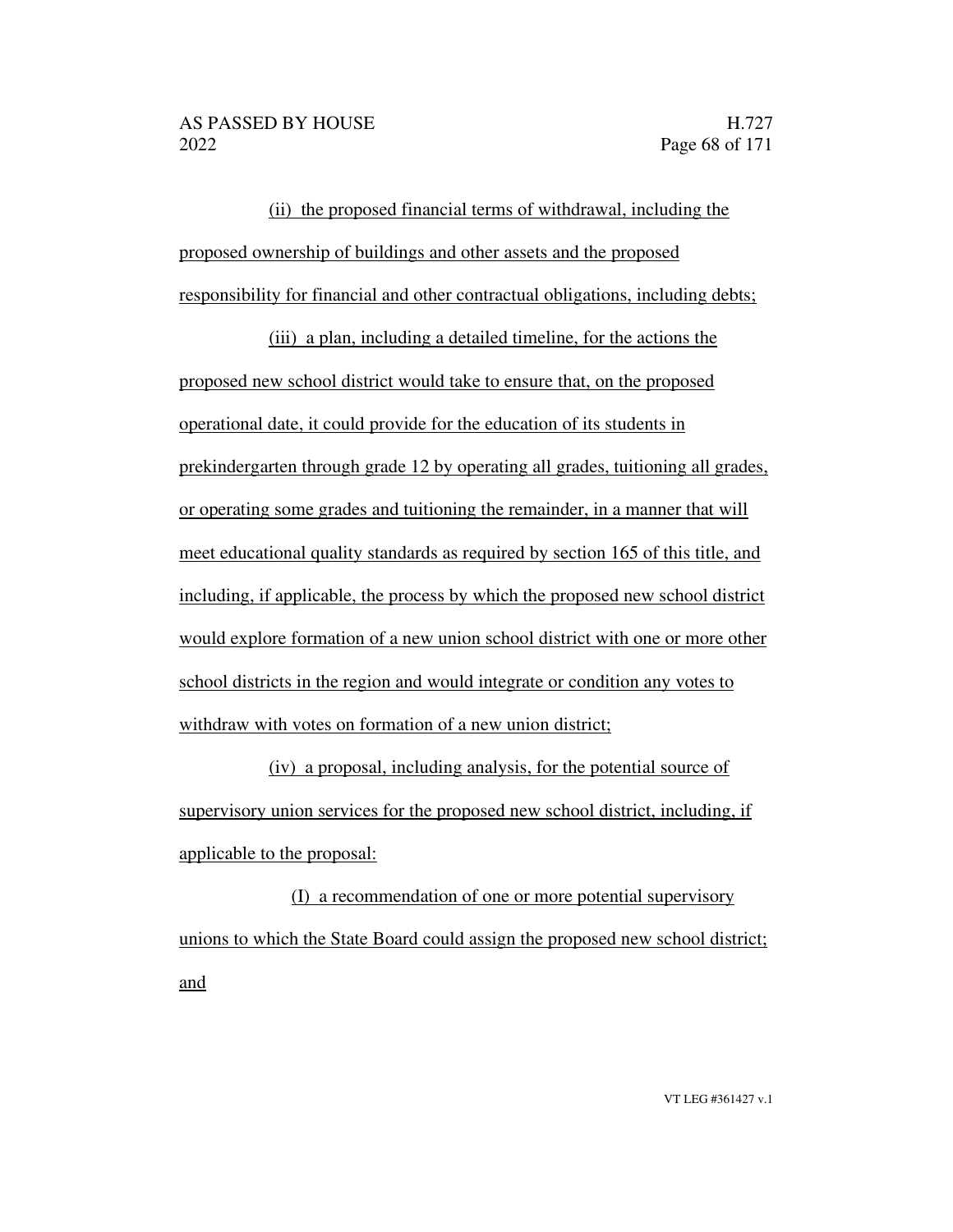(II) a statement from the board of the potential supervisory union or unions regarding the ability and willingness to accept the proposed new school district as a member district.

(C) The union district board shall invite the members of the withdrawal study committee to attend a regularly scheduled meeting of the board to present the contents of its report and to answer any questions posed by the board. The board shall also invite the members of the liaison subcommittee to share any analysis and conclusions at the meeting. The withdrawal study committee has sole authority to determine the contents of its report.

(2) Decision not to propose withdrawal. If, after conducting the analysis required by subsection (c) of this section, the withdrawal study committee votes not to approve advancement of the withdrawal process, then:

(A) the withdrawal study committee shall prepare a brief written statement explaining the reasons underlying the votes supporting and not supporting advancement, which it shall deliver electronically to the union district board and which the superintendent shall publish on the district's website;

(B) the union district board shall invite the members of the withdrawal study committee to attend a regularly scheduled meeting of the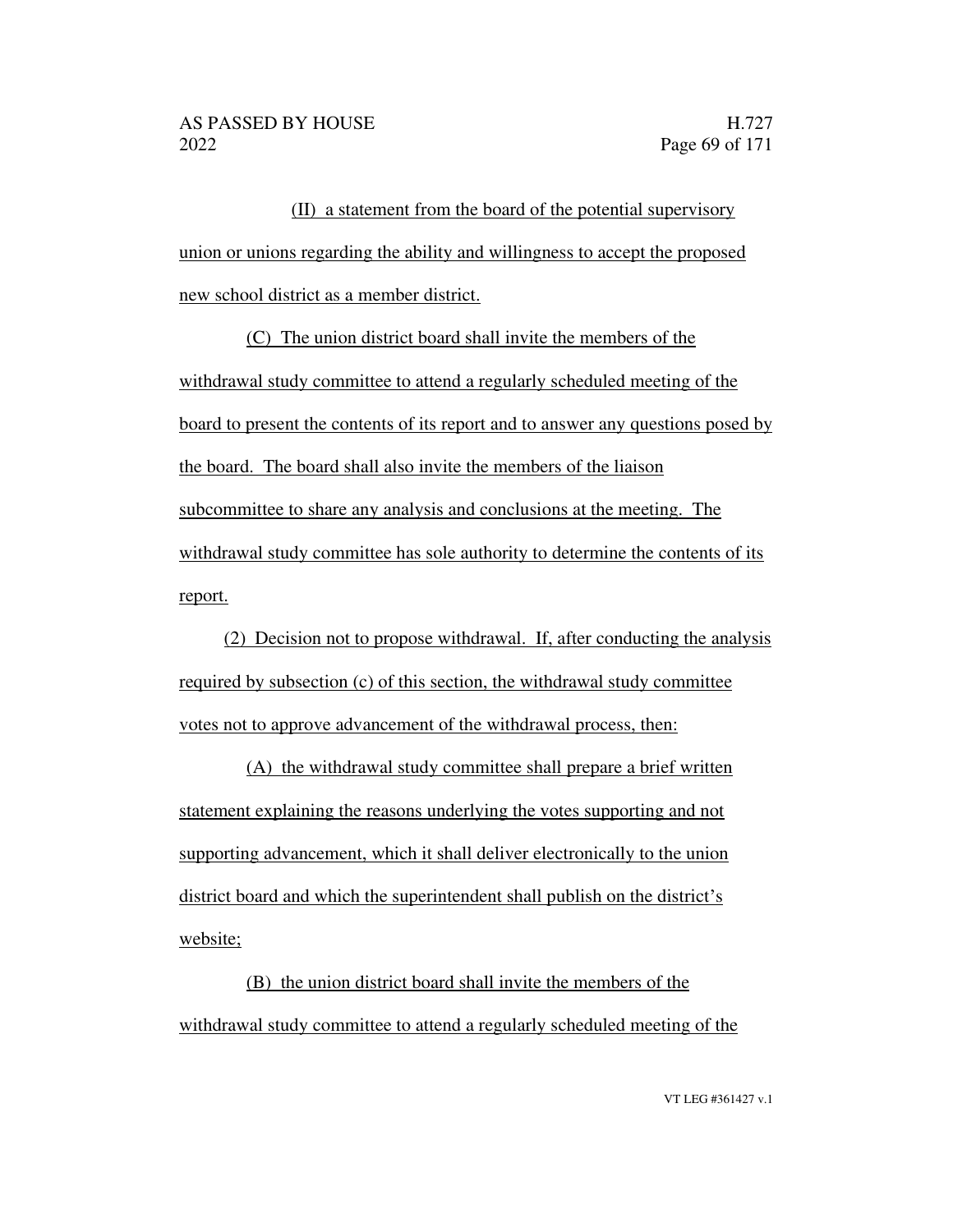board to present the contents of the written statement and to answer any

questions posed by the board; and

(C) the withdrawal study committee shall cease to exist upon

adjournment of the union district board's meeting.

(e) Secretary and State Board.

(1) Secretary. If the study committee voted to proceed pursuant to

subdivision  $(d)(1)$  of this section, then it shall deliver its report electronically to

the Secretary for review. The liaison subcommittee may also submit a report

outlining its analysis and conclusions. The Secretary shall submit the report or

reports, with recommendations, to the State Board.

(2) State Board review. The State Board:

(A) shall consider the report or reports and the Secretary's

recommendations;

(B) shall provide representatives of the withdrawal study committee and the liaison subcommittee an opportunity to be heard;

(C) may, in its discretion, take testimony from other individuals and entities;

(D) may ask the Secretary, the withdrawal study committee, or the liaison subcommittee to make further investigation and may consider any other information the State Board deems to be pertinent; and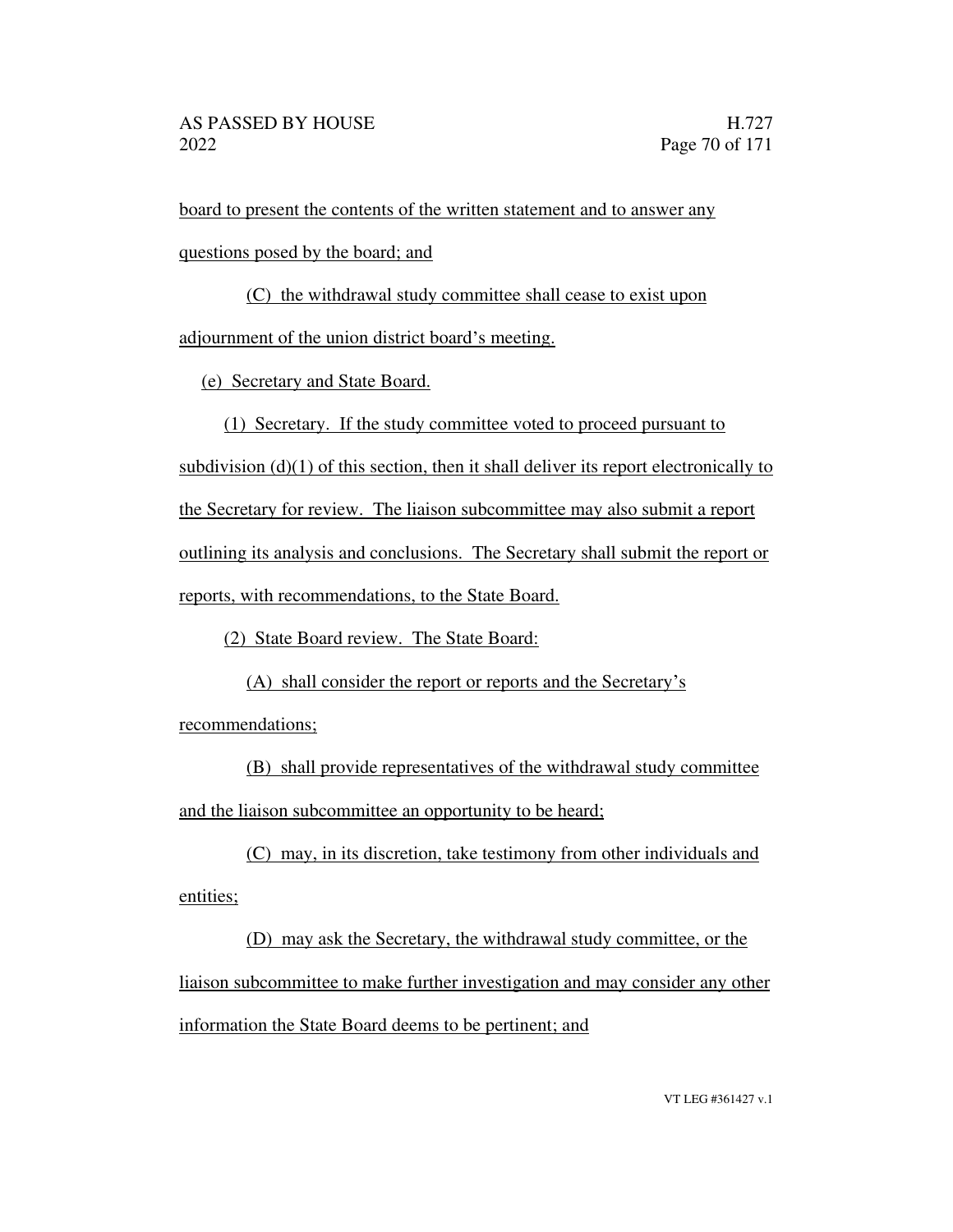(E) may request the members of the withdrawal study committee to amend the report.

(3) State Board action.

(A) Advisory opinion with positive recommendation. If the State Board finds that the withdrawal proposal contained in the report, including the most feasible options for the provision of supervisory union services to the proposed new school district, is in the best interests of the State, the region, the students, and the school districts, and aligns with the policy set forth in section 701 of this title, then the State Board shall:

(i) issue an opinion recommending approval of the withdrawal proposal;

(ii) provide a preliminary assessment of most feasible options for the provision of supervisory union services to the proposed new school district if withdrawal is approved by the voters; and

(iii) make any other finding or declaration, and approve any other motion, related and necessary to the withdrawal proposal.

(B) Advisory opinion with negative recommendation. If the State Board finds that the withdrawal proposal contained in the report, including the most feasible options for the provision of supervisory union services to the proposed new school district, is not in the best interests of the State, the region,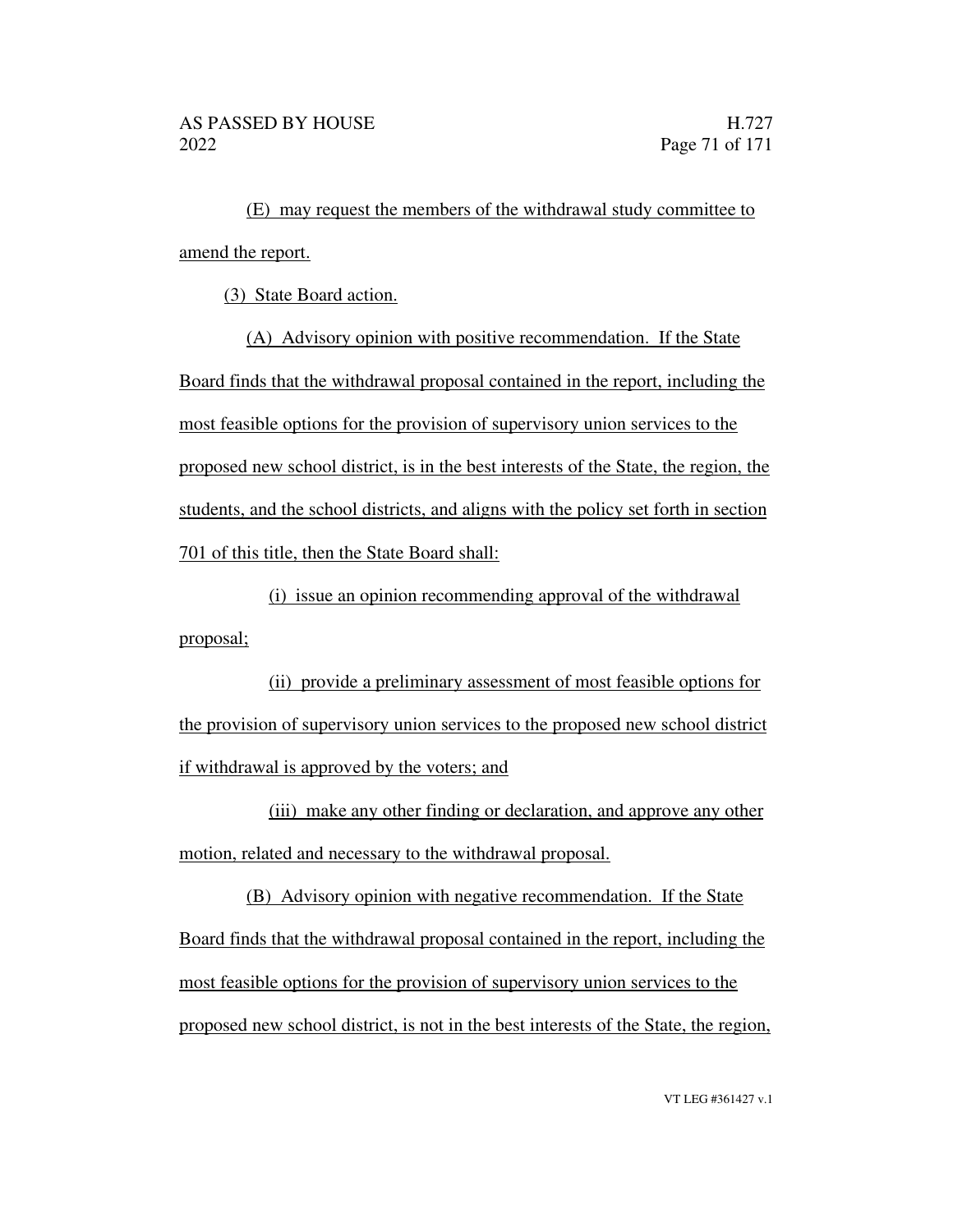the students, and the school districts, or does not align with the policy set forth in section 701 of this title, or both, then the State Board shall:

(i) issue an opinion recommending disapproval of the withdrawal proposal, including a written statement detailing the reasons supporting this conclusion;

(ii) provide a preliminary assessment of most feasible options for the provision of supervisory union services to the proposed new school district if withdrawal is approved by the voters; and

(iii) make any other finding or declaration, and approve any other motion, related and necessary to the withdrawal proposal.

(f) Vote of the electorate.

(1) Vote following positive recommendation of the State Board.

 $(A)$  Within 30 days after receipt of the State Board's written recommendation, the superintendent shall file the withdrawal study committee's report, the State Board's written recommendation, and any report of the liaison subcommittee with the clerk of the union district and the town clerk of each town within the union district.

VT LEG #361427 v.1 (B) Within 90 days after the clerk of the union district receiving the reports and recommendations described in subdivision (A) of this subsection, the voters of the union district, including those residing in the petitioning town, shall vote whether to approve withdrawal as set forth in the report. The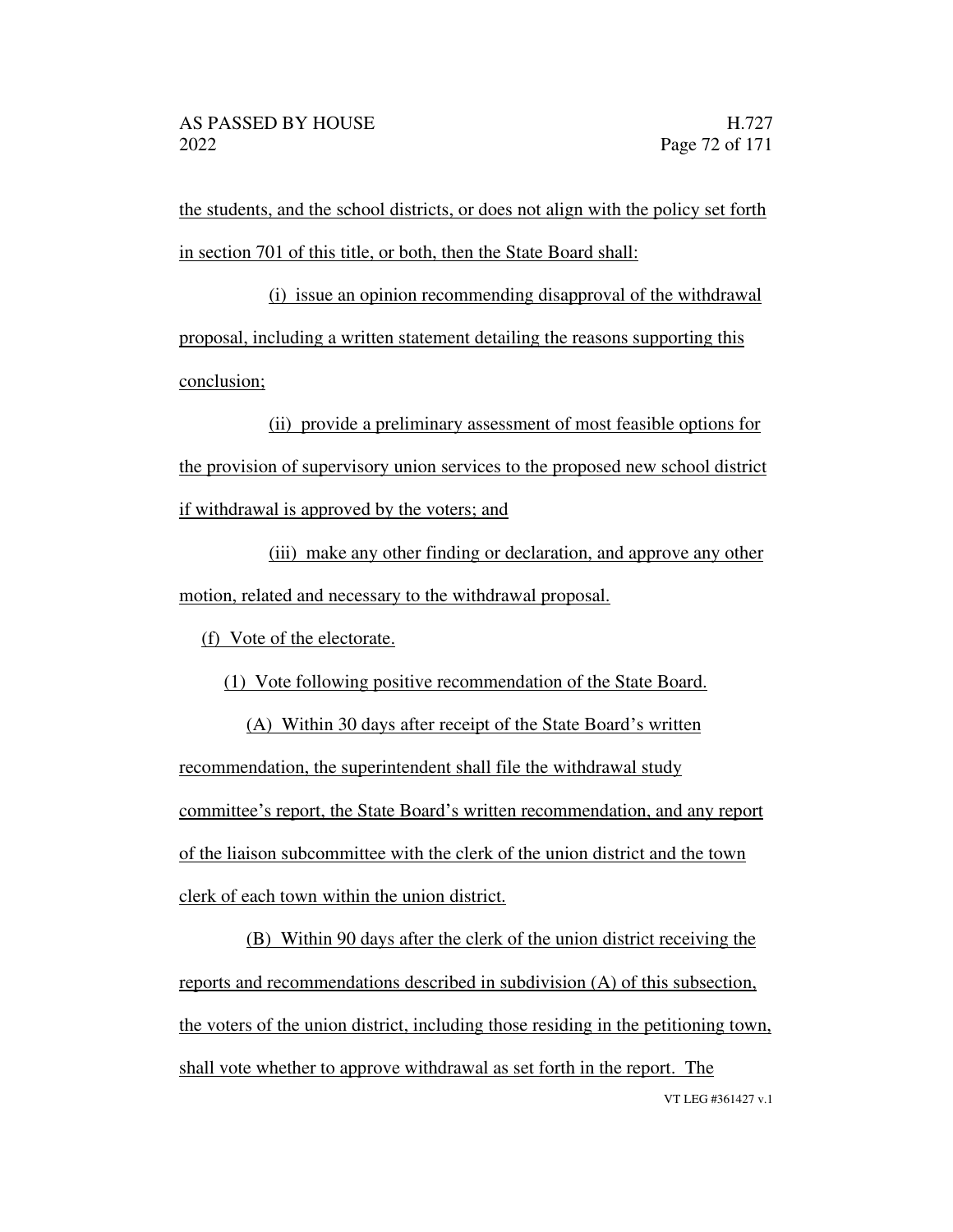question shall be determined by Australian ballot and shall proceed pursuant to sections 737 (warnings of unified union school district meetings) and 739–742 (vote by Australian ballot) of this chapter.

(C) Withdrawal from the union district shall occur if the question is approved by a majority vote of the union district voters living in each town within the district, including the petitioning town. If a majority of the voters in one or more towns within the union district do not vote in favor of withdrawal, then the proposed withdrawal shall not occur.

(D) Within 45 days after the vote or 15 days after a vote to reconsider the original vote under 17 V.S.A. § 2661, whichever is later, the clerk of each town within the union district shall certify the results of the vote to the Secretary of Education, and the Secretary shall advise the State Board of the certified results. Each clerk shall submit the certification regardless of whether the voters in that town approved withdrawal. The withdrawal study committee shall cease to exist when each clerk has submitted a certification to the Secretary.

(2) Vote following negative recommendation of the State Board.

 $(A)$  The superintendent shall file the withdrawal study committee's report, the State Board's written recommendation, and any report of the liaison subcommittee with the clerk of the union district and with the town clerk of each town within the union district.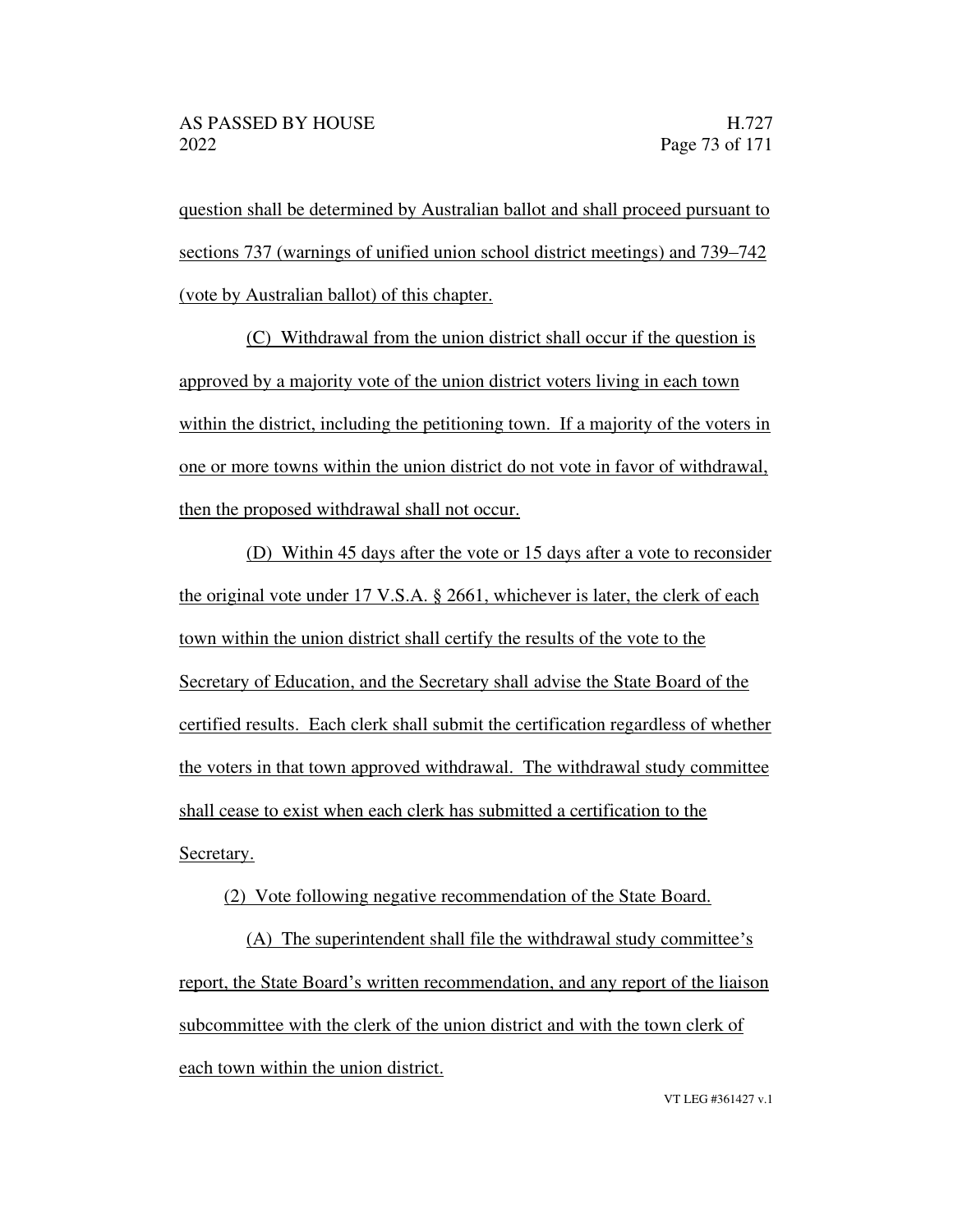(B) The union district voters residing in the petitioning town shall vote whether to withdraw from the union district pursuant to the terms set forth in the report.

(i) The question shall be determined by Australian ballot and shall proceed pursuant to sections 737 (warnings of unified union school district meetings) and 739–742 (vote by Australian ballot) of this chapter.

(ii) The withdrawal proposal shall proceed to a vote in each of the other towns within the union district if approved by at least 60 percent of the union district voters residing in the petitioning town present and voting yes or no on the warned question. If this percentage is not met, then the proposed withdrawal shall not occur.

(C) Within 45 days after the vote in subdivision (B) of this subdivision (f)(2) or 15 days after a vote to reconsider the original vote under 17 V.S.A. § 2661, whichever is later, the clerk of the petitioning town shall certify the results of the vote to the Secretary of State who shall record the certificate and give notice of the vote to the clerk of the union district, the clerks of each of the other towns within the union district, and the Secretary of Education. The clerk of the petitioning town shall submit the certification regardless of whether the voters in the petitioning town approved withdrawal. The withdrawal study committee shall cease to exist upon submission of the certification.

VT LEG #361427 v.1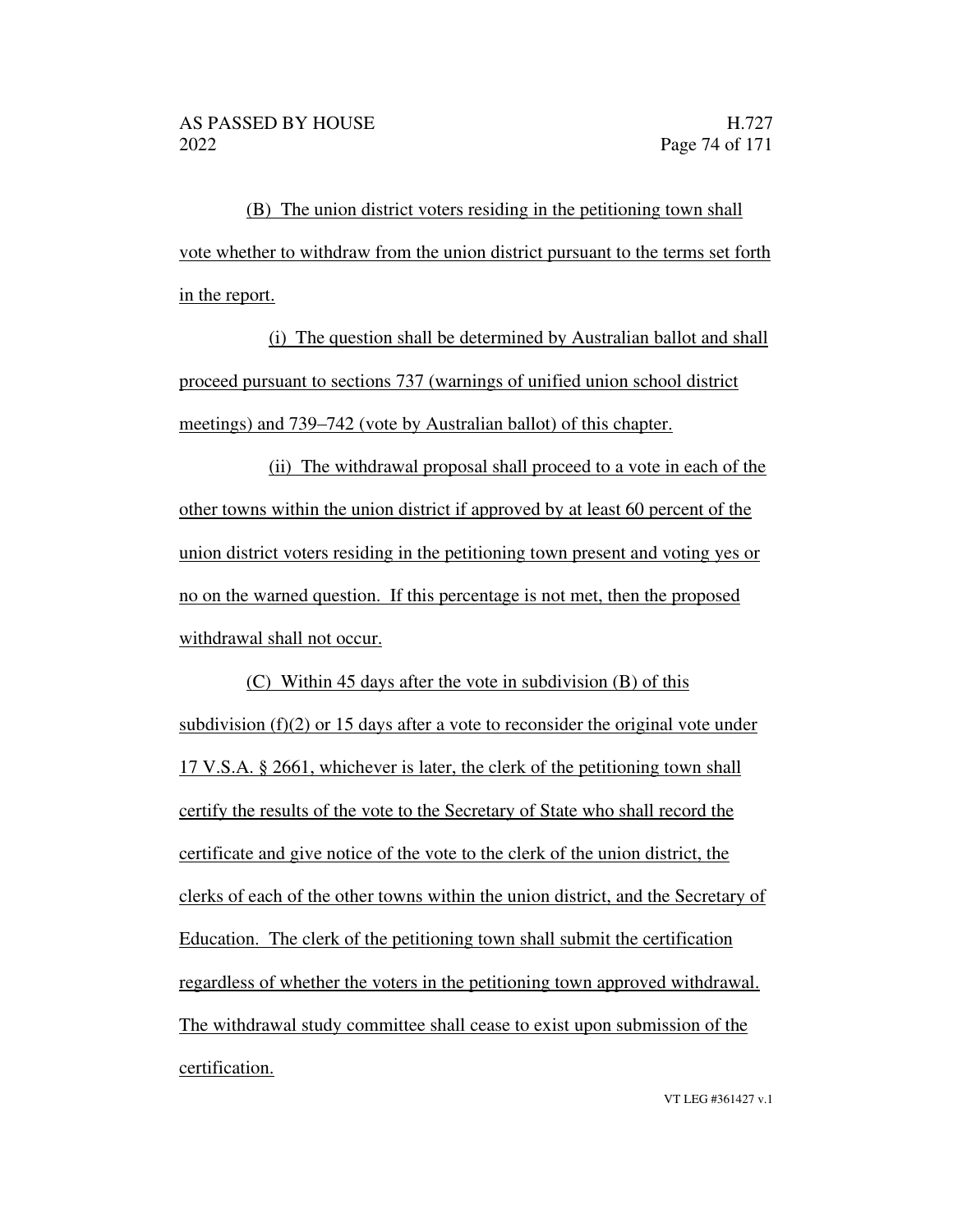(D) If the union district voters residing in the petitioning town approve the withdrawal proposal pursuant to subdivision (B) of this subdivision (f)(2), then, within 90 days after receiving notice of the certification as required in subdivision (C), the voters of the union district residing in each of the other towns shall vote on the same day whether to approve withdrawal of the petitioning town as set forth in the final report.

(i) The question shall be determined by Australian ballot and shall proceed pursuant to sections 737 (warnings of unified union school district meetings) and 739–742 (vote by Australian ballot) of this chapter.

(ii) Withdrawal from the union district shall occur if the question is approved by a majority vote of the union district voters living in each of the other towns within the union district. If a majority of the voters in one or more towns within the union district do not vote in favor of withdrawal, then the proposed withdrawal shall not occur.

VT LEG #361427 v.1 (E) Within 45 days after the vote in subdivision (D) of this subdivision (f)(2) or 15 days after a vote to reconsider the original vote under 17 V.S.A. § 2661, whichever is later, the clerk of each of the other towns within the union district shall certify the results of the vote to the Secretary of Education, and the Secretary shall advise the State Board of the certified results. Each clerk shall submit the certification regardless of whether the voters in that town approved withdrawal. The withdrawal study committee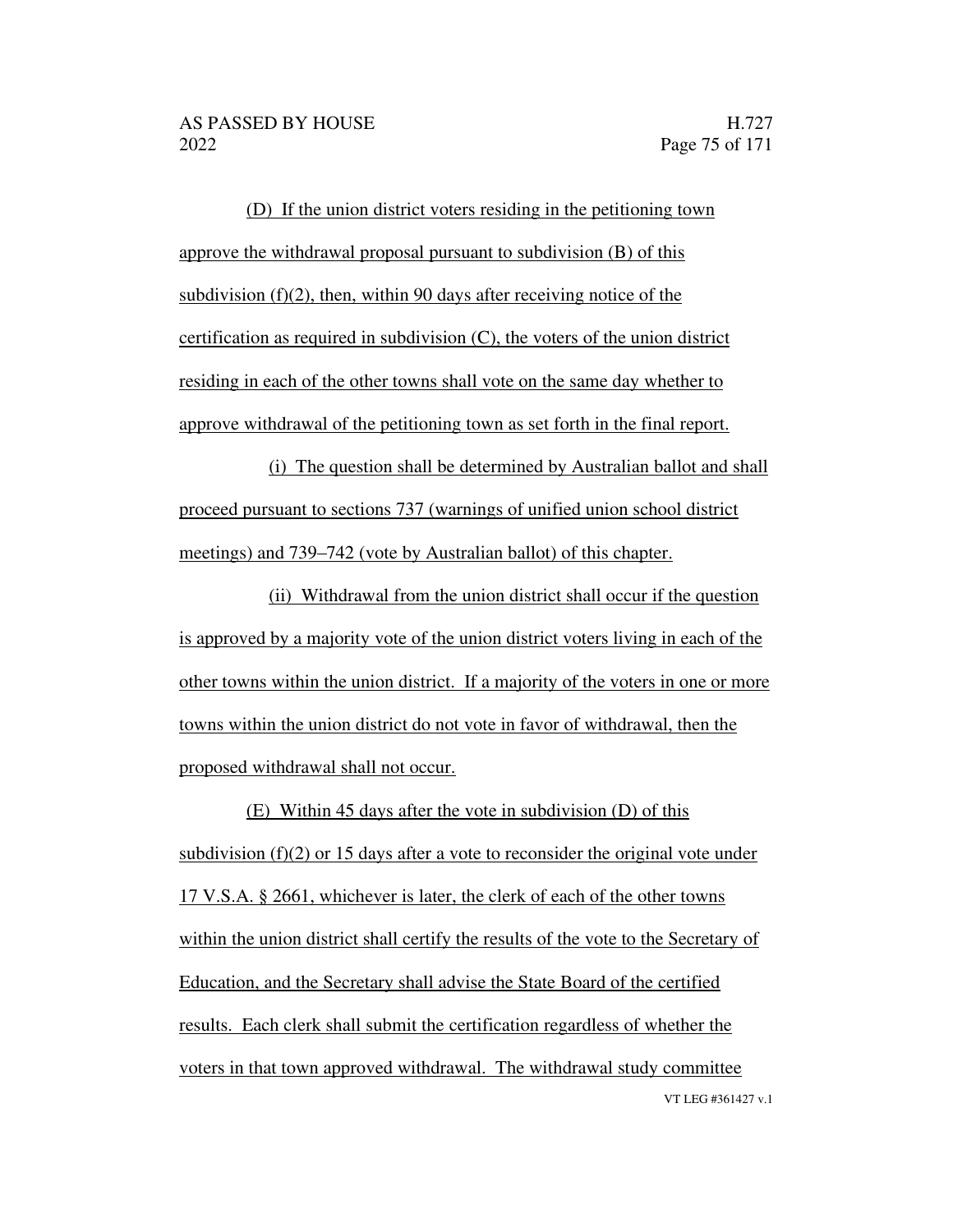shall cease to exist when each clerk has submitted a certification to the Secretary.

(g) Election of potential board members. On the day on which they vote whether to approve withdrawal, the union district voters residing in the petitioning town shall also vote for three individual registered voters from the petitioning town to serve as the initial members of the proposed new school district's board if withdrawal is approved. The nomination and election of the initial members shall proceed pursuant to subdivision  $730(a)(1)$  of this chapter (election of board members under the proportional to town model by Australian ballot). The term of office for each initial member shall be arranged so that one term expires on the day of the second annual meeting of the proposed new school district, one term expires on the day of the third annual meeting, and one term expires on the day of the fourth annual meeting.

(h) State Board's duties if withdrawal is approved. If the union district voters approve withdrawal pursuant to subsection (f) of this section, then upon receiving notice from the Secretary pursuant to subdivision  $(f)(1)(D)$  or  $(f)(2)(E)$  of this section, the State Board shall:

(1) Declare the withdrawal approved as of the date of the Board's meeting; provided, however, that withdrawal shall not be final until the date identified in the voter-approved proposal of withdrawal.

VT LEG #361427 v.1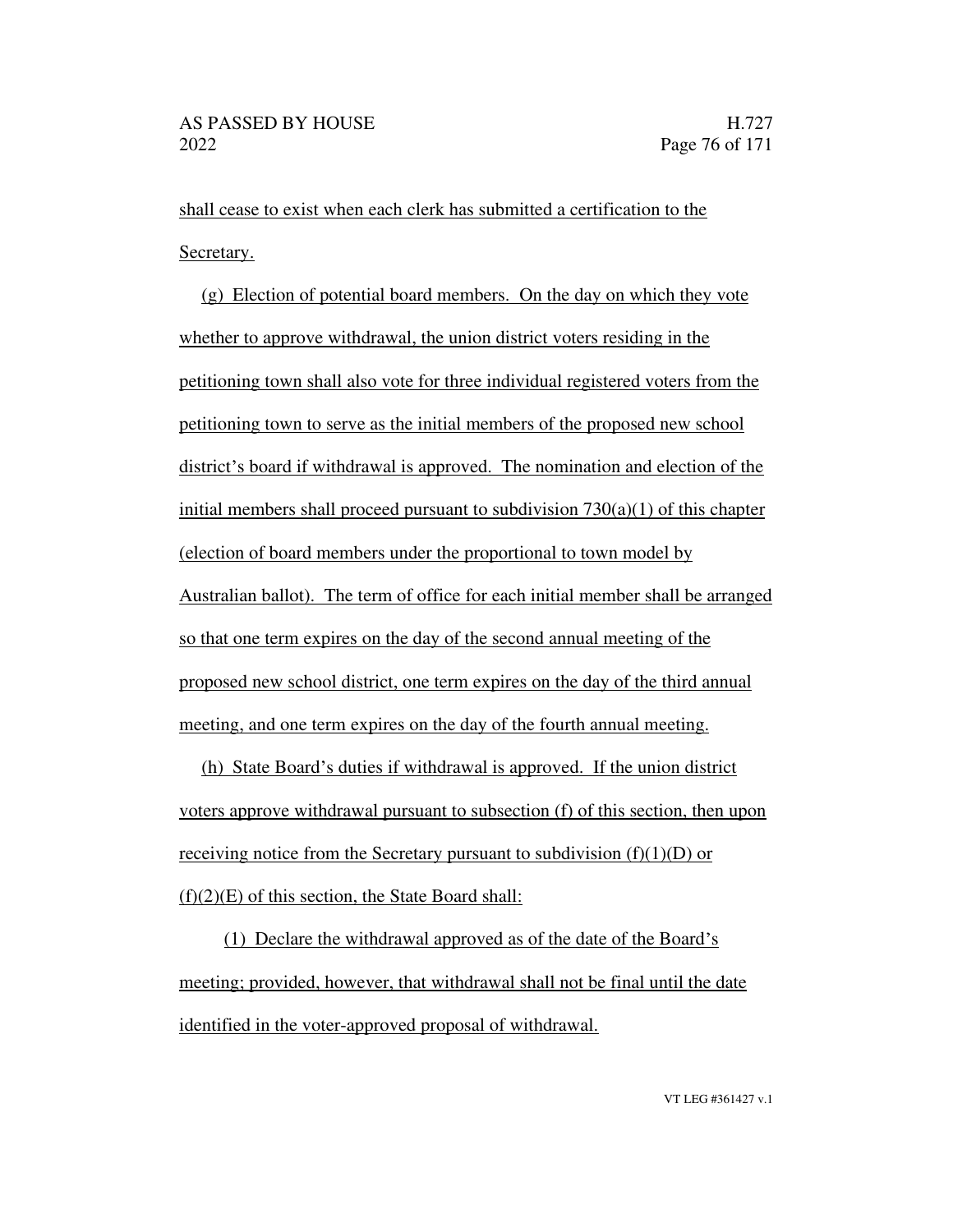(2) Declare the creation and existence of the new school district, effective on the date of the Board's declaration; provided, however, that:

(A) the new school district shall assume full and sole responsibility for the education of its resident students on the date identified in the voterapproved proposal of withdrawal; and

(B) until the identified operational date, the new school district shall exist for the sole purposes of:

(i) convening an organizational meeting of the voters of the new school district to prepare the district to assume its responsibilities;

(ii) organizing the school board of the new school district, which shall be responsible for preparing a proposed budget for the fiscal year

beginning on the identified operational date;

(iii) approving the budget of the new school district for the fiscal year beginning on the identified operational date; and

(iv) taking any other actions necessary, as district voters or as a school board, for the new school district to assume full responsibility for providing for the education of the district's resident students in all grades, prekindergarten through grade 12, on the identified operational date.

(3) Determine or set a schedule for determining the manner in which supervisory union services will be provided to the new school district, to be effective on the district's identified operational date.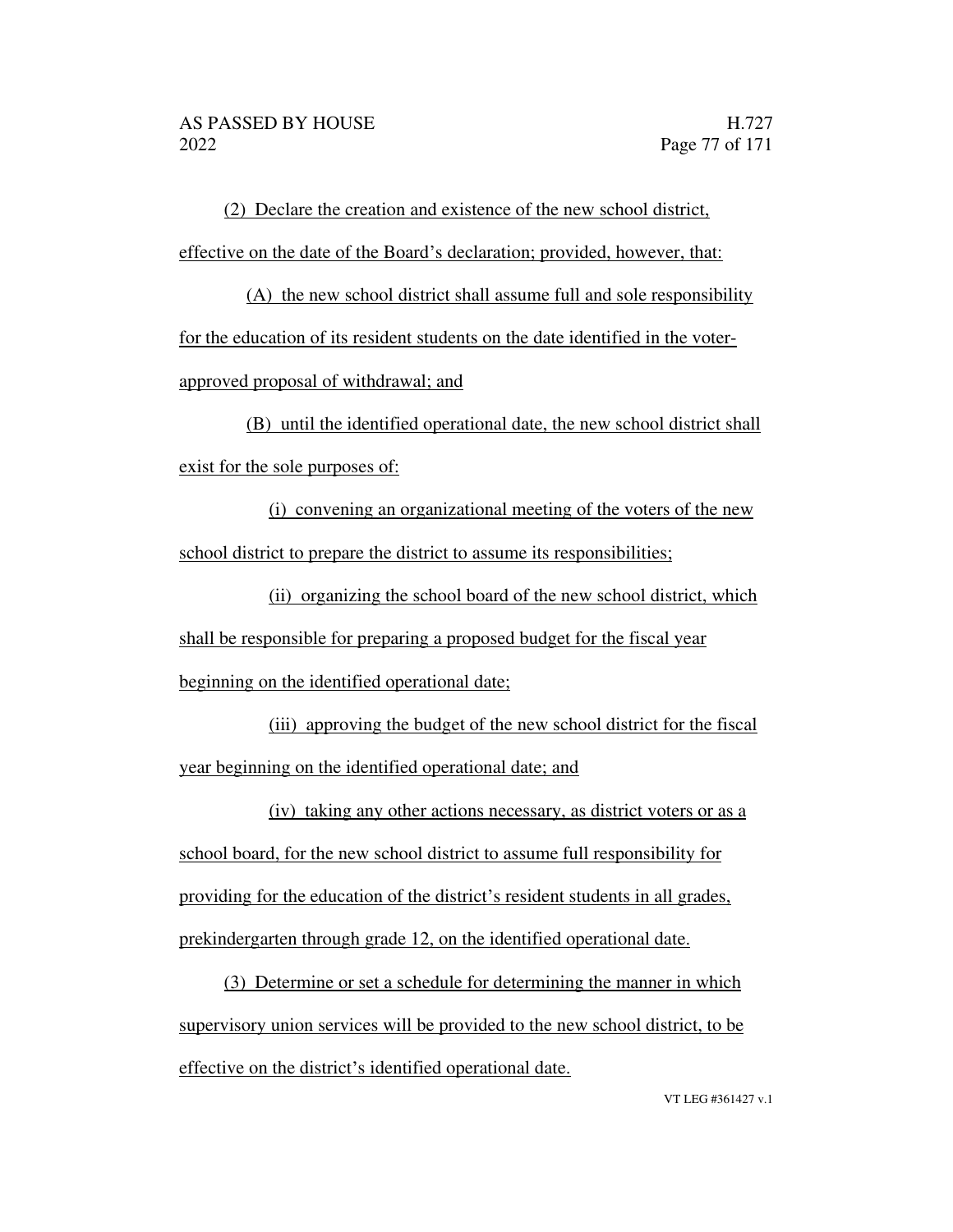(A) In addition to the considerations set forth in section 261 of this title, when the State Board makes its determination, it shall consider the potential positive and negative consequences on all affected districts and supervisory unions if supervisory union services were provided to the new school district in a manner that required:

(i) a union district serving as its own supervisory district to become a member of a multidistrict supervisory union; or

(ii) a neighboring supervisory union to accept one or more additional districts that the supervisory union testifies it is not able to accommodate.

(B) If assigned to a multidistrict supervisory union, then the board of the new school district may appoint its members to the supervisory union board pursuant to section 266 of this title, where they may participate as nonvoting members of that board until the new school district's operational date.

VT LEG #361427 v.1 (i) Certification; Secretary of State. If the State Board declares the creation and existence of a new school district pursuant to subdivision (h)(2) of this section, then the Secretary of Education shall certify the adjustment of the towns within the union district to the Secretary of State. When the Secretary of State records the certification of the Secretary of Education, the towns within the union district shall be adjusted accordingly; provided, however, that the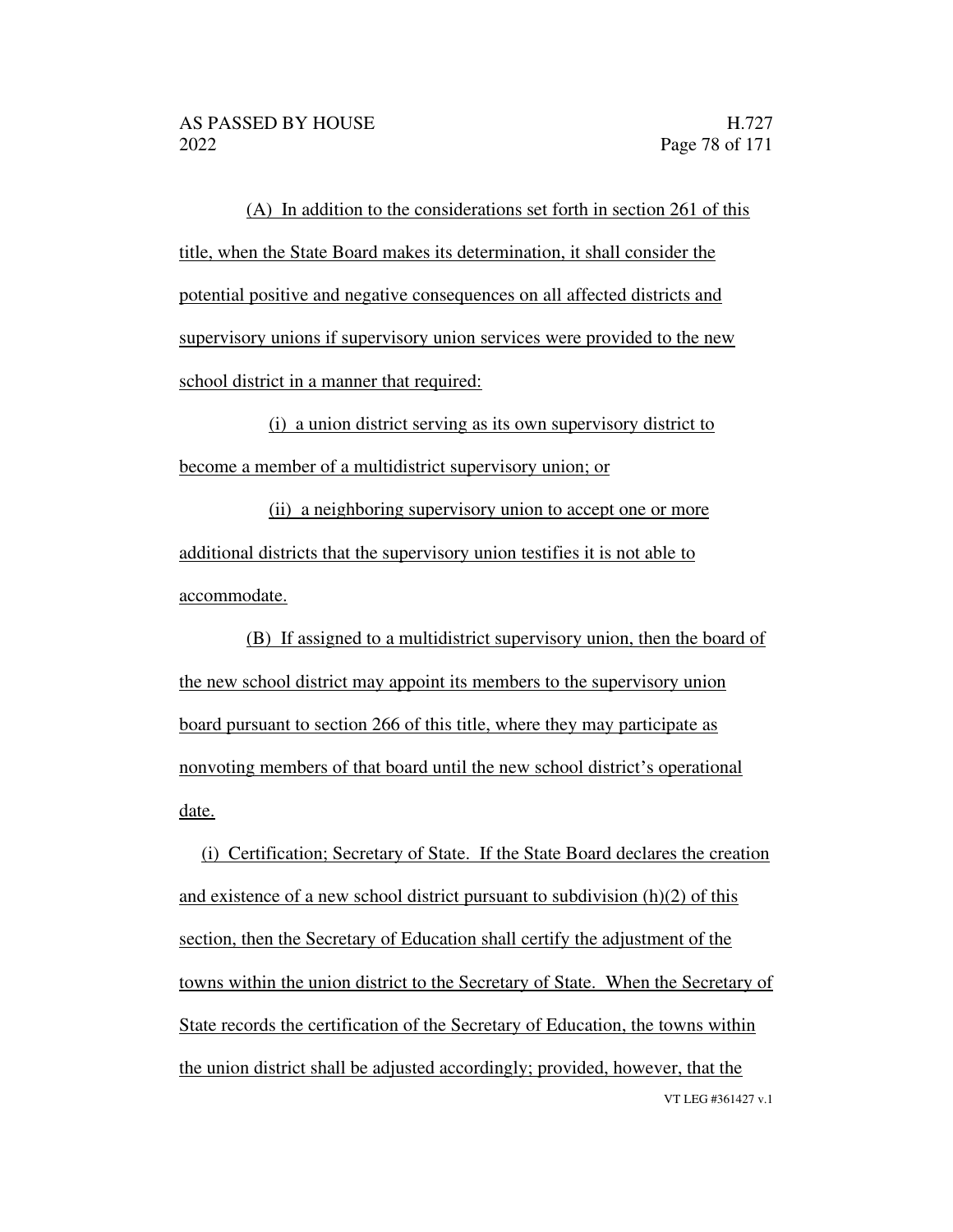voter-approved proposal of withdrawal shall establish the date on which withdrawal shall be final, the new school district shall assume full and sole responsibility for the education of its resident students, and the union school district shall no longer have responsibility for the education of those students. Not more than 14 days after the date the Secretary of Education certifies the adjustment, the Secretary of State shall file a certified copy of the recorded certification with the clerk of the union district and the clerk for the town in which the new school district is located. Filing a certified copy with the clerks shall be prima facie evidence of full compliance with the requirements for adjusting the union school district by withdrawal as set forth in this section.

(j) Timing of action.

(1) The voters residing in any town within a union district shall not initiate the withdrawal process set forth in this section within the first year after the latter of the operational date of a newly formed union district or, if applicable, the operational date of a union district adjusted pursuant to subsection (i) of this section.

 $(2)$  If a petitioning town's action to withdraw from a union school district is unsuccessful, then the voters residing in that town shall not initiate a new withdrawal action under this section until two years after either a withdrawal study committee votes not to approve advancement of the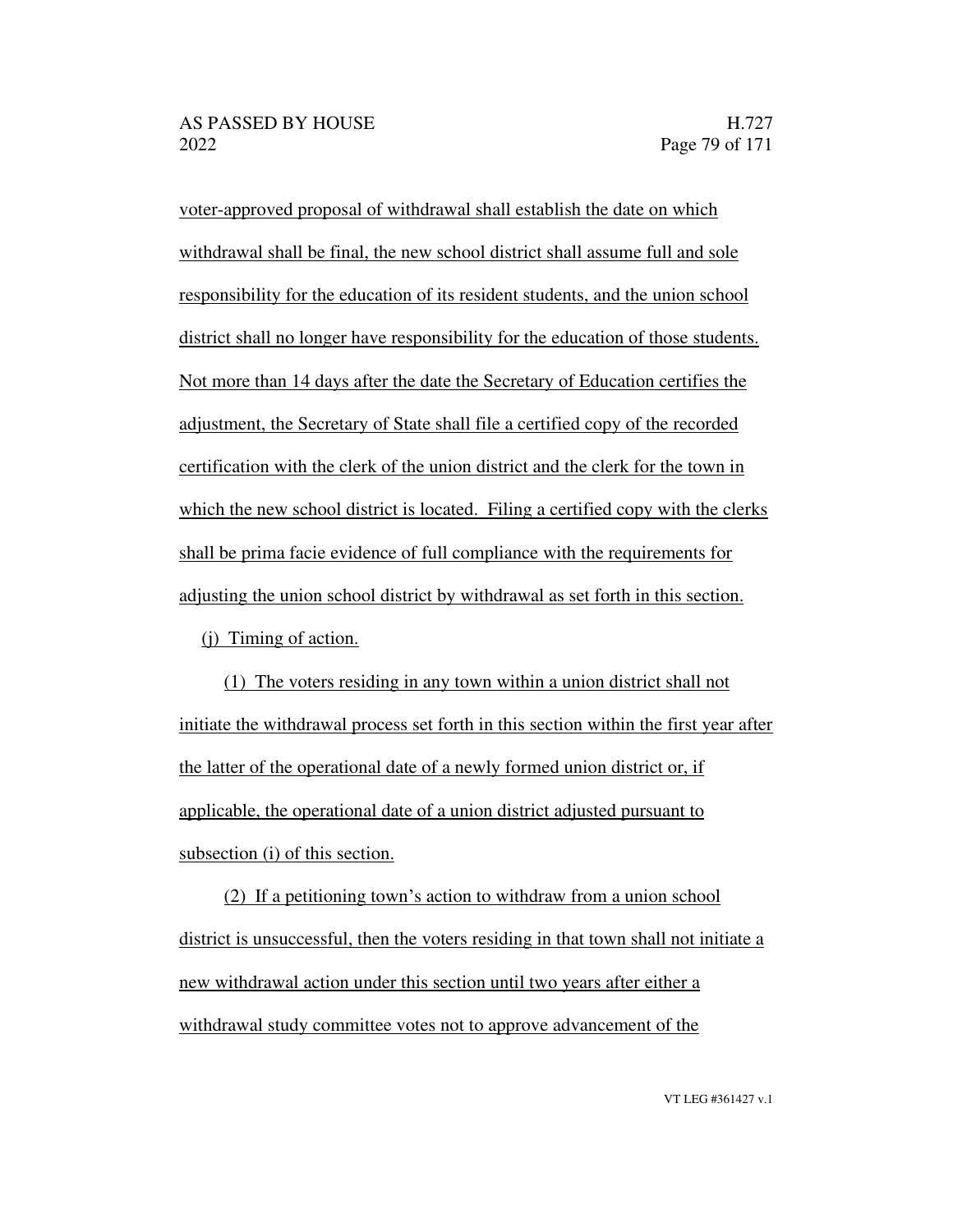withdrawal process or the vote by the voters that concluded the initial withdrawal action.

### § 725. WITHDRAWAL FROM OR DISSOLUTION OF A

## UNION ELEMENTARY OR UNION HIGH SCHOOL DISTRICT

(a) Definition. As used in this section:

 $(1)$  "Petitioning district" means:

(A) a member district of a union elementary or union high school district that seeks to withdraw from the union district pursuant to the provisions of this section; or

(B) a town that is a member of both a union elementary school district and a union high school district, is not independently organized as a district that is responsible for the education of students in any grade, does not have a town school district board, and that seeks to withdraw from a union elementary or union high school district pursuant to the provisions of this section.

 $(2)$  "New school district" means the petitioning district once the State Board has declared it to be withdrawn from the union elementary or union high school district.

(b) Withdrawal study committee.

VT LEG #361427 v.1 (1) To initiate the process set forth in this section, the board of the petitioning district shall submit a petition to the clerk of the union elementary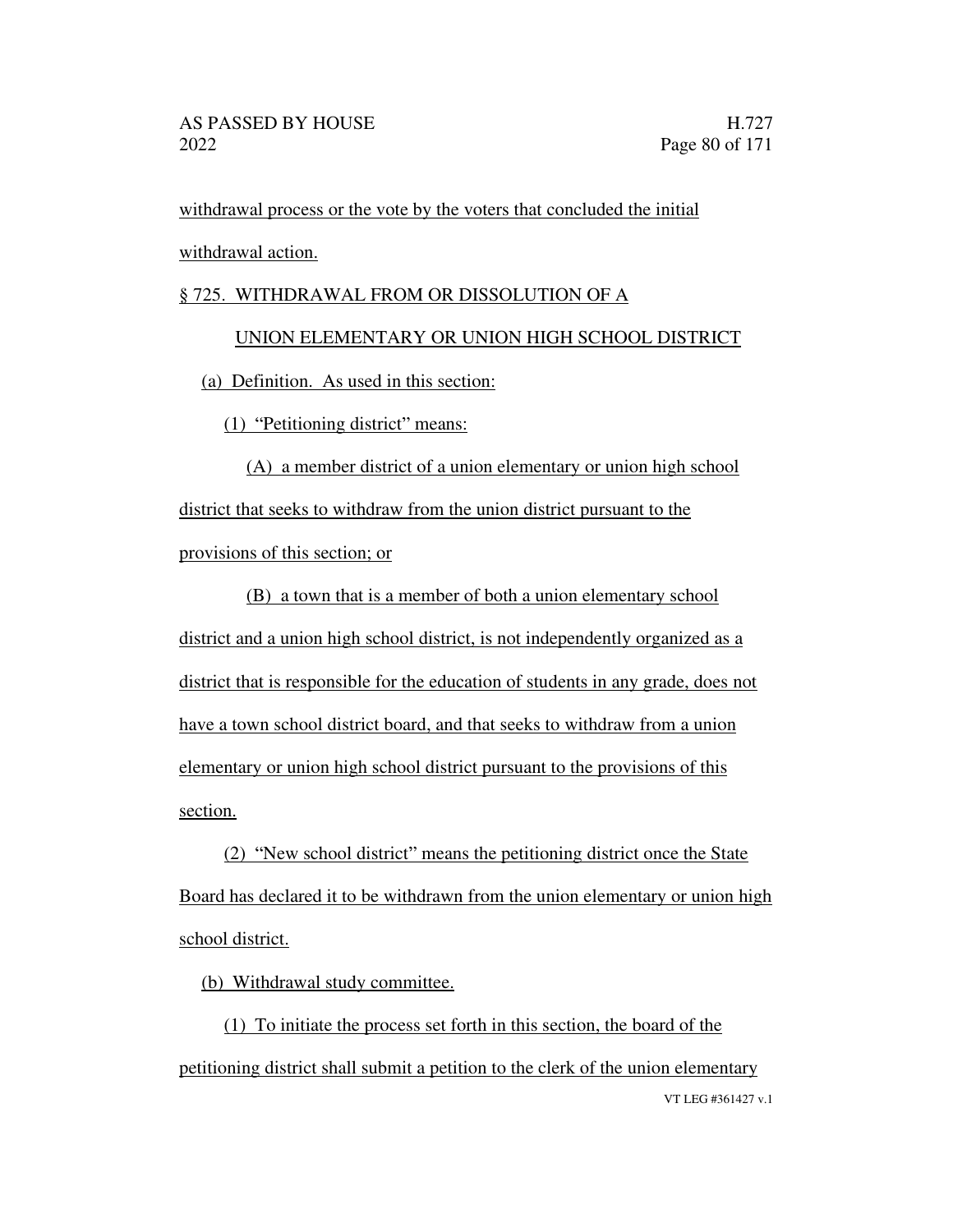or union high school district indicating its desire to withdraw the petitioning district from the union district and identifying at least three board members of the petitioning district who will serve on a withdrawal study committee. The board of the petitioning district shall submit the petition to the clerk of the union school district after either a vote by the board of the petitioning district or receipt of individual petitions signed by at least five percent of the voters residing in the petitioning district and five percent of the voters residing in each of the other member districts within the union school district, with each member district having its own petition. The clerk of the petitioning district shall submit each petition to the subject member district's clerk for verification of the voting registration of the signors. Once each petition has been verified by the subject district clerk, the board of the petitioning district shall append the individual petitions to the withdrawal petition it sends to the clerk of the union district.

VT LEG #361427 v.1 (2) To initiate the process set forth in this section if the petitioning district does not have a town school district board, the voters residing in the petitioning district shall submit petitions to the clerk of the unified union school district indicating the petitioners' desire to withdraw the petitioning district from the union district. Individual petitions shall be signed by at least five percent of the voters residing in the petitioning district and five percent of the voters residing in each of the member districts within the union school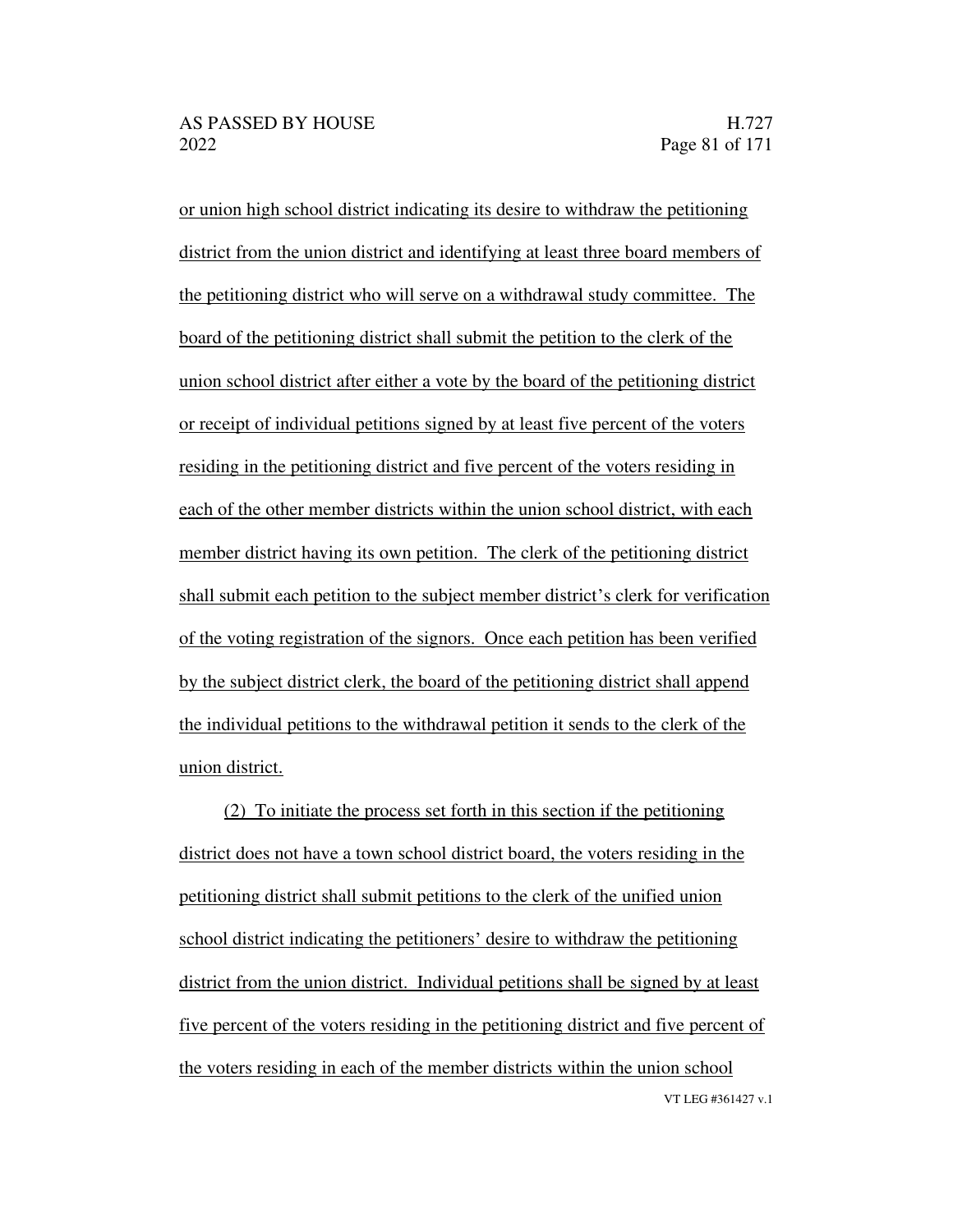district, with each district having its own petition. The petitioning district shall submit each petition to that district's clerk for verification of the voting registration status of the signors. On a form created by the Secretary of State's Office, and appended to each petition, shall be the names of three voters residing in the petitioning district to serve on a withdrawal study committee and a signed statement by each of the three named voters consenting to serve. Once each petition has been verified by the subject district clerk, the petitioning district shall submit the petitions to the clerk of the union school district.

(3) Within 30 days after receiving the petition, the board of the union district shall recognize the creation of the withdrawal study committee and shall appoint a board subcommittee to serve as a liaison between the board and the withdrawal study committee and to represent the interests of the union district.

(4) Within 30 days after the board's appointment of the liaison subcommittee, the superintendent of the union district shall convene the first formal meeting of the withdrawal study committee. The study committee shall elect one committee member to serve as Chair.

VT LEG #361427 v.1 (5) Before beginning any analysis under subsection (c) of this section or seeking technical or analytical services from the union district staff or supervisory union staff, or both, the withdrawal study committee shall obtain a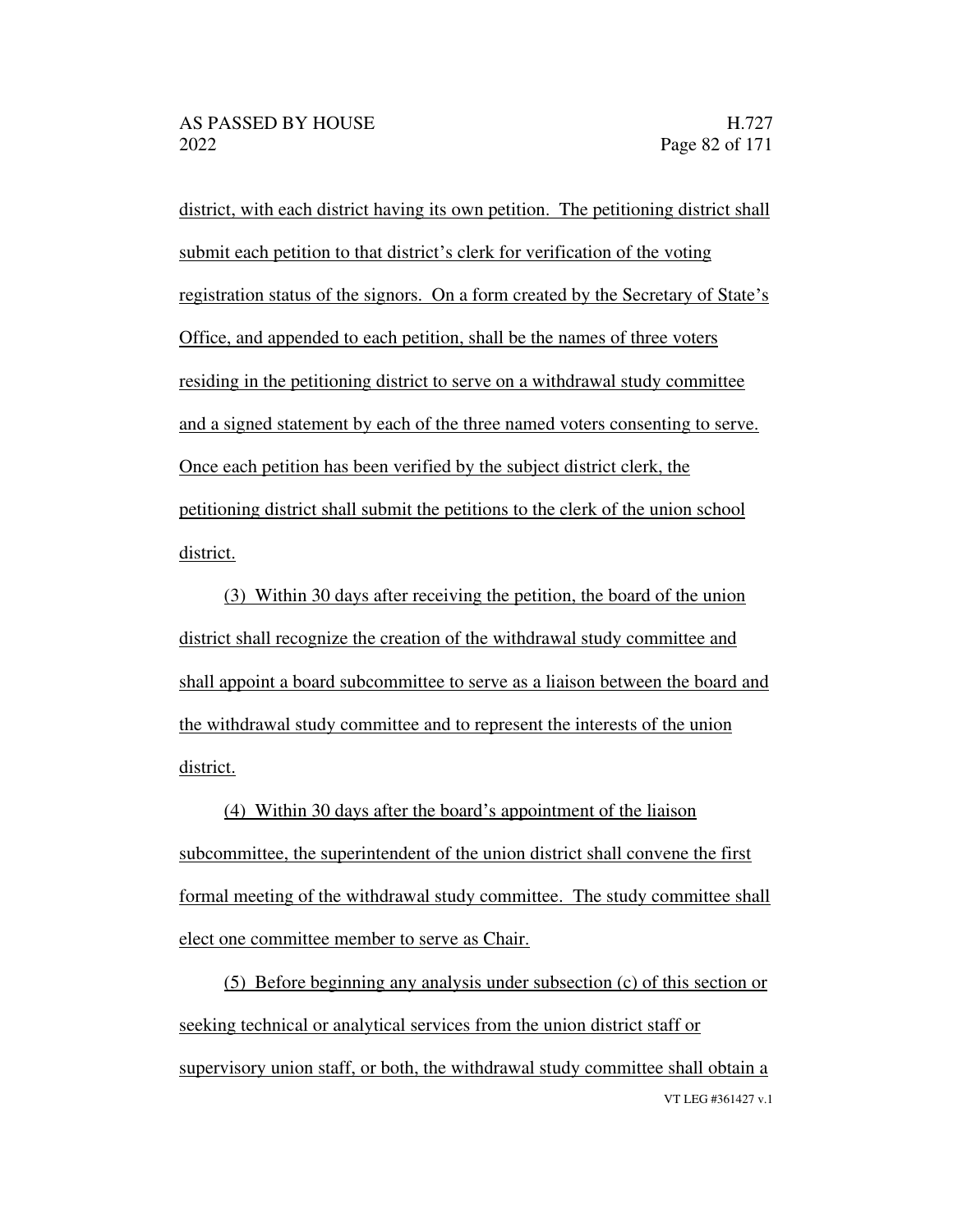letter of commitment from a supervisory union board to explore the provision of supervisory union services if withdrawal is ultimately approved.

(6) The withdrawal study committee is a public body pursuant to 1 V.S.A. § 310(4) and is subject to the requirements of chapter 5, subchapter 2 of that title.

(c) Analysis. The withdrawal study committee shall evaluate the strengths and challenges of the current union district structure and consider the ways in which the union district promotes or fails to promote the State policy set forth in section 701 of this chapter. At a minimum, the withdrawal study committee shall evaluate:

(1) the educational advantages and disadvantages likely to result from the proposed withdrawal of the petitioning district from the union elementary or union high school district:

(A) on the students residing in the proposed new school district; and

(B) on the students remaining in the union district if withdrawal is

approved;

(2) the educational advantages and disadvantages likely to result from the continued inclusion of the petitioning district as a member district of the union elementary or union high school district:

(A) on the students residing in the petitioning district; and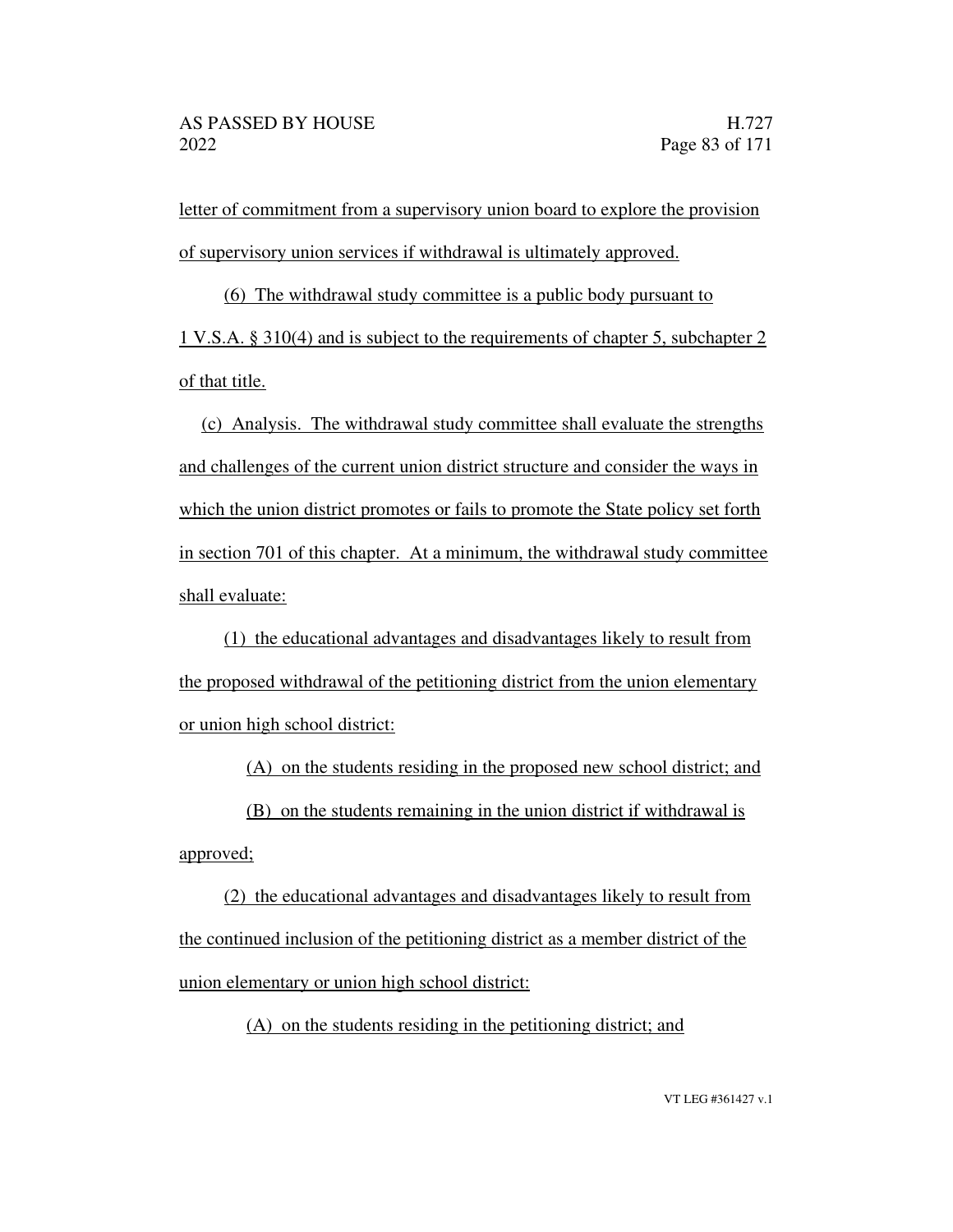(B) on the students residing in the other member districts of the union district;

(3) the financial advantages and disadvantages likely to result from the proposed withdrawal of the petitioning district from the union elementary or union high school district:

(A) on the taxpayers residing in the proposed new school district; and

(B) on the taxpayers remaining in the union district if withdrawal is approved;

(4) the financial advantages and disadvantages likely to result from the continued inclusion of the petitioning district within the union elementary or union high school district:

(A) on the taxpayers residing in the petitioning district; and

(B) on the taxpayers residing in the other member districts within the union district;

(5) the likely operational and financial viability and sustainability of:

(A) the proposed new school district; and

(B) the union elementary or union high school district if withdrawal is approved;

(6) any other advantages and disadvantages of withdrawal, including any advantages and disadvantages to the students and taxpayers of the region and the State; and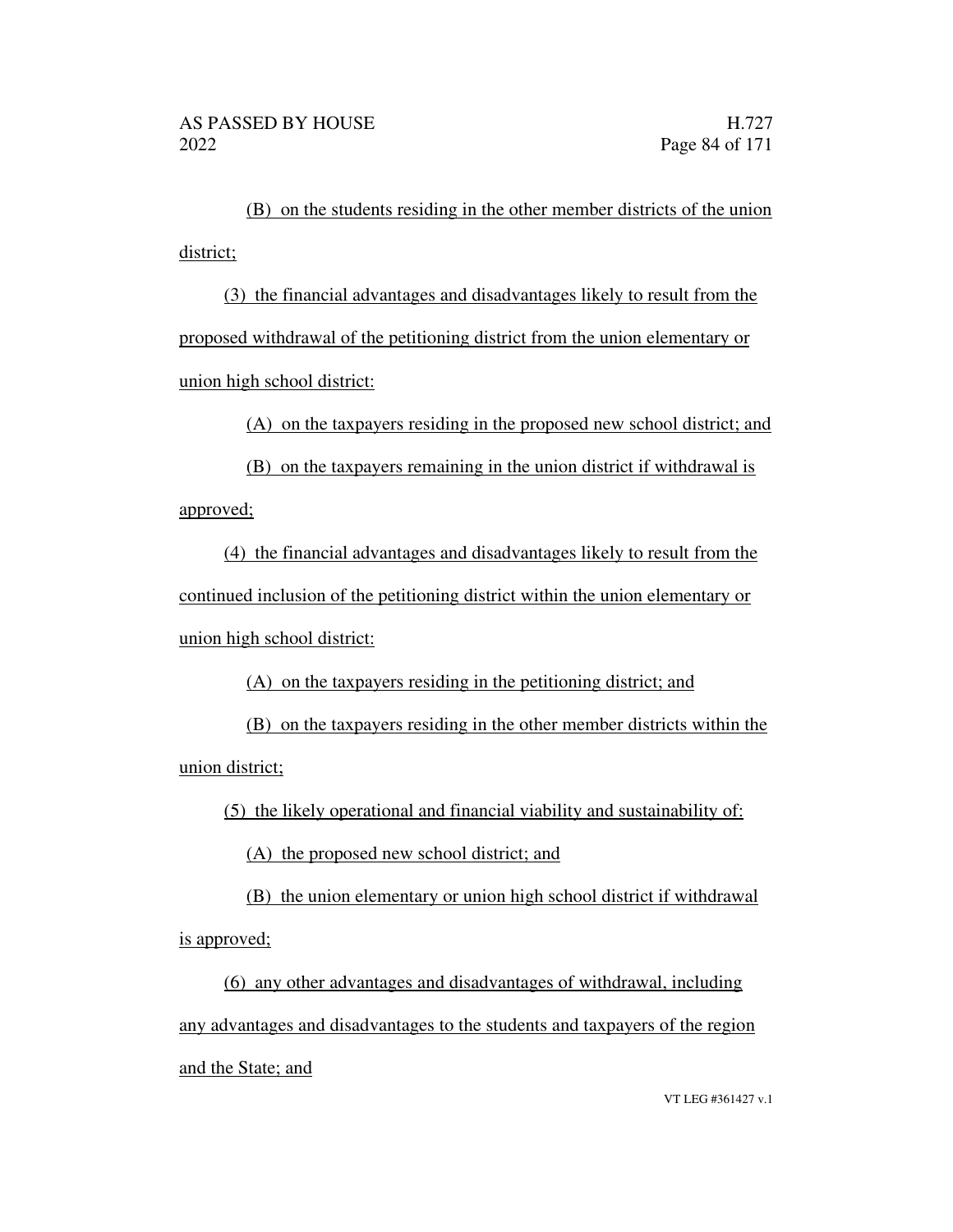(7) the potential source of supervisory union services for the proposed new district, including discussions with the board of any supervisory union to which the report of the withdrawal study committee might propose assignment or the continuation of assignment.

(d) Report, including a plan for withdrawal; decision not to prepare report.

(1) Report supporting withdrawal.

(A) If, after conducting the analysis required by subsection (c) of this section, the withdrawal study committee votes to advance the withdrawal process as further outlined in this section, then the committee shall prepare a report, which it shall deliver electronically to the union district board and which the superintendent shall publish on the district's website.

(B) At a minimum, the report shall include:

(i) the analysis conducted pursuant to subsection (c) of this

section, describing the ways in which the data and analysis:

(I) support withdrawal; and

(II) do not support the continuation of the union elementary or union high school district in its current configuration;

(ii) the proposed financial terms of withdrawal, including the proposed ownership of buildings and other assets and the proposed responsibility for financial and other contractual obligations, including debts;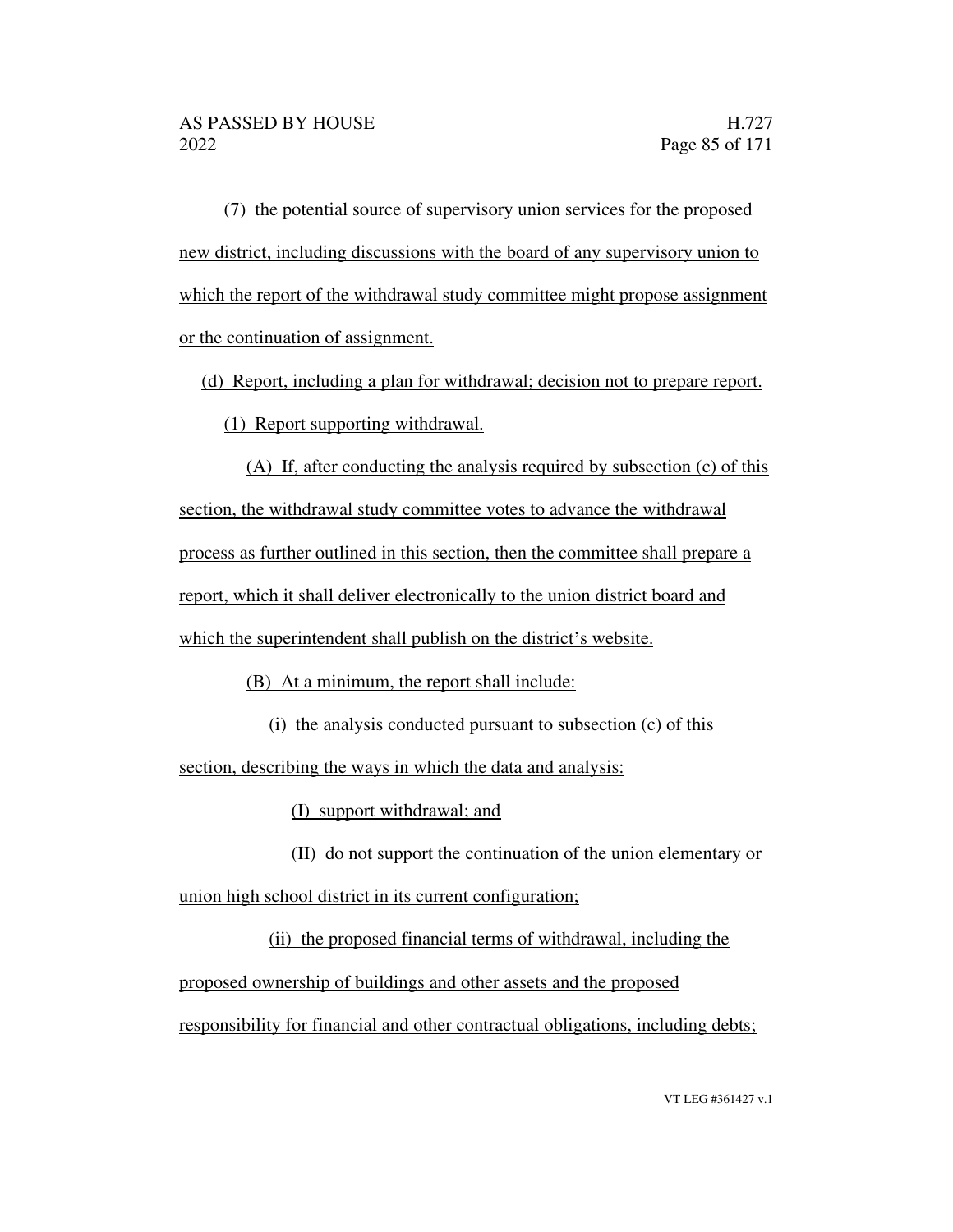(iii) a plan, including a detailed timeline, for the actions the proposed new school district would take to ensure that, on the proposed operational date, it could provide for the education of its students in the grades for which the union elementary or union high school district is organized, in a manner that will meet educational quality standards as required by section 165 of this title, and including, if applicable, the process by which the proposed new school district would explore formation of a new union district with one or more other school districts in the region and would integrate or condition any votes to withdraw with votes on formation of a new union district;

(iv) a proposal, including analysis, for the source of supervisory union services for the proposed new school district.

(C) The union elementary or union high school district board shall invite the members of the withdrawal study committee to attend a regularly scheduled meeting of the board to present the contents of its report and to answer any questions posed by the board. The board shall also invite the members of the liaison subcommittee to share any analysis and conclusions at the meeting. The withdrawal study committee has sole authority to determine the contents of its report.

(2) Decision not to propose withdrawal. If, after conducting the analysis required by subsection (c) of this section, the withdrawal study committee votes not to approve advancement of the withdrawal process, then:

VT LEG #361427 v.1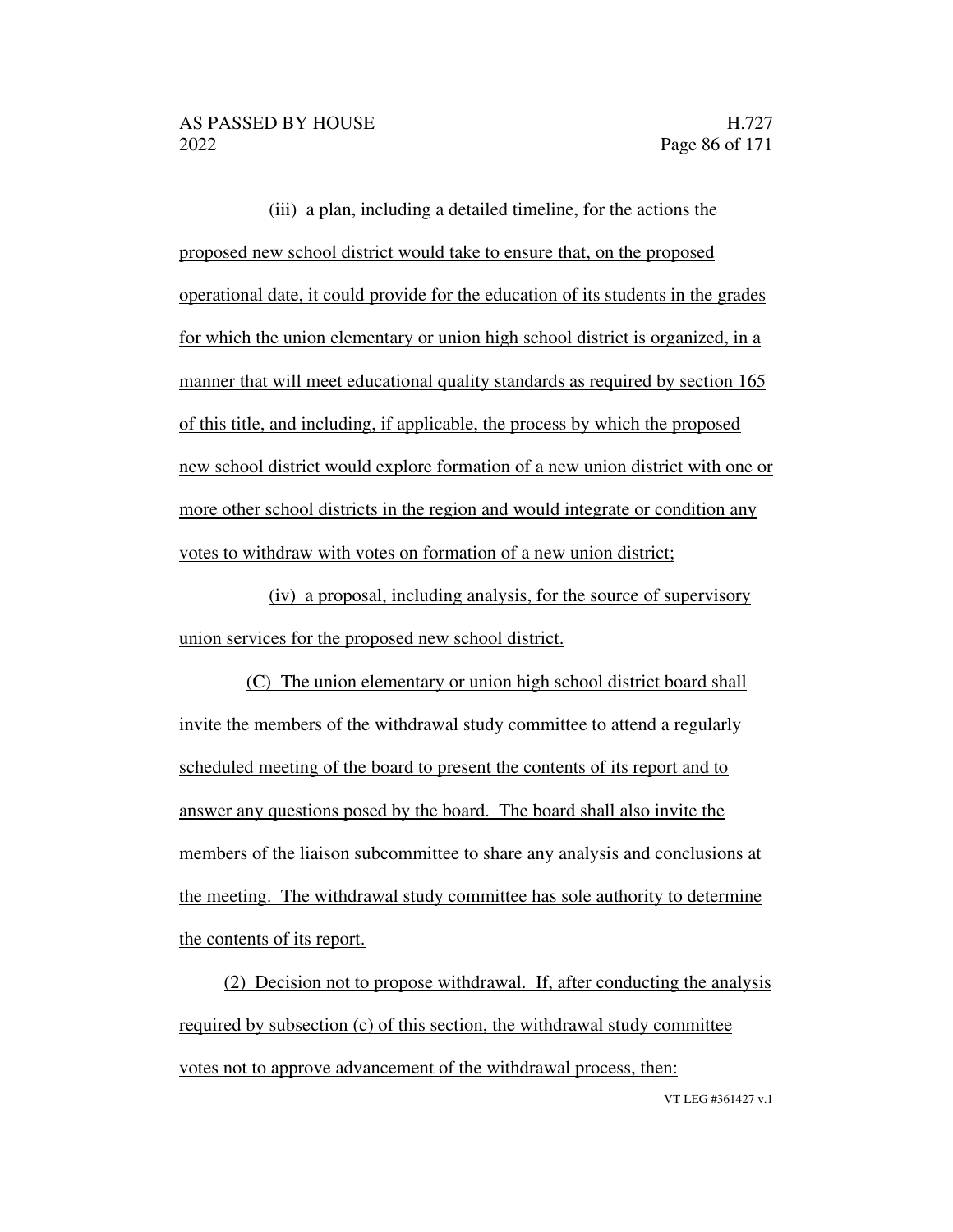(A) the withdrawal study committee shall prepare a brief written statement explaining the reasons underlying the votes supporting and not supporting advancement, which it shall deliver electronically to the union district board and which the superintendent shall publish on the district's website;

(B) the union elementary or union high school district board shall invite the members of the withdrawal study committee to attend a regularly scheduled meeting of the board to present the contents of the written statement and to answer any questions posed by the board; and

(C) the withdrawal study committee shall cease to exist upon adjournment of the union elementary or union high school district board's meeting.

(e) Secretary and State Board.

(1) Secretary. If the study committee voted to proceed pursuant to subdivision  $(d)(1)$  of this section, then it shall deliver its report electronically to the Secretary for review. The liaison subcommittee may also submit a report outlining its analysis and conclusions. The Secretary shall submit the report or reports, with recommendations, to the State Board.

(2) State Board review. The State Board:

(A) shall consider the report or reports and the Secretary's

recommendations;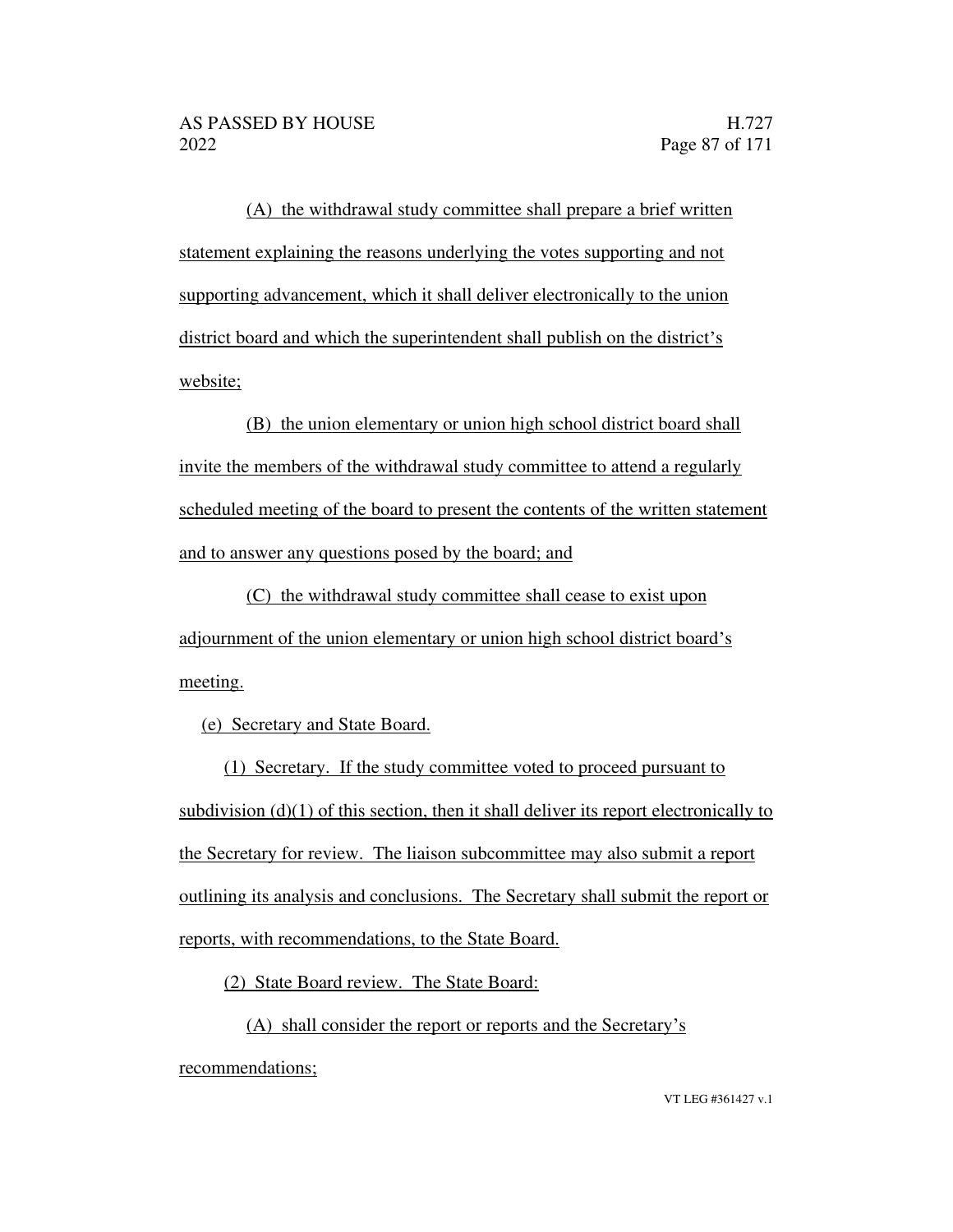(B) shall provide representatives of the withdrawal study committee and the liaison subcommittee an opportunity to be heard;

(C) may, in its discretion, take testimony from other individuals and entities;

(D) may ask the Secretary, the withdrawal study committee, or the liaison subcommittee to make further investigation and may consider any other information the State Board deems to be pertinent; and

(E) may request the members of the withdrawal study committee to amend the report.

(3) State Board action.

(A) Advisory opinion with positive recommendation. If the State Board finds that the withdrawal proposal contained in the report is in the best interests of the State, the region, the students, and the school districts, and aligns with the policy set forth in section 701 of this title, then the State Board shall:

(i) issue an opinion recommending approval of the withdrawal proposal;

(ii) provide a preliminary assessment of the source of supervisory union services to the proposed new school district if withdrawal is approved by the voters; and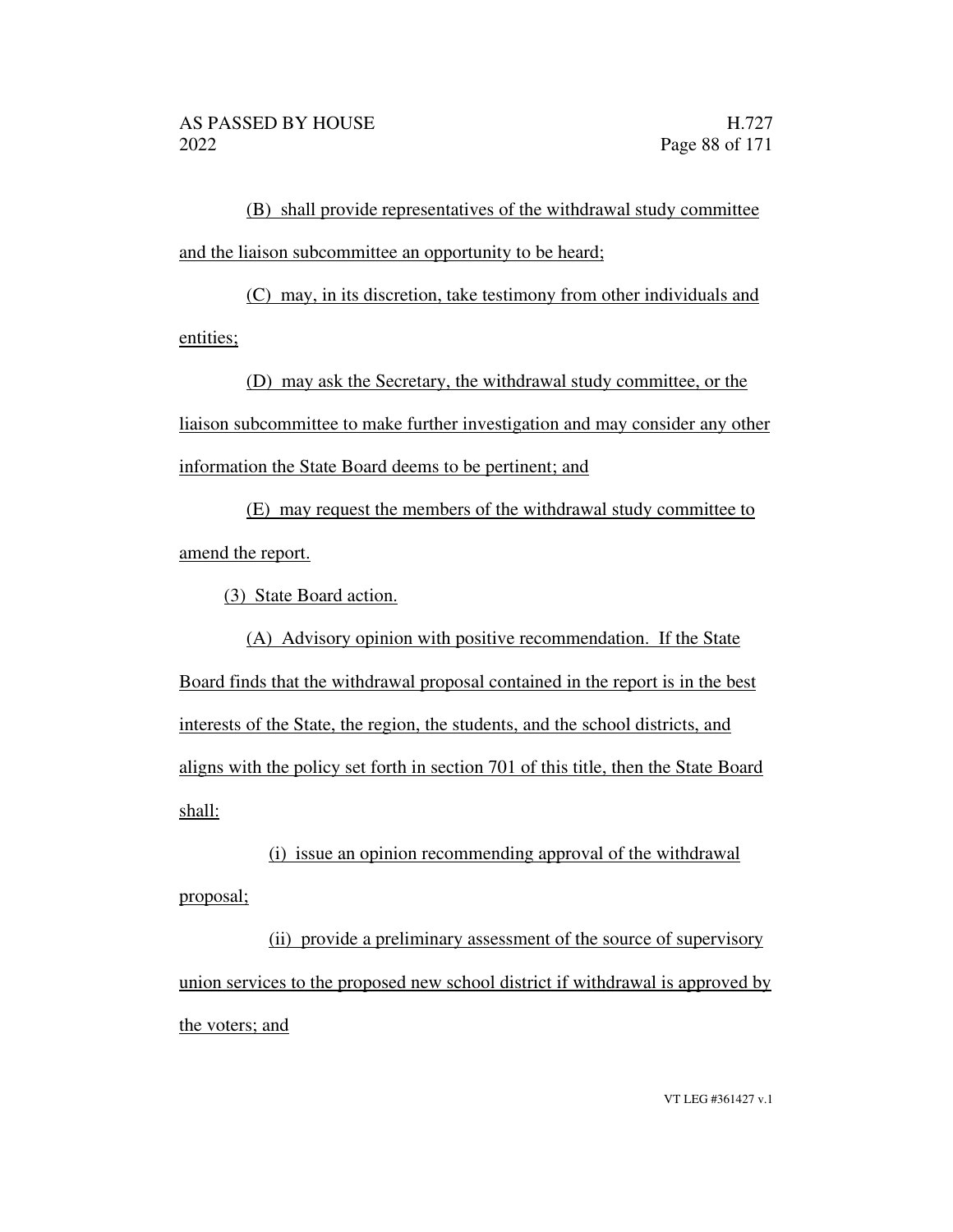(iii) make any other finding or declaration, and approve any other motion, related and necessary to the withdrawal proposal.

(B) Advisory opinion with negative recommendation. If the State Board finds that the withdrawal proposal contained in the report is not in the best interests of the State, the region, the students, and the school districts or does not align with the policy set forth in section 701 of this title, or both, then the State Board shall:

(i) issue an opinion recommending disapproval of the withdrawal proposal, including a written statement detailing the reasons supporting this conclusion;

(ii) provide a preliminary assessment of the source supervisory union services to the proposed new school district if withdrawal is approved by the voters; and

(iii) make any other finding or declaration, and approve any other motion, related and necessary to the withdrawal proposal.

(f) Vote of the electorate.

(1) Vote following positive recommendation of the State Board.

VT LEG #361427 v.1 (A) Within 30 days after receipt of the State Board's written recommendation, the superintendent shall file the withdrawal study committee's report, the State Board's written recommendation, and any report of the liaison subcommittee with the clerk of the union elementary or union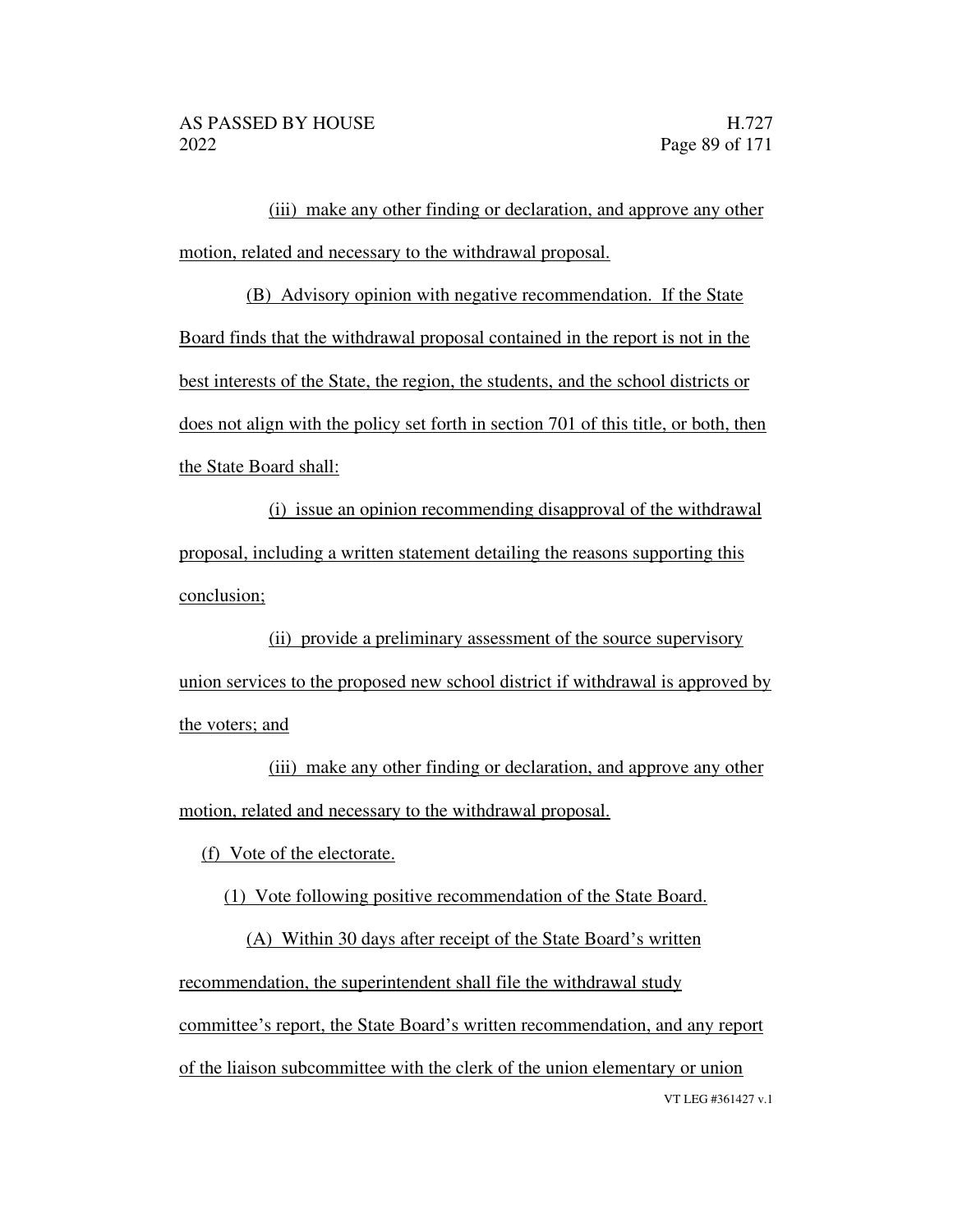high school district and the district clerk of each of the member districts within the union elementary or union high school district.

(B) Within 90 days after the clerk of the union district receiving the reports and recommendations described in subdivision (A) of this subsection, the voters of the union elementary or union high school district, including those residing in the petitioning district, shall vote whether to approve withdrawal as set forth in the report. The question shall be determined by Australian ballot and shall proceed pursuant to sections 755 (warnings of union elementary and union high school district meetings) and  $757-759$  (vote by Australian ballot) of this chapter.

(C) Withdrawal from the union elementary or union high school district shall occur if the question is approved by a majority vote of the union district voters living in each of the member districts within the union elementary or union high school district, including in the petitioning district. If a majority of the voters in one or more member districts within the union elementary or union high school district do not vote in favor of withdrawal, then the proposed withdrawal shall not occur.

VT LEG #361427 v.1 (D) Within 45 days after the vote or 15 days after a vote to reconsider the original vote under 17 V.S.A. § 2661, whichever is later, the clerk of each member district within the union elementary or union high school district shall certify the results of the vote to the Secretary of Education, and the Secretary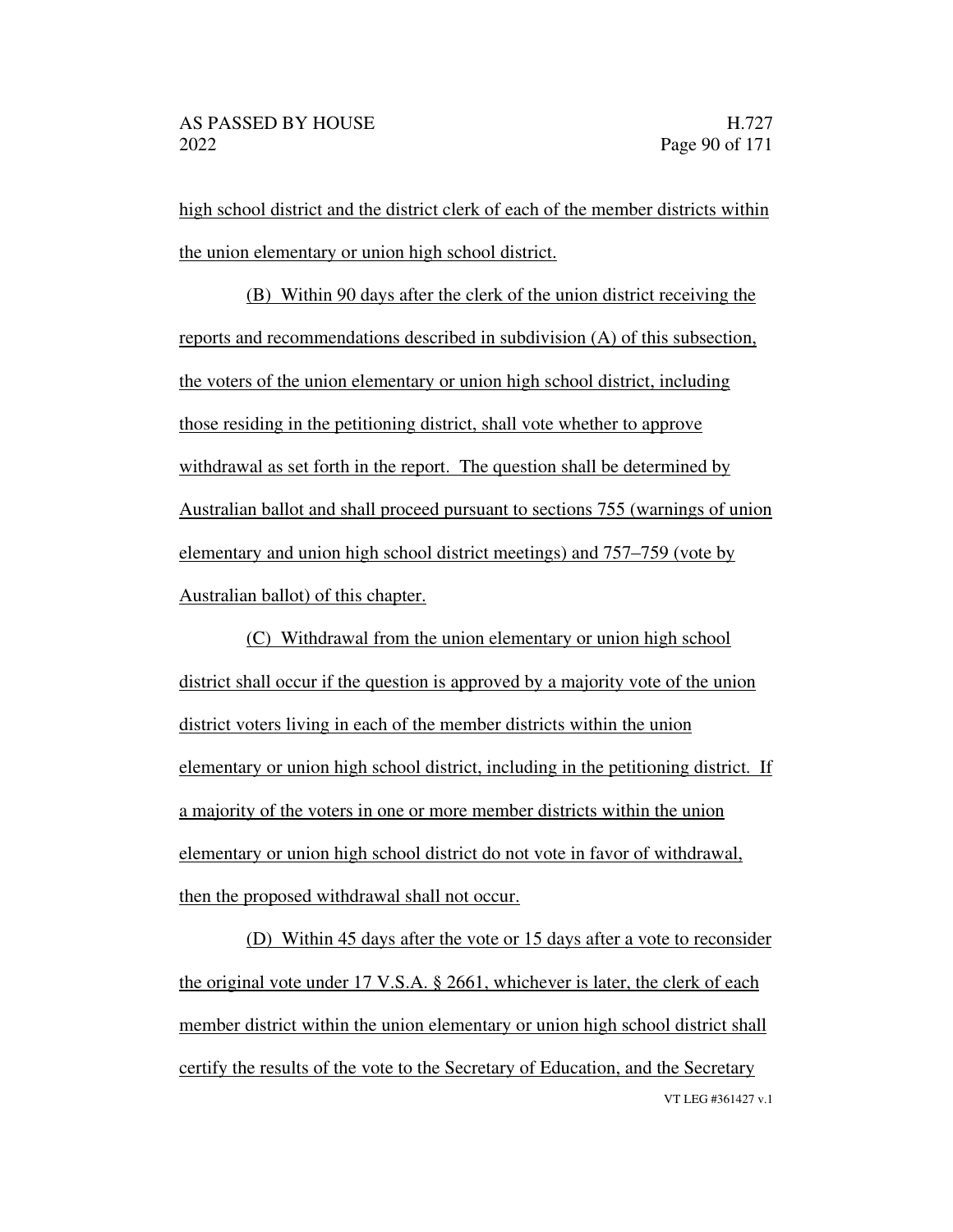shall advise the State Board of the certified results. Each clerk shall submit the certification regardless of whether the voters in that district approved withdrawal. The withdrawal study committee shall cease to exist when each clerk has submitted a certification to the Secretary.

(E) If the petitioning district or one of the other member districts does not have a town school district board, the legislative body or appropriate officer of the town shall perform electoral functions, including warning meetings and conducting the voting process, ordinarily performed by and in member districts on behalf of a union school district.

(2) Vote following negative recommendation of the State Board.

 $(A)$  The superintendent shall file the withdrawal study committee's report, the State Board's written recommendation, and any report of the liaison subcommittee with the clerk of the union elementary or union high school district and the district clerk of each of the member districts within the union elementary or union high school district.

(B) The union district voters residing in the petitioning district shall vote whether to withdraw from the union elementary or union high school district pursuant to the terms set forth in the report.

(i) The question shall be determined by Australian ballot and shall proceed pursuant to sections 755 (warnings of union elementary and union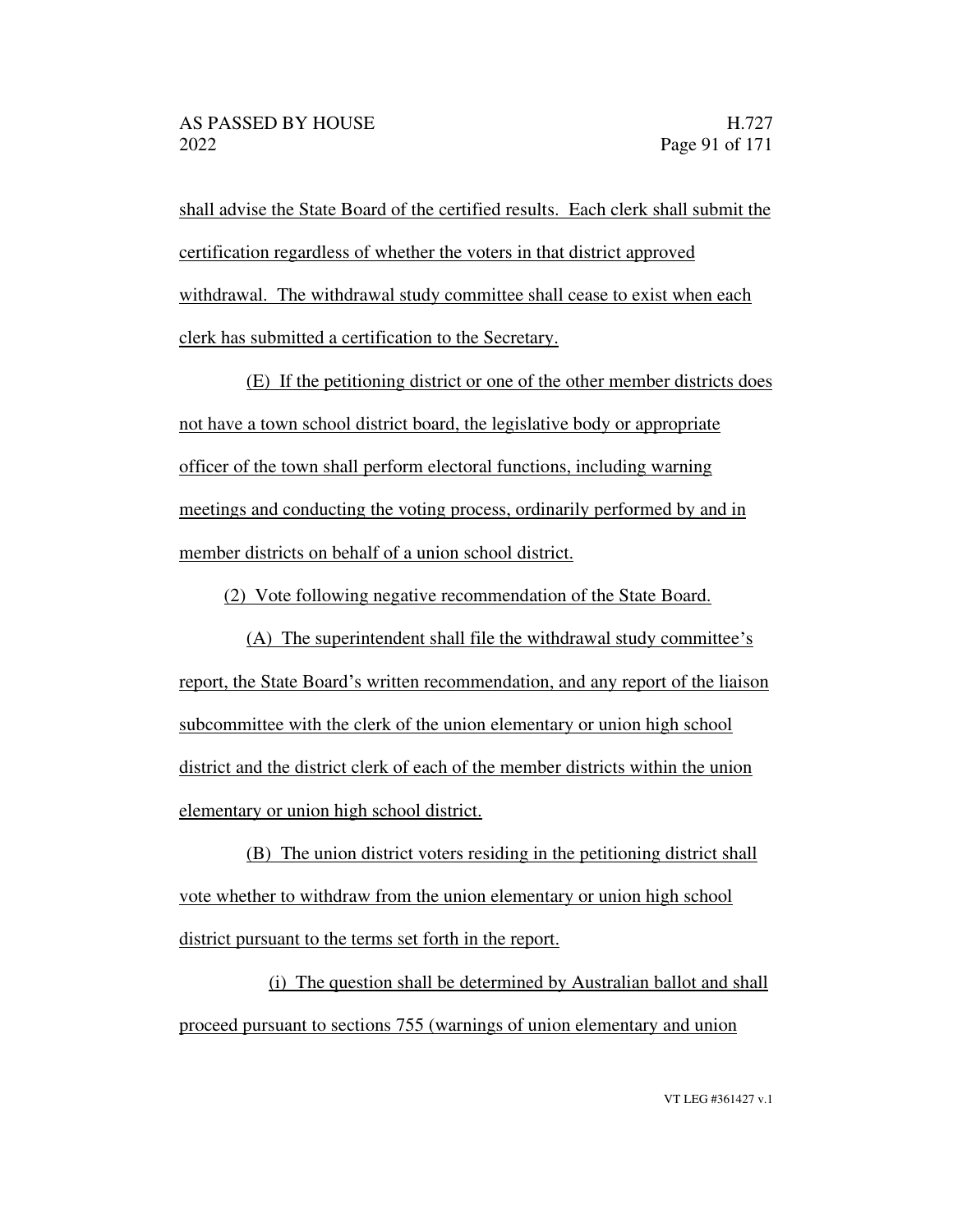high school district meetings) and 757–759 (vote by Australian ballot) of this chapter.

(ii) The withdrawal proposal shall proceed to a vote in each of the other member districts within the union elementary or union high school district if approved by at least 60 percent of the union district voters residing in the petitioning district present and voting yes or no on the warned question. If this percentage is not met, then the proposed withdrawal shall not occur.

(C) Within 45 days after the vote in subdivision (B) of this subdivision (f)(2) or 15 days after a vote to reconsider the original vote under 17 V.S.A. § 2661, whichever is later, the clerk of the petitioning district shall certify the results of the vote to the Secretary of State who shall record the certificate and give notice of the vote to the clerk of the union elementary or union high district, the clerks of each of the other member districts within the union district, and the Secretary of Education. The clerk of the petitioning district shall submit the certification regardless of whether the voters in the petitioning district approved withdrawal. The withdrawal study committee shall cease to exist upon submission of the certification.

VT LEG #361427 v.1 (D) If the union elementary or union high school district voters residing in the petitioning district approve the withdrawal proposal pursuant to subdivision (B) of this subdivision  $(f)(2)$ , then, within 90 days after receiving notice of the certification as required in subdivision (C) of this subdivision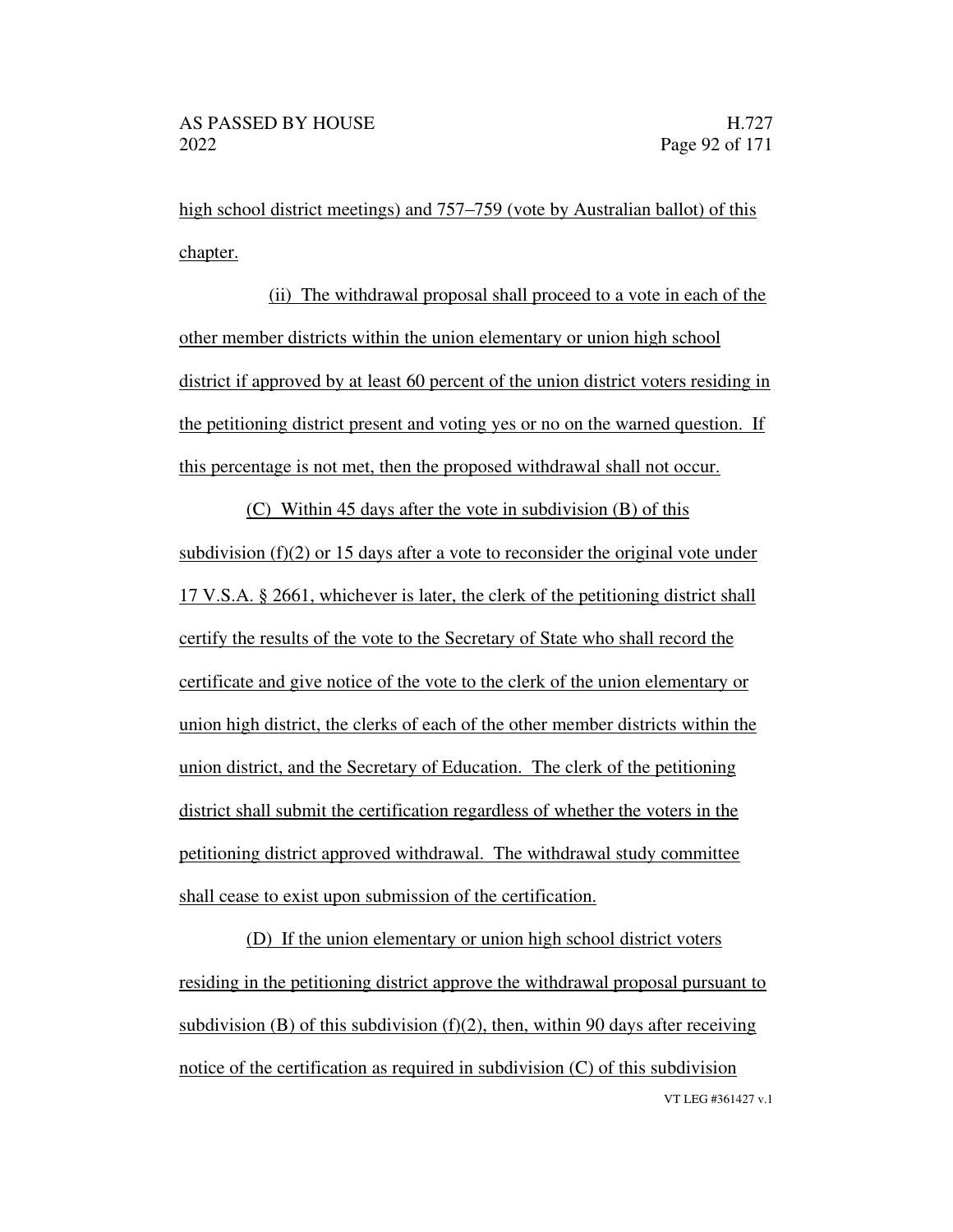$(f)(2)$ , the voters of the union elementary or union high school district residing in each of the other member districts shall vote on the same day whether to approve withdrawal of the petitioning district as set forth in the final report.

(i) The question shall be determined by Australian ballot and shall proceed pursuant to sections 755 (warnings of union elementary and union high school district meetings) and 757–759 (vote by Australian ballot) of this chapter.

(ii) Withdrawal from the union elementary or union high school district shall occur if the question is approved by a majority vote of the union district voters living in each of the other member districts within the union elementary or union high school district. If a majority of the voters living in one or more member districts within the union district do not vote in favor of withdrawal, then the proposed withdrawal shall not occur.

(E) Within 45 days after the vote in subdivision (D) of this subdivision (f)(2) or 15 days after a vote to reconsider the original vote under 17 V.S.A. § 2661, whichever is later, the clerk of each of the other member districts within the union elementary or union high school district shall certify the results of the vote to the Secretary of Education, and the Secretary shall advise the State Board of the certified results. Each clerk shall submit the certification regardless of whether the voters in that member district approved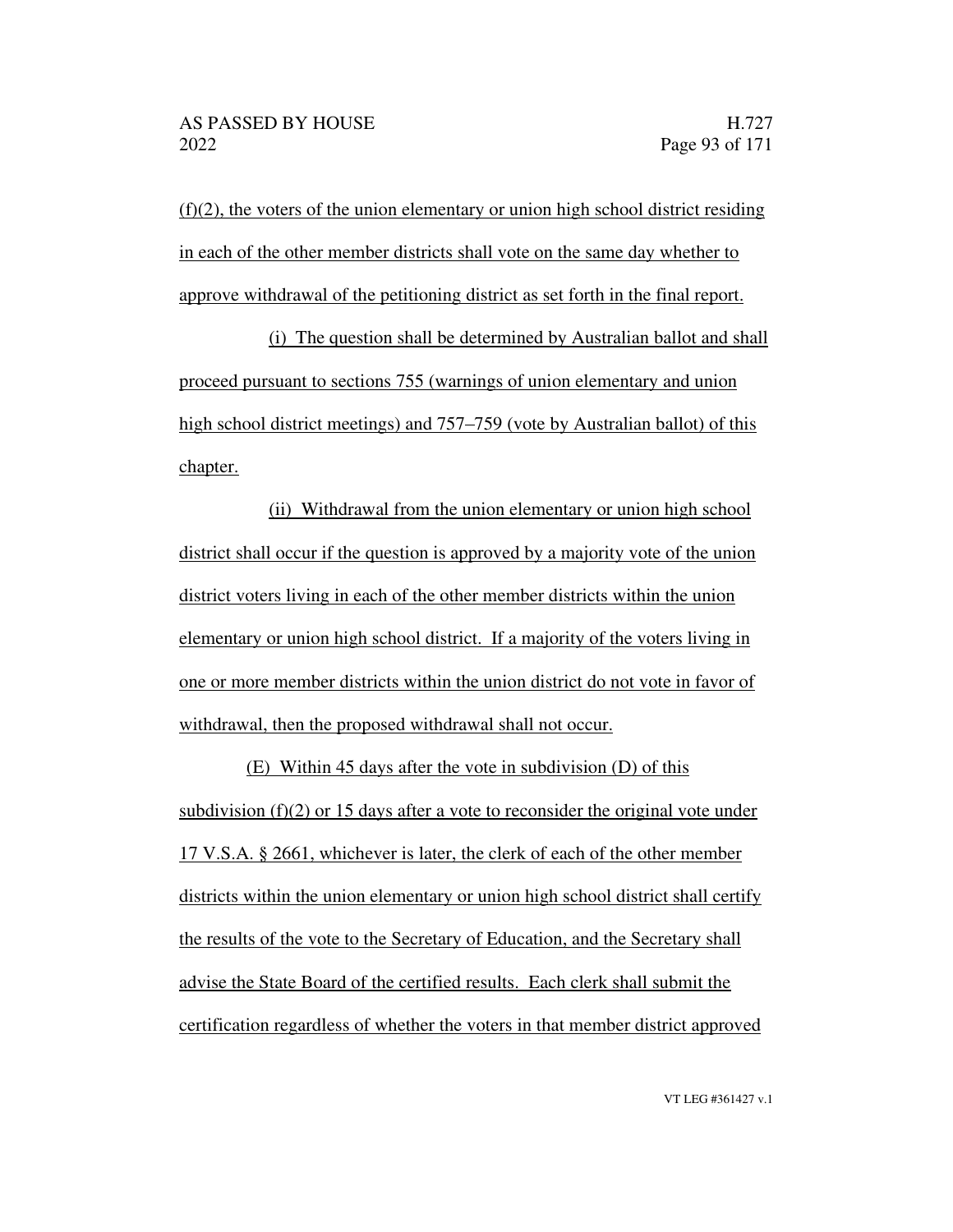withdrawal. The withdrawal study committee shall cease to exist when each clerk has submitted a certification to the Secretary.

(F) If the petitioning district or one of the other member districts does not have a town school district board, the legislative body or appropriate officer of the town shall perform electoral functions, including warning meetings and conducting the voting process, ordinarily performed by and in member districts on behalf of a union school district.

(g) Election of potential board members. If the petitioning district does not have a town school district board, on the day on which they vote whether to approve withdrawal, the union district voters residing in the petitioning school district shall also vote for three individual registered voters from the petitioning district to serve as the initial members of the proposed new school district's board if withdrawal is approved. The nomination and election of the initial members shall proceed pursuant to subdivision  $748(a)(1)$  of this chapter (election of board members under the proportional to town model by Australian ballot). The term of office for each initial member shall be arranged so that one term expires on the day of the second annual meeting of the proposed new school district, one term expires on the day of the third annual meeting, and one term expires on the day of the fourth annual meeting.

VT LEG #361427 v.1 (h) State Board's duties if withdrawal is approved. If the union elementary or union high school district voters approve withdrawal pursuant to subsection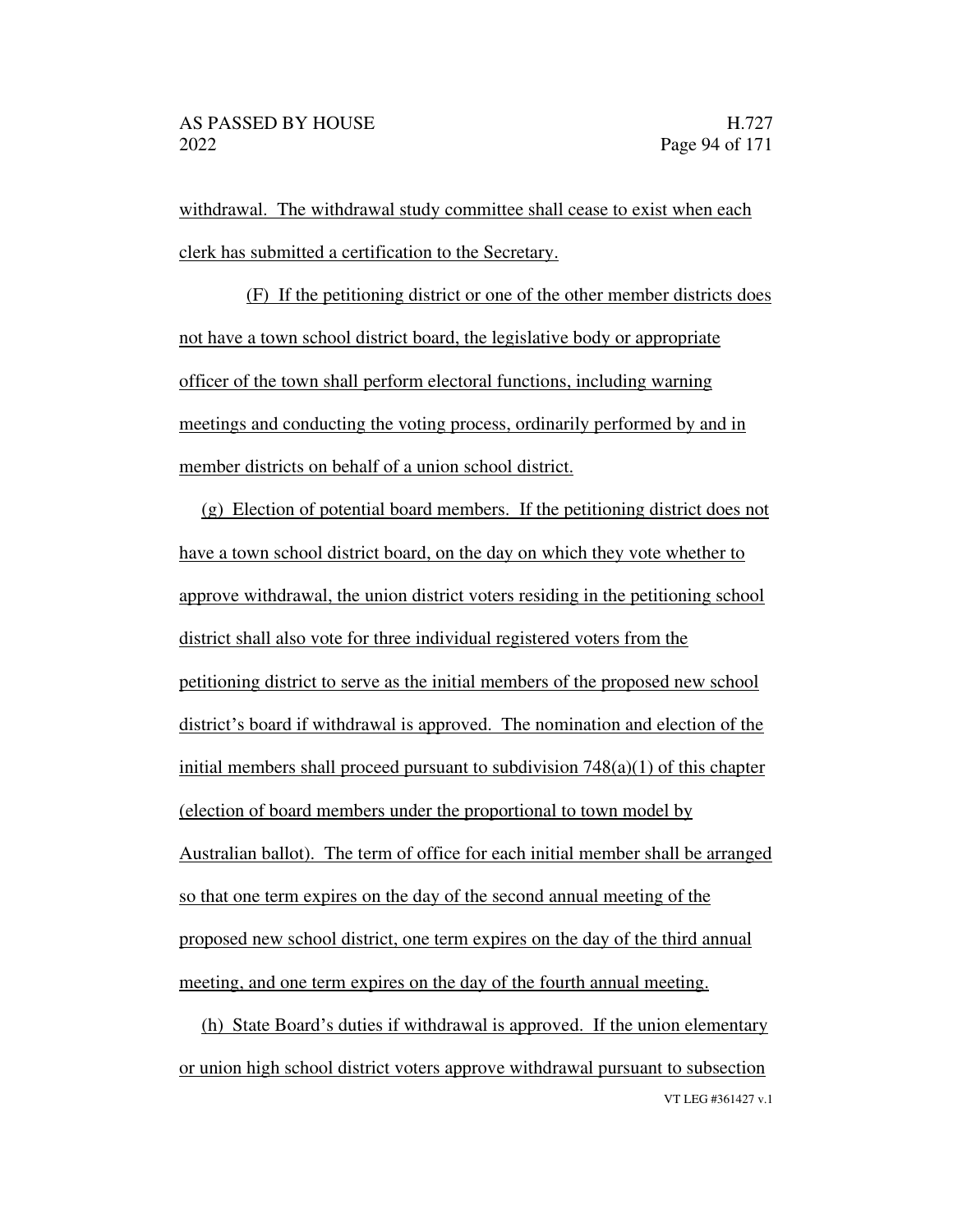(f) of this section, then upon receiving notice from the Secretary pursuant to subdivision (f)(1)(D) or (f)(2)(E) of this section, the State Board shall:

(1) declare the withdrawal approved as of the date of the Board's meeting; provided, however, that withdrawal shall not be final until the date identified in the voter-approved proposal of withdrawal;

(2) declare it to be the obligation of the new school district to assume responsibility for the education of its residents in the grades for which the union elementary or union high school district was previously responsible, effective on the date of the Board's declaration; provided, however, that:

(A) the new school district shall assume full and sole responsibility for the education of its resident students in the grades for which the union elementary or union high school district was previously responsible on the date identified in the voter-approved proposal of withdrawal; and

(B) until the identified operational date, the new school district shall exist for the sole purposes of:

(i) providing for the education of its residents in the grades for which it was organized prior to withdrawal;

(ii) convening an organizational meeting of the voters of the new school district to prepare the district to assume its new responsibilities if the petitioning district did not have a town school district board;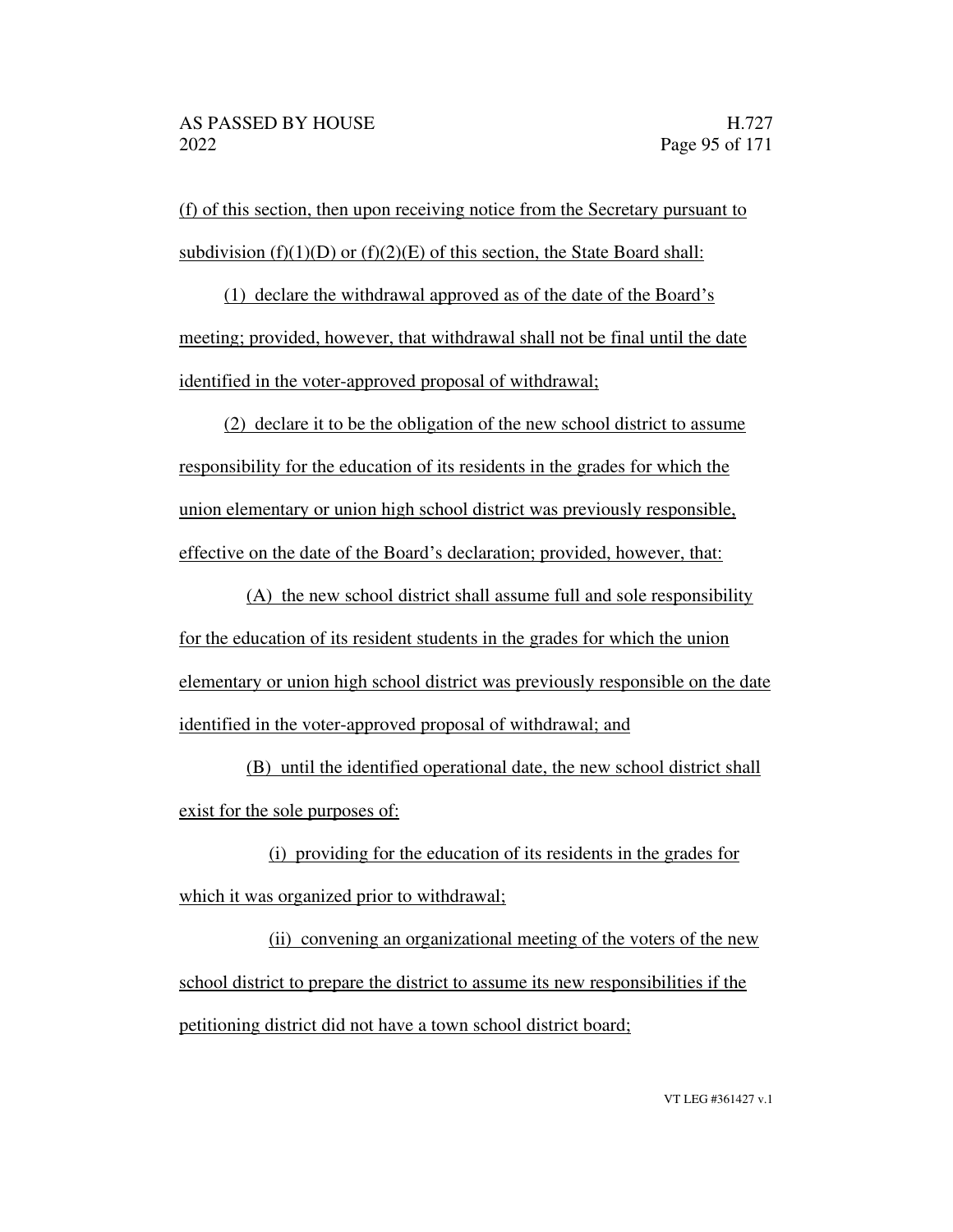(iii) organizing the school board of the new school district if the petitioning district did not have a town school district board;

(iv) preparing a proposed budget for the fiscal year beginning on the identified operational date;

(v) approving the budget of the new school district for the fiscal year beginning on the identified operational date; and

(vi) taking any other actions necessary, as district voters or as a school board, for the new school district to assume full responsibility for providing for the education of the district's resident students in the grades it is now organized to provide for, on the identified operational date; and

(3) ensure a smooth transition of supervisory services, to be effective on the district's identified operational date.

VT LEG #361427 v.1 (i) Certification; Secretary of State. If the State Board declares it to be the obligation of the new school district pursuant to subdivision (h)(2) of this section to provide for the education of resident students who were formerly the responsibility of the union elementary or union high school district, then the Secretary of Education shall certify the adjustment of the member districts within the union elementary or union high school district to the Secretary of State. When the Secretary of State records the certification of the Secretary of Education, the member districts within the union elementary or union high school district shall be adjusted accordingly; provided, however, that the voter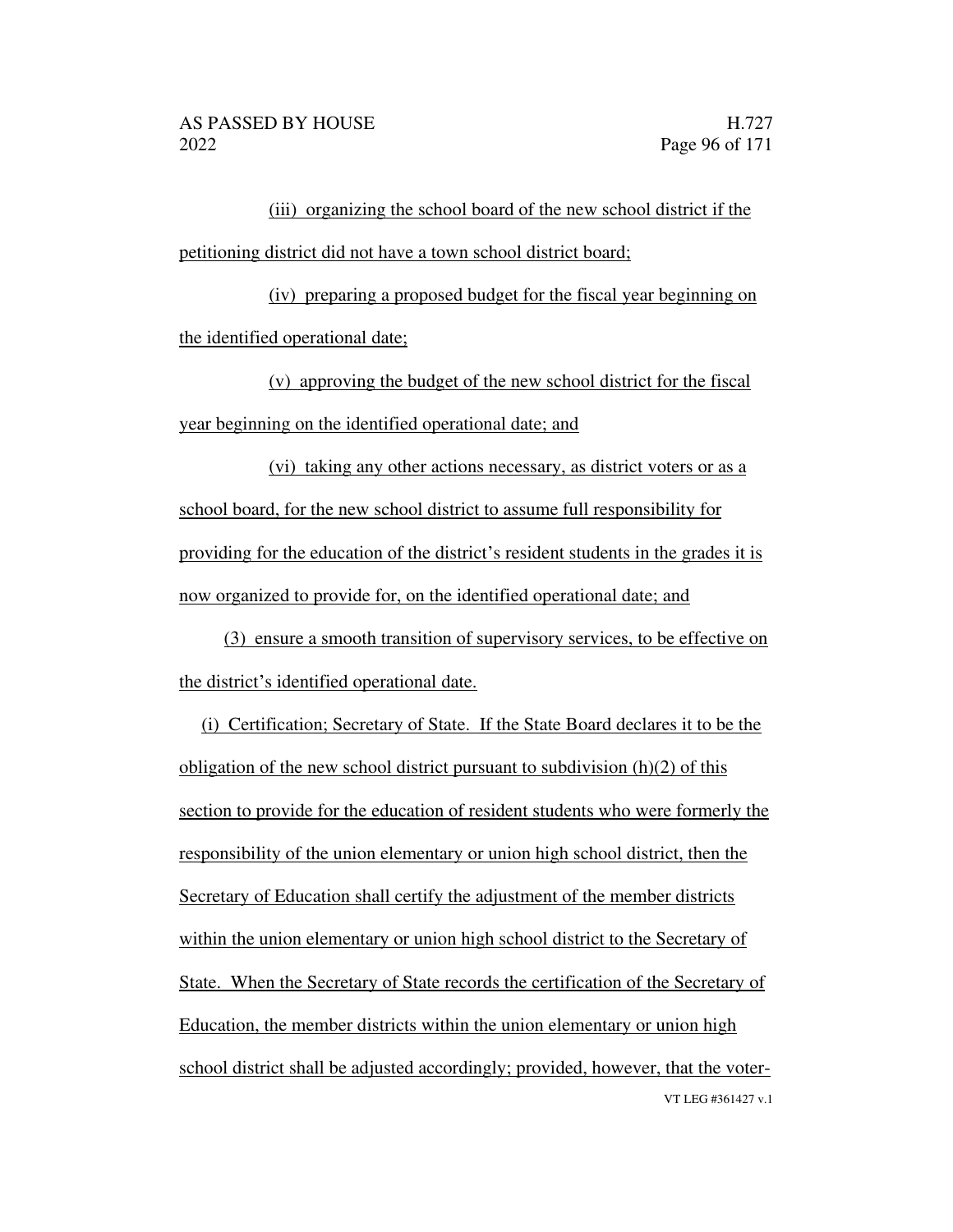approved proposal of withdrawal shall establish the date on which withdrawal shall be final, the new school district shall assume full and sole responsibility for the education of its residents in the grades for which it is now organized, and the union school district shall no longer have responsibility for the education of those students. Not more than 14 days after the date the Secretary of Education certifies the adjustment, the Secretary of State shall file a certified copy of the recorded certification with the clerk of the union elementary or union school district and the clerk for new school district. Filing a certified copy with the clerks shall be prima facie evidence of full compliance with the requirements for adjusting the union school district by withdrawal as set forth in this section.

(j) Timing of action.

(1) The voters residing in any member district within a union elementary or union high school district shall not initiate the withdrawal process set forth in this section within the first year after the latter of the operational date of a newly formed union elementary or union high school district or, if applicable, the operational date of a union elementary or union high school district adjusted pursuant to subsection (h) of this section.

VT LEG #361427 v.1  $(2)$  If a petitioning district's action to withdraw from a union elementary or union high school district is unsuccessful, then the voters residing in that member district shall not initiate a new withdrawal action under this section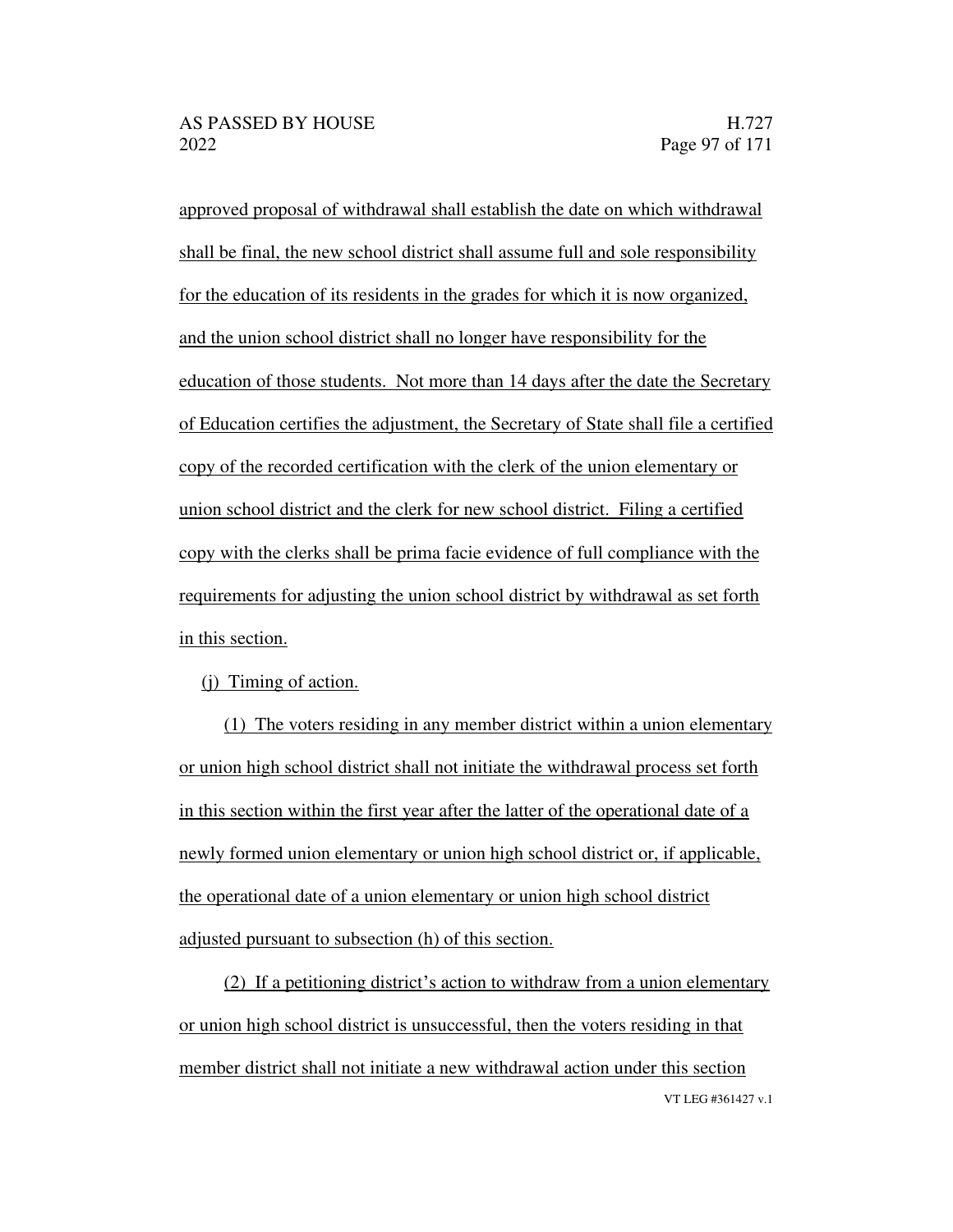until two years after either a withdrawal study committee votes not to approve

advancement of the withdrawal process or the vote by the voters that

concluded the initial withdrawal action.

Subchapter 3. Unified Union School Districts

Article 1. Unified Union School Districts – Boards and Board Members

§ 729. BOARD MEMBERS; TERM; CONDUCT OF MEETINGS;

# QUORUM AND VOTING; POWERS AND DUTIES

(a) Members. Except as set forth in subchapter 2 (exploration, formation, and organization) of this chapter for initial members, each member of the board of a unified union school district shall:

(1) be elected by the voters at a warned meeting of the unified union school district pursuant to sections 730 (nomination and election of unified union school district board members) and 737 (warnings of unified union school district meetings) of this title;

(2) assume office upon election, except as provided in subdivision

 $737(f)(3)$  (warnings of unified union school district meetings) of this chapter; and

(3) be sworn in before entering upon the duties of the office.

(b) Term. A member elected at an annual meeting shall serve for a term of three years or until the member's successor is elected and has taken the oath of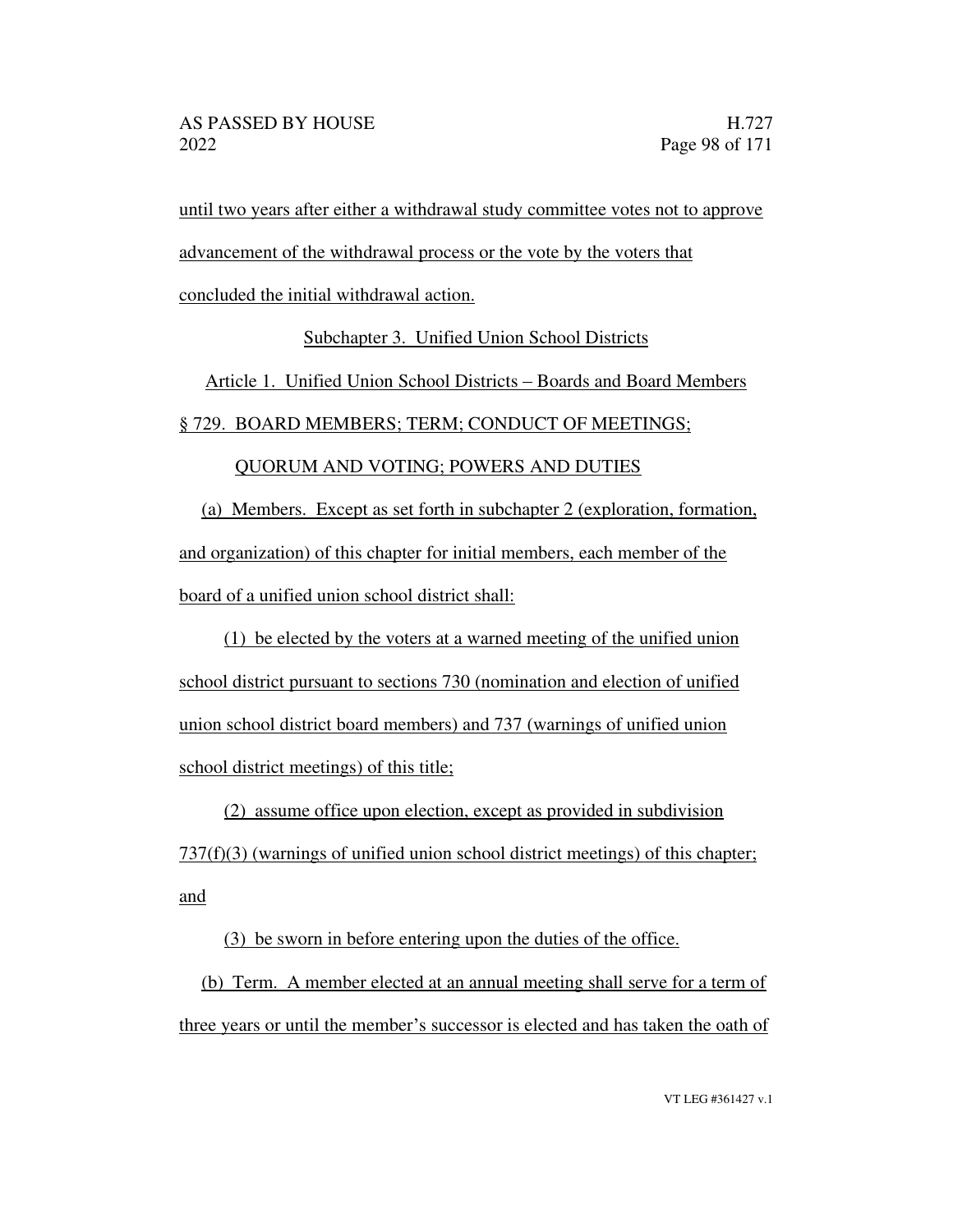office. A member elected at a special meeting shall serve for the balance of the term of office remaining.

(c) Quorum. A majority of the members of the board shall constitute a quorum. Subject to the provisions of subsection (d) of this section but notwithstanding any other provision of law, the concurrence of a majority of members present at a unified union school district board meeting shall be necessary and sufficient for board action; provided, however, the concurrence of more than a majority shall be necessary if required for a particular action by the voter-approved articles of agreement.

(d) Weighted voting. If weighted voting is used to achieve constitutionally required proportionality for members elected under the "proportional to town population" model described in subdivisions  $711(d)(1)$  (proposed unified union school district; proportional to town population) and  $730(a)(1)$  (unified union school district; Australian ballot; proportional to town population) of this chapter, then a number of members of the board holding a majority of the total number of weighted votes shall constitute a quorum, and a majority of the weighted votes cast shall be necessary and sufficient for board action.

(e) Board chair and board clerk. At the board meeting next following each annual district meeting, the unified union school district board shall elect one of its number to serve as the chair of the board and one other of its number to serve as the clerk of the board.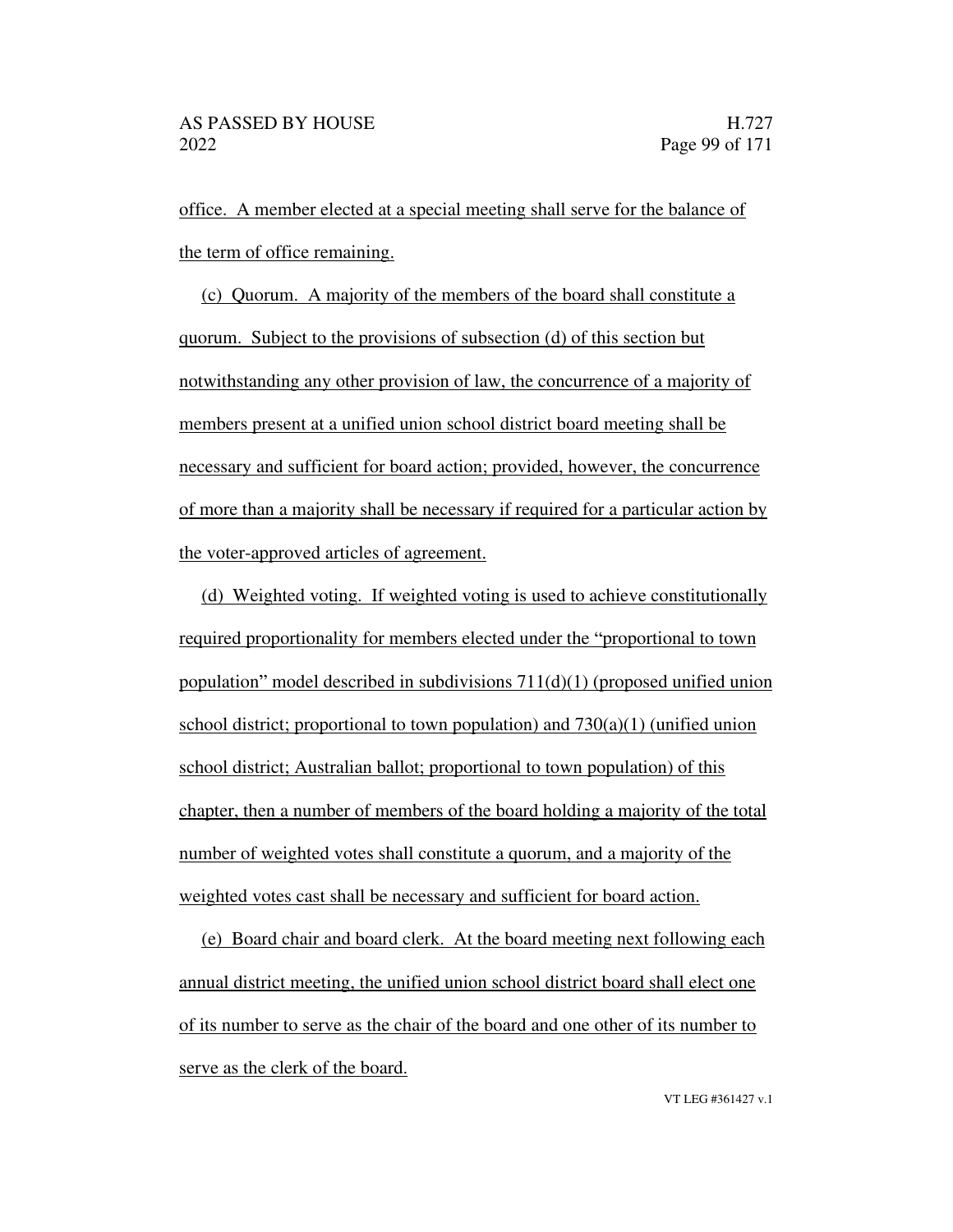(f) Powers, duties, and liabilities. The powers, duties, and liabilities of a unified union school district board, board chair, and board clerk shall be the same as those of a board, board chair, and board clerk of a town school district.

(g) Minutes. The board clerk shall prepare minutes of the proceedings of the unified union school district board, unless the board votes to delegate those duties to another individual. The board clerk shall transmit the minutes and all other documents constituting the record of board proceedings to the clerk of the unified union school district, who shall be responsible for maintaining a permanent record of board proceedings. In the board clerk's absence, another member of the school board shall assume the duties of the clerk.

(h) Stipend. The board clerk may be paid upon order of the board.

#### § 730. UNIFIED UNION SCHOOL DISTRICT BOARD MEMBERS;

#### NOMINATION AND ELECTION; BOND

(a) If by Australian ballot. The provisions of this subsection (a) shall apply to a unified union school district that conducts elections for board membership by Australian ballot.

(1) Proportional to town population.

(A) When membership on the board of a unified union school district is apportioned to each town within the district in a number that is closely proportional to the town's relative population, the voters residing in the town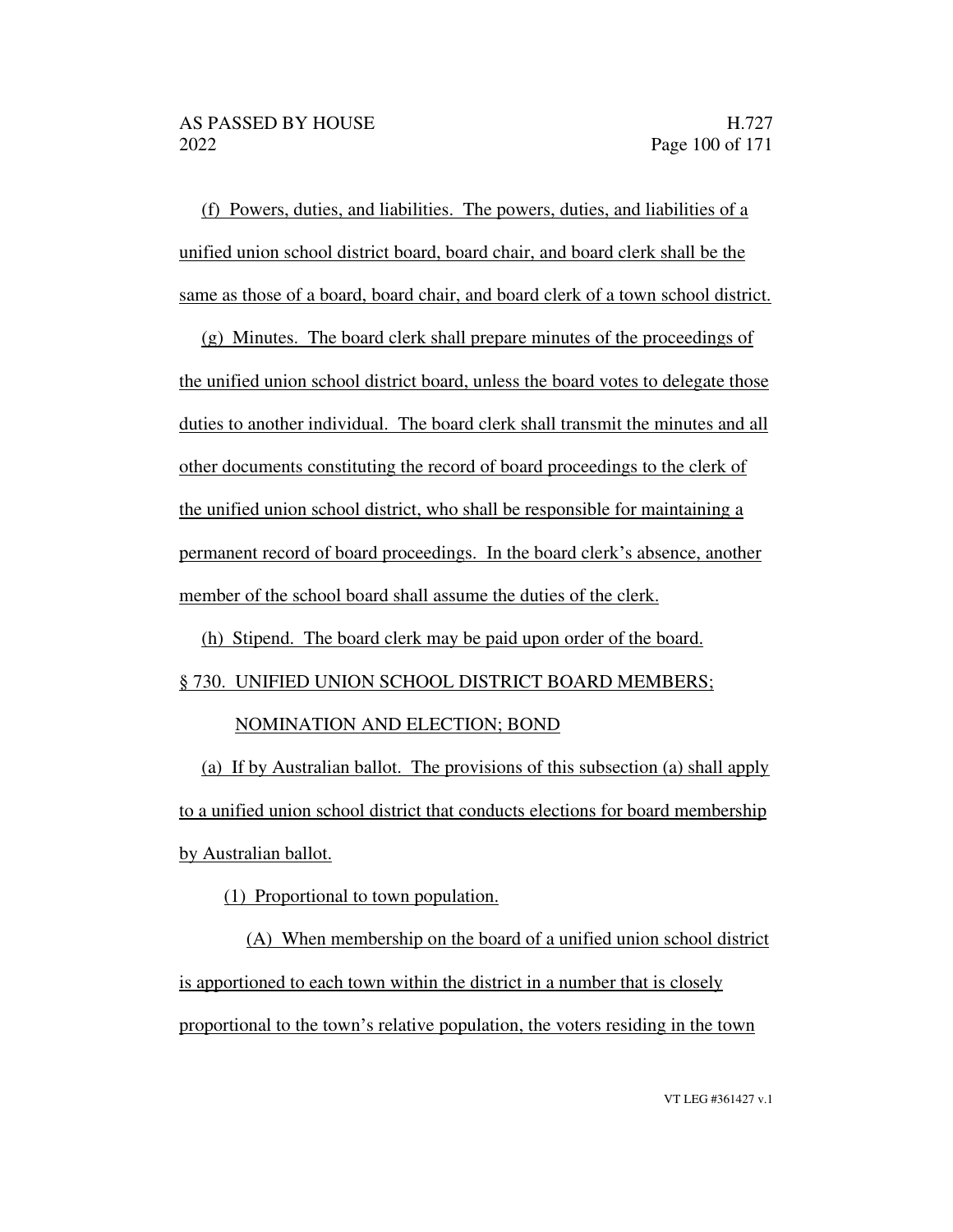may file a petition nominating a candidate for board membership. A petition is valid only if:

(i) the candidate is a current voter of the town;

(ii) the petition identifies the term of office for which the

candidate is nominated;

(iii) the petition is signed by at least 30 voters residing in the town or one percent of the legal voters in the town, whichever is less;

(iv) the voters file the petition with the town clerk not later than 5:00 p.m. on the sixth Monday preceding the day of the election; and

(v) the candidate files with the town clerk a written consent to the printing of the candidate's name on the ballot.

(B) After confirming that the names on the petition correspond to registered voters of the town, the town clerk shall transmit the name of each duly nominated candidate to the clerk of the unified union school district.

(C) The district clerk shall prepare a unified union school district ballot for each town and shall transmit the ballot to the town clerk to make available to the voters residing in the town.

(D) The voters of a town within the unified union school district shall elect as many board members as are apportioned for that term of office based on the population of the town.

VT LEG #361427 v.1 (2) Modified at-large model: allocation to town; at-large representation.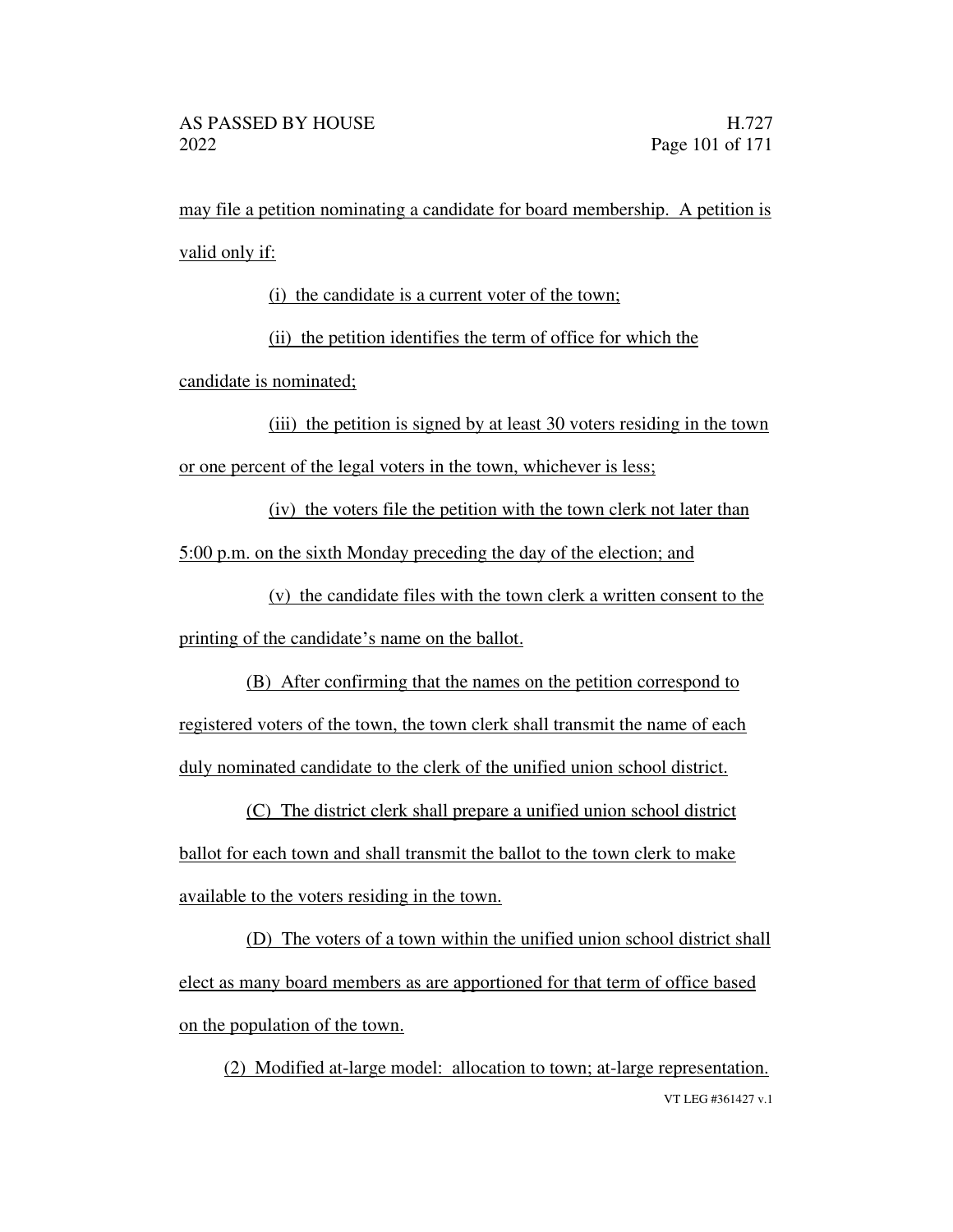(A) When membership on the board of a unified union school district is allocated to each town within the district, but the allocation is not closely proportional to the town's relative population and the board member is elected at-large, the voters residing in any one or more of the towns within the district may file a petition nominating a candidate for board membership under the "modified at-large" model. A petition is valid only if:

(i) the candidate is a current voter of the town to which the seat is allocated;

(ii) the petition identifies the term of office for which the candidate is nominated;

(iii) the petition is signed by at least 60 voters residing in the unified union school district;

(iv) the voters file the petition with the clerk of the unified union school district not later than 5:00 p.m. on the sixth Monday preceding the day of the election; and

(v) the candidate files with the district clerk a written consent to the printing of the candidate's name on the ballot.

VT LEG #361427 v.1 (B) Not later than 5:00 p.m. on the sixth Monday preceding the day of the election, the town clerk of each town within the unified union school district shall furnish to the district clerk, at the expense of the district, authenticated copies of the checklist of legal voters within the town as the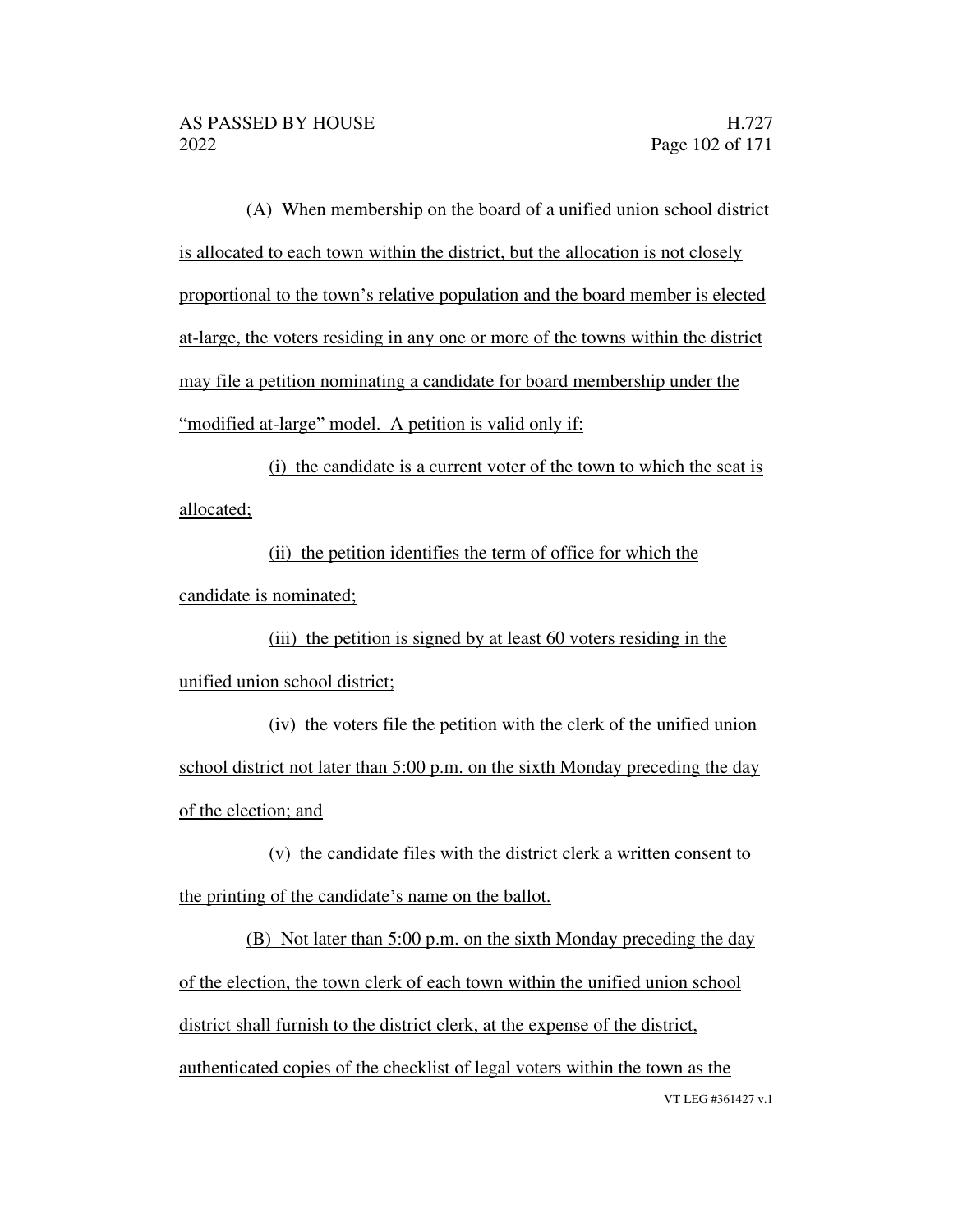checklist appears after revisions are made pursuant to 17 V.S.A. §§ 2141 2150.

(C) The district clerk shall prepare the unified union school district ballot to include the name of each duly nominated candidate and shall transmit the ballot to the town clerk of each town within the district to make available to the voters residing in the town.

(D) The voters of the unified union school district shall elect as many board members as are to be elected at-large for that term of office under the "modified at-large" model.

(3) At-large representation.

(A) When membership on a unified union school district board is not apportioned or allocated pursuant to subdivision (1) (proportional to town population) or (2) (modified at-large) of this subsection (a) and the board member is elected at large, the voters residing in any one or more of the towns within the district may file a petition nominating a candidate for at-large board membership. A petition is valid only if:

(i) the candidate is a current voter of a town within the unified union school district;

(ii) the petition identifies the term of office for which the candidate is nominated;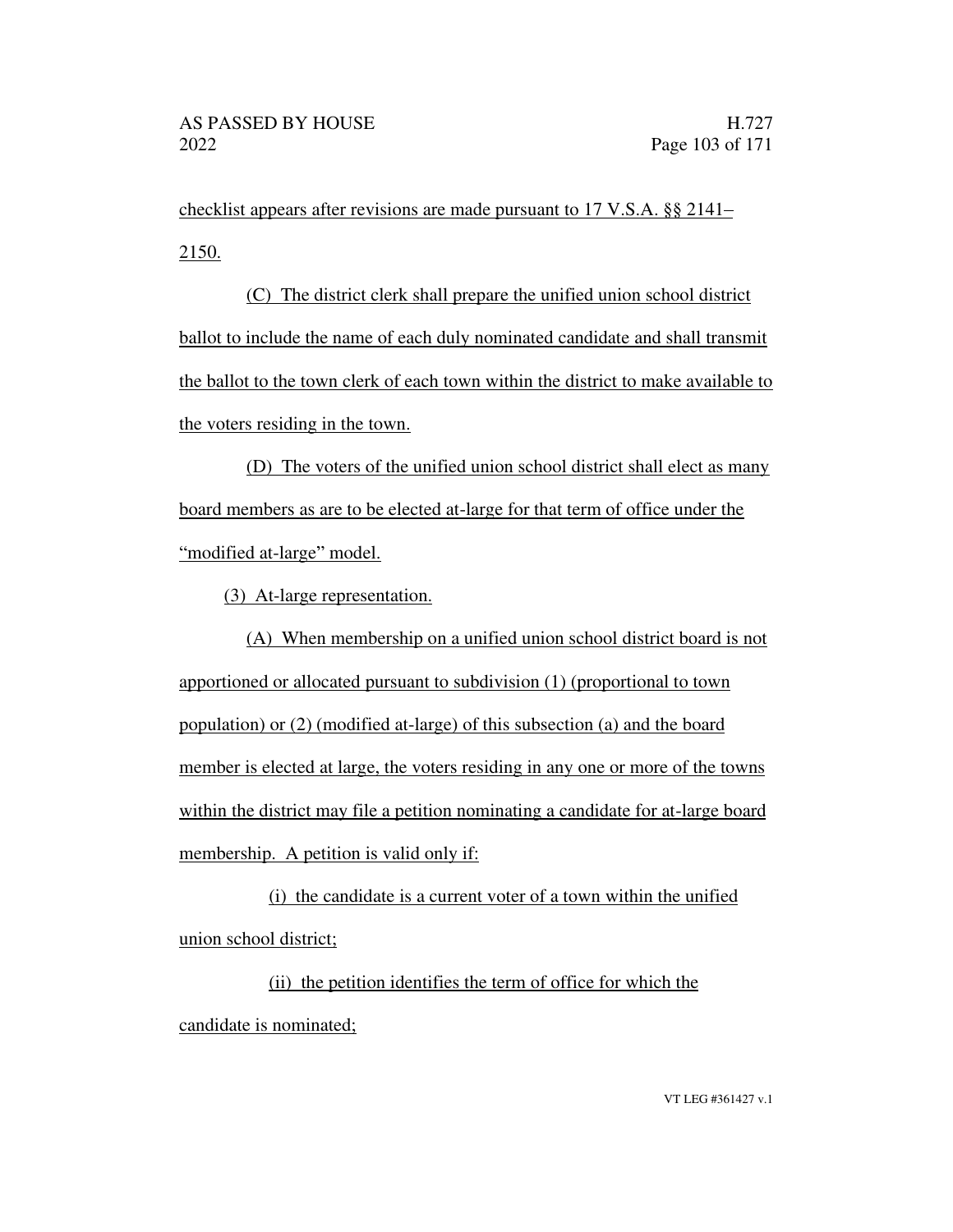(iii) the petition is signed by at least 60 voters residing in the unified union school district;

(iv) the voters file the petition with the clerk of the unified union school district not later than 5:00 p.m. on the sixth Monday preceding the day of the election; and

(v) the candidate files with the district clerk a written consent to the printing of the candidate's name on the ballot.

(B) Not later than 5:00 p.m. on the sixth Monday preceding the day of the election, the town clerk of each town within the unified union school district shall furnish to the district clerk, at the expense of the district, authenticated copies of the checklist of legal voters within the town as the checklist appears after revisions are made pursuant to 17 V.S.A. §§ 2141 2150.

(C) The district clerk shall prepare the unified union school district ballot to include the name of each duly nominated candidate and shall transmit the ballot to the town clerk of each town within the district to make available to the voters residing in the town.

(D) The voters of the unified union district shall elect as many board members as are to be elected at-large for that term of office.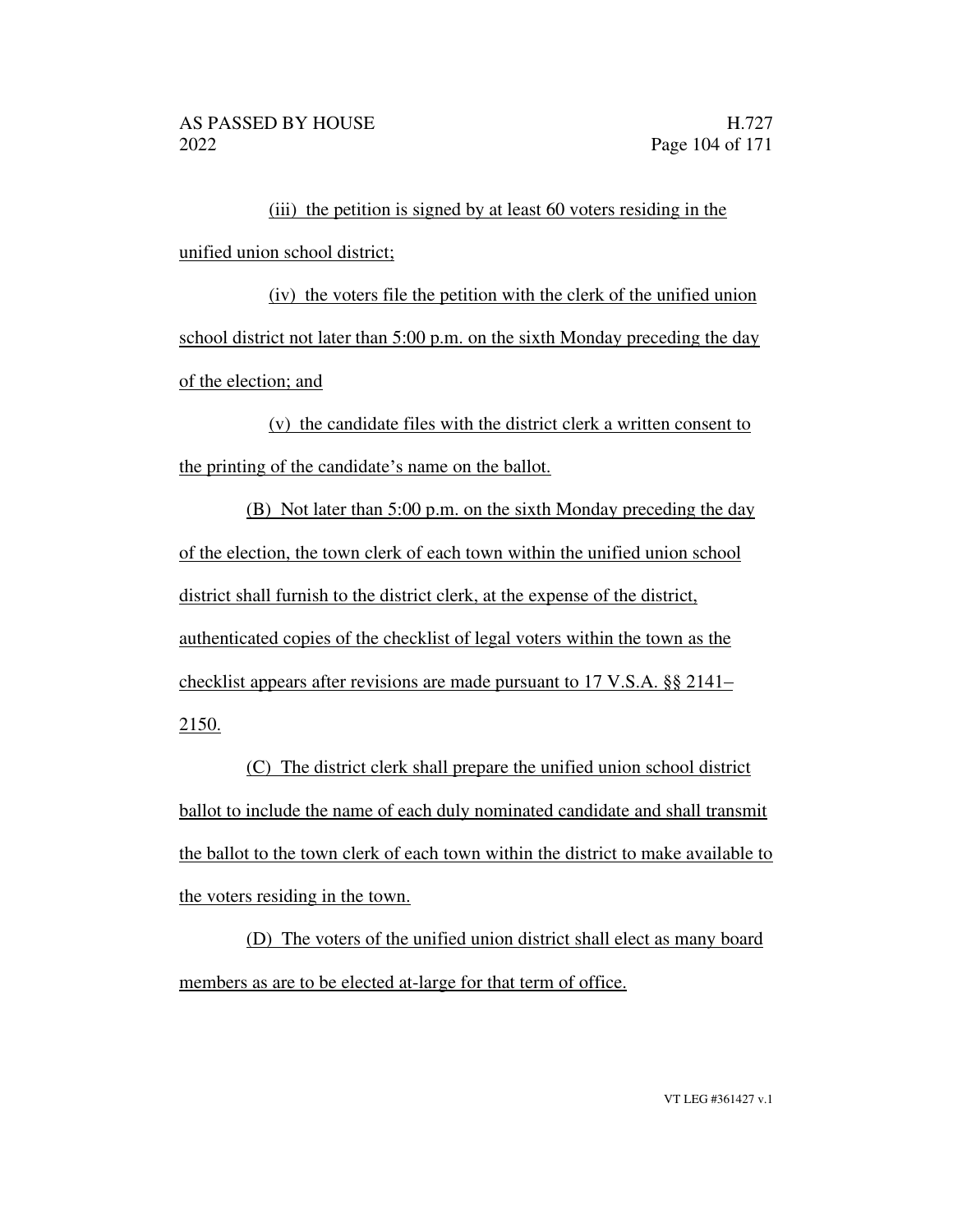(b) If not by Australian ballot. The provisions of this subsection shall apply to a unified union school district that has not voted to conduct elections for board membership by Australian ballot.

(1) The nomination and election of candidates for the office of unified union school district board member shall occur at a warned meeting of the unified union school district; provided, however, if the district elects board members under the "proportional to town population" model, then the nomination and election of candidates shall occur at an annual or special meeting of the town in which the candidate resides, warned for the purpose pursuant to subsection 737(f) of this chapter.

(2) Voters shall only nominate a person who is present at the meeting and the person shall accept or reject the nomination.

(3) The clerk shall ensure that the candidate is a voter of a specific town if the district elects board members under either the "proportional to town" population" model or the "modified at-large" model.

(c) Bond. Before a newly elected board member enters upon the duties of office, the district shall ensure that the district's blanket bond covers the new member.

(d) Notification. Within 10 days after the election of a board member pursuant to this section, the district clerk shall transmit the name of newly elected board members to the Secretary of State.

VT LEG #361427 v.1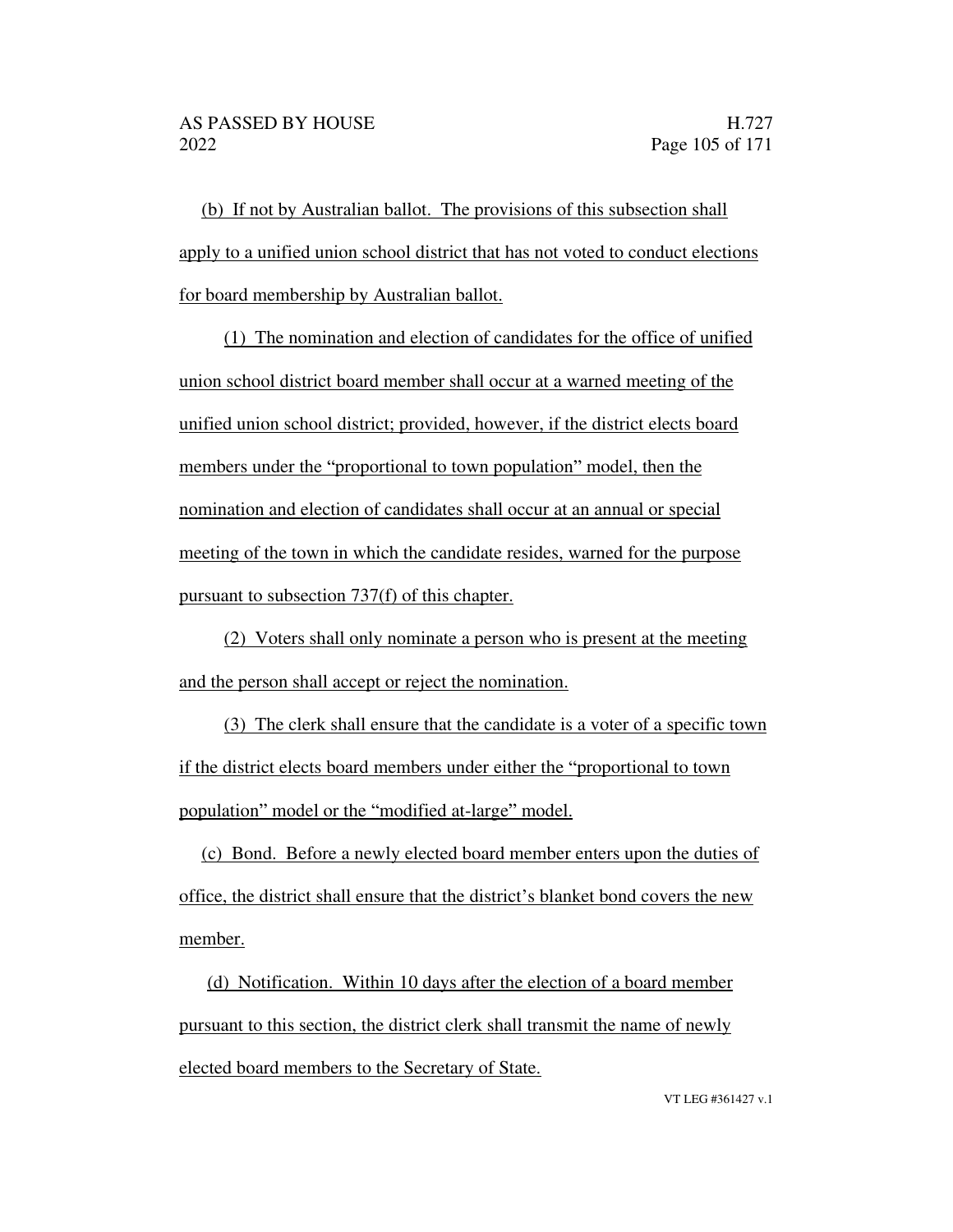#### § 731. VACANCY ON UNIFIED UNION SCHOOL DISTRICT BOARD

(a) Filling a vacancy. Notwithstanding any other provision of law to the contrary, this section shall apply to a vacancy on a unified union school district board, unless otherwise provided in the articles of agreement of the district as initially approved by the voters on or before July 1, 2019.

(1) Proportional to town population. If the vacancy is for a seat where membership is apportioned to a town within the unified union school district in a number that is closely proportional to the town's relative population and only voters residing in the town elect the board member, then the clerk of the unified union school district shall notify the selectboard of the town not later than five days after learning of the vacancy. Within 30 days after providing notice and after consultation with the selectboard, the unified union school district board shall appoint an eligible person to fill the vacancy until the voters elect a successor at an annual or special meeting.

VT LEG #361427 v.1 (2) Modified at-large model: allocation to town; at-large representation. If the vacancy is for a seat where membership is allocated to a town within the unified union school district in a number that is not closely proportional to each town's relative population and the board member is elected at large, then the district clerk shall notify the selectboard of the town not later than five days after learning of the vacancy. Within 30 days after providing notice and after consultation with the selectboard, the unified union school district board shall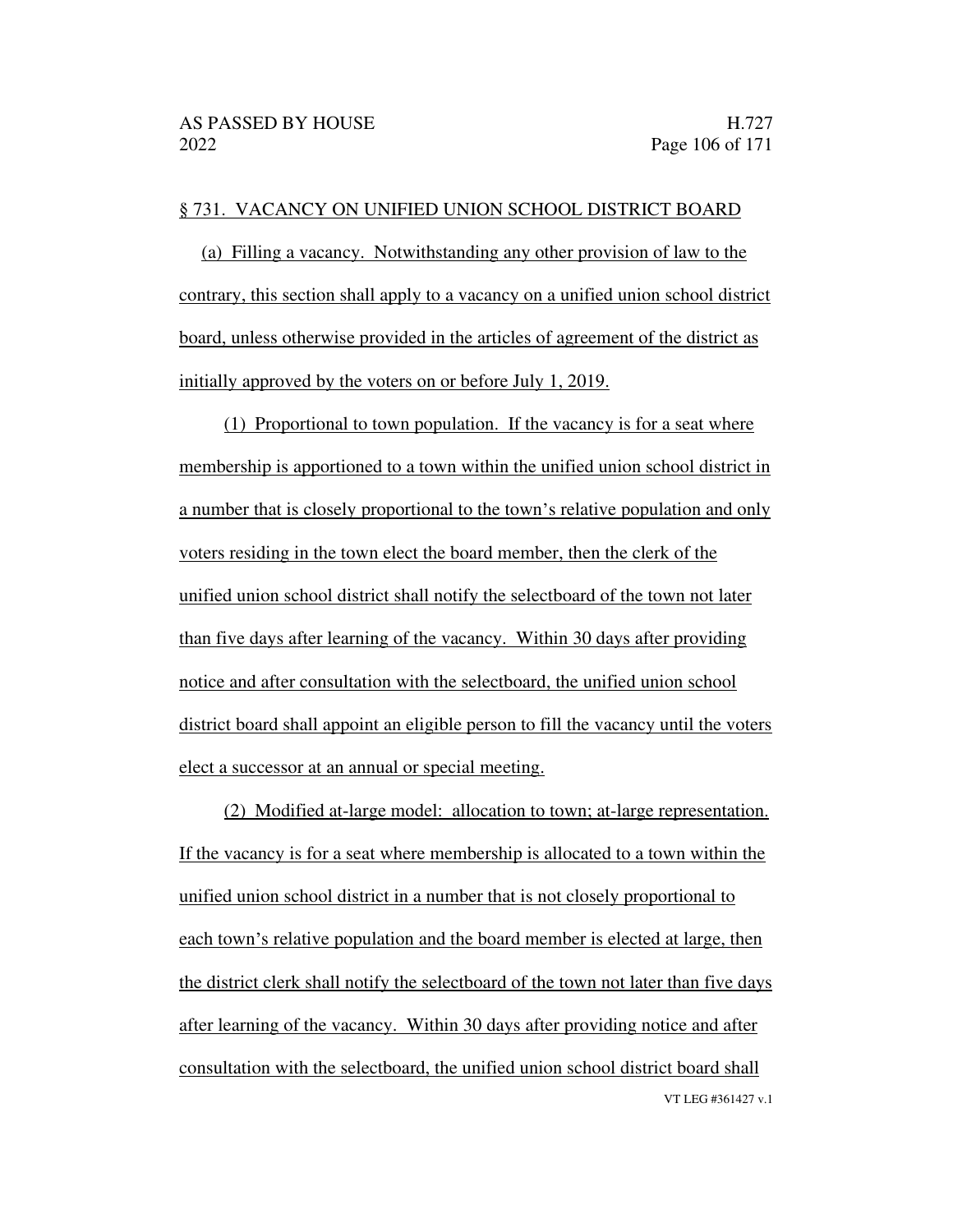appoint an eligible person to fill the vacancy until the voters elect a successor at an annual or special meeting.

(3) At-large representation. If the vacancy is for a seat that is neither apportioned nor allocated to a town within the unified union school district as provided in subdivision (1) or (2) of this subsection and the board member is elected at-large, then within 30 days after creation of the vacancy the unified union school district board shall appoint an eligible person to fill the vacancy until the voters elect a successor at an annual or special meeting.

(4) Vacancy in all seats. If all seats on a school board are vacant, then the Secretary of State shall call a special election to fill the vacancies.

(b) Notification. Within 10 days after the appointment of a board member pursuant to this section, the district clerk of the unified union school district shall transmit the name of the appointed board member to the Secretary of State.

(c) Obligations and expenses.

(1) Vacancy in majority. If there are vacancies in a majority of the members of a unified union school district board at the same time, then the remaining member or members are authorized to draw orders for payment of continuing obligations and necessary expenses until a majority of the vacancies are filled pursuant to the provisions of this section.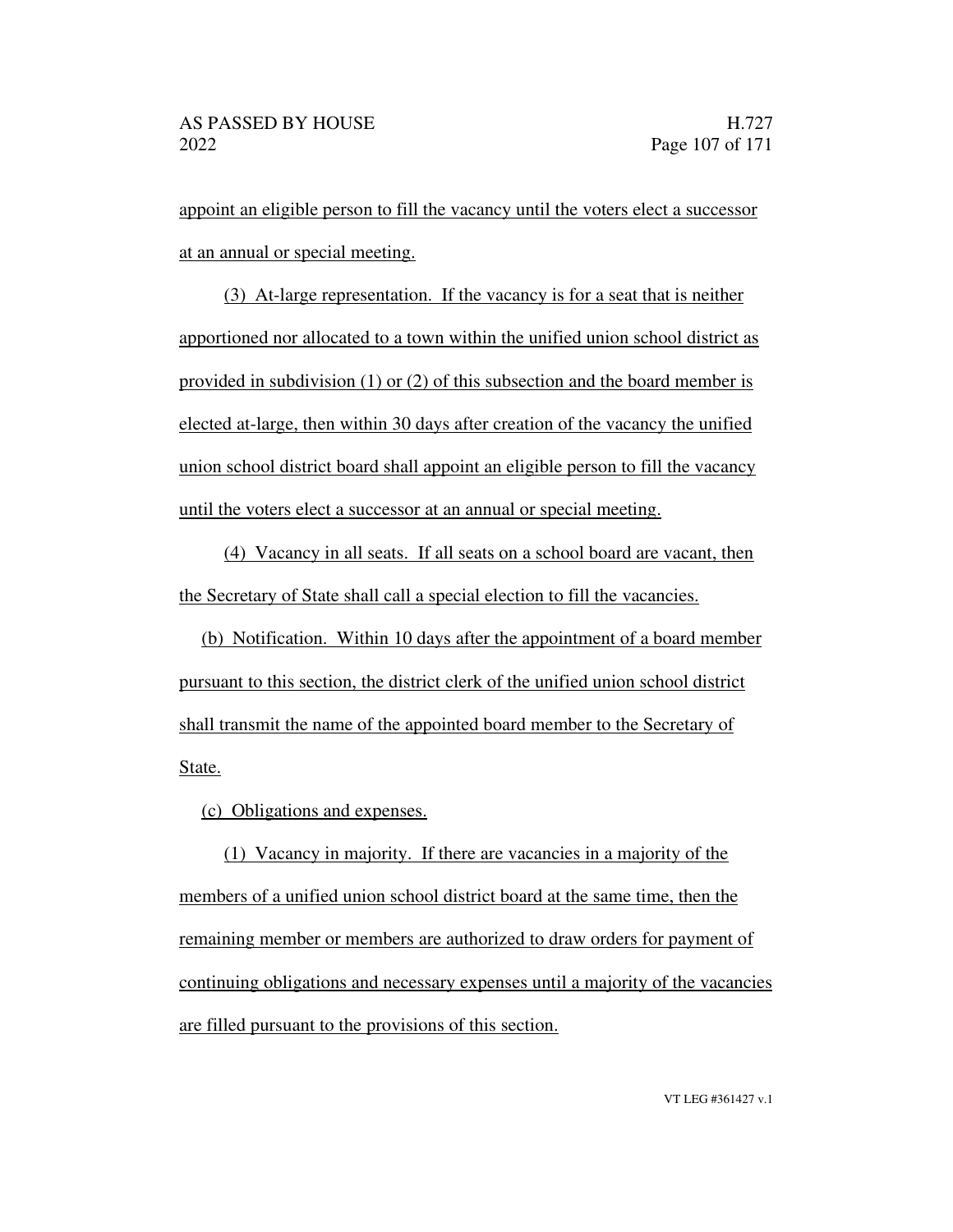(2) Vacancy in all seats. If there are no members of the unified union school district board in office, then the Secretary of State shall authorize the district clerk or other qualified person to draw orders for payment of continuing obligations and necessary expenses until a majority of the vacancies are filled.

# § 732. UNIFIED UNION SCHOOL DISTRICT BUDGET; PREPARATION AND AUTHORIZATION

(a) The board of a unified union school district shall prepare and distribute a proposed budget annually for the next school year pursuant to the provisions of subdivision 563(11) (powers of school boards; budget) of this title.

(b) If the voters do not approve the board's proposed budget, then the board shall prepare and present a revised proposed budget pursuant to 17 V.S.A. § 2680(c)(2) (local elections; Australian ballot system; rejected budget).

(c) If the voters do not approve a budget on or before June 30 of any year, then the board of the unified union school district may borrow funds pursuant to the authority granted under section 566 (school district; authority to borrow) of this title. As used in section 566, the "most recently approved school" budget" of a union school district in its first fiscal year of full operations means the cumulative budget amount of the most recently approved school budgets of all districts that merged to form the union district plus one percent.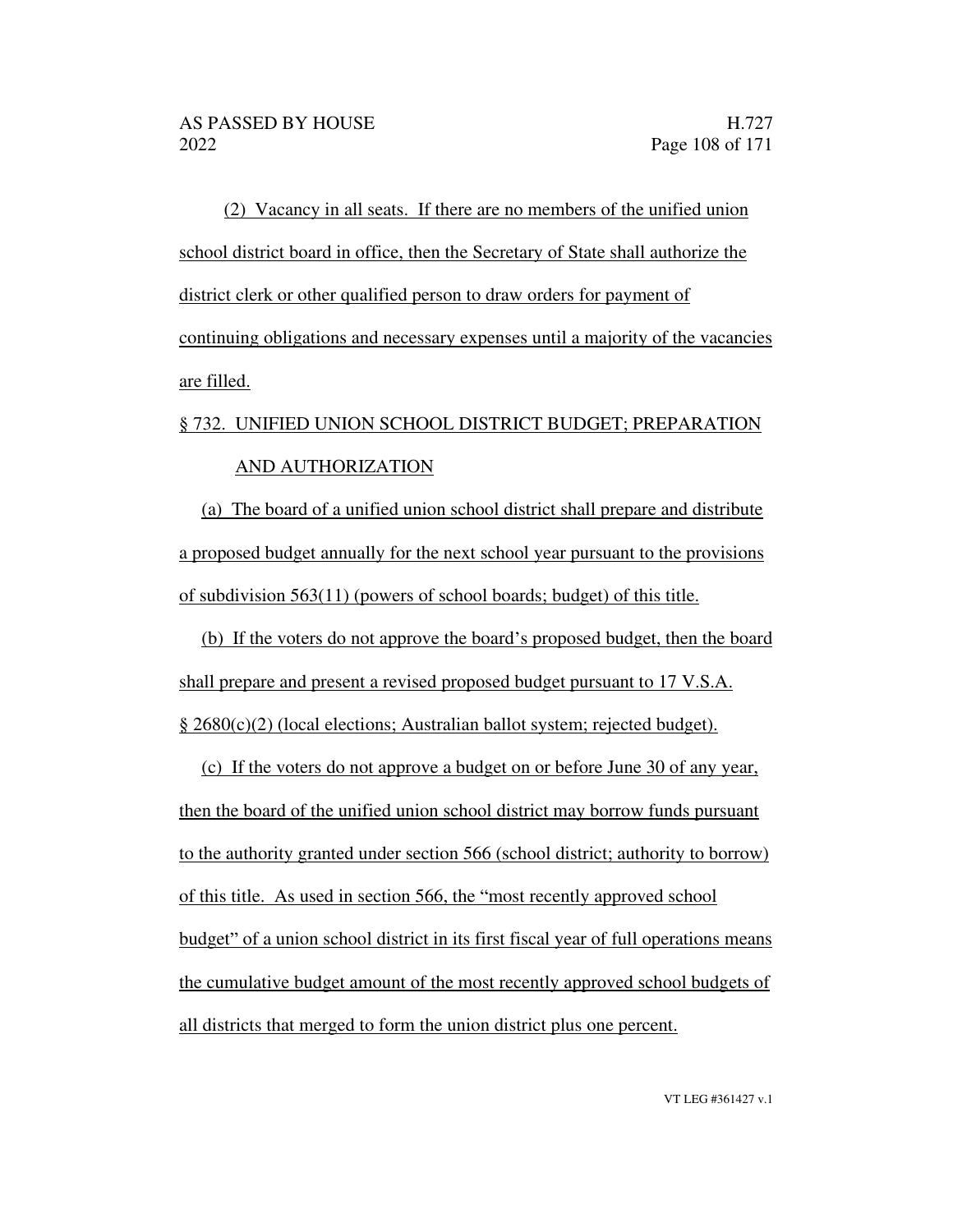### § 733. ANNUAL REPORT; DATA

(a) The board of a unified union school district shall prepare an annual report concerning the affairs of the district and have it printed and distributed to the voters of the district pursuant to the provisions of subdivision 563(10) (school districts; powers of school boards; report) of this title. The board shall file the report with the unified union school district clerk and with the town clerk of each town within the district.

(b) Annually, on or before August 15, the unified union school district board shall provide to the Secretary answers to statistical inquiries that may be addressed to the district by the Secretary.

[Sec. 734 reserved]

Article 2. Unified Union School Districts – Officers, Annual Meetings,

### and Special Meetings

### § 735. OFFICERS; ELECTION; TERM; VACANCY; BOND

(a) Officers. At an annual meeting of the unified union school district, the voters shall elect a moderator from among the registered voters of the district. The voters shall also vote to elect a clerk and a treasurer of the district; provided, however, at any annual or special meeting, the voters may vote to authorize the school board to appoint the clerk or the treasurer, or both. The clerk of the district shall be elected or appointed from among the voters. The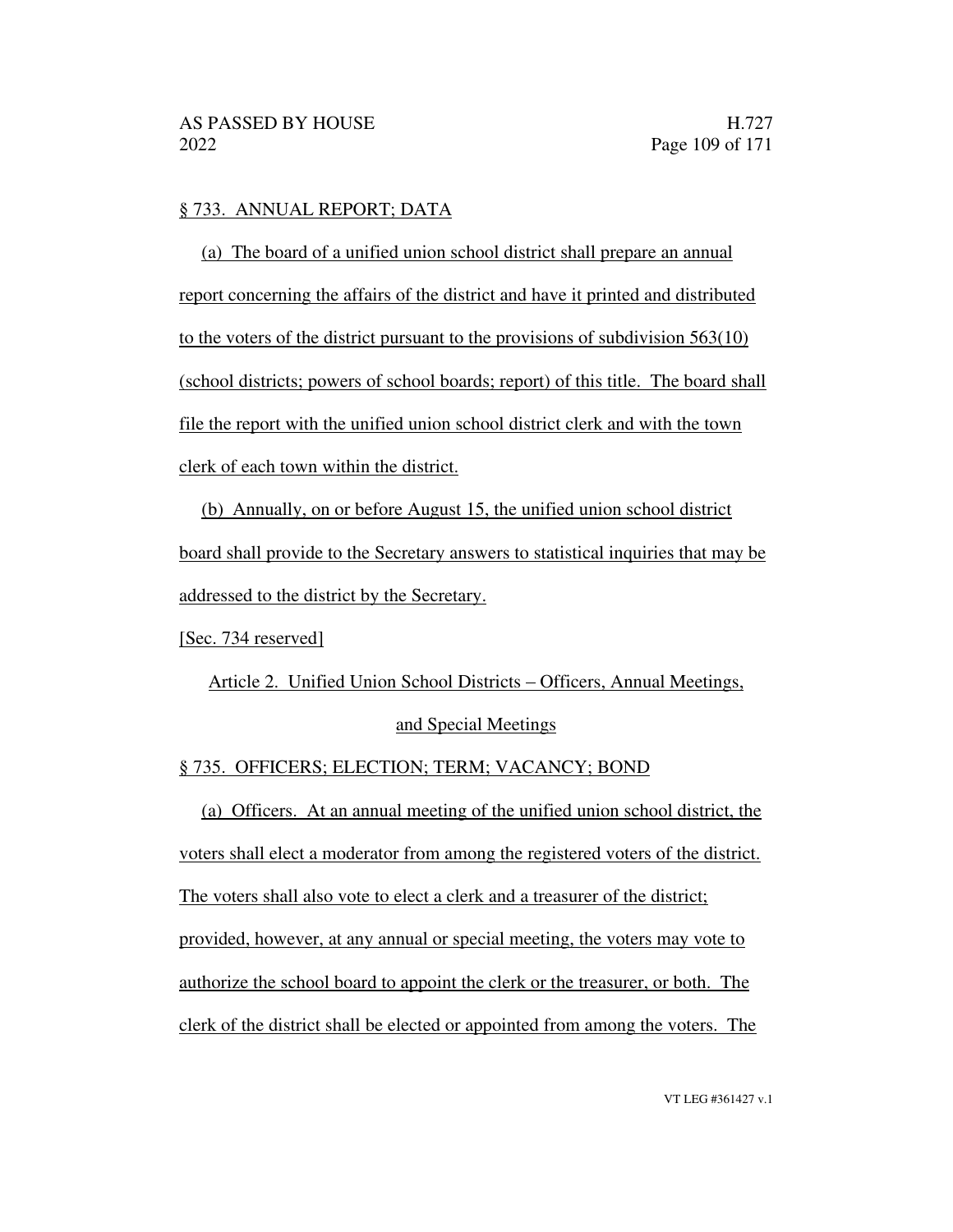treasurer may also be the supervisory union treasurer and need not be a resident of the union school district.

(b) Election.

(1) If an officer is elected by Australian ballot in a unified union school district, then the provisions of subdivision  $730(a)(3)$  for election by Australian ballot of at-large candidates for the unified union school district board shall apply.

(2) Votes cast to elect an officer shall be commingled and reported to the voters pursuant to section 742 (commingling of votes cast by Australian ballot and from the floor) of this chapter.

(c) Terms.

(1) Moderator. A moderator elected at an annual meeting pursuant to this section shall assume office on July 1 following the election, unless the voters vote at an annual meeting for the moderator to assume office upon election. A moderator shall serve a term of one year or until a successor is elected and has taken the oath of office unless the voters extend the term length up to three years.

(2) Clerk. A clerk elected at an annual meeting pursuant to this section shall assume office on July 1 following the election. A clerk shall serve a term of one year or until a successor is elected and has taken the oath of office unless the voters extend the term length up to three years.

VT LEG #361427 v.1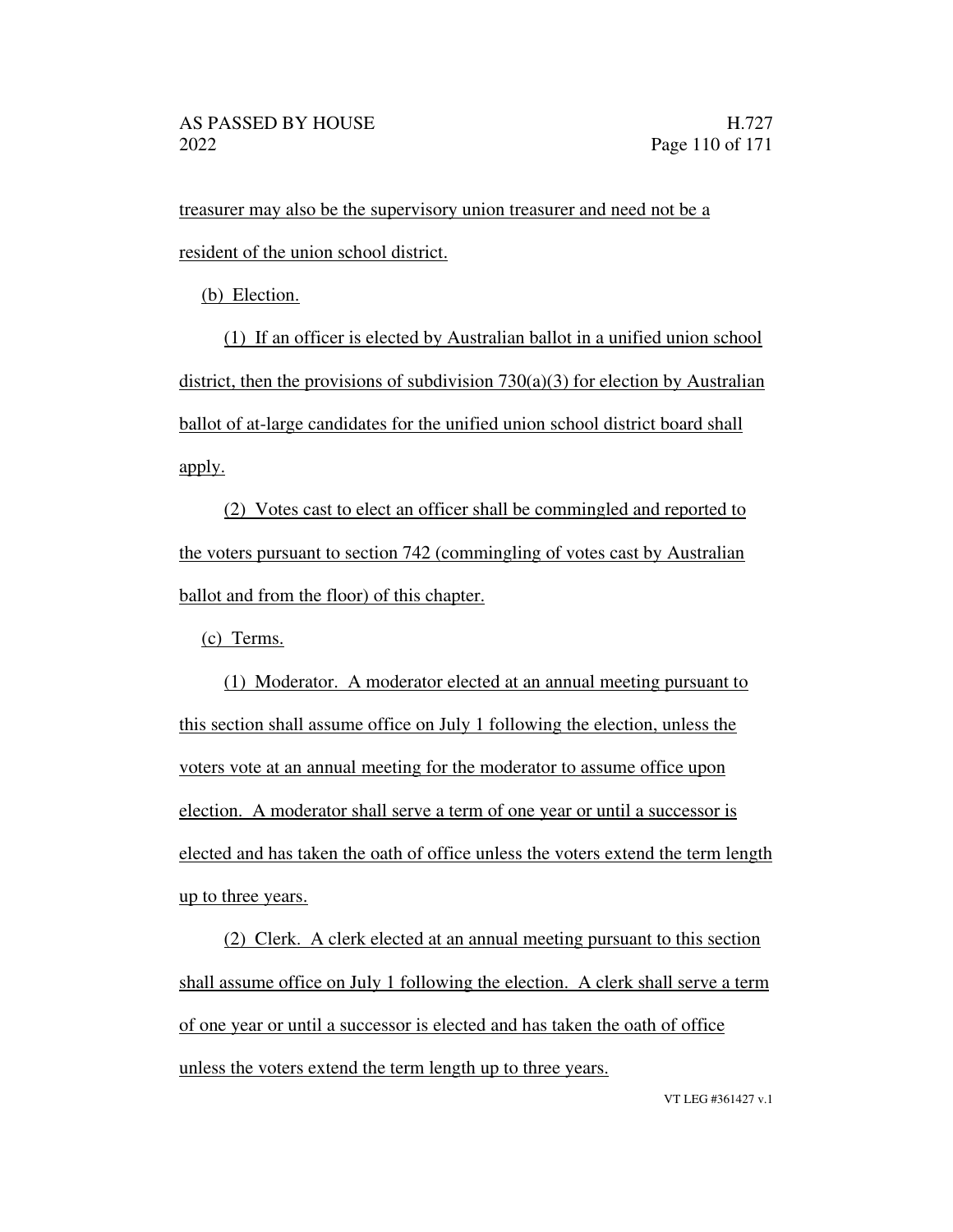(3) Treasurer. A treasurer elected at an annual meeting pursuant to this section shall assume office on July 1 following the election. A treasurer shall serve a term of one year or until a successor is elected and has taken the oath of office unless the voters extend the term length up to three years.

(d) Vacancy. The board of the unified union school district shall fill a vacancy in any office elected pursuant to this section as soon as practicable after the vacancy occurs. The appointee shall serve upon appointment for the remainder of the unexpired term of office or until the voters elect a successor.

(e) Oath of office. An officer elected or appointed pursuant to this section shall be sworn in before entering upon the duties of the office.

(f) Bond. The district shall ensure that its blanket bond covers a newly elected or appointed treasurer before the treasurer enters upon the duties of the office.

(g) Notification. Within 10 days after the election or appointment of any officer pursuant to this section, the clerk of the unified union school district shall transmit the name of the officer to the Secretary of State.

### § 736. OFFICERS; POWERS, DUTIES, AND LIABILITIES

(a) Moderator. The powers, duties, and liabilities of the moderator of a unified union school district shall be the same as those of a moderator of a town school district. The moderator shall preside at each annual and special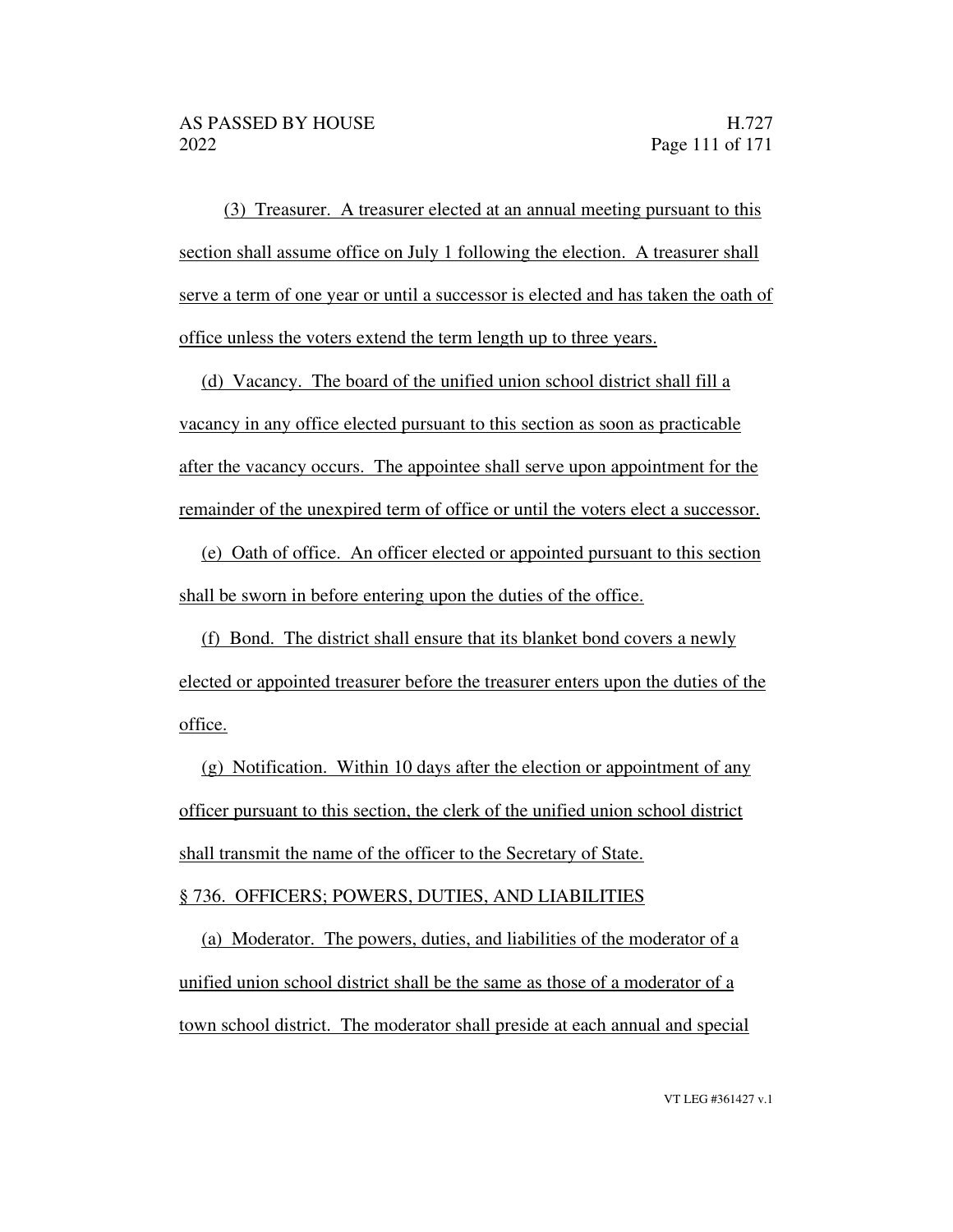meeting of the unified union school district. In the moderator's absence, the voters shall elect a moderator pro tempore to preside.

(b) Clerk. The powers, duties, and liabilities of the clerk of a unified union school district shall be the same as those of a clerk of a town school district. The district clerk shall keep a record of the votes and the proceedings of the union school district meetings and shall provide certified copies of them when requested.

(c) Treasurer. The powers, duties, and liabilities of the treasurer of a unified union school district shall be the same as those of a treasurer of a town school district.

(d) Documents. The person having custody shall provide to each newly elected or appointed officer of a unified union district all books, papers, and electronic documents of the office.

# § 737. WARNINGS OF UNIFIED UNION SCHOOL DISTRICT

### **MEETINGS**

(a) The board of a unified union school district shall have the same authority and obligation to warn or call meetings of the district as a town school board has to warn or call town school district meetings.

VT LEG #361427 v.1 (b) Except as provided in subsection (f) of this section, the district clerk shall warn a unified union school district meeting pursuant to the provisions of 17 V.S.A. § 2641 (town meetings and local elections; warning and notice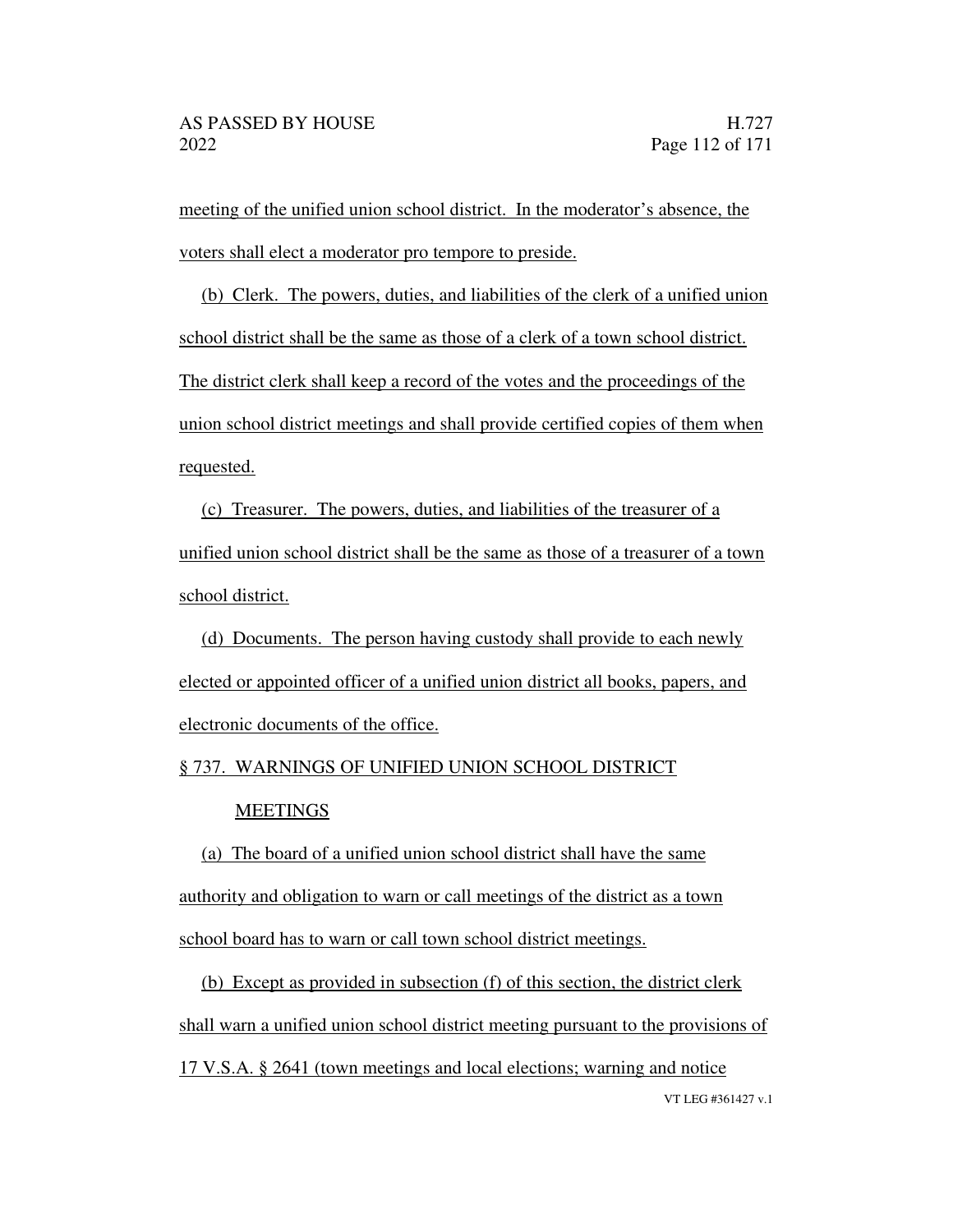publication) by posting a warning and notice to voters, signed by the chair of the board or the chair's designee, specifying the date, time, location, and business of the meeting, in at least one public place in each town within the unified union school district, and causing the same to be published once in a newspaper circulating in the unified union school district. In the district clerk's absence, the chair of the board or the chair's designee shall warn the meeting pursuant to the provisions of this section.

(c) The warning shall, by separate articles, specifically indicate the business to be transacted, to include the offices and the questions upon which the electorate shall vote. The warning shall also contain any article or articles requested by a petition signed by at least five percent of the voters of the district and filed with the district clerk pursuant to 17 V.S.A. § 2642 (town meetings and local elections; warning and notice contents).

(d) The posted notice that accompanies the warning shall include information on voter registration, early and absentee voting, the time and location at which the ballots will be counted, and any other applicable information.

(e) The warning shall be recorded in the office of the district clerk before posting.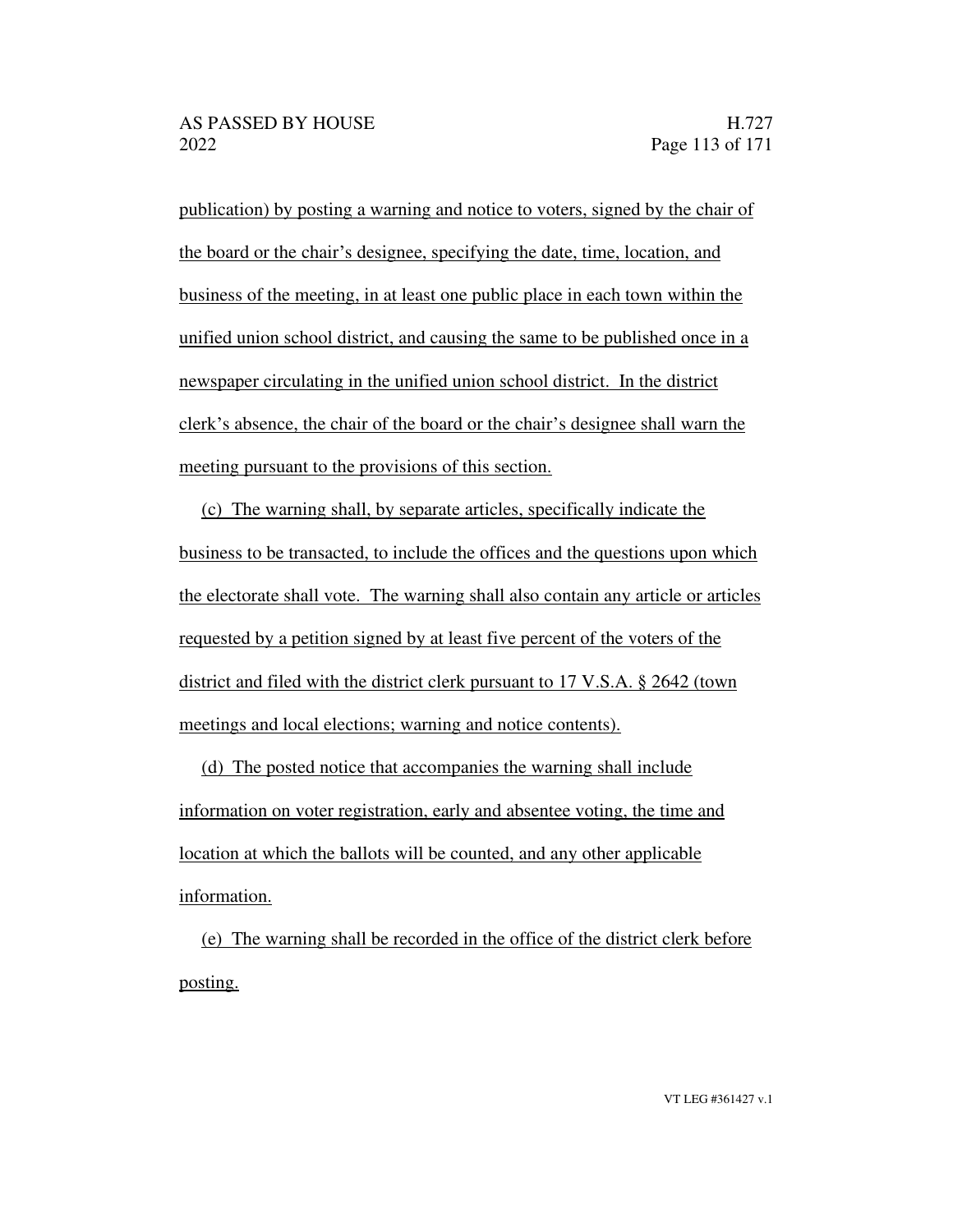(f) This subsection applies if a unified union school district elects school board members under the "proportional to town population" model and if it elects those members by a floor vote rather than by Australian ballot.

(1) The election shall be warned as follows:

(A) The district clerk shall transmit the signed warning to each town clerk.

(B) The district clerk shall assist each town clerk to incorporate the warning into the warning for the annual or special meeting of each town.

(C) Each town clerk, rather than the district clerk, shall post and publish the warning pursuant to the provisions of subsection (b) of this section.

(2) Notwithstanding any provision of law to the contrary, if any town within the unified union school district elects its selectboard members by Australian ballot, then the warning, nomination, ballot preparation, and election of unified union school district board members shall proceed pursuant to the same laws that govern the town.

(3) If an annual town meeting at which the board members are elected under this subsection is more than 30 days prior to the annual meeting of the unified union school district, then notwithstanding subsection 729(a) (members of unified union school district boards) of this section, the newly elected board members shall assume office at the conclusion of the district's annual meeting.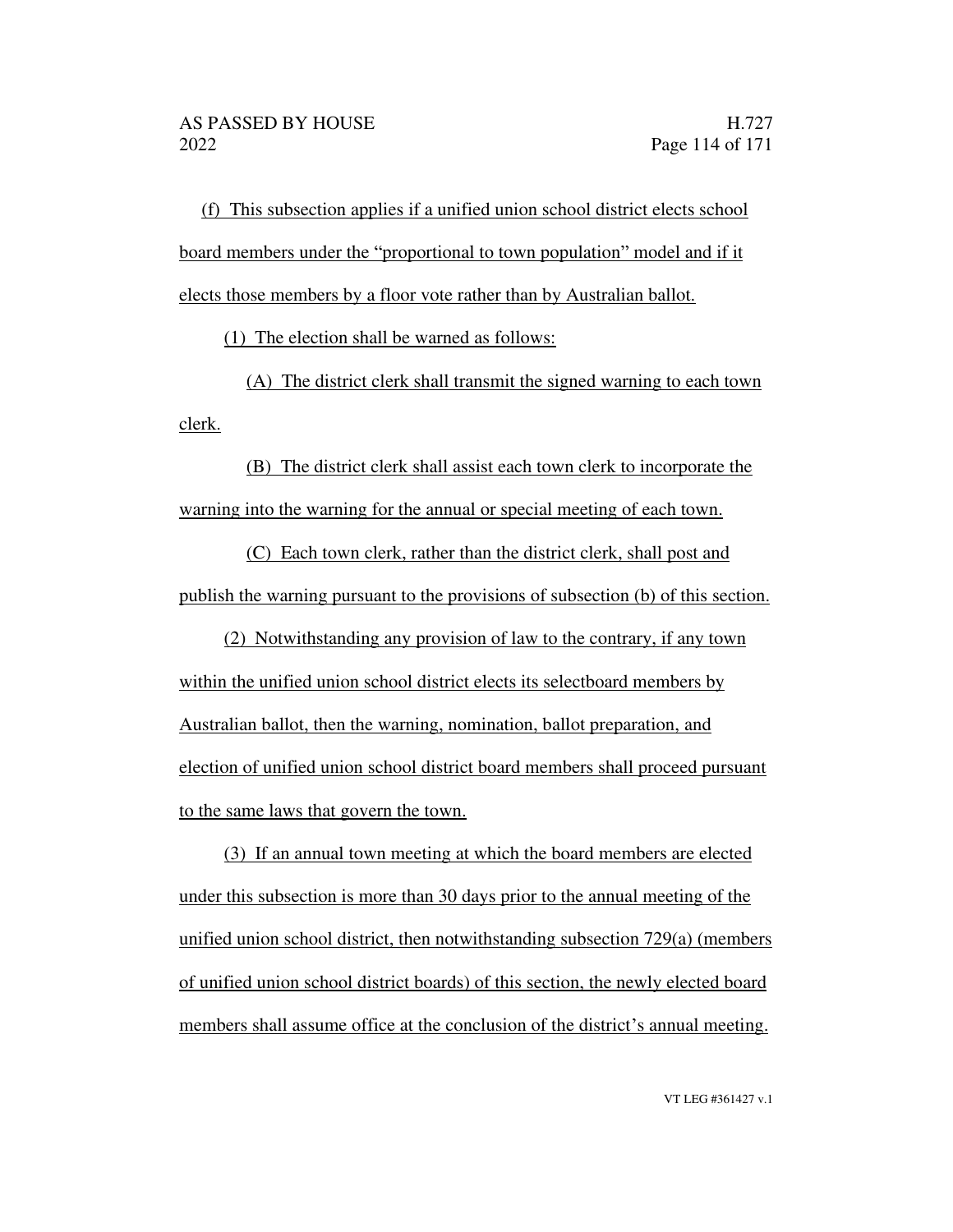(g) Notwithstanding any provisions of this section to the contrary, a unified union school district:

(1) shall warn a meeting called for the purpose of considering a bond issue pursuant to the provisions of 24 V.S.A. § 1755; and

(2) shall warn a meeting to consider a revised proposed budget pursuant to the provisions of subsection 732(b) of this chapter.

### § 738. CHECKLIST FOR UNION DISTRICT MEETINGS WHERE

### VOTING IS CONDUCTED FROM THE FLOOR

(a) Not later than the close of business on the day before an annual or special meeting of a unified union school district, the town clerk of each town within the district shall furnish to the district clerk, at the expense of the district, authenticated copies of the checklist of legal voters within the town as the checklist appears after revisions are made pursuant to 17 V.S.A. §§ 2141 2150 (elections; registration of voters). The checklist shall control for purposes of determining voter eligibility in the unified union school district.

(b) During the annual or special meeting, one or more members of each town's board of civil authority shall assist the district clerk to determine voter eligibility and to supervise voting during the meeting.

(c) This section shall not apply to a meeting warned pursuant to subsection 737(f) (unified union school district meetings; proportional to town population; floor vote) of this chapter.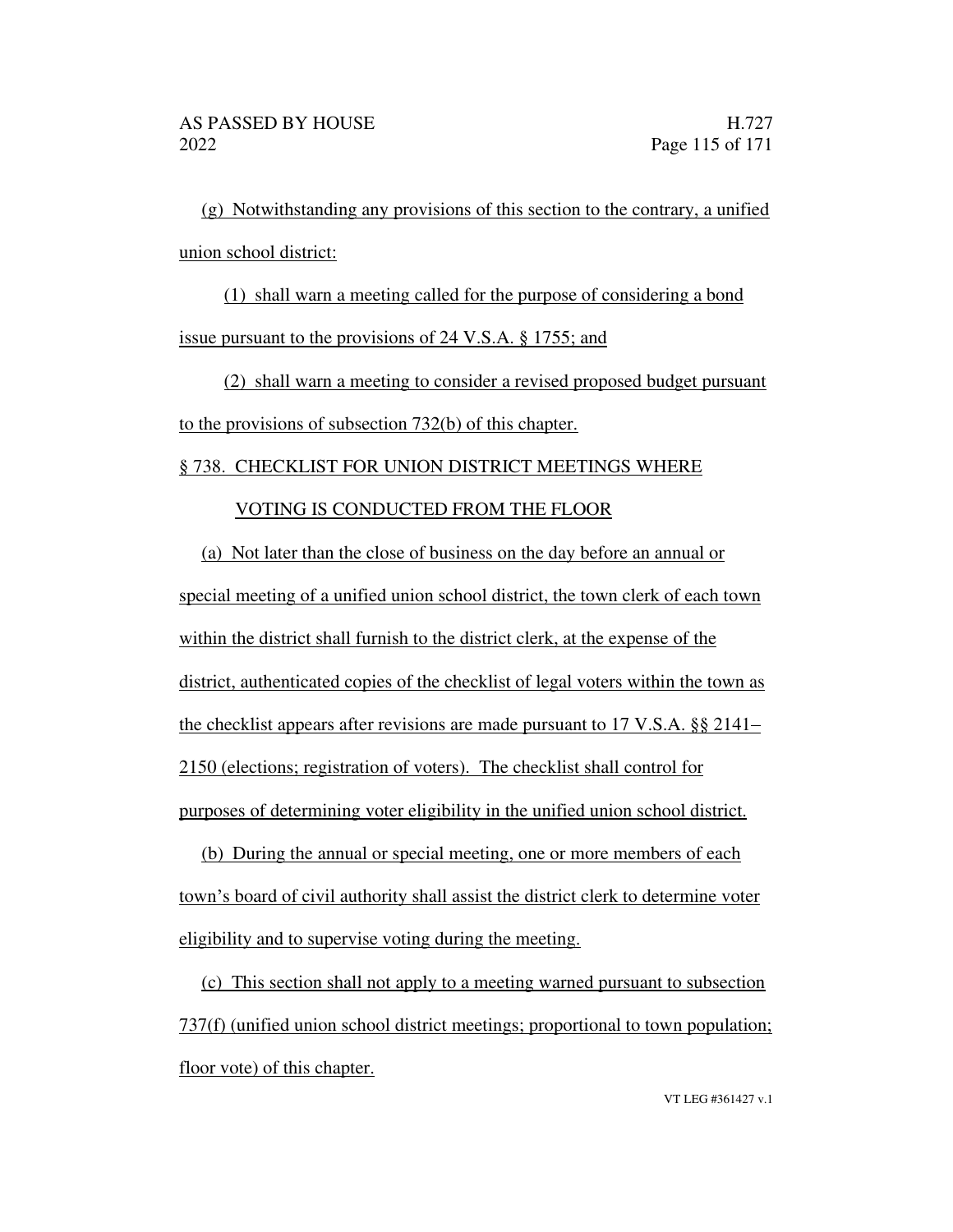## § 739. CONDUCT OF VOTE IF BY AUSTRALIAN BALLOT

For any vote that proceeds by Australian ballot in a unified union school district:

(1) A district voter shall vote by Australian ballot in the town in which the voter currently resides at the polling location identified in the warning.

(2) Voting shall occur in each town on the same day.

(3) The board of civil authority of each town shall be responsible for determining the eligibility of persons to vote and for supervising voting at that polling location.

(4) The opportunity for early and absentee voting pursuant to 17 V.S.A. §§ 2531 2550 (conduct of elections; early and absentee voters) shall be provided.

# § 740. PREPARATION AND FORM OF AUSTRALIAN BALLOT

(a) The clerk of a unified union school district shall prepare the ballot for any vote that proceeds by Australian ballot in the district.

(b) Only questions warned by the unified union school district and presented to the voters of that district shall appear on a ballot prepared pursuant to subsection (a) of this section.

(c) Warned questions of the unified union school district shall not appear on the same ballot as questions warned by the legislative body of a town within the unified union school district.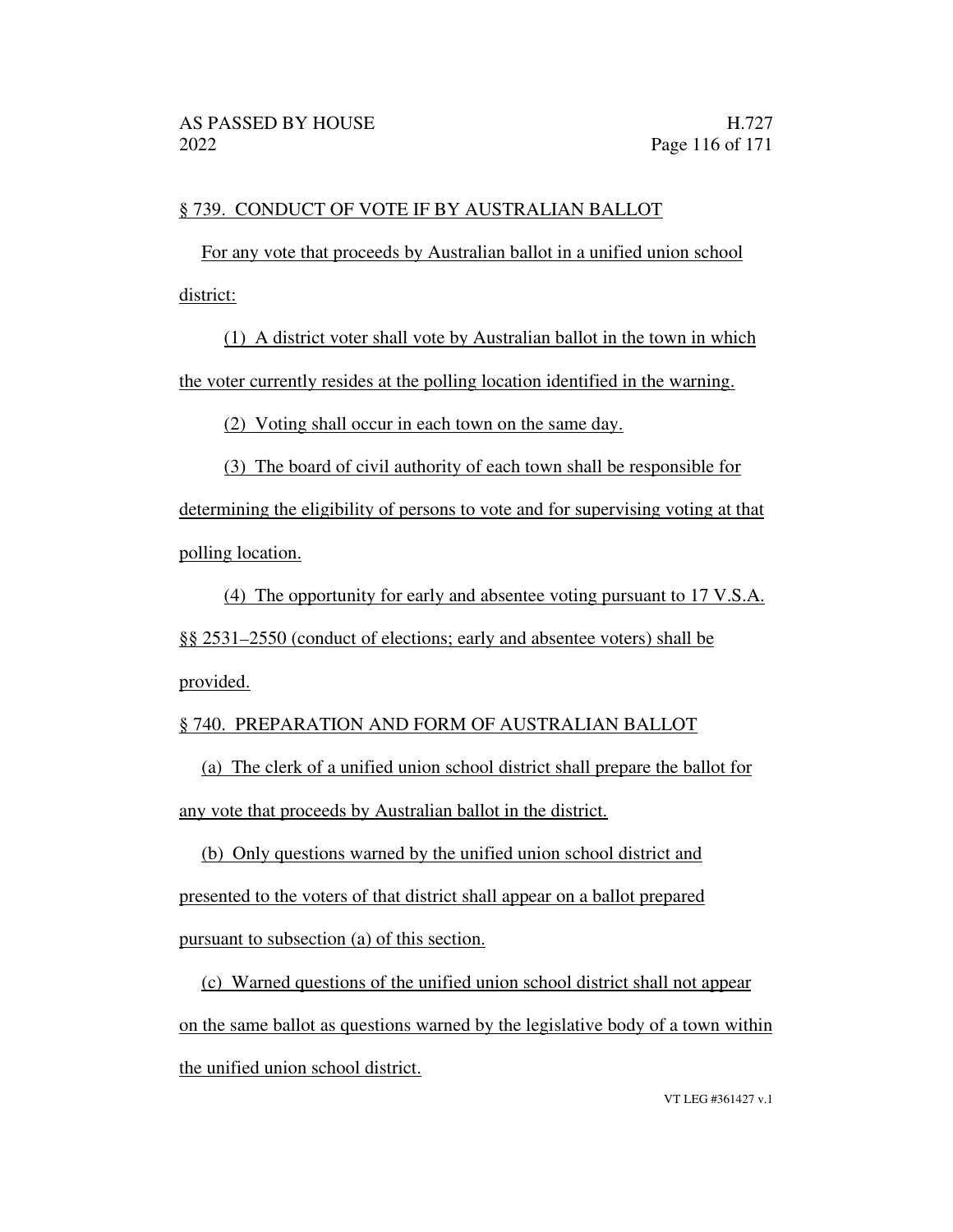### § 741. COUNTING OF AUSTRALIAN BALLOTS

(a) Process.

(1) At least two members of the board of civil authority of each town within a unified union school district, or two election officials appointed by the board of civil authority of that town, shall transport ballots cast in the town in a sealed container to a central location designated by the district clerk. The district clerk shall place the ballots from all locations into a single container.

(2) The boards of civil authority shall not count the ballots for purposes of determining the outcome of the votes cast in that town prior to transporting them but may open the containers and count the total number of ballots cast at that polling location.

(3) The district clerk or designee shall supervise representatives of the boards of civil authority, identified in subdivision (1) of this subsection, to count ballots at the central location pursuant to section 742 (commingling and reporting of votes cast by Australian ballot and from the floor) of this title. The district clerk shall also have the authority to appoint current unified union school district board members who are not on the ballot to aid in the counting of ballots.

(4) The ballots shall be counted as soon as possible, but not later than 24 hours after the time at which the polls closed.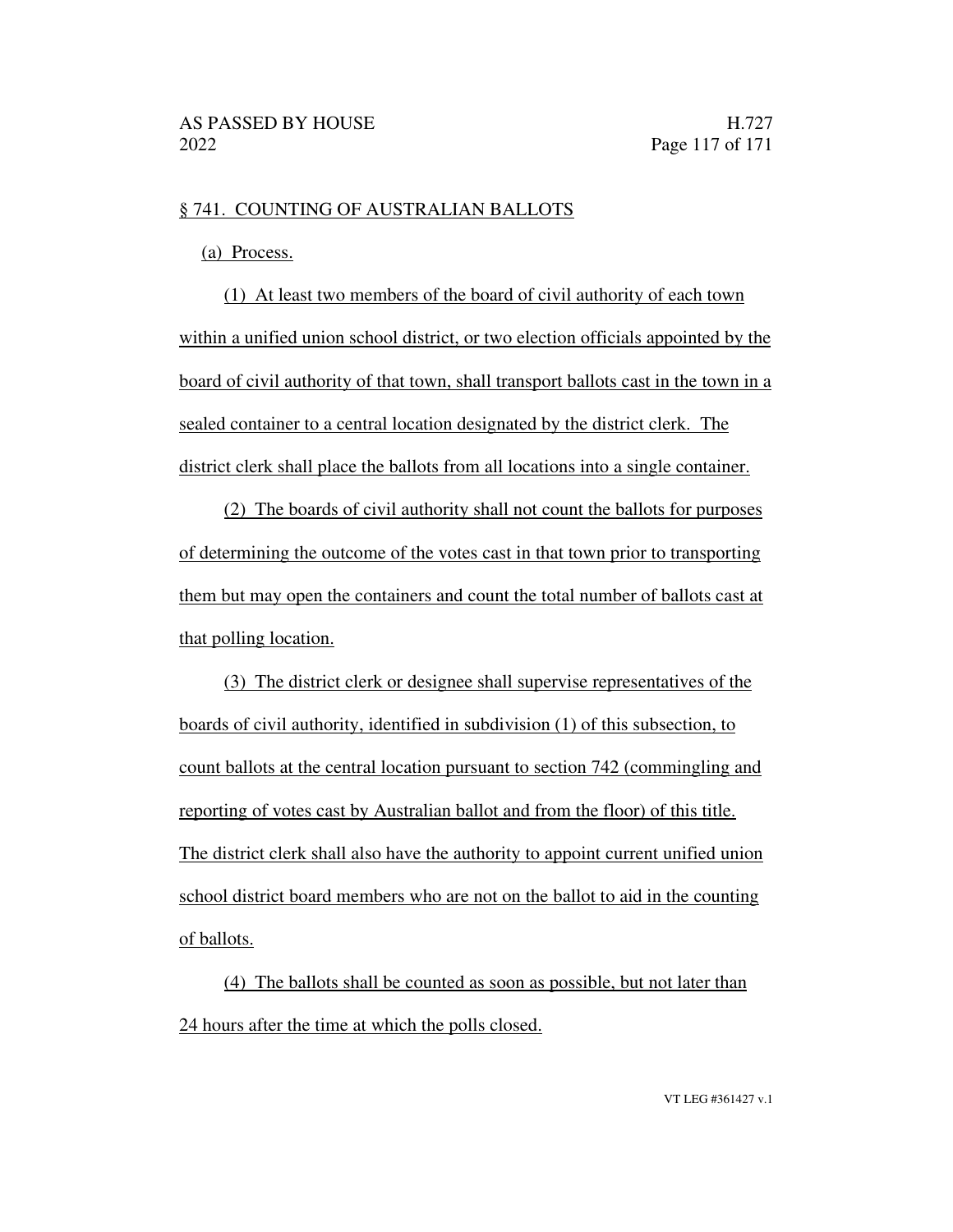(5) If ballots are to be counted on the day following the election, then the clerk of each town within the unified union school district shall store the ballots in a secure location in the town until they are transported on the following day to the central location designated by the district clerk for counting.

(6) After the ballots have been counted, the district clerk shall seal them in a secure container and store them for at least 90 days in a secure location.

(b) Applicability. The counting of Australian ballots cast by voters in a unified union school district for the election of members of the district board, for the election of district officers, for proposed budgets, and for any other public questions shall proceed pursuant to the provisions of this section, except when:

(1) Vermont statute explicitly permits or requires a different method for a specific type of question presented to the voters;

(2) the ballots have been cast to elect a unified union school district board member where membership on the board is apportioned based on town population pursuant to subdivision  $730(a)(1)$  (unified union school district; Australian ballot; proportional to town population) of this title; or

VT LEG #361427 v.1 (3) the articles of agreement as initially approved by the voters on or before July 1, 2019 explicitly provide that the board of civil authority of each town within the unified union school district shall count Australian ballots cast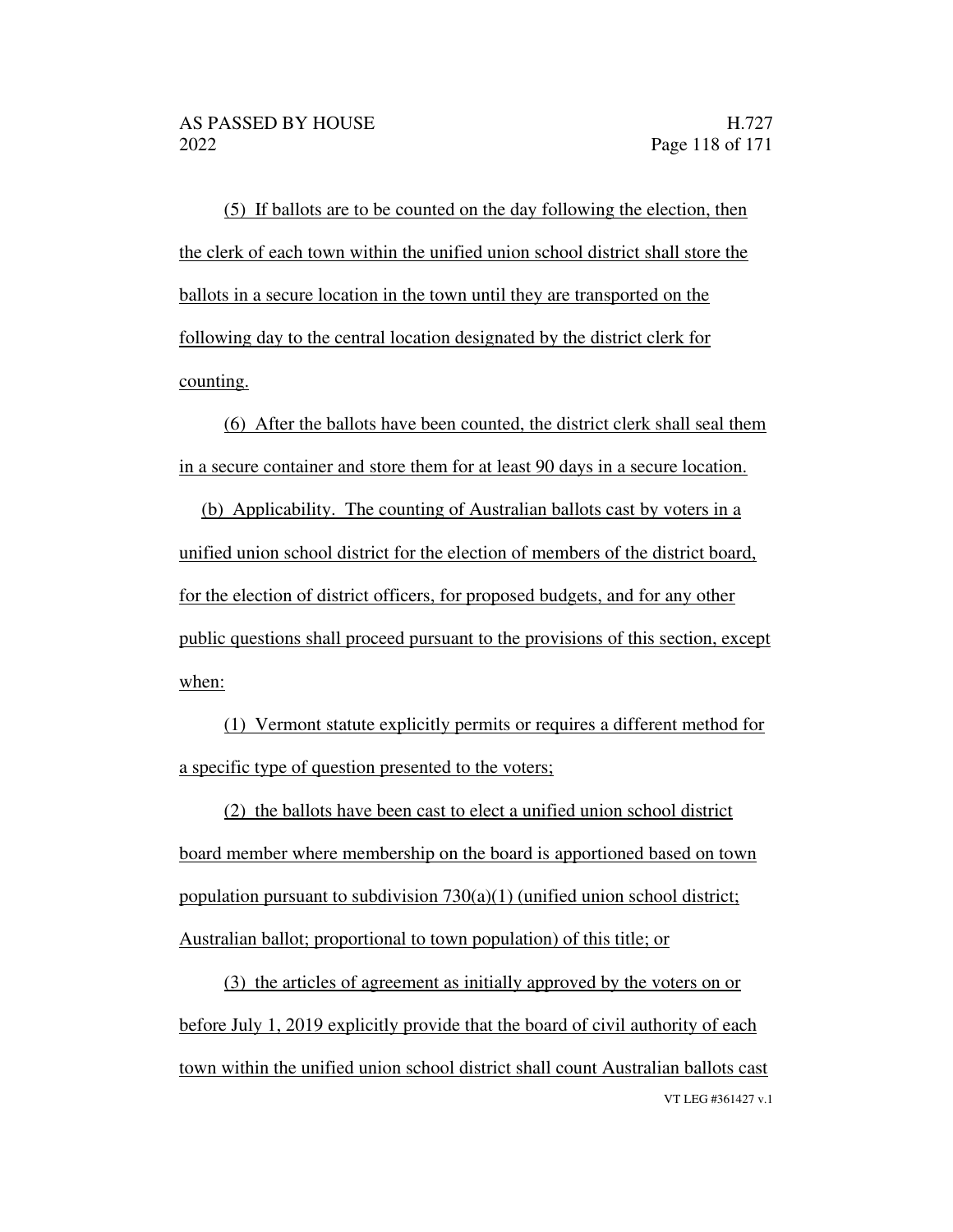in that town and report that town's results to the district clerk, who shall calculate total votes cast within the unified union school district and report the result of the vote to the public.

# § 742. COMMINGLING AND REPORTING OF ALL VOTES CAST BY AUSTRALIAN BALLOT AND FROM THE FLOOR

(a) Commingling. Votes cast by the voters of a unified union school district shall be commingled, whether cast by Australian ballot or from the floor, and shall not be counted according to the town in which a voter resides.

(b) Report to public. The district clerk shall report the commingled results of votes cast by voters of a unified union school district.

(c) Applicability. The commingling and reporting of votes cast by voters in a unified union school district for the election of members of the district board, for the election of district officers, for proposed budgets, and for any other public question shall proceed pursuant to the provisions of this section regardless of whether the votes proceeds by Australian ballot or by a floor vote, except when:

(1) Vermont statute explicitly permits or requires a different method for a specific type of question presented to the voters;

(2) the ballots have been cast to elect a unified union school district board member where membership on the board is apportioned based on town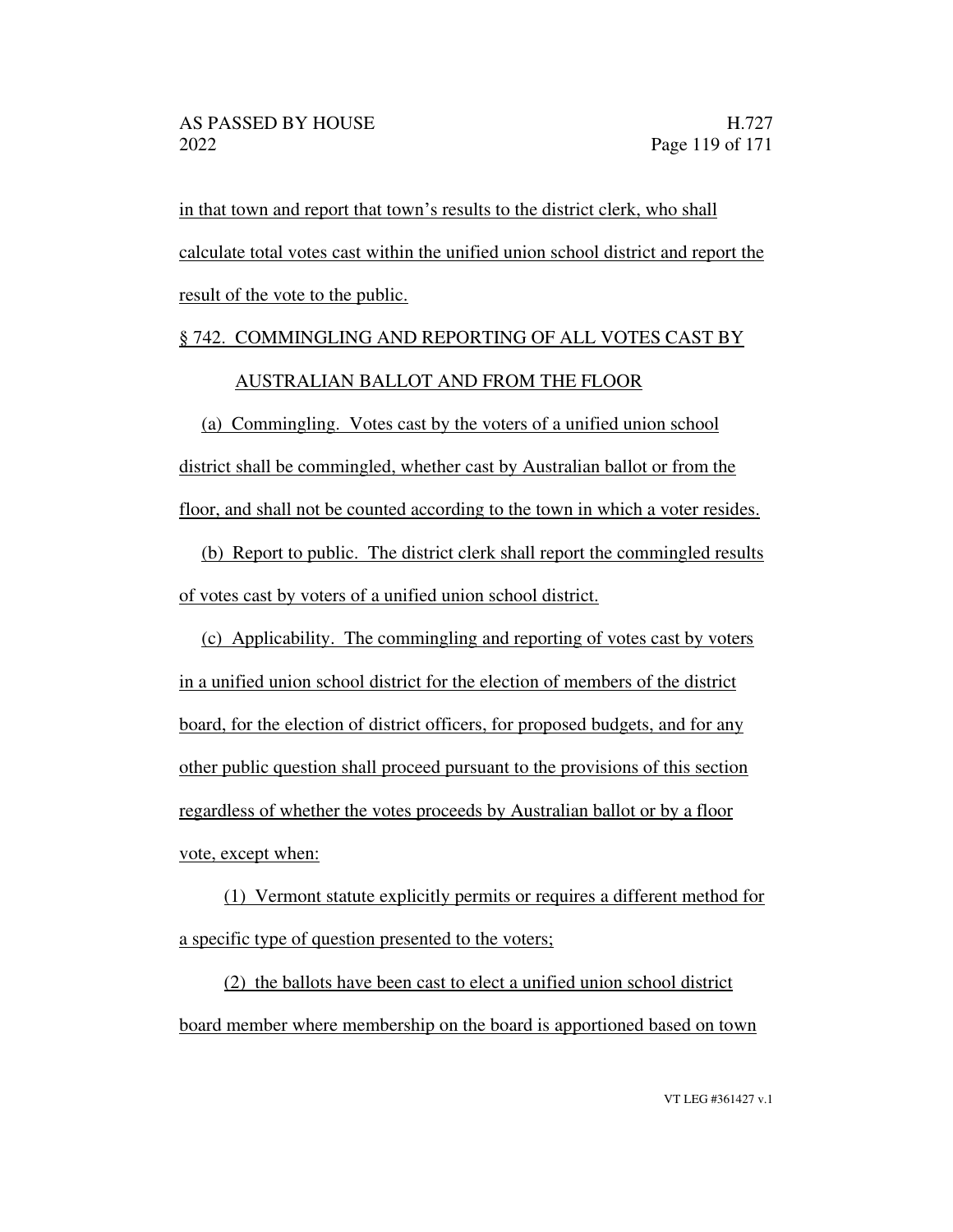population pursuant to subdivision  $730(a)(1)$  (unified union school district; Australian ballot; proportional to town population) of this chapter; or

(3) the articles of agreement as initially approved by the voters on or before July 1, 2019 explicitly provide that the board of civil authority of each town within the unified union school district shall count Australian ballots cast in that town and report that town's results to the district clerk, who shall calculate total votes cast within the unified union school district and report the result of the vote to the public.

### § 743. BOND ISSUES; DEBT LIMIT

(a) A unified union school district may make improvements, as defined by 24 V.S.A. § 1751 (municipal and county government; indebtedness definitions), and may incur indebtedness for improvements as provided in 24 V.S.A. chapter 53, subchapter 1 (municipal and county government; indebtedness generally).

(b) The debt limit of the unified union school district shall be 10 times the total of the education grand lists of the towns within the unified union school district. The existing indebtedness of a unified union school district incurred to finance any project approved under sections 3447 to 3456 (State aid for capital construction costs) of this title shall not be considered a part of the indebtedness of the unified union school district for purposes of determining its debt limit for a new proposed bond issue.

VT LEG #361427 v.1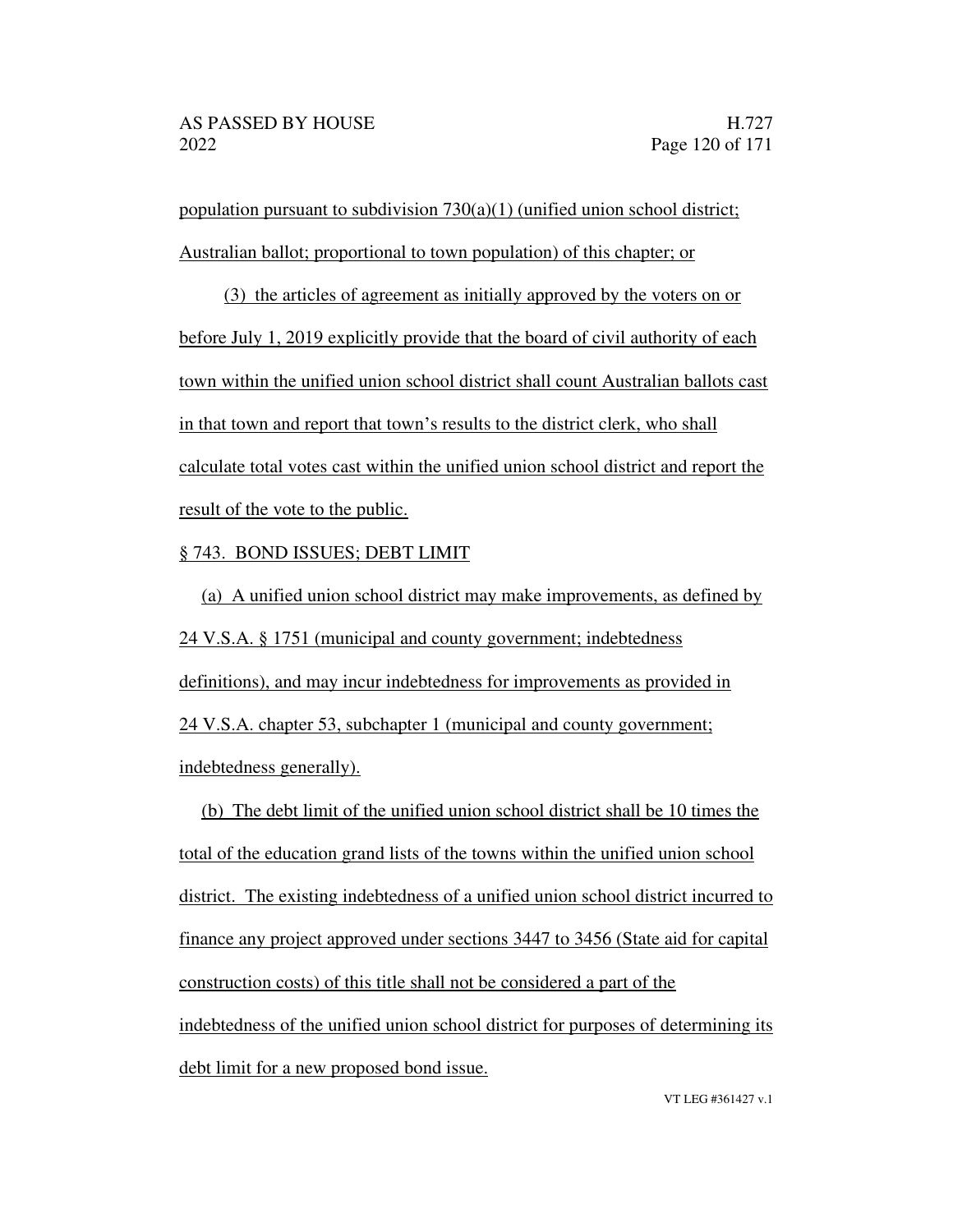(c) Bond issues under this section shall be determined by Australian ballot and shall proceed pursuant to sections 737 (warnings of unified union school district meetings) and 739–742 (vote by Australian ballot) of this subchapter. The ballots shall be commingled before counting.

[Sec. 744 reserved]

Subchapter 4. Union Elementary School Districts and

Union High School Districts

# § 745. DEFINITIONS

As used in this subchapter, words have the meaning as defined in section 702 (definitions) of this title and any words not defined in that section have their plain meaning, except:

(1) Member district. "Member district" means either a town school district that is a member district as defined in section 702 (definitions) of this title or a town in a member district if the member district is itself a union elementary or union high school district, as applicable.

(2) Town clerk.

(A) If, pursuant to section 425 (other town school district officers) of this title, the voters of a member district have elected a district clerk who is not also the clerk of the town, then "town clerk" means the elected clerk of that member district.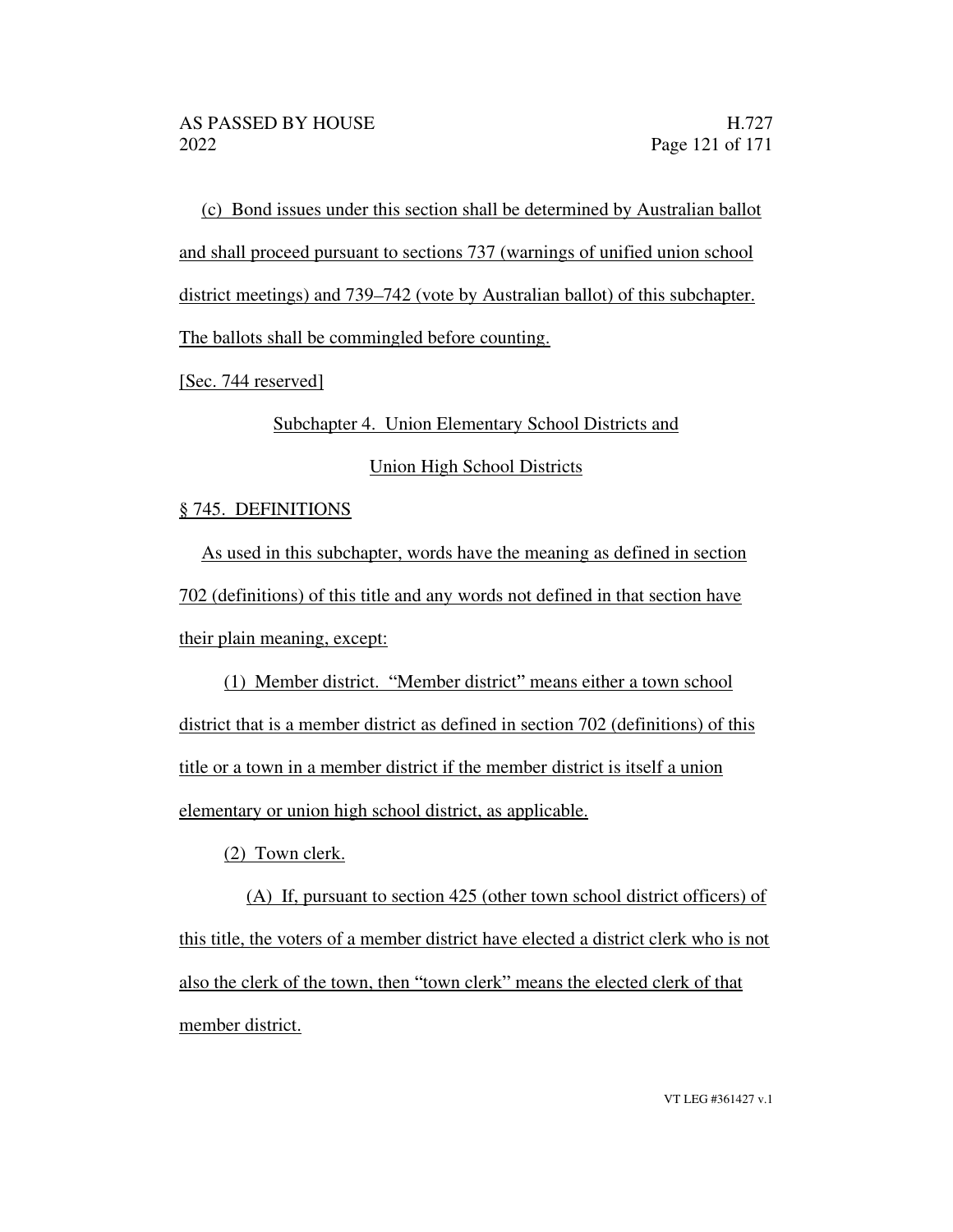(B) Notwithstanding subdivision (A) of this subdivision (2), if a union elementary or union high school district is a member district of the union school district, then "town clerk" has its plain meaning and means the clerk of each town in the member district.

[Sec. 746 reserved]

Article 1. Union Elementary and Union High School Districts – Boards and Board Members

§ 747. BOARD MEMBERS; TERM; CONDUCT OF MEETINGS; QUORUM AND VOTING; POWERS AND DUTIES

(a) Members. Except as set forth in subchapter 2 (exploration, formation, and organization) of this chapter for initial members, each member of the board of a union elementary school or union high school district shall:

(1) be elected by the voters at warned meeting pursuant to section 748 (union elementary and union high school district board members) of this chapter;

(2) assume office upon election, except as provided in subdivision 755(f)(3) (warnings of union elementary and union high school district meetings) of this chapter; and

(3) be sworn in before entering upon the duties of the office.

VT LEG #361427 v.1 (b) Term. A member elected at an annual meeting shall serve for a term of three years or until the member's successor is elected and has taken the oath of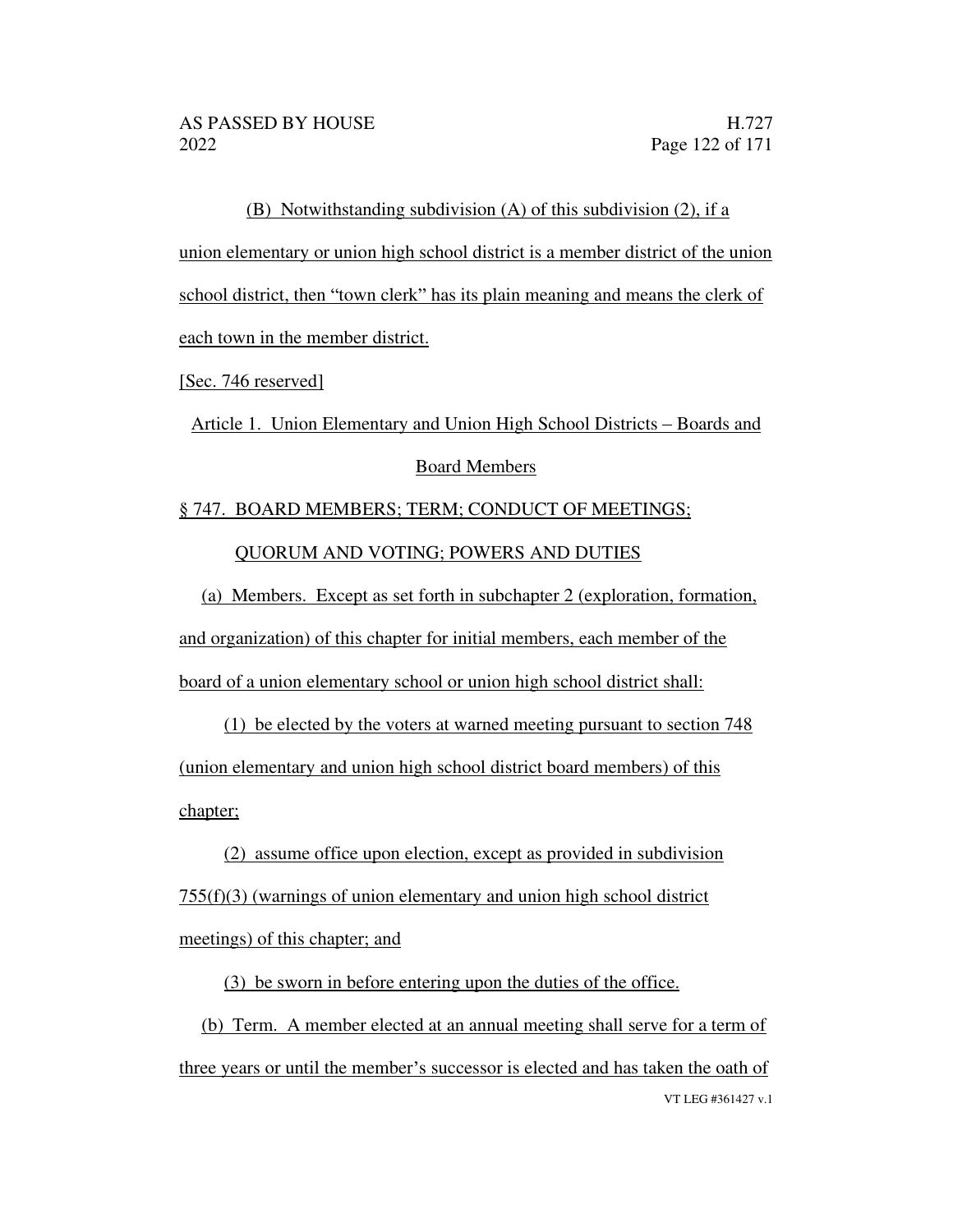office. A member elected at a special meeting shall serve for the balance of the term remaining.

(c) Quorum. A majority of the members of the board shall constitute a quorum. Subject to the provisions of subsection (d) of this section but notwithstanding any other provision of law, the concurrence of a majority of members present at a union elementary or union high school district board meeting shall be necessary and sufficient for board action; provided, however, the concurrence of more than a majority shall be necessary if required for a particular action by the voter-approved articles of agreement.

(d) Weighted voting. If weighted voting is used to achieve constitutionally required proportionality for members elected under the "proportional to town population" model set out in subdivisions  $711(e)(1)$  (proposed union elementary or union high school district; proportional to town population) and 748(a)(1) (union elementary and union high school district board members; Australian ballot; proportional to town population) of this chapter, then a number of members of the board holding a majority of the total number of weighted votes shall constitute a quorum, and a majority of the weighted votes cast shall be necessary and sufficient for board action.

(e) Board chair and board clerk. At the meeting next following each annual meeting, the union elementary or union high school district board shall elect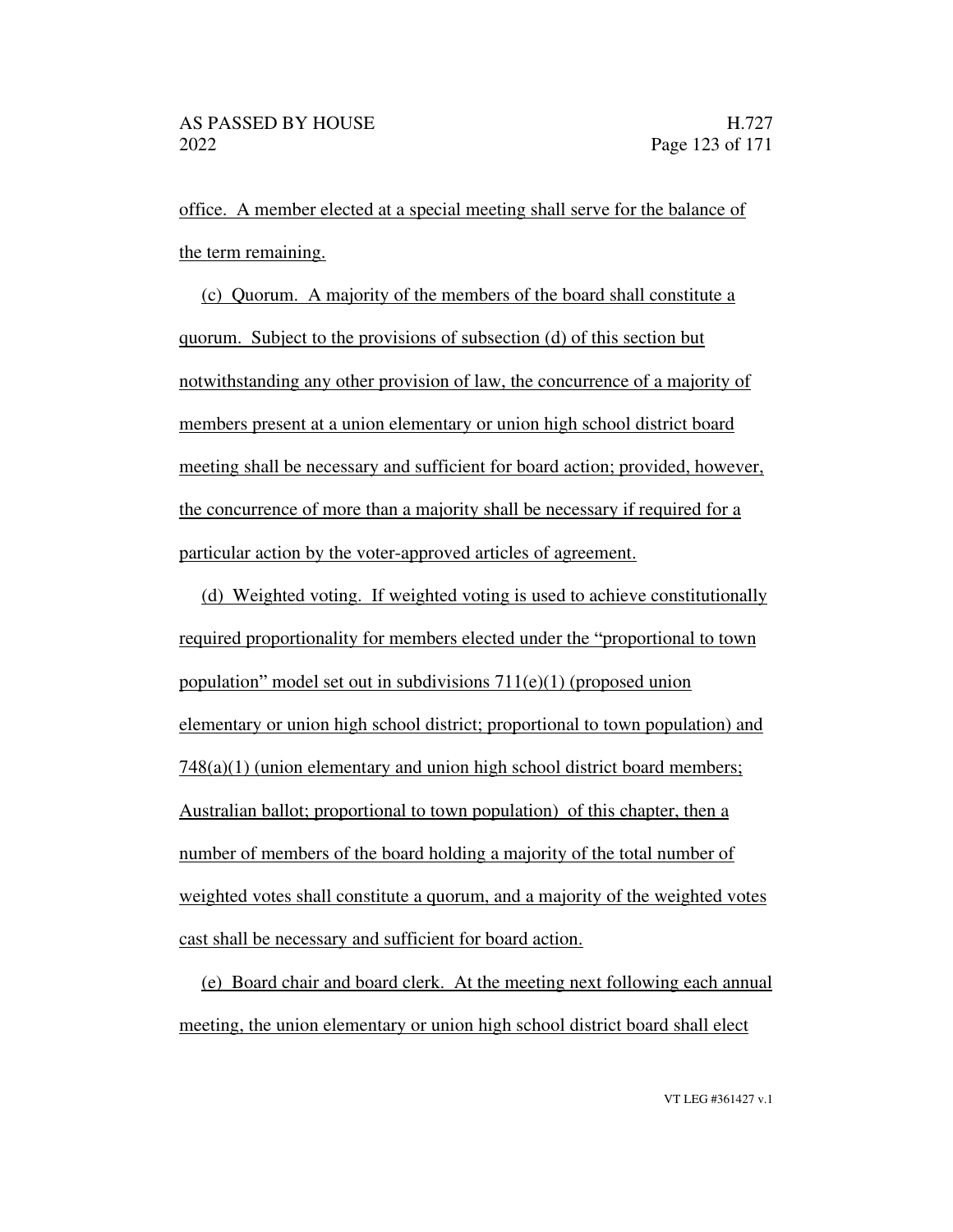one of its number to serve as the chair of the board and one other of its number to serve as the clerk of the board.

(f) Powers, duties, and liabilities. The powers, duties, and liabilities of a union elementary or union high school district board, board chair, and board clerk shall be the same as those of a board, board chair, and board clerk of a town school district.

(g) Minutes. The board clerk shall prepare minutes of the proceedings of the union elementary or union high school district board, unless the board votes to delegate those duties to another individual. The board clerk shall transmit the minutes and all other documents constituting the record of board proceedings to the clerk of the union elementary or union high school district, who shall be responsible for maintaining a permanent record of board proceedings. In the board clerk's absence, another member of the school board shall assume the duties of the clerk.

(h) Stipend. The board clerk may be paid upon order of the board.

# § 748. UNION ELEMENTARY AND UNION HIGH SCHOOL DISTRICT

### BOARD MEMBERS; NOMINATION AND ELECTION; BOND

(a) If by Australian ballot. The provisions of this subsection (a) shall apply to a union elementary or union high school district that conducts elections for board membership by Australian ballot.

(1) Proportional to town population.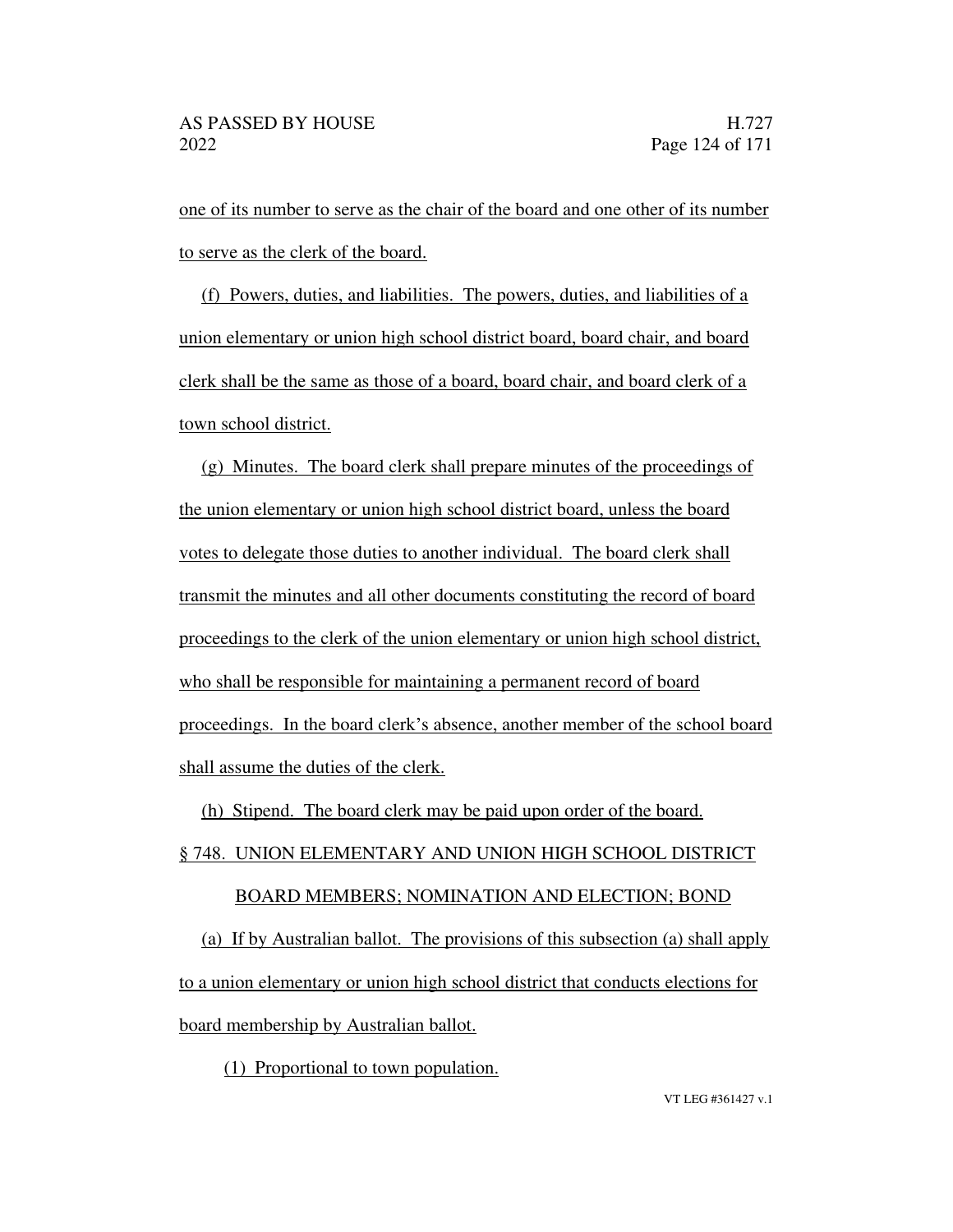(A) When membership on the board of a union elementary or union high school district is apportioned to each member district in a number that is closely proportional to the member district's relative population, the voters of the member district may file a petition nominating a candidate for board membership. A petition is valid only if:

(i) the candidate is a current voter of the member district;

(ii) the petition identifies the term of office for which the

candidate is nominated;

(iii) the petition is signed by at least 30 voters residing in the member district or one percent of the legal voters in that district, whichever is less;

(iv) the voters file the petition with the town clerk not later than 5:00 p.m. on the sixth Monday preceding the day of the election; and

(v) the candidate files with the town clerk a written consent to the printing of the candidate's name on the ballot.

(B) After confirming that the names on the petition correspond to registered voters of the member district, the town clerk shall transmit the name of each duly nominated candidate to the clerk of the union elementary or union high school district.

VT LEG #361427 v.1 (C) The union district clerk shall prepare a union elementary or union high school district ballot for each member district and shall transmit the ballot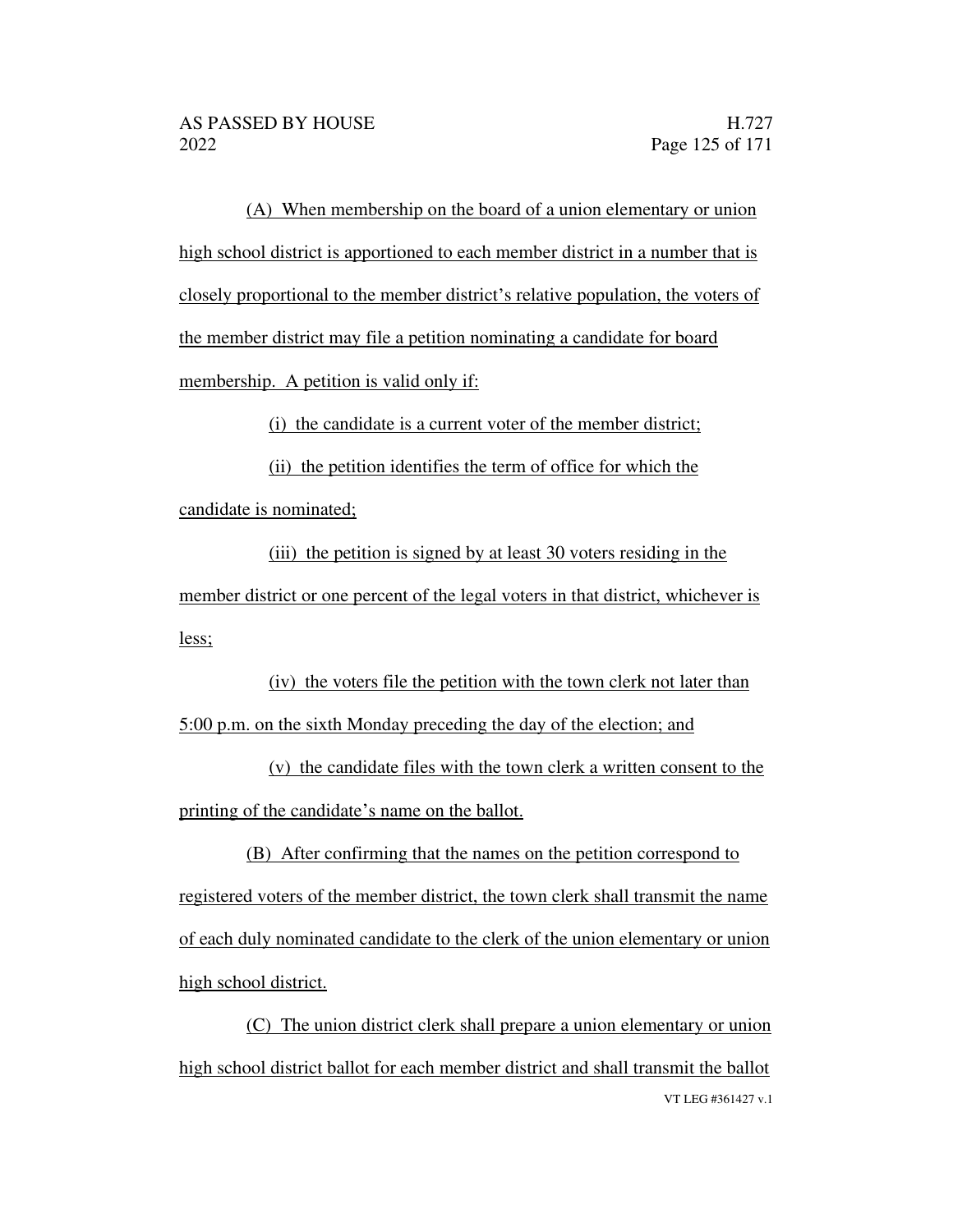to the town clerk to make available to the voters residing in the member district.

(D) The voters of the member district shall elect as many board members as are apportioned for that term of office on the union elementary or union high school district board based on the population of the member district.

(2) Modified at-large model: allocation to town; at-large representation.

(A) When membership on the board of a union elementary or union high school district is allocated to each member district, but the allocation is not closely proportional to the member district's population and the board member is elected at-large, the voters residing in any one or more of the member districts may file a petition nominating a candidate for board membership under the "modified at-large" model. A petition is valid only if:

(i) the candidate is a current voter of the member district to which the seat is allocated;

(ii) the petition identifies the term of office for which the candidate is nominated;

(iii) the petition is signed by at least 60 voters residing in the union elementary or union high school district;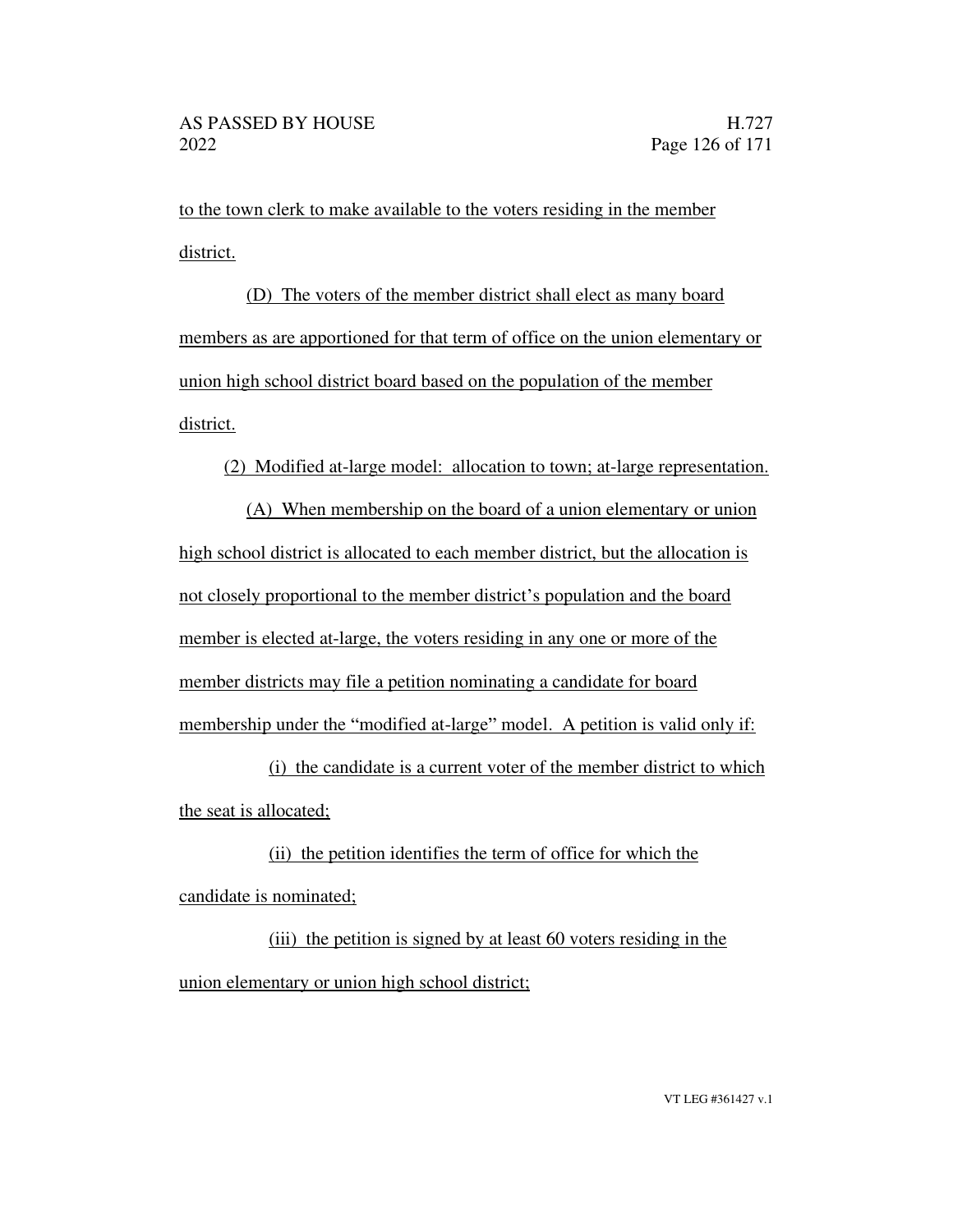(iv) the voters file the petition with the clerk of the union elementary or union high school district not later than 5:00 p.m. on the sixth Monday preceding the day of the election; and

(v) the candidate files with the union district clerk a written consent to the printing of the candidate's name on the ballot.

(B) Not later than 5:00 p.m. on the sixth Monday preceding the day of the election, the town clerk of each member district shall furnish to the union district clerk, at the expense of the union district, authenticated copies of the checklist of legal voters within the member district as the checklist appears after revisions are made pursuant to 17 V.S.A. §§ 2141–2150.

(C) The union district clerk shall prepare the union elementary or union high school district ballot to include the name of each duly nominated candidate and shall transmit the ballot to the town clerk of each member district to make available to the voters residing in the member district.

(D) The voters of the union elementary or union high school district shall elect as many board members as are to be elected at-large for that term of office under the "modified at-large" model.

(3) At-large representation.

VT LEG #361427 v.1 (A) When membership on the board of a union elementary or union high school district is not apportioned or allocated pursuant to subdivision (1) (proportional to town population) or (2) (modified at-large) of this subsection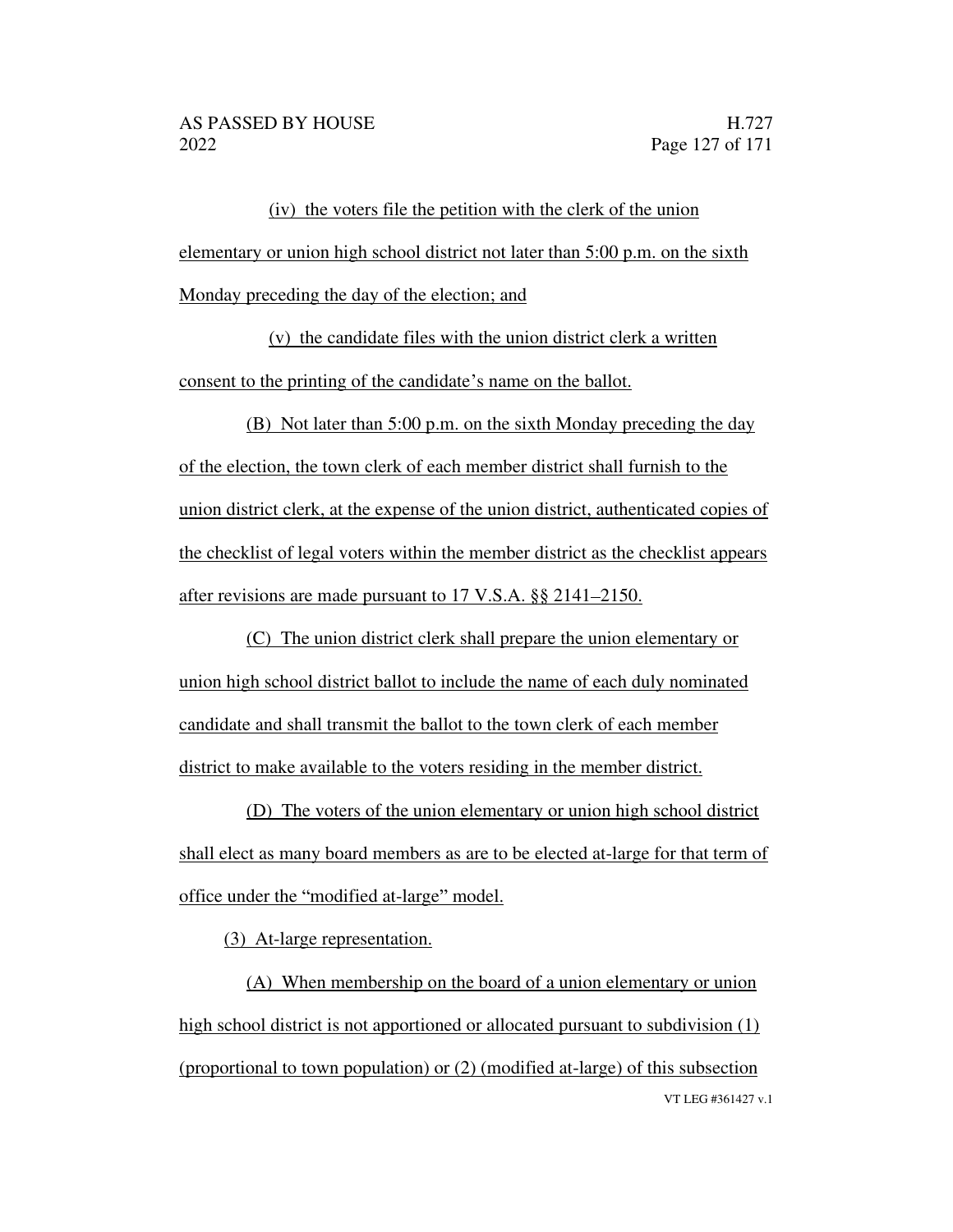(a) (Australian ballot) and the board member is elected at large, the voters residing in any one or more of the member districts may file a petition nominating a candidate for at-large board membership. A petition is valid only if:

(i) the candidate is a current voter of the union elementary or union high school district;

(ii) the petition identifies the term of office for which the candidate is nominated;

(iii) the petition is signed by at least 60 voters residing in the union elementary or union high school district;

(iv) the voters file the petition with the clerk of the union elementary or union high school district not later than 5:00 p.m. on the sixth

Monday preceding the day of the election; and

(v) the candidate files with the union district clerk a written consent to the printing of the candidate's name on the ballot.

(B) Not later than 5:00 p.m. on the sixth Monday preceding the day of the election, the town clerk of each member district shall furnish to the union district clerk, at the expense of the union district, authenticated copies of the checklist of legal voters within the member district as the checklist appears after revisions are made pursuant to  $17$  V.S.A. §§  $2141-2150$ .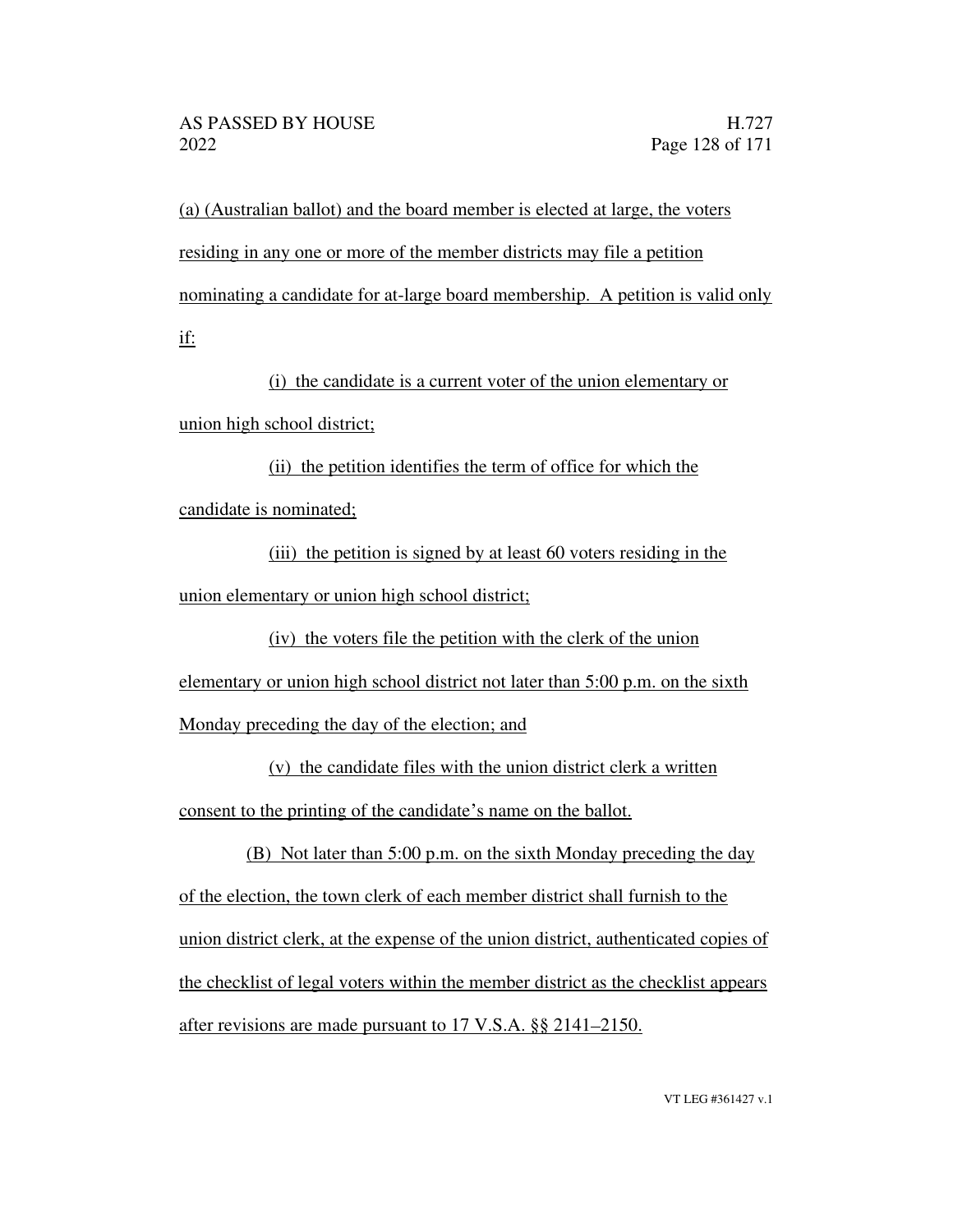(C) The union district clerk shall prepare the union elementary or union high school district ballot to include the name of each duly nominated candidate and shall transmit the ballot to the town clerk of each member district to make available to the voters residing in the member district.

(D) The voters of the union elementary or union high school district shall elect as many board members as are to be elected at-large for that term of office.

(b) If not by Australian ballot. The provisions of this subsection (b) shall apply to a union elementary or union high school district that does not conduct elections for board membership by Australian ballot.

(1) The nomination and election of candidates for the office of union elementary or union high school district board member shall occur at a warned meeting of the union school district; provided, however, if the union district elects board members under the "proportional to town population" model, then the nomination and election of candidates shall occur at an annual or special meeting of the member district for the town in which the candidate resides, warned for the purpose pursuant to subsection 755(f) (warnings of union elementary and union high school district meetings; members elected under proportional to town population model and by floor vote) of this chapter.

(2) Voters shall only nominate a person who is present at the meeting, and the person shall accept or reject the nomination.

VT LEG #361427 v.1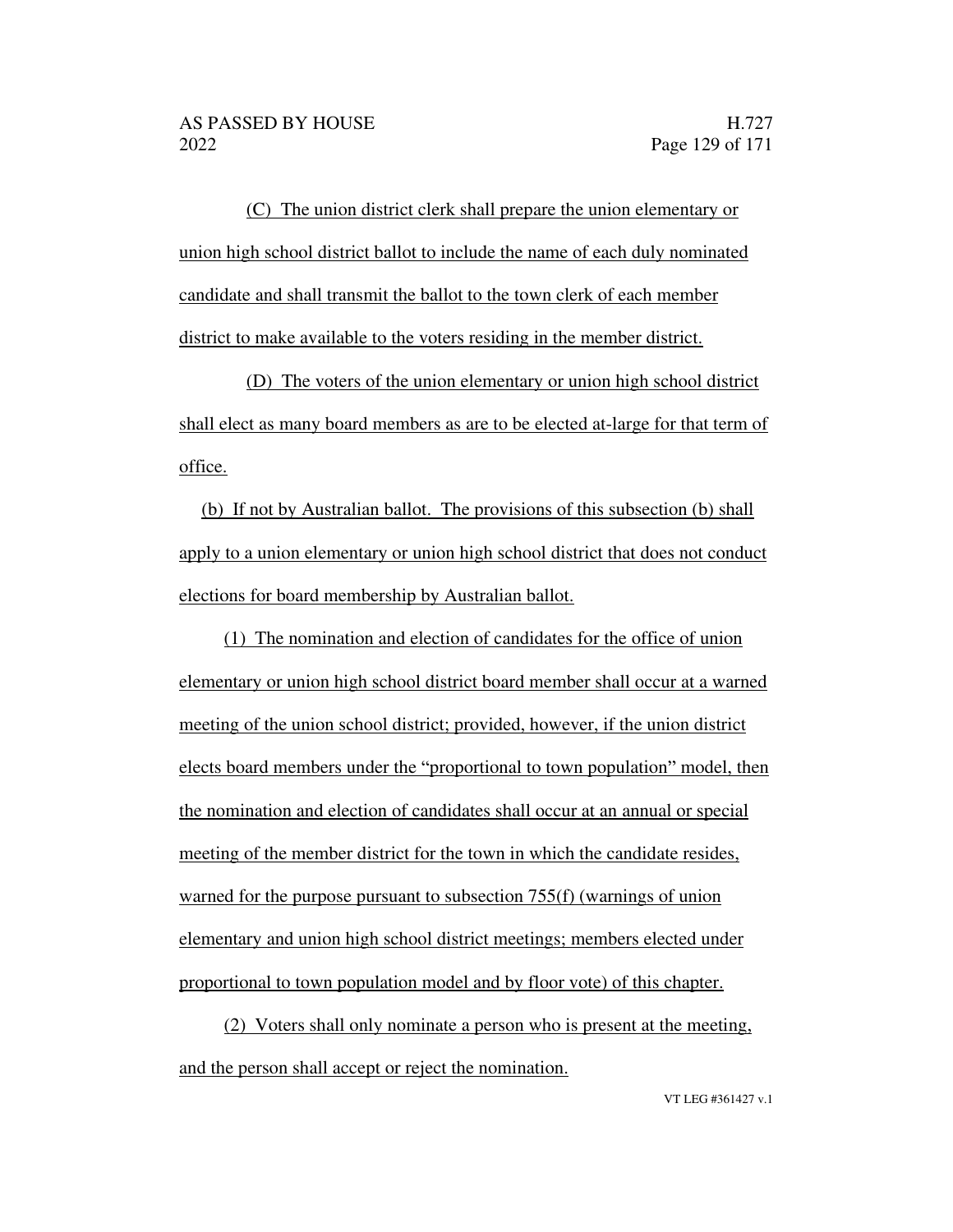(3) The meeting shall proceed in a manner to ensure that the candidate is a voter of a specific member district if the union district elects board members under either the "proportional to town population" model or the "modified atlarge" model.

(c) Bond. Before a newly elected board member enters upon the duties of office, the union district shall ensure that the district's blanket bond covers the new member.

(d) Notification. Within 10 days after the election of a board member pursuant to this section, the union elementary or union high school district clerk shall transmit the name of the newly elected board member to the Secretary of State.

# § 749. VACANCY ON UNION ELEMENTARY OR UNION HIGH SCHOOL DISTRICT BOARD

(a) Filling a vacancy. Notwithstanding any other provisions of law to the contrary, this section shall apply to a vacancy on a union elementary or union high school district board, unless otherwise provided in the articles of agreement of the union elementary or union high school district as initially approved by the voters on or before July 1, 2019.

VT LEG #361427 v.1 (1) Proportional to town population. If the vacancy is for a seat where membership is apportioned to a member district in a number that is closely proportional to its relative population and only voters residing in the member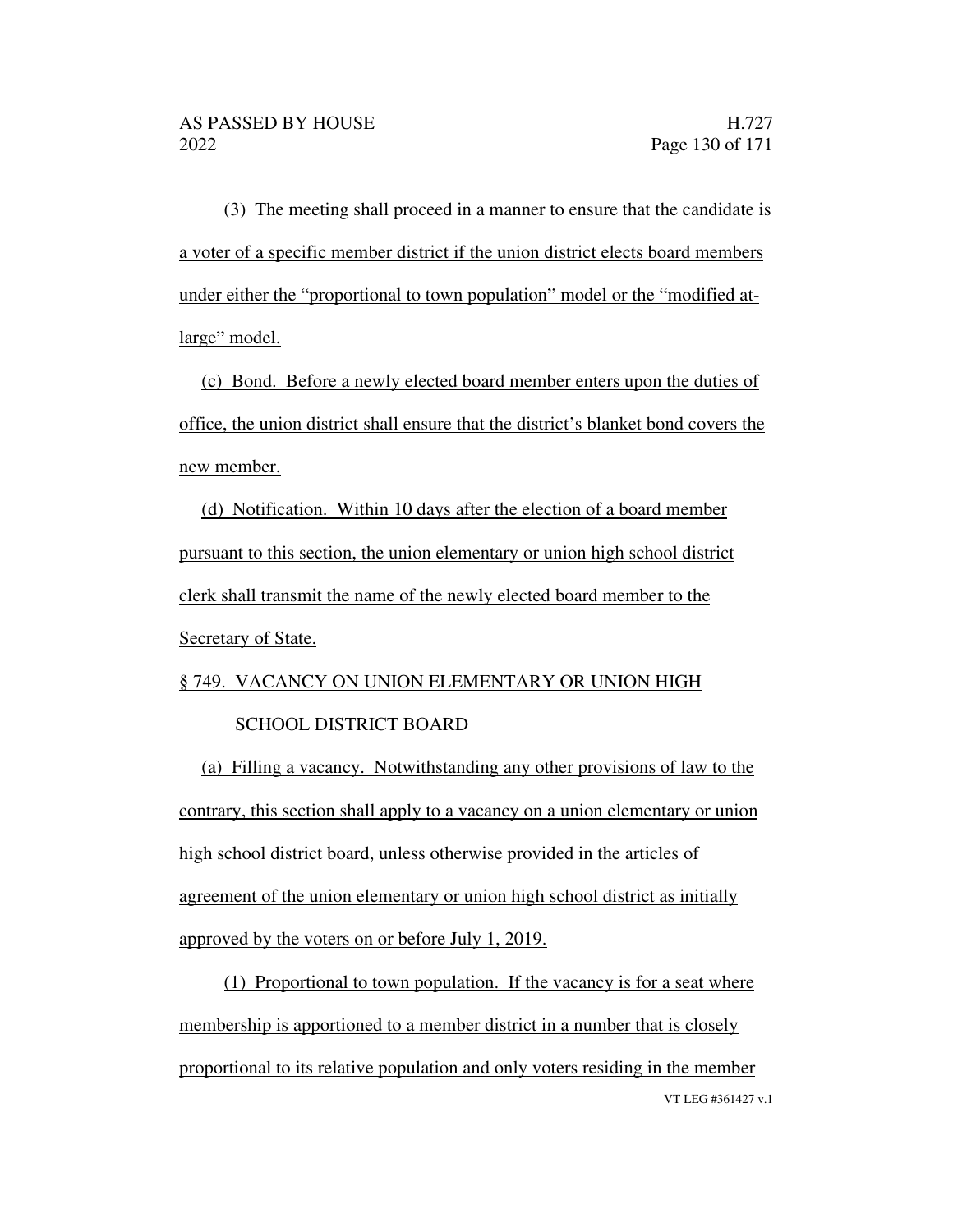district elect the board member, then the union elementary or union high school district clerk shall notify the board of the member district not later than five days after learning of the vacancy. Within 30 days after receiving notice, the board of the member district shall appoint a person who is otherwise eligible to serve as a member of the union elementary or union high school district board to fill the vacancy until the voters elect a successor at an annual or special meeting pursuant to the provisions of section 748 (union elementary and union high school district board members) of this chapter.

(2) Modified at-large model: allocation to town; at-large representation. If the vacancy is for a seat where membership is allocated to a member district in a number that is not closely proportional to each district's relative population and the board member is elected at-large, then the union elementary or union high school district clerk shall notify the board of the member district not later than five days after learning of the vacancy. Within 30 days after providing notice and after consultation with the member district's board, the union elementary or union high school district board shall appoint a person who is otherwise eligible to serve as a member of the union elementary or union high school district board to fill the vacancy until the voters elect a successor at an annual or special meeting pursuant to the provisions of section 748 (union elementary and union high school district board members) of this chapter.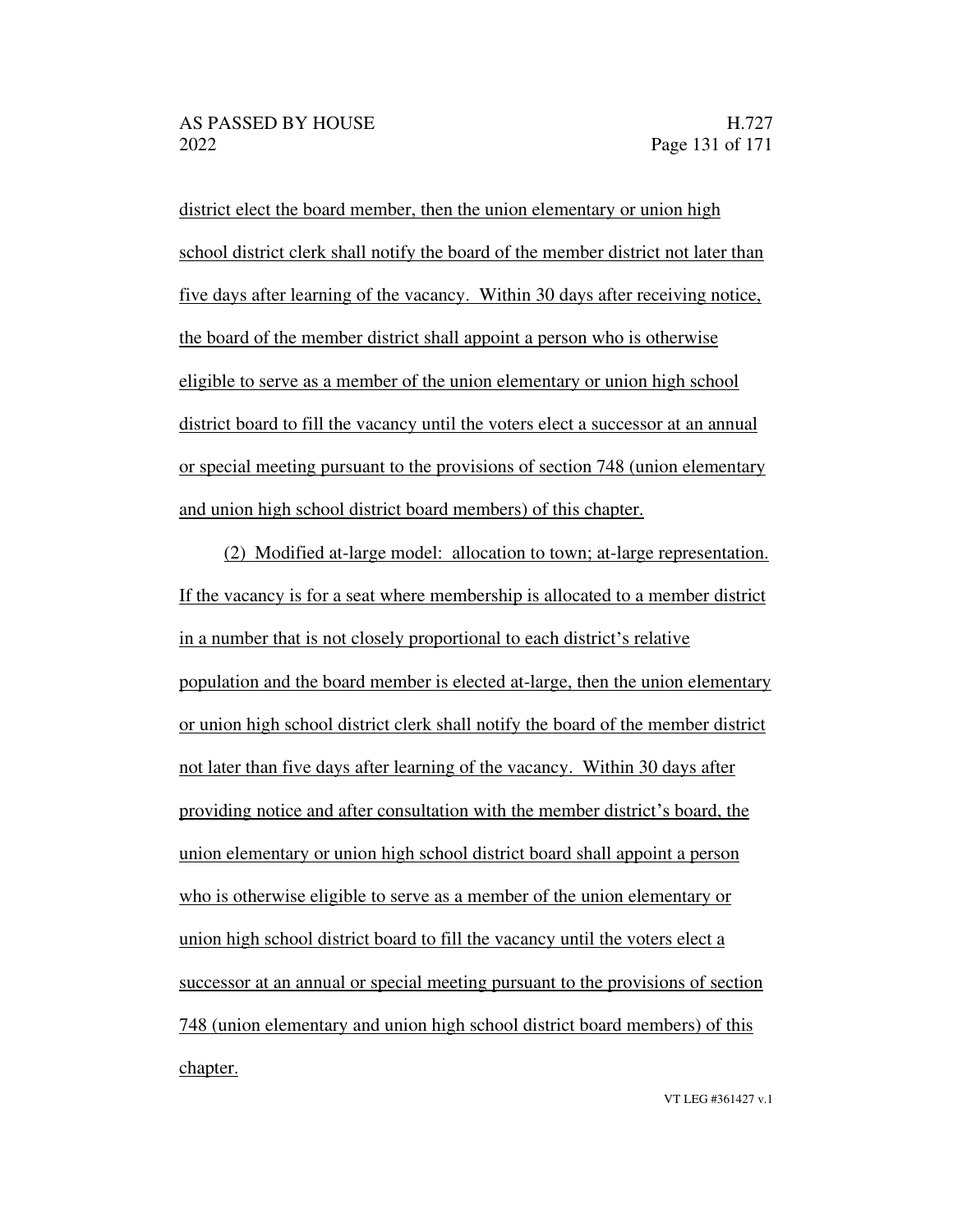(3) At-large representation. If the vacancy is for a seat that is neither apportioned nor allocated to a member district pursuant to subdivision (1) (proportional to town population) or (2) (modified at-large) of this subsection and the board member is elected at-large, then within 30 days after creation of the vacancy the union elementary or union high school district board shall appoint a person who is otherwise eligible to serve as a member of the board to fill the vacancy until the voters elect a successor at an annual or special meeting pursuant to the provisions of section 748 (union elementary and union high school district board members) of this chapter.

VT LEG #361427 v.1 (4) No board of member district. For purposes of subdivisions (1) (proportional to town population) and (2) (modified at-large) of this subsection (a), if the member district is also a union school district and any related town school district has discontinued operations pursuant to subdivision 717(b)(2) (discontinuation of forming districts in union elementary and union high school districts) of this chapter and has no board, then the clerk of the union elementary or union high school district shall notify the selectboard of the pertinent town not later than five days after learning of the vacancy. Within 30 days after providing notice and after consultation with the selectboard, the union elementary or union high school district board shall appoint a person who is otherwise eligible to serve as a member of the union elementary or union high school district board to fill the vacancy until the voters elect a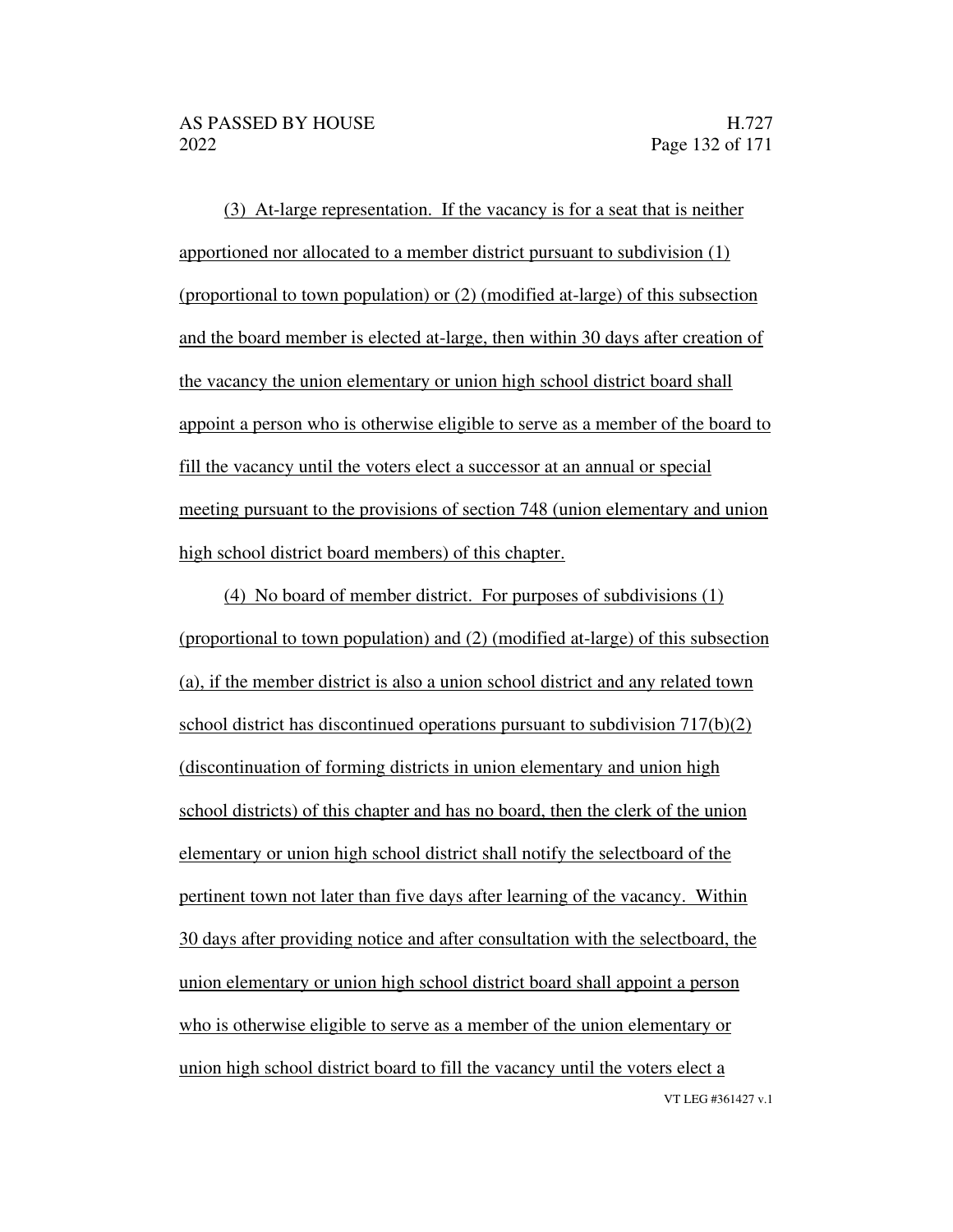successor at an annual or special meeting pursuant to the provisions of section 748 (union elementary and union high school district board members) of this chapter.

(5) Vacancy in all seats. If all seats on a school board are vacant, then the Secretary of State shall call a special election to fill the vacancies.

(b) Notification. Within 10 days after the appointment of a board member pursuant to this section, the clerk of the union elementary or union high school district shall transmit the name of the appointed board member to the Secretary of State.

(c) Obligations and expenses.

(1) Vacancy in majority. If there are vacancies in a majority of the members of a union elementary or union high school district board at the same time, then the remaining member or members are authorized to draw orders for payment of continuing obligations and necessary expenses until a majority of the vacancies are filled pursuant to the provisions of this section.

(2) Vacancy in all seats. If there are no members of the union elementary or union high school district board in office, then the Secretary of State shall appoint and authorize the district clerk or other qualified person to draw orders for payment of continuing obligations and necessary expenses until a majority of the vacancies are filled.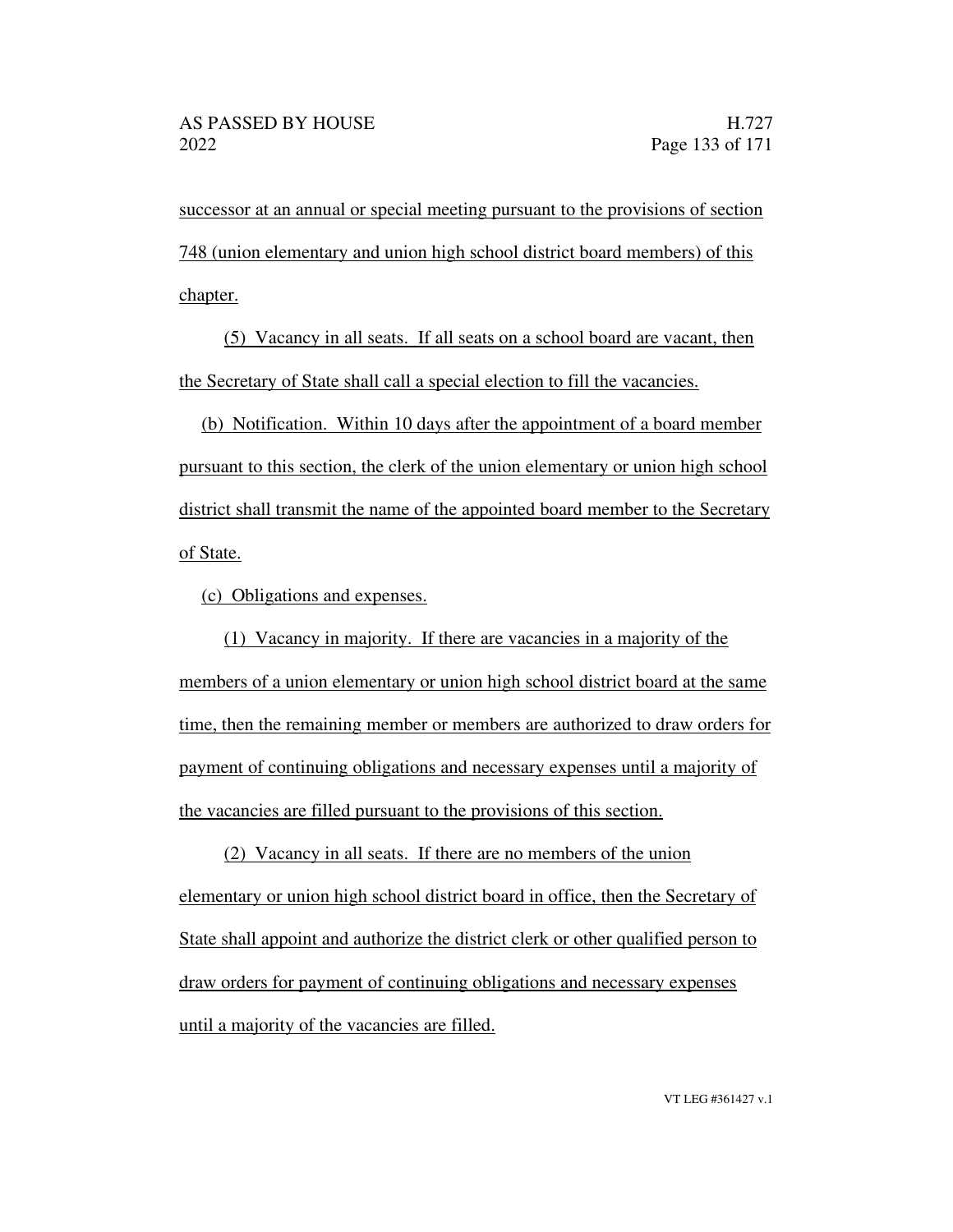### § 750. UNION ELEMENTARY OR UNION HIGH SCHOOL DISTRICT

### BUDGET; PREPARATION AND AUTHORIZATION

(a) The board of a union elementary or union high school district shall prepare and distribute a proposed budget annually for the next school year pursuant to the provisions of subdivision 563(11) (powers of school boards; budget) of this title.

(b) If the voters do not approve the board's proposed budget, then the board shall prepare a revised proposed budget pursuant to 17 V.S.A.  $\S 2680(c)(2)$ (local elections using the Australian ballot system; rejected budget).

(c) If the voters do not approve a budget on or before June 30 of any year, the board of the unified union school district may borrow funds pursuant to the authority granted under section 566 (school districts; authority to borrow) of this title. As used in section 566, the "most recently approved school budget" of a union school district in its first fiscal year of full operations means the cumulative budget amount of the most recently approved school budgets of all districts that merged to form the union district plus 1 percent.

#### § 751. ANNUAL REPORT; DATA

VT LEG #361427 v.1 (a) The board of a union elementary or union high school district shall prepare an annual report concerning the affairs of the district and have it printed and distributed to the voters of the district pursuant to the provisions of subdivision 563(10) (powers of school boards; report) of this title. The board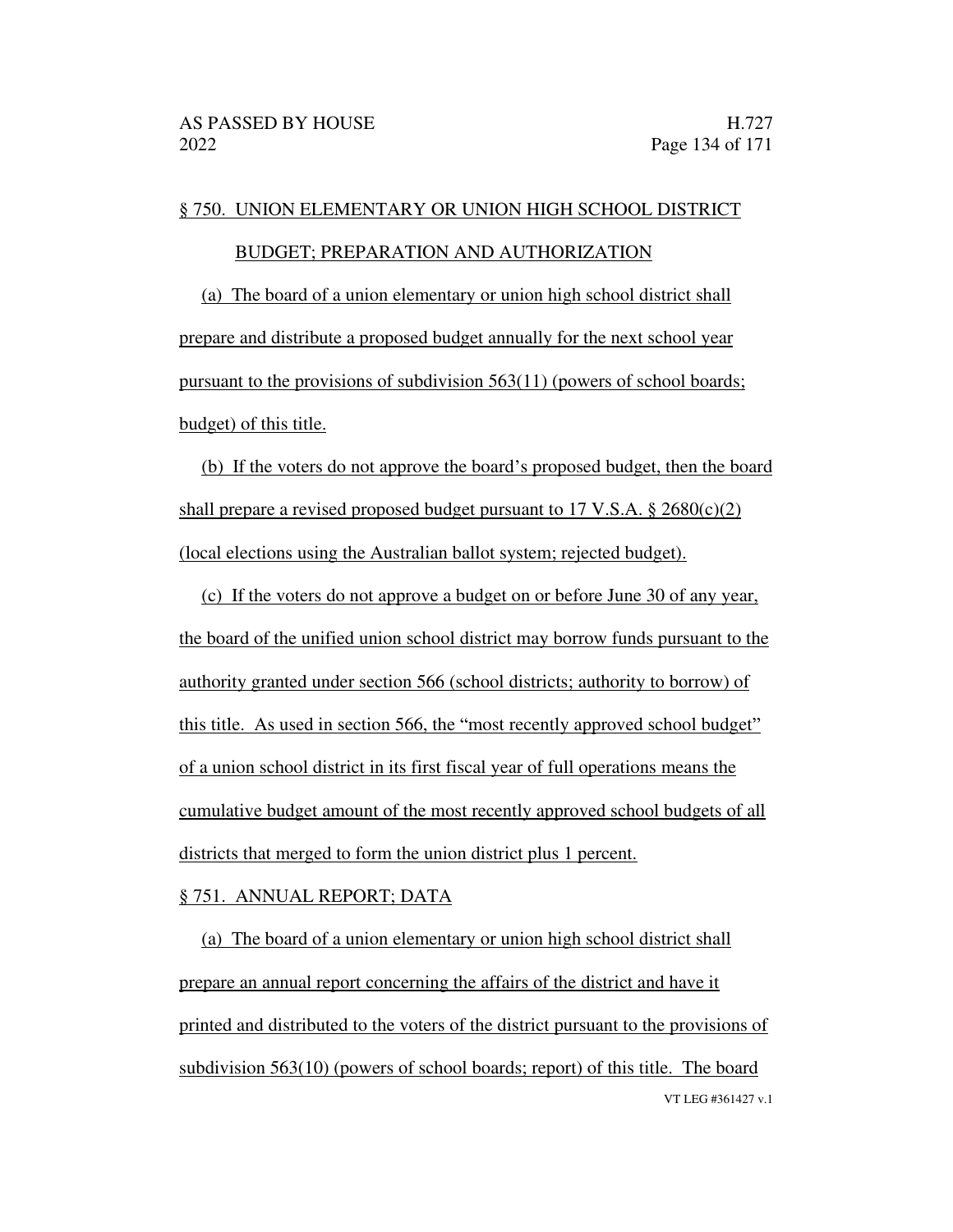shall file the report with the union district clerk and the clerk of each member district.

(b) Annually, on or before August 15, the union elementary or union high school district board shall provide to the Secretary answers to statistical inquiries that may be addressed to the district by the Secretary.

[Sec. 752 reserved]

Article 2. Union Elementary and Union High School Districts – Officers, Annual Meetings, and Special Meetings

## § 753. OFFICERS; ELECTION; TERM; VACANCY; BOND

(a) Officers. At an annual meeting of the union elementary or union high school district, the voters shall elect a moderator from among the registered voters. The voters shall also vote to elect a clerk and a treasurer of the district; provided, however, at any annual or special meeting, the voters may vote to authorize the school board to appoint the clerk or the treasurer, or both. The clerk of the district shall be elected or appointed from among the voters. The treasurer may also be the supervisory union treasurer and need not be a resident of the union elementary or union high school district.

(b) Election if by Australian ballot. If a union elementary or union high school district elects its officers by Australian ballot, then the provisions of subdivision 748(a)(3) of this chapter for election by Australian ballot of at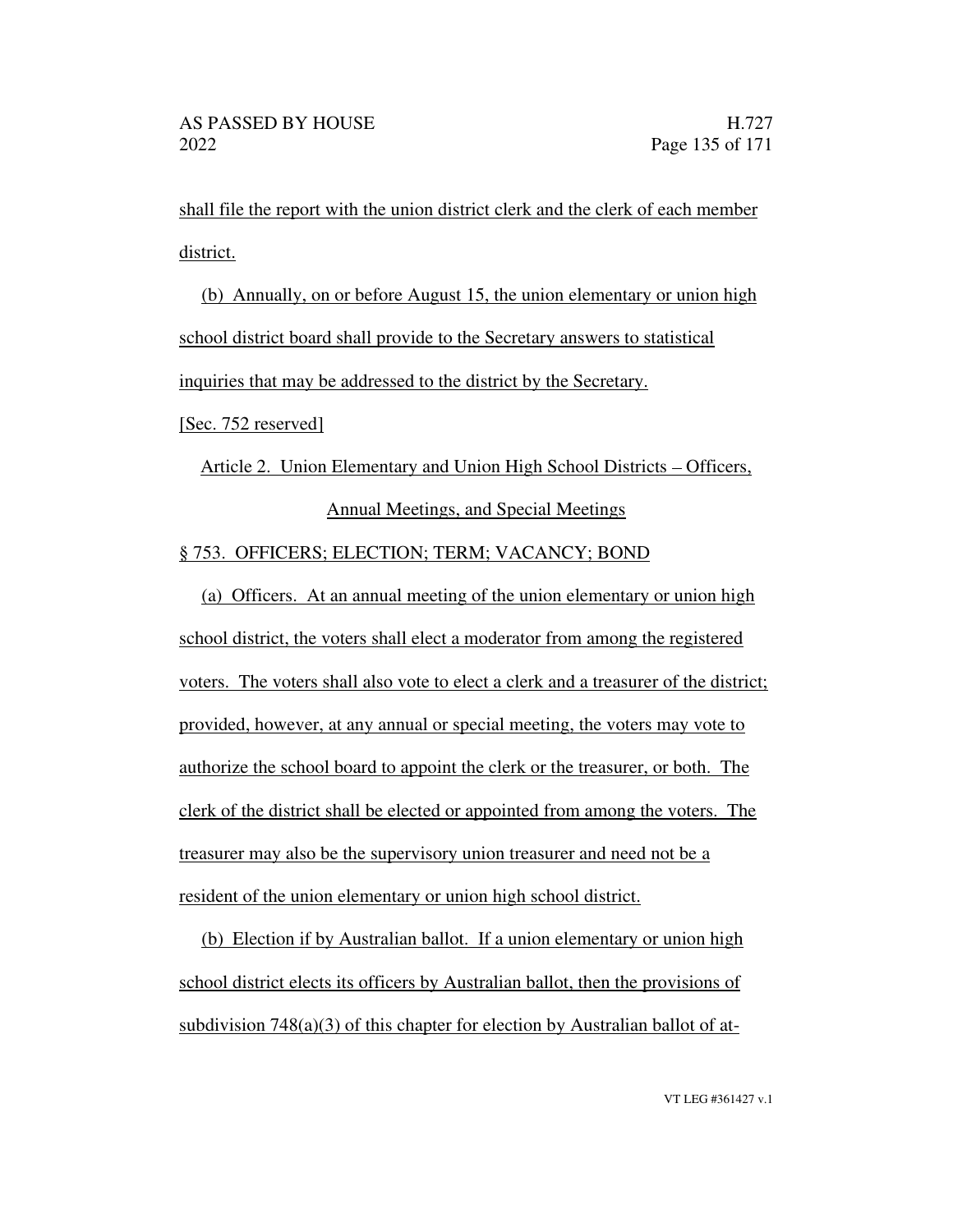large candidates for the union elementary or union high school district board shall apply.

(c) Terms.

(1) Moderator. A moderator elected at an annual meeting pursuant to this section shall assume office on July 1 following the election, unless the voters vote at an annual meeting for the moderator to assume office upon election. A moderator shall serve a term of one year or until a successor is elected and has taken the oath of office unless the voters extend the term length up to three years.

(2) Clerk. A clerk elected at an annual meeting pursuant to this section shall assume office on July 1 following the election. A clerk shall serve a term of one year or until a successor is elected and has taken the oath of office unless the voters extend the term length up to three years.

(3) Treasurer. A treasurer elected at an annual meeting pursuant to this section shall assume office on July 1 following the election. A clerk shall serve a term of one year or until a successor is elected and has taken the oath of office unless the voters extend the term length up to three years.

(d) Vacancy. The board of the union elementary or union high school district shall fill a vacancy in any office elected or appointed pursuant to this section as soon as practicable after the vacancy occurs. The appointee shall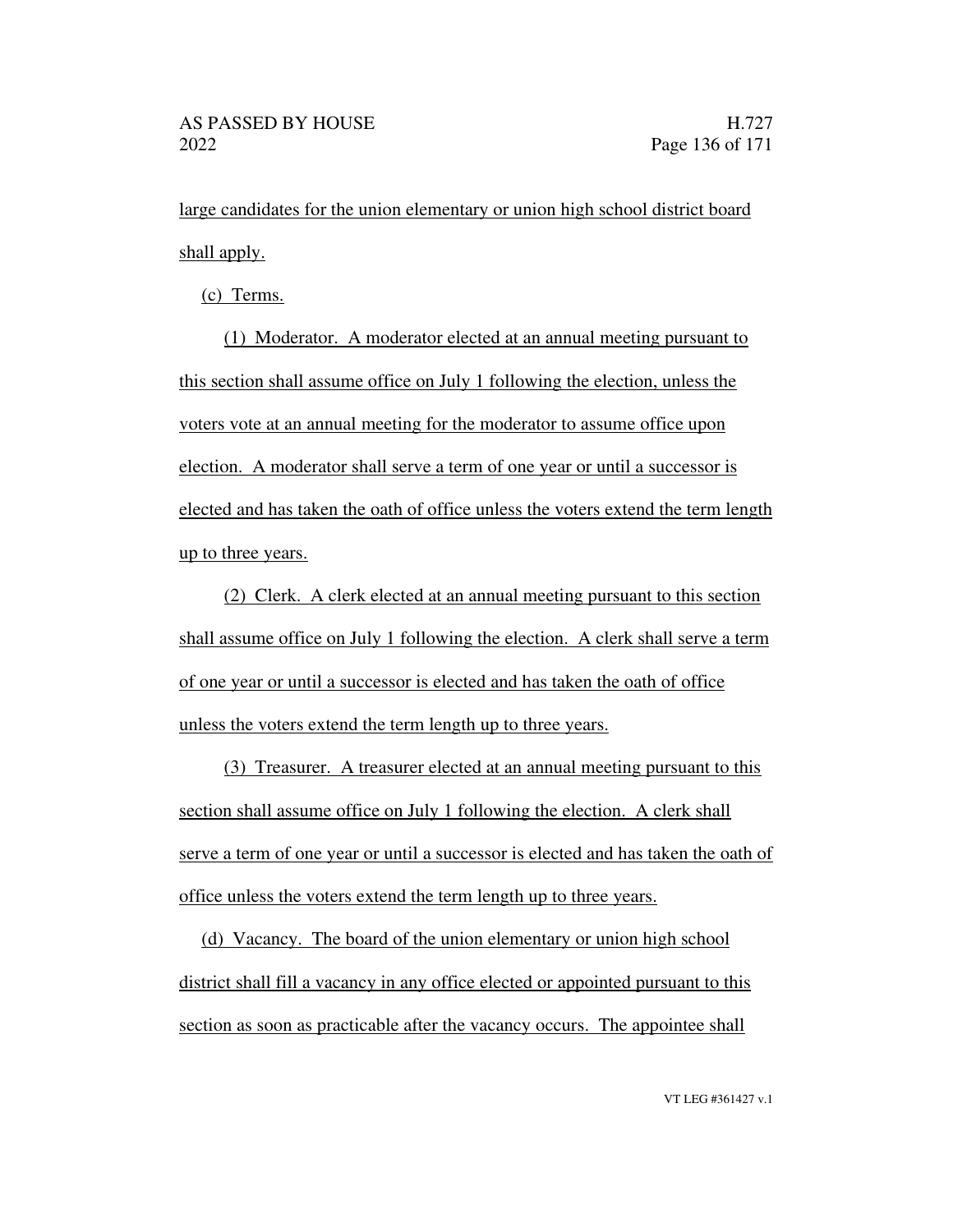serve upon appointment for the remainder of the unexpired term of office or until the voters elect a successor.

(e) Oath of office. An officer elected or appointed pursuant to this section shall be sworn in before entering upon the duties of the office.

(f) Bond. The district shall ensure that its blanket bond covers a newly elected or appointed treasurer before the treasurer enters upon the duties of the office.

(g) Notification. Within 10 days after the election or appointment of any officer pursuant to this section, the clerk of the union elementary or union high school district shall transmit the name of the officer to the Secretary of State. § 754. OFFICERS; POWERS, DUTIES, AND LIABILITIES

(a) Moderator. The powers, duties, and liabilities of the moderator of a union elementary or union high school district shall be the same as those of a moderator of a town school district. The moderator shall preside at each annual and special meeting of the union elementary or union high school district. In the moderator's absence, the voters shall elect a moderator pro tempore to preside.

(b) Clerk. The powers, duties, and liabilities of the clerk of a union elementary or union high school district shall be the same as those of a clerk of a town school district. The district clerk shall keep a record of the votes and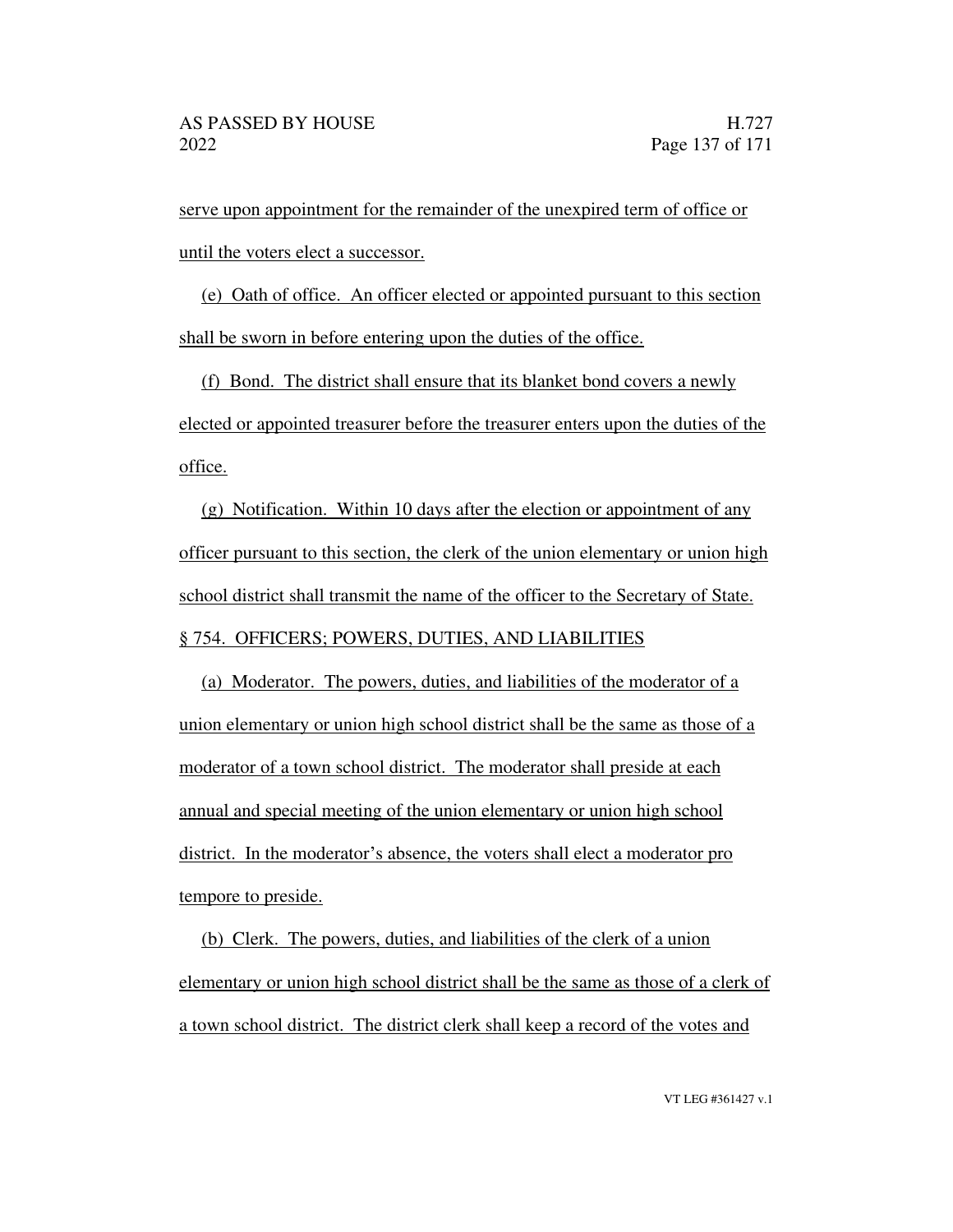the proceedings of the union school district meetings and shall provide certified copies of them when requested.

(c) Treasurer. The powers, duties, and liabilities of the treasurer of a union elementary or union high school district shall be the same as those of a treasurer of a town school district.

(d) Documents. The person having custody shall provide to each elected or appointed officer of a union district all books, papers, and electronic documents of the office.

§ 755. WARNINGS OF UNION ELEMENTARY AND UNION HIGH

### SCHOOL DISTRICT MEETINGS

(a) The board of a union elementary or union high school district shall have the same authority and obligation to warn or call meetings of the district as a town school board has to warn or call town school district meetings.

VT LEG #361427 v.1 (b) Except as provided in subsection (f) of this section, not less than 30 nor more than 40 days before the meeting, the union district clerk shall warn a union elementary or union high school district meeting by posting a warning and notice to voters, signed by the chair of the union district board or the chair's designee, specifying the date, time, location, and business of the meeting, in the district clerk's office and at least one public place in each town within the union elementary or union high school district, and causing the same to be published once in a newspaper circulating in the union district at least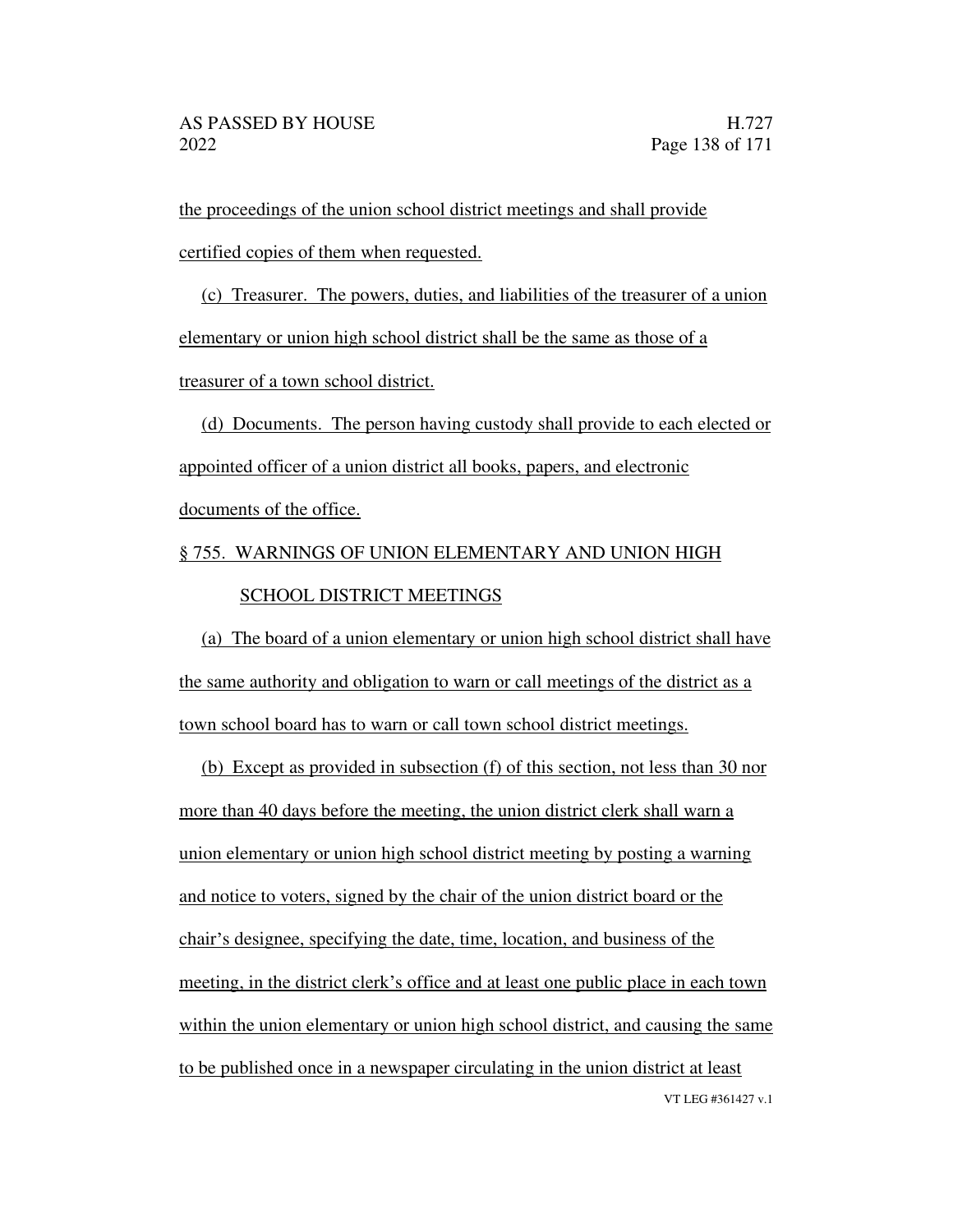five days before the meeting. In the district clerk's absence, the chair of the board or the chair's designee shall warn the meeting pursuant to the provisions of this section.

(c) The warning shall, by separate articles, specifically indicate the business to be transacted, including the offices and the questions upon which the electorate shall vote. The warning shall also contain any article or articles requested by a petition signed by at least five percent of the voters of the district and filed with the district clerk pursuant to 17 V.S.A. § 2642 (town meetings and local elections; warning and notice contents).

(d) The posted notice that accompanies the warning shall include information on voter registration, early and absentee voting, the time and location at which the ballots will be counted, and other applicable information.

(e) The warning shall be recorded in the office of the district clerk and shall be provided to the town clerk of each town in the unified elementary or union high school district before being posted.

(f) This subsection shall apply if a union elementary or union high school district elects school board members under the "proportional to town" population model and if it elects those members by a floor vote rather than by Australian ballot.

(1) The election shall be warned as follows: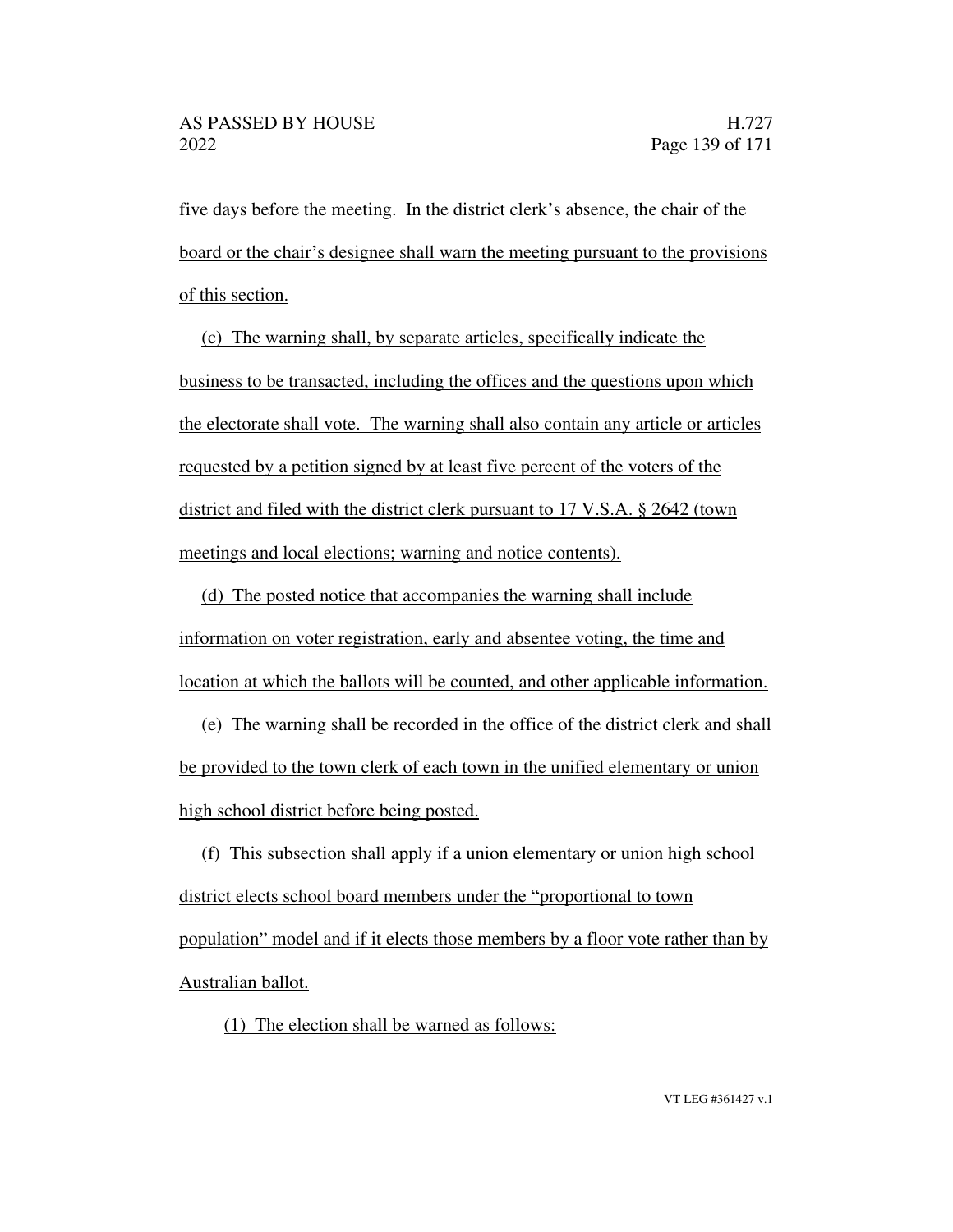(A) The district clerk shall transmit the signed warning to each town clerk.

(B) The district clerk shall assist each town clerk to incorporate the warning into the warning for the annual or special meeting of each member district.

(C) Each town clerk, rather than the union district clerk, shall post and publish the warning pursuant to the provisions of subsection (b) of this section.

(2) Notwithstanding any provision of law to the contrary, if any member district elects its own board members by Australian ballot, then the warning, nomination, ballot preparation, and election of union school district board members shall proceed pursuant to the same laws that govern the member district.

(3) If an annual meeting of a member district at which the union district board members are elected under this subsection is more than 30 days prior to the annual meeting of the union school district, then notwithstanding subsection 747(a) (board members of union elementary and union high school districts) of this chapter, the newly elected board members shall assume office at the conclusion of the union school district's annual meeting.

(g) Notwithstanding any provision of this section to the contrary, a union elementary or union high school district: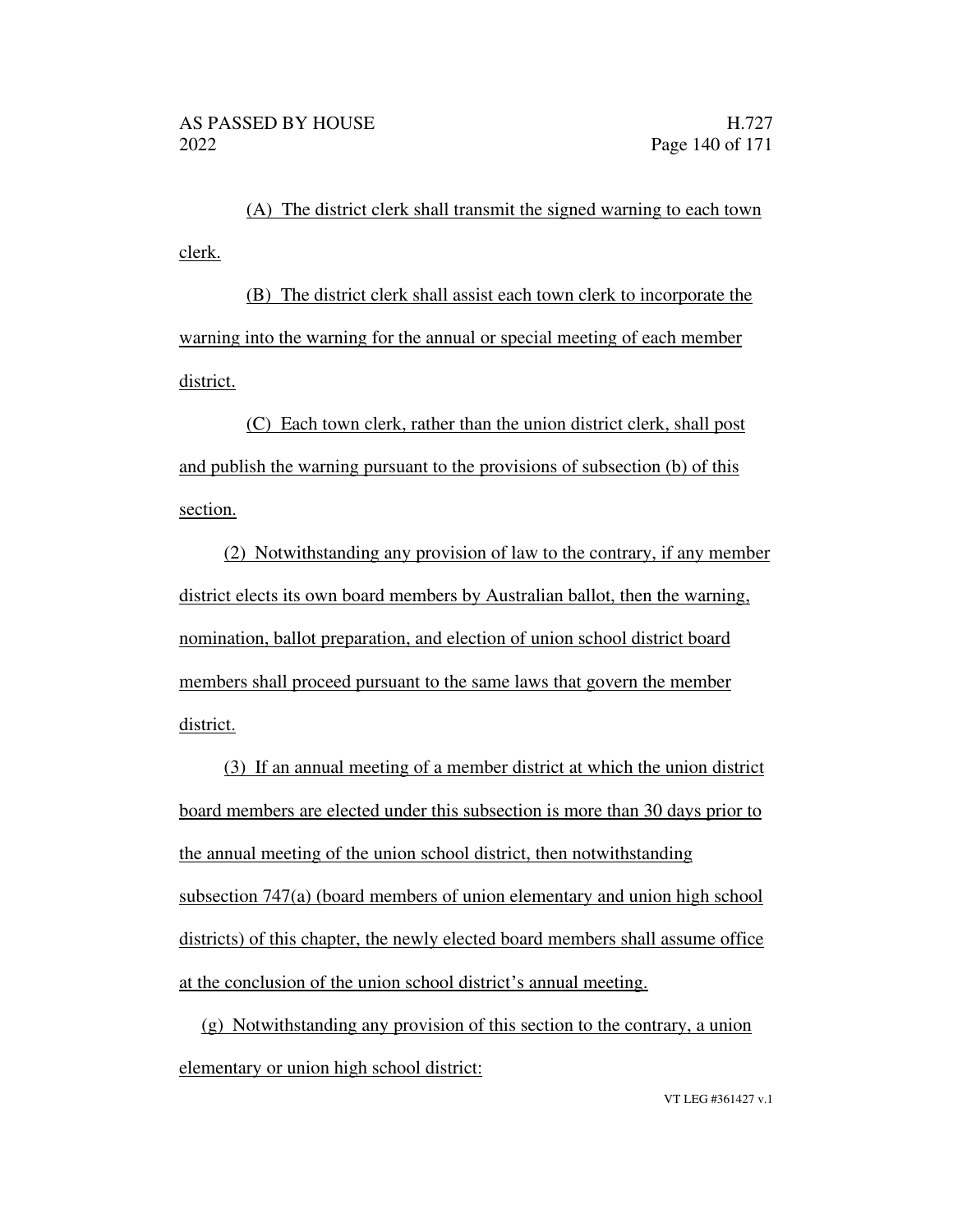(1) shall warn a meeting called for the purpose of considering a bond issue in accordance with the provisions of 24 V.S.A. § 1755; and

(2) shall warn a meeting to consider a revised proposed budget pursuant to the provisions of subsection 750(b) (union elementary or union high school district revised proposed budget) of this chapter.

### § 756. UNION DISTRICT MEETINGS CONDUCTED FROM THE FLOOR

(a) Not later than the close of business on the day before the meeting, the town clerk of each member district of a union elementary or union high school district shall furnish to the union district clerk, at the expense of the union district, authenticated copies of the checklist of legal voters within the member district as the checklist appears after revisions are made pursuant to 17 V.S.A. §§ 2141 2150 (registration of voters). The checklist shall control for purposes of determining voter eligibility in the union elementary or union high school district.

(b) During the annual or special meeting, one or more members of each town's board of civil authority shall assist the union district clerk to determine voter eligibility and to supervise voting during the meeting.

(c) Votes cast at an annual or special meeting shall be commingled and shall not be counted according to the town in which a voter resides.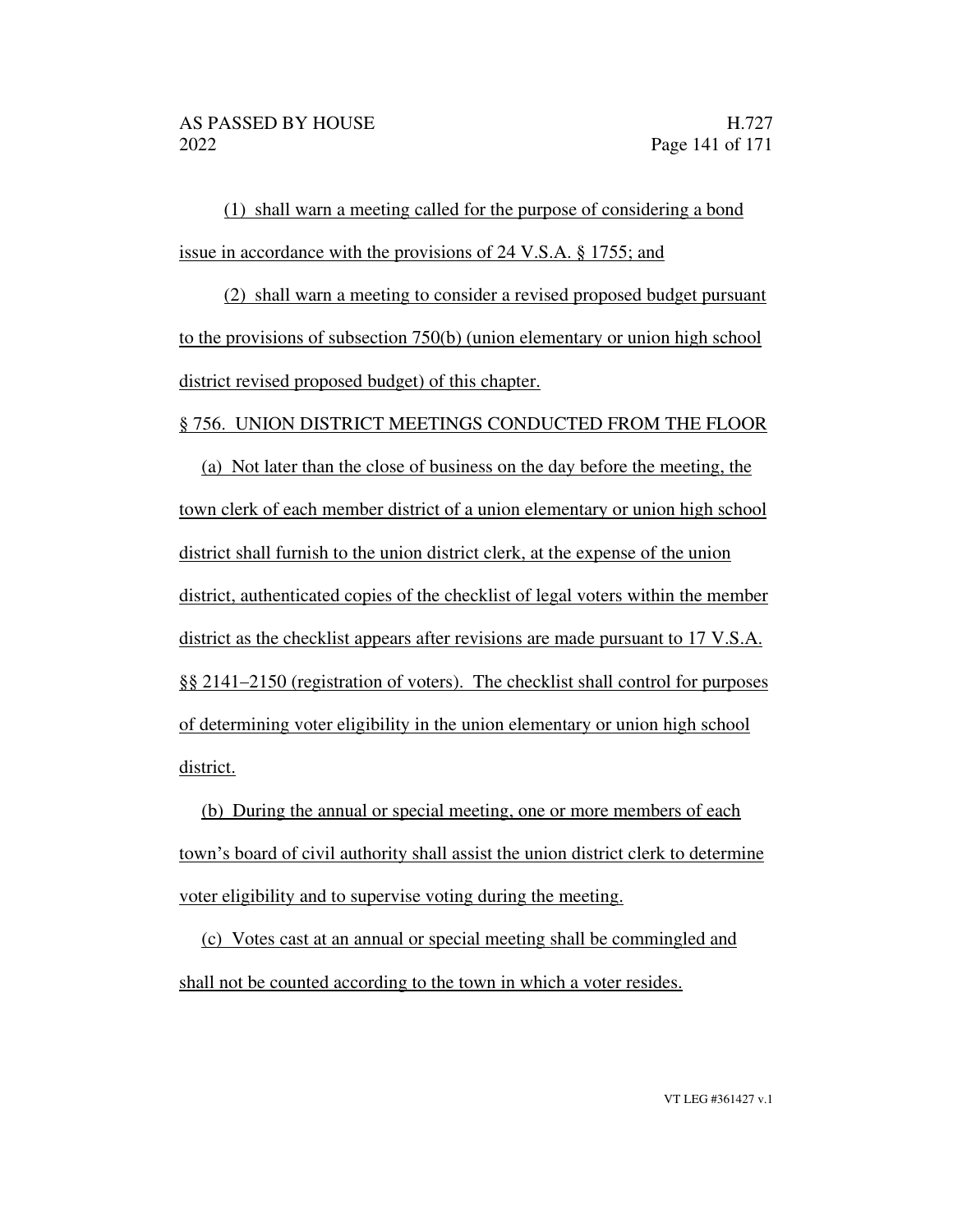(d) The provisions of this section shall apply to all votes of the electorate in a union elementary or union high school district that do not proceed by Australian ballot; provided, however:

(1) They shall not apply if Vermont statute explicitly permits or requires a different method for a specific type of question presented to the voters.

(2) They shall not apply to a vote warned pursuant to subsection 755(f) (warnings of union elementary and union high school district meetings; members elected under proportional to town population model and by floor vote) of this chapter.

(e) If a person who resides in a member district and is otherwise eligible to vote at a union elementary or union high school district meeting has not maintained residence in the member district for the requisite number of days but resided in another member district of the union elementary or union high school district for the requisite number of days, then the town clerk of the member district in which the person currently resides shall enter such person's name on the checklist of legal voters if the person presents to that town clerk a certificate signed by the town clerk of the member district in which the person formally resided confirming that the person lived within the union elementary or union high school district for the requisite number of days.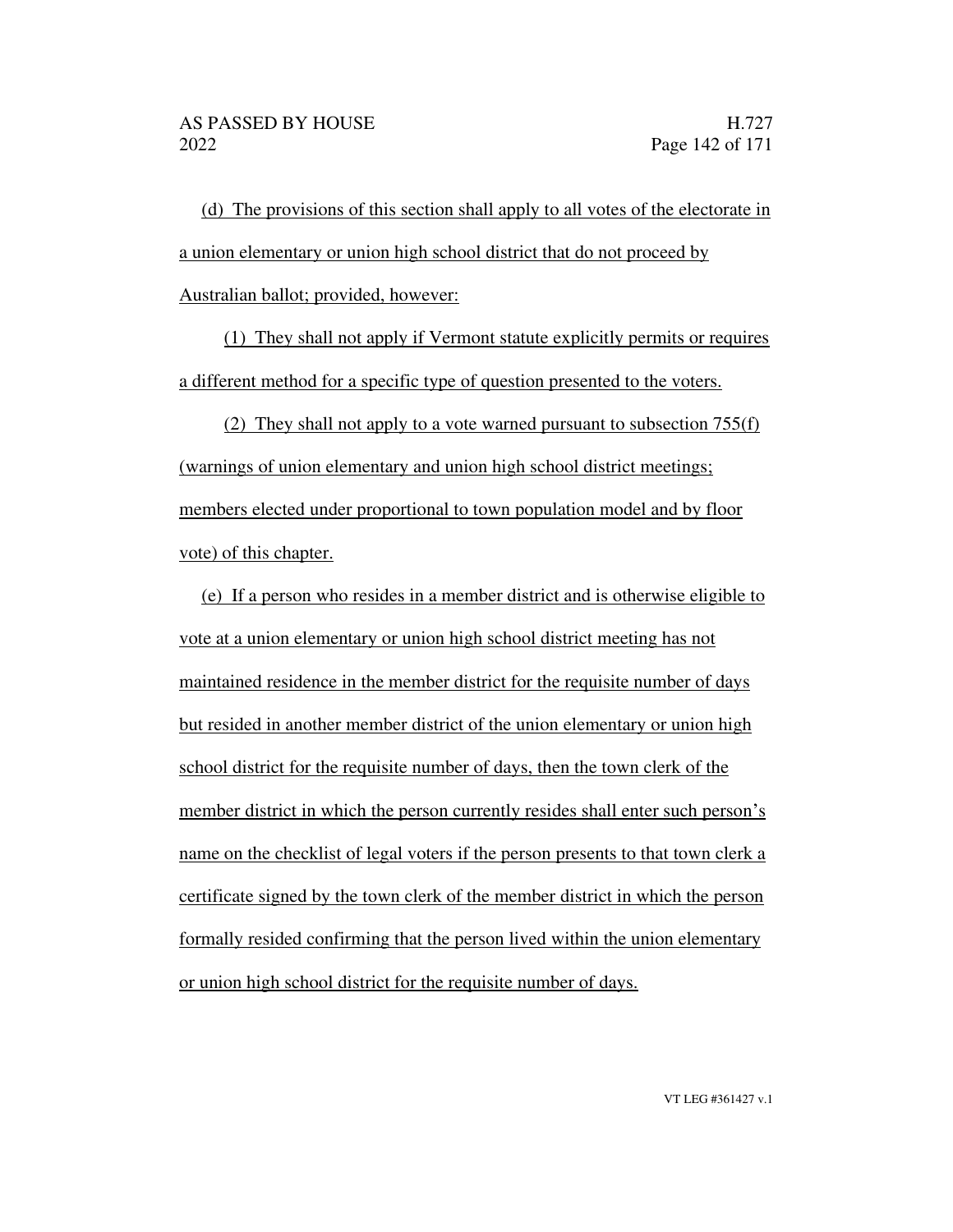### § 757. CONDUCT OF VOTE IF BY AUSTRALIAN BALLOT

In any vote that proceeds by Australian ballot in a union elementary or union high school district:

(1) A district voter shall vote by Australian ballot in the town in which the voter currently resides at the polling location identified in the warning.

(2) Voting shall occur in each town on the same day.

(3) The board of civil authority of each town shall be responsible for determining the eligibility of persons to vote and for supervising voting at that polling location.

(4) The opportunity for early and absentee voting pursuant to 17 V.S.A. §§ 2531 2550 (conduct of elections; early or absentee voters) shall be provided.

### § 758. PREPARATION AND FORM OF AUSTRALIAN BALLOT

(a) The clerk of a union elementary or union high school district shall prepare the ballot for any vote that proceeds by Australian ballot in the union school district.

(b) Only questions warned by the union elementary or union high school district and presented to the voters of that district shall appear on a ballot prepared pursuant to subsection (a) of this section.

VT LEG #361427 v.1 (c) Warned questions of the union elementary or union high school district shall not appear on the same ballot as questions warned by a member district of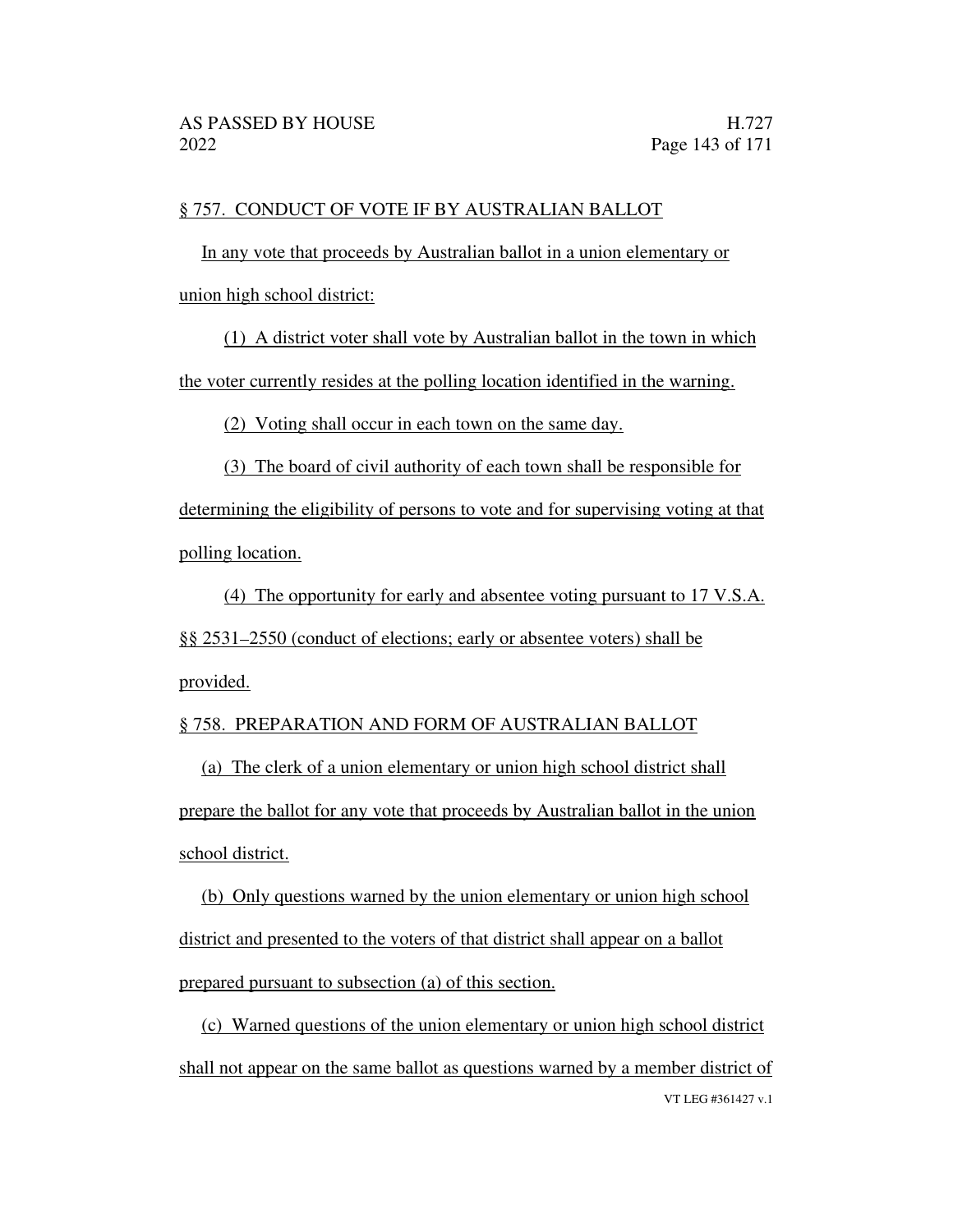the union elementary or union high school district or by the legislative body of a town within the union elementary or union high school district.

### § 759. COUNTING AND REPORTING RESULTS OF VOTE BY

### AUSTRALIAN BALLOT

(a) Process if commingled. If the voters have approved the commingling of votes cast by Australian ballot for any or all categories of public questions, including elections and budget votes, or if Vermont law requires commingling, then the following process applies to those votes except to the extent that Vermont law explicitly requires a different process for a specific type of public question.

(1) At least two members of the board of civil authority of each town within a union elementary or union high school district, or two election officials appointed by the board of civil authority of that town, shall transport ballots cast in the member district in a sealed container to a central location designated by the clerk of the union elementary or union high school district.

(2) The boards of civil authority shall not count the ballots for purposes of determining the outcome of the votes cast in the member district prior to transporting them but may open the containers and count the total number of ballots cast at that polling location.

VT LEG #361427 v.1 (3) The union elementary or union high school district clerk or designee shall supervise representatives of the boards of civil authority to count ballots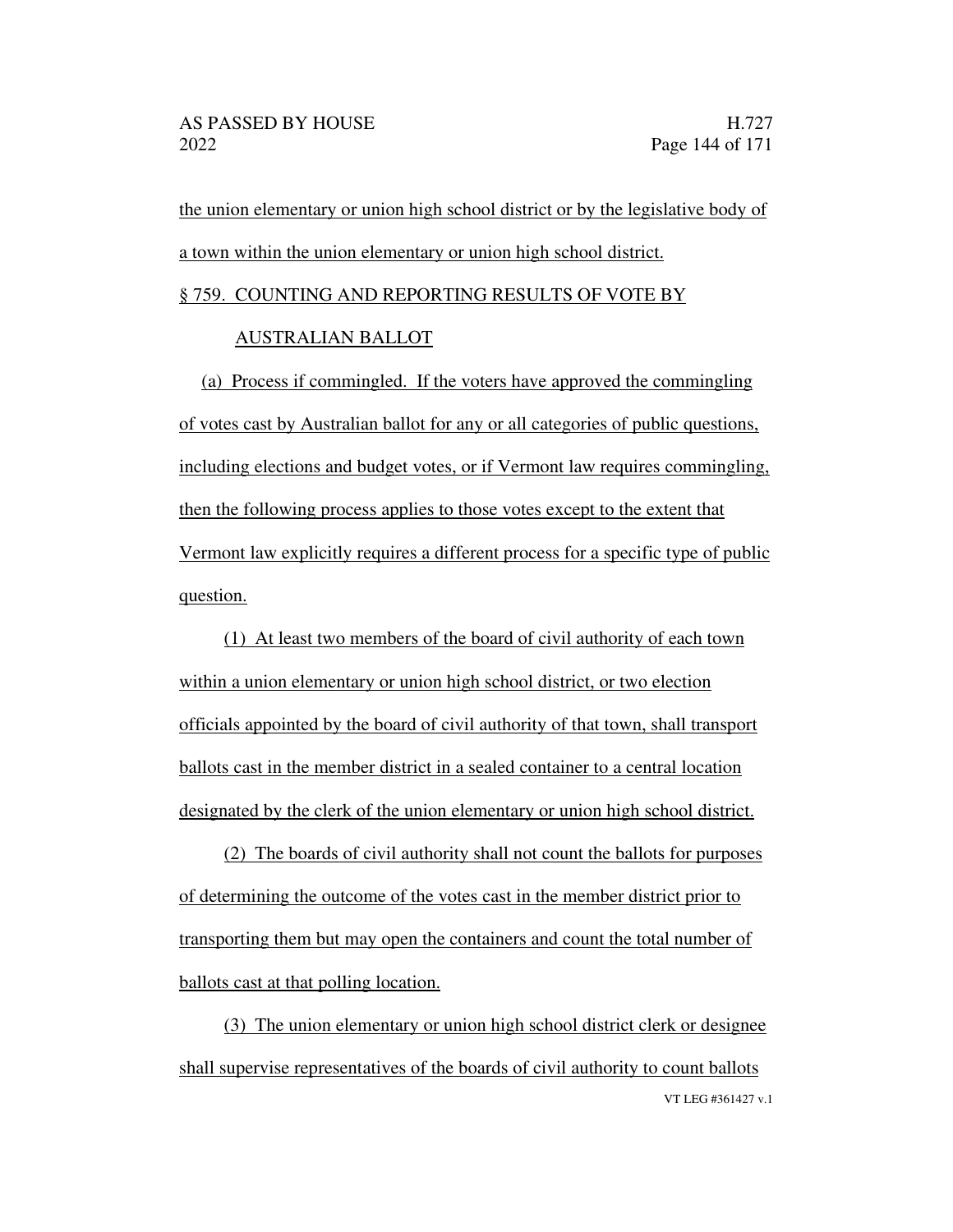at the central location. The union elementary or union high school district clerk shall also have the authority to appoint current union elementary or union high school district board members who are not on the ballot to aid in the counting of ballots

(4) The ballots shall be counted as soon as possible, but not later than 24 hours after the time at which the polls closed.

(5) If ballots are to be counted on the day following the election, then the clerk of each member district shall store the ballots in a secure location until they are transported on the following day to the central location designated by the union district clerk for counting.

(6) Ballots from all member districts shall be combined into a single group before counting and shall not be counted according to the member district or town in which a voter resides.

(7) After the ballots have been counted, the union district clerk shall seal them in a secure container and store them for at least 90 days at a secure location.

(8) The union district clerk shall report the commingled results of votes cast within the union elementary or union high school district to the public.

(b) Process if not commingled. If the voters have not approved the commingling of votes cast by Australian ballot for budgets, elections, or any other category of public question, and if Vermont law does not require

VT LEG #361427 v.1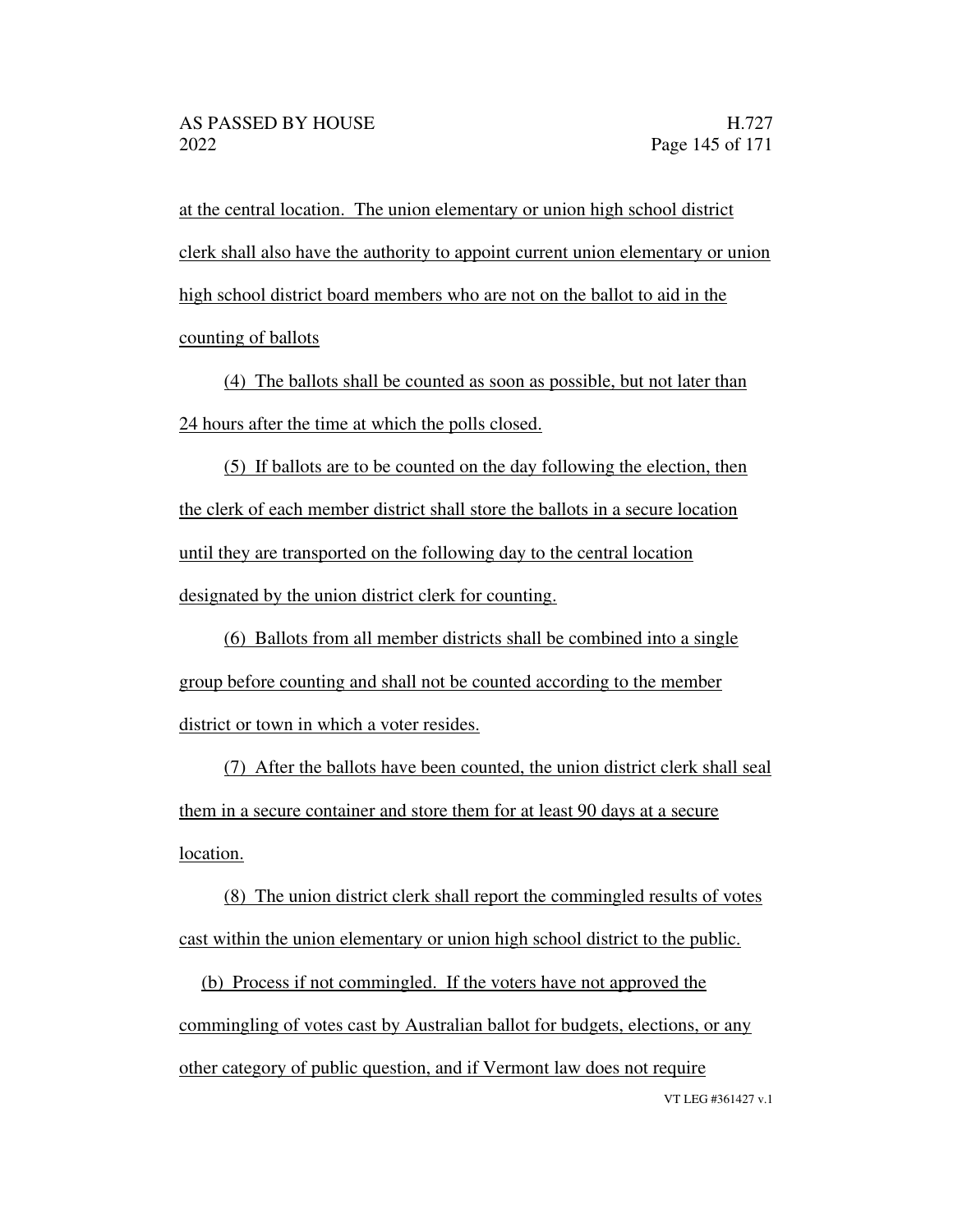commingling, then the following process applies to those votes except to the extent that Vermont law explicitly requires a different process for a specific type of public question.

(1) The board of civil authority of each town within the union elementary or union high school district shall count Australian ballots cast in the member district and report the results to the clerk of the union district.

(2) The clerk of the union district shall calculate total votes cast within the union district for any vote that requires approval by the electorate of the entire union elementary or union high school district, rather than approval by the voters in one member district or by the voters in each member district separately.

(3) The union district shall report to the public the results of total votes cast; provided, however, that both the union district clerk and the clerk of each member school district shall report the results of ballots cast to elect a union school district board member where membership on the board is apportioned based on town population pursuant to subdivision  $748(a)(1)$  of this chapter. § 760. BOND ISSUES; DEBT LIMIT

(a) A union elementary or union high school district may make improvements, as defined by 24 V.S.A. § 1751, and may incur indebtedness for the improvements as provided in 24 V.S.A. chapter 53, subchapter 1.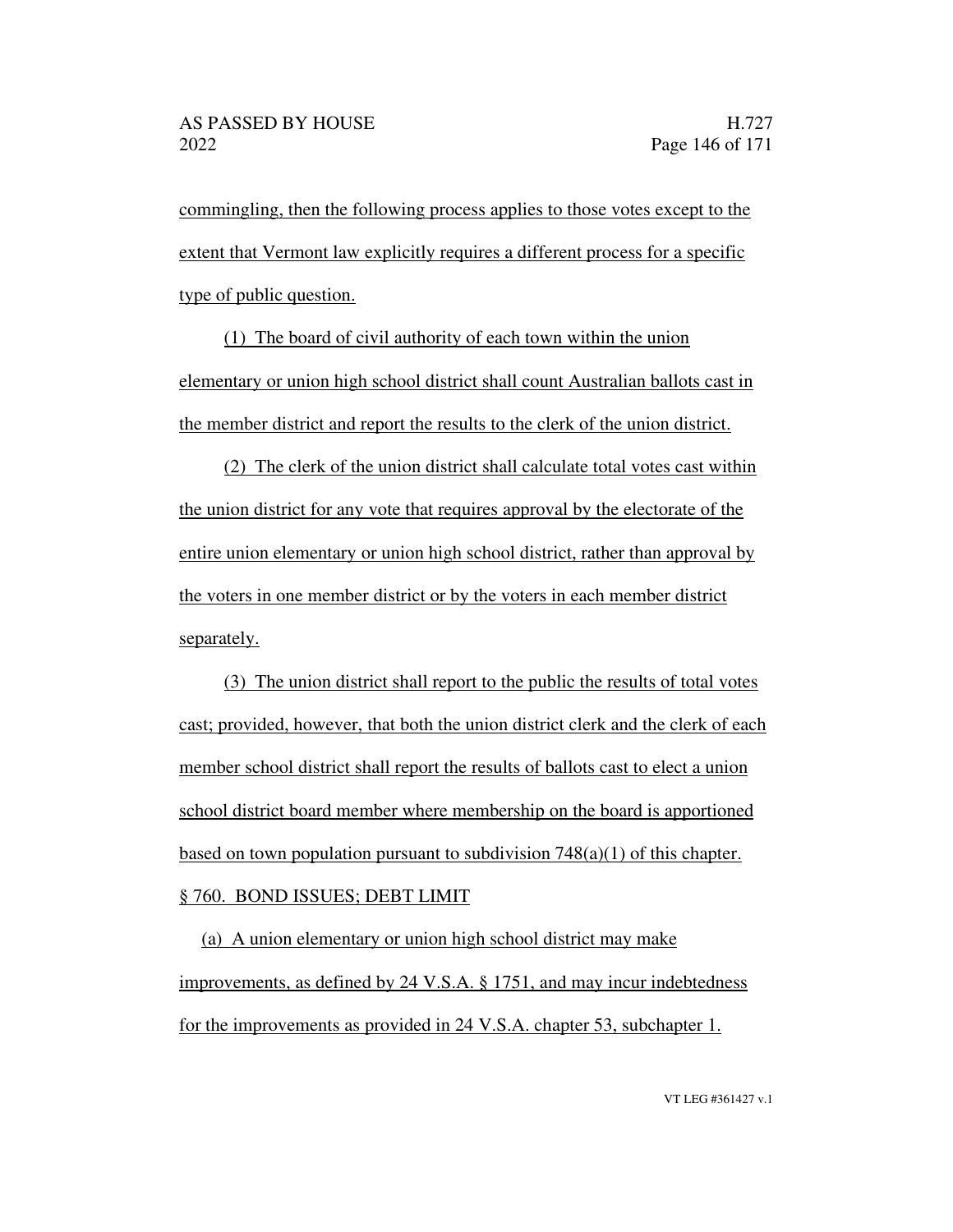(b) The debt limit of the union elementary or union high school district shall be 10 times the total of the education grand lists of the member districts of the union school district. The existing indebtedness of a union elementary or union high school district incurred to finance any project approved under sections 3447 to 3456 of this title shall not be considered a part of the indebtedness of the union elementary or union high school district for purposes of determining its debt limit for a new proposed bond issue. An obligation incurred by a union elementary or union high school district pursuant to this chapter shall be the joint and several obligation of the union school district and each of its member districts. Any joint or several obligation incurred by a member district pursuant to this subsection shall not be considered in determining the debt limit for the separate purposes of the member district.

(c) Bond issues under this section shall be determined by Australian ballot and shall proceed pursuant to sections 755 (warnings of union elementary school district and union high school district meetings) and 757–759 (vote by Australian ballot) of this subchapter. Ballots shall be commingled before counting.

[Secs.  $761 - 762$  reserved]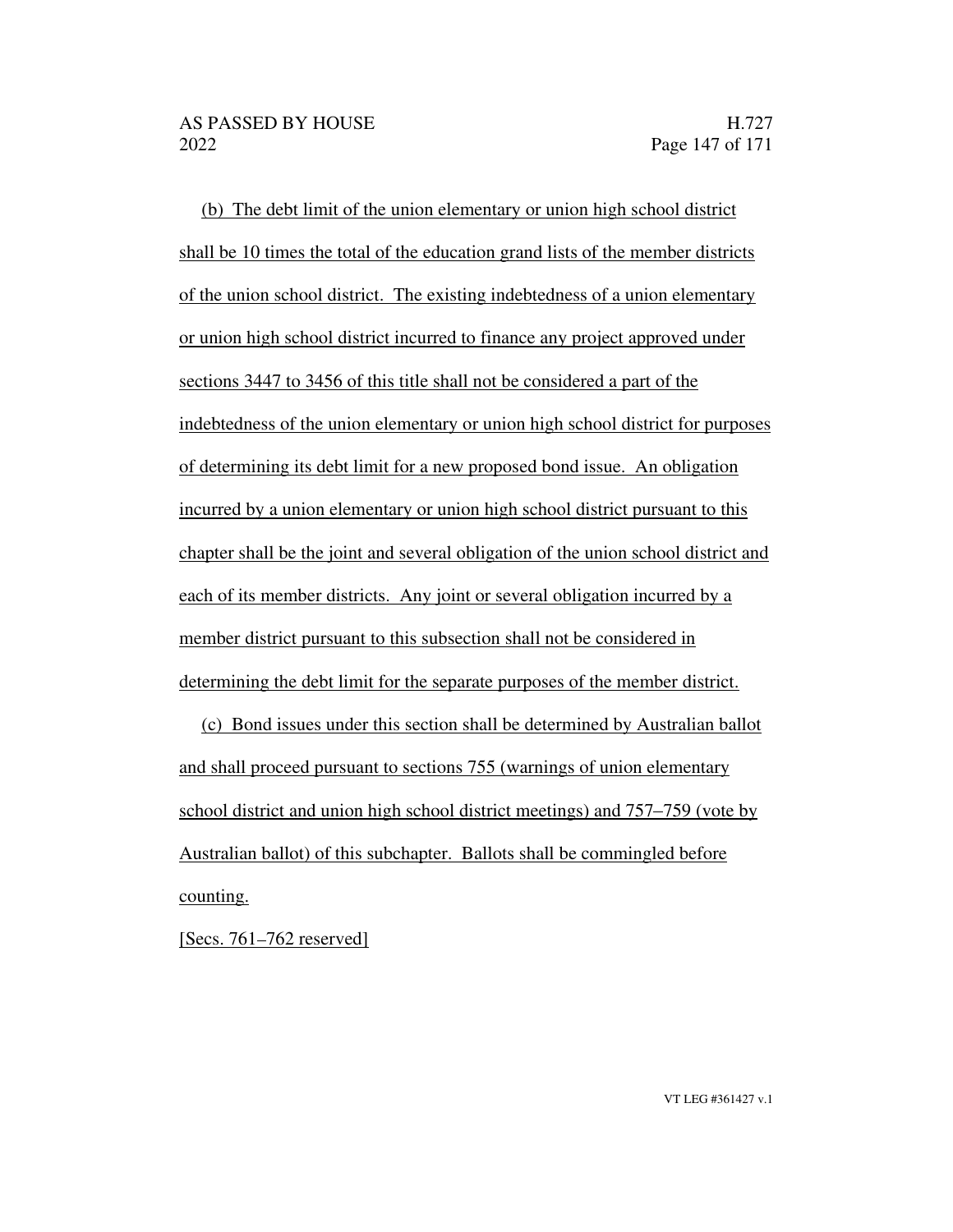## Subchapter 5. Districts Formed Pursuant to Prior Laws

### § 763. RATIFICATION; ARTICLES OF AGREEMENT; APPLICATION

### OF CHAPTER

(a) Each union school district in existence on July 1, 2022, is ratified and subject to the provisions of this chapter 11, regardless of whether the district was formed by an affirmative vote of the electorate or by the State Board as part of its "Final Report of Decisions and Order on Statewide School District Merger Decisions Pursuant to [2015 Acts and Resolves No.] 46, Sections 8(b) and 10" dated November 28, 2018 (the Order).

(b) References in this chapter 11 to articles of agreement initially adopted by the voters shall also mean articles of agreement as issued by the State Board as part of the Order.

(c) Articles of agreement in effect on June 30, 2022, as initially adopted by the voters or subsequently amended, shall govern the district unless and until amended; provided, however, and notwithstanding the provisions of 1 V.S.A. § 214 or other laws to the contrary, the provisions of this chapter 11 shall govern in all matters not addressed in the articles of agreement and shall take precedence in the event of conflict with any article.

#### § 764. SECRETARY OF STATE; RECORDING CERTIFICATES

VT LEG #361427 v.1 (a) To ensure that documentary evidence relating to the creation of union school districts can be found in one location, the Secretary of Education shall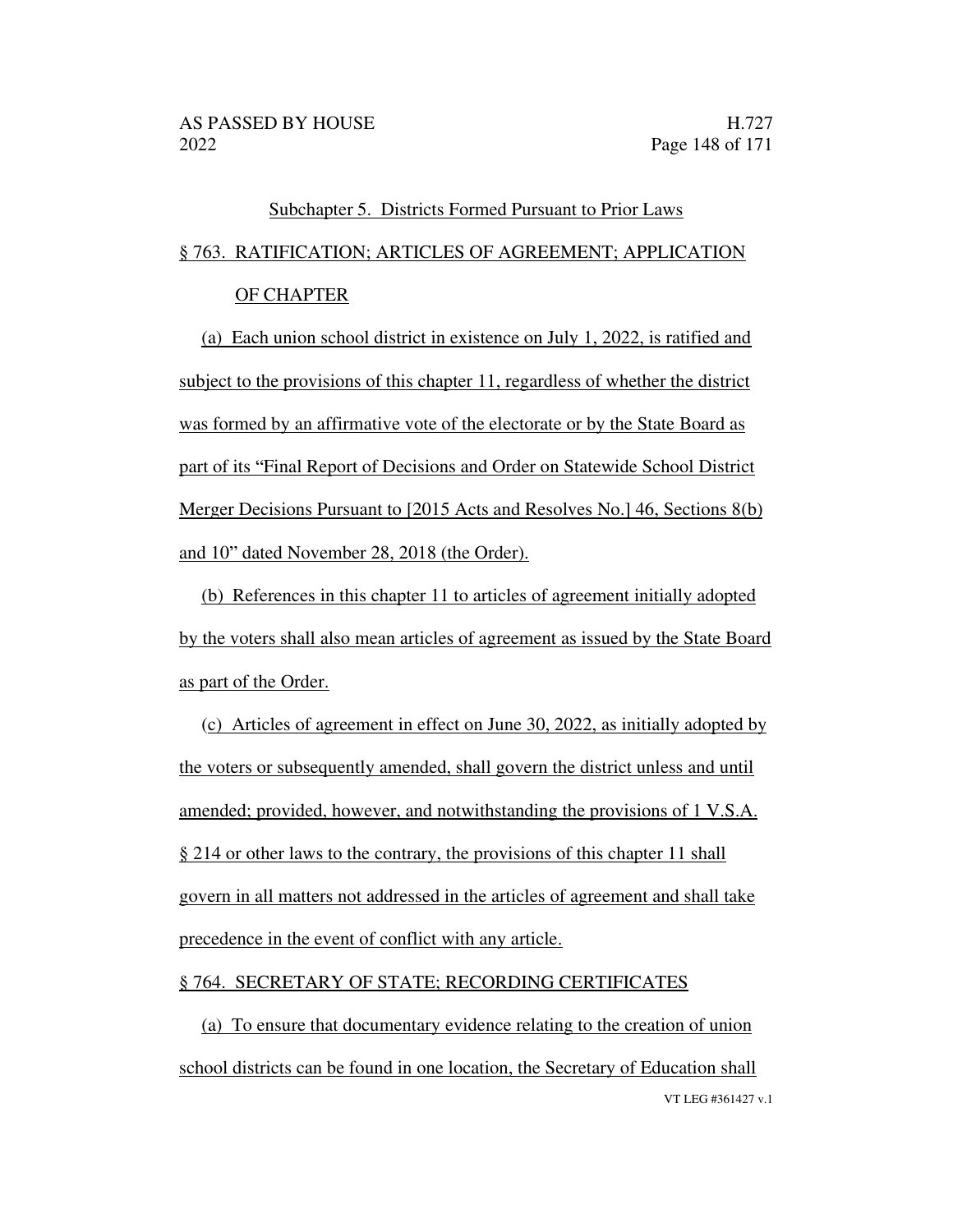forward to the Secretary of State copies of the certifications designating the existence of each new union school district created pursuant to the State Board's "Final Report of Decisions and Order on Statewide School District Merger Decisions Pursuant to 2015 Acts and Resolves No. 46, Sections 8(b) and 10" dated November 28, 2018 (the Order).

(b) The Secretary of State shall record the certifications and all subsequent amendments and addenda to the certifications.

(c) The Secretary of State shall file a certified copy of the recorded certification and any amendments or addenda with the elected clerk of each union school district created by the Order.

# Sec. 4. WITHDRAWAL ACTIONS APPROVED BY STATE BOARD; NEW DISTRICTS WITH AN OPERATIONAL DATE ON OR AFTER JULY 1, 2023

(a) Application of this section. This section shall apply solely to a withdrawal action initiated pursuant to the provisions of 16 V.S.A. § 724 that were in effect prior to the effective date of Sec. 3 of this act (former 16 V.S.A) § 724), if each of the following actions occurred prior to that effective date:

(1) the State Board of Education gave final approval to the voterapproved and voter-ratified proposal to withdraw from the union school district;

VT LEG #361427 v.1 (2) the State Board declared a new school district to be reconstituted;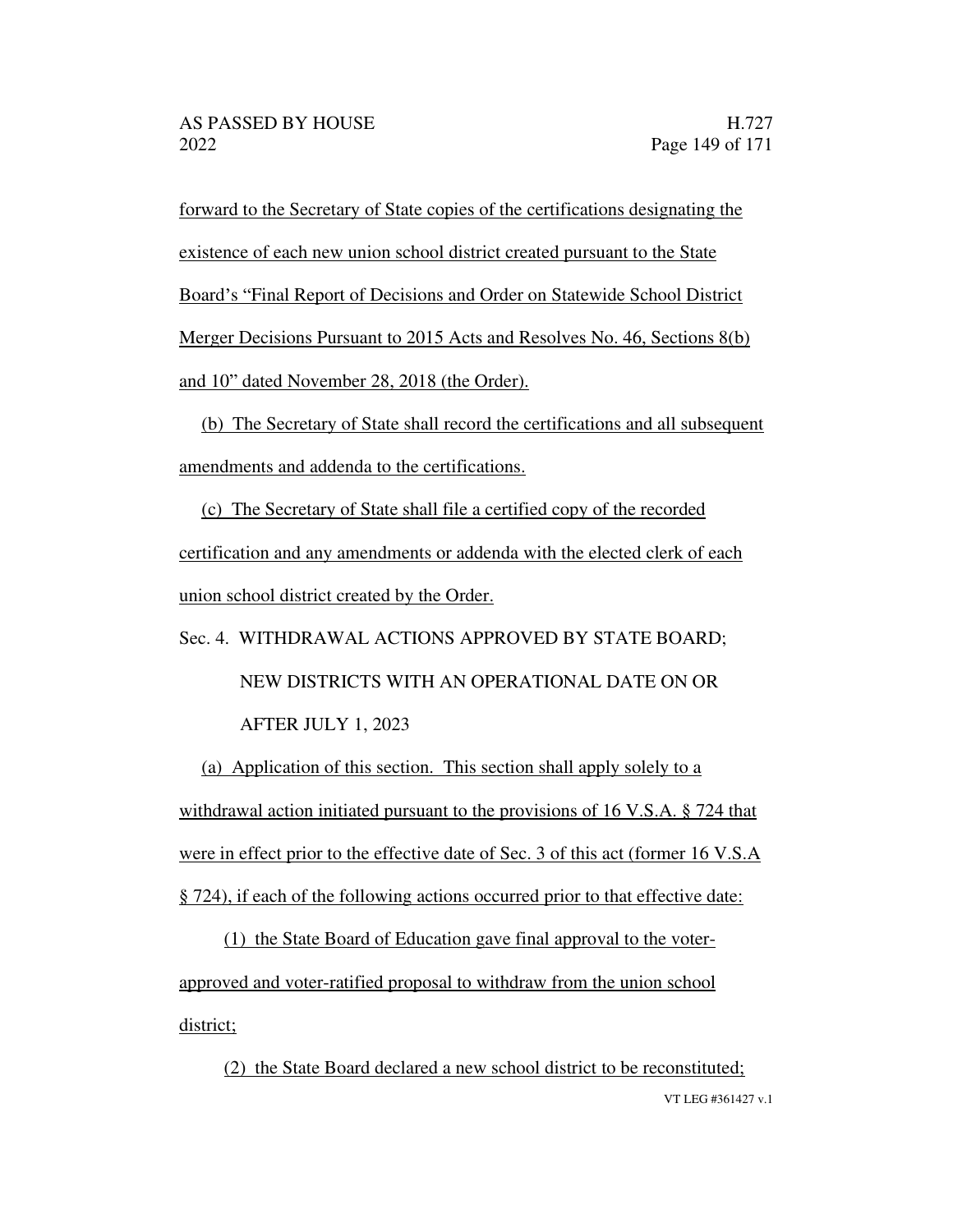(3) the State Board established the new school district's operational date as July 1, 2023 or after;

(4) the voters of the new school district elected school board members;

(5) the voters of the towns within the union district voted to approve the financial terms of withdrawal negotiated by the boards of the new school district and the union district; and

(6) the State Board charged the new school district and its board with performing the transitional activities necessary to assume sole responsibility for the education of resident students on the identified operational date.

(b) Status report. On or before the regular July 2022 State Board meeting, the new school district shall submit a written status report to the Board detailing the actions the district has taken and will take to ensure that, as of its operational date, the district will be prepared to assume sole responsibility for the education of its students in prekindergarten through grade 12 in a manner that will meet educational quality standards as required by 16 V.S.A. § 165 and to ensure the provision of supervisory union services. The status report shall include a timeline indicating the date by which each action shall be complete.

(c) State Board review and findings.

(1) Review. The State Board shall consider the status report and provide the board of the new school district an opportunity to be heard. The Board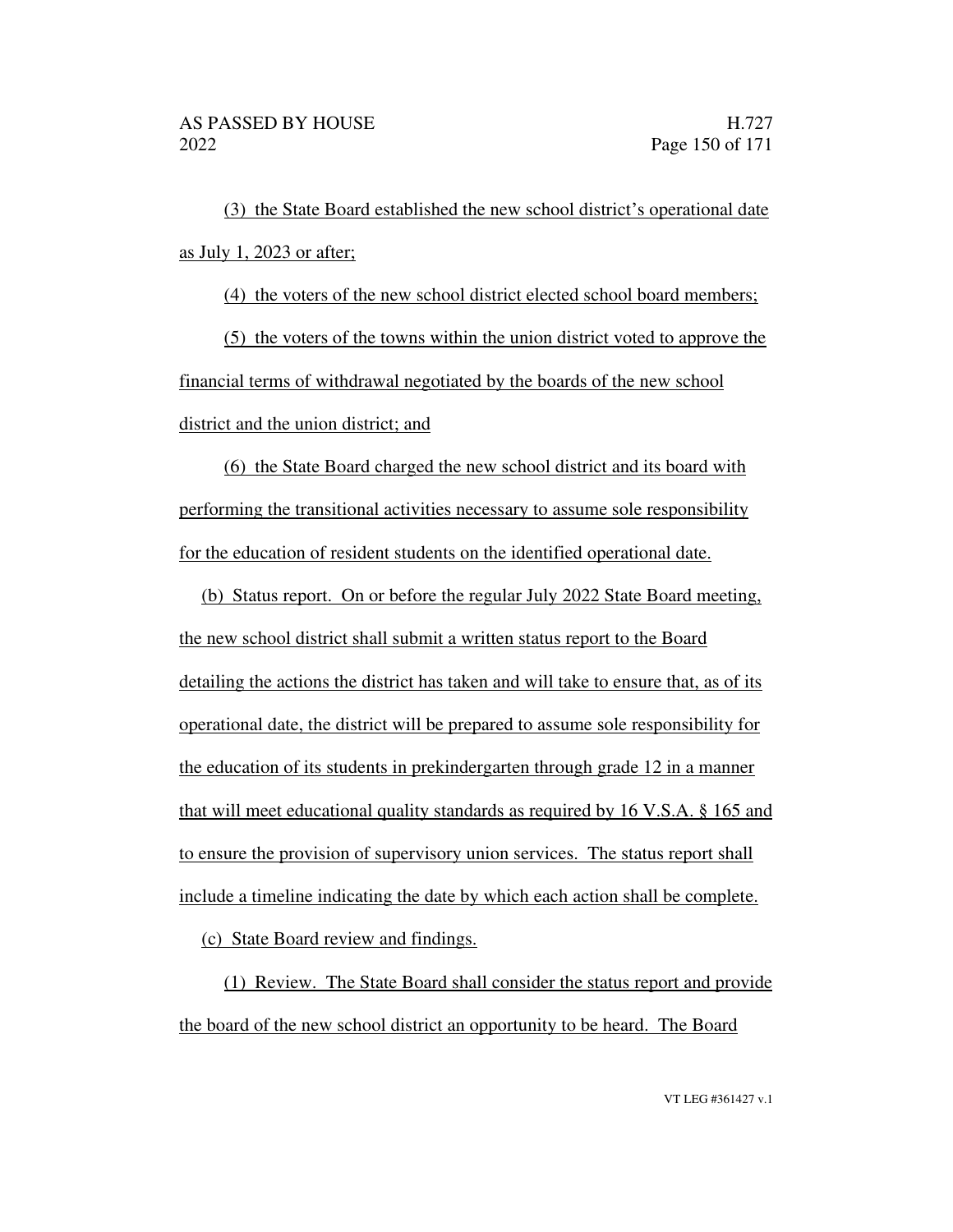may, in its discretion, take testimony from other individuals and entities, including the union school district and the Agency of Education.

(2) Preparedness deemed likely. If the State Board determines that it is likely the new school district will be prepared, on the identified operational date, to assume full responsibility for the education of its resident students in a manner that substantially complies with educational quality standards as required by 16 V.S.A. § 165, and to ensure the provision of supervisory union services, then the new school district, the union district, and, if applicable, the supervisory union or unions shall continue to take all actions necessary to prepare for the realignment of duties on the operational date.

(3) Preparedness deemed unlikely.

(A) If the State Board determines there is a reasonable risk that the new district will not be able to be prepared, on the operational date, to assume full responsibility for the education of its resident students in a manner that substantially complies with educational quality standards as required by 16 V.S.A. § 165, and to ensure the provision of supervisory union services, then the Board shall issue a written advisory statement detailing the factors underlying its conclusion, which it shall post on its website and transmit electronically to the board of the new school district.

VT LEG #361427 v.1 (B) Upon receipt of an advisory opinion pursuant to subdivision  $(c)(3)(A)$  of this section, the board of the new school district shall post the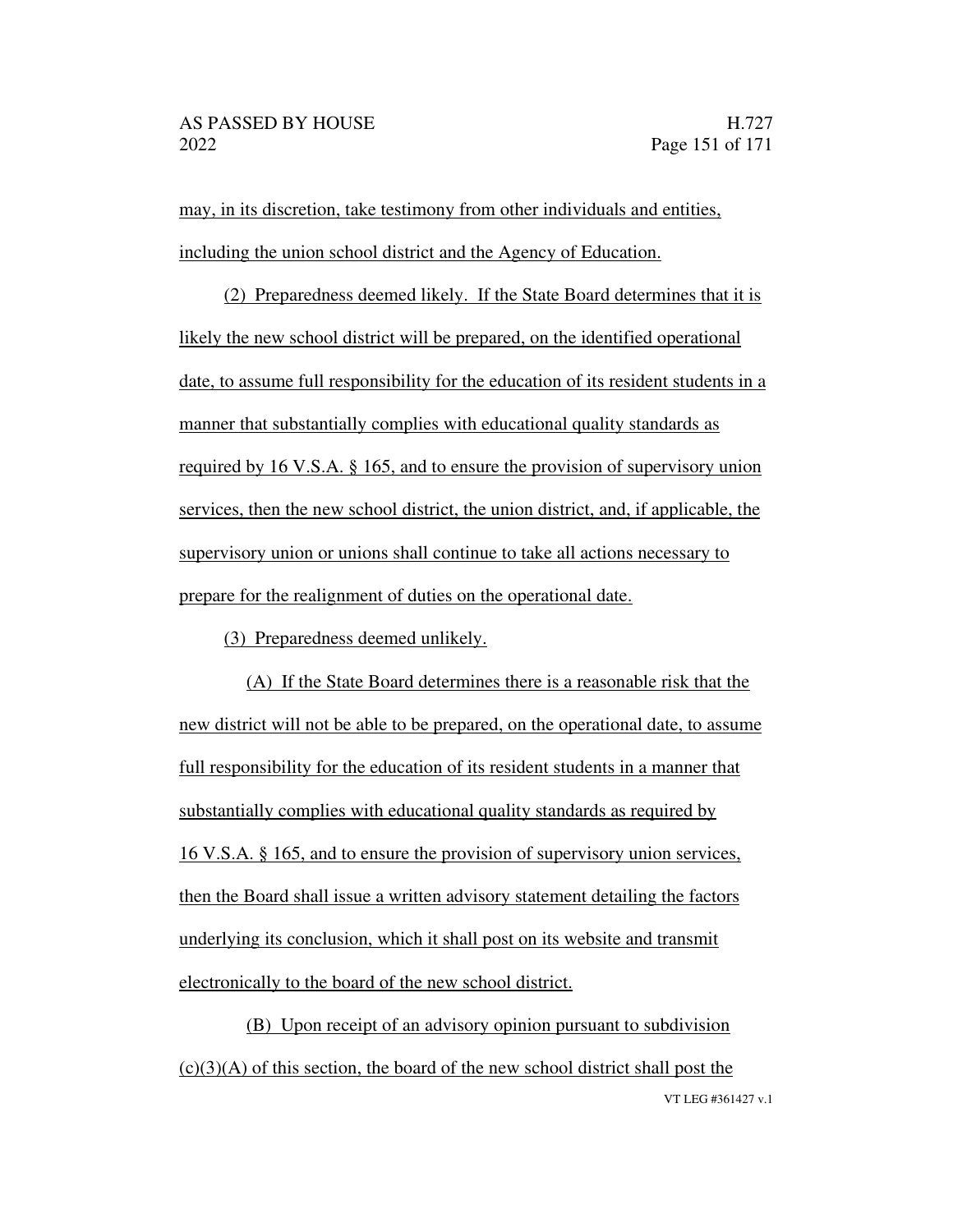document on its website and schedule the contents as a topic for public discussion at a special or regular board meeting.

(C) Prior to the operational date and after public discussion and any board deliberations:

(i) The board of the new school district may continue to take all actions necessary to prepare for the realignment of duties on the operational date.

(ii) On its own motion, or if petitioned to do so by at least five percent of the voters in the new school district, the board of the new school district shall warn a vote to request the State Board to reverse its declaration approving withdrawal and reconstituting the new school district. The vote shall be held before the October 1 prior to the operational date.

(I) The question shall be decided by Australian ballot.

(II) Within 45 days after the vote or 15 days after a vote to reconsider under 17 V.S.A. § 2661, whichever is later, the clerk of the new school district shall certify the results of the vote to the Secretary of State who shall record the certificate and give notice of the vote to the clerk of the union district, the clerks of each of the other towns within the union district, and the Secretary of Education. The clerk of the new school district shall submit the certification regardless of whether the voters in the district voted to petition the State Board to reverse its declarations.

VT LEG #361427 v.1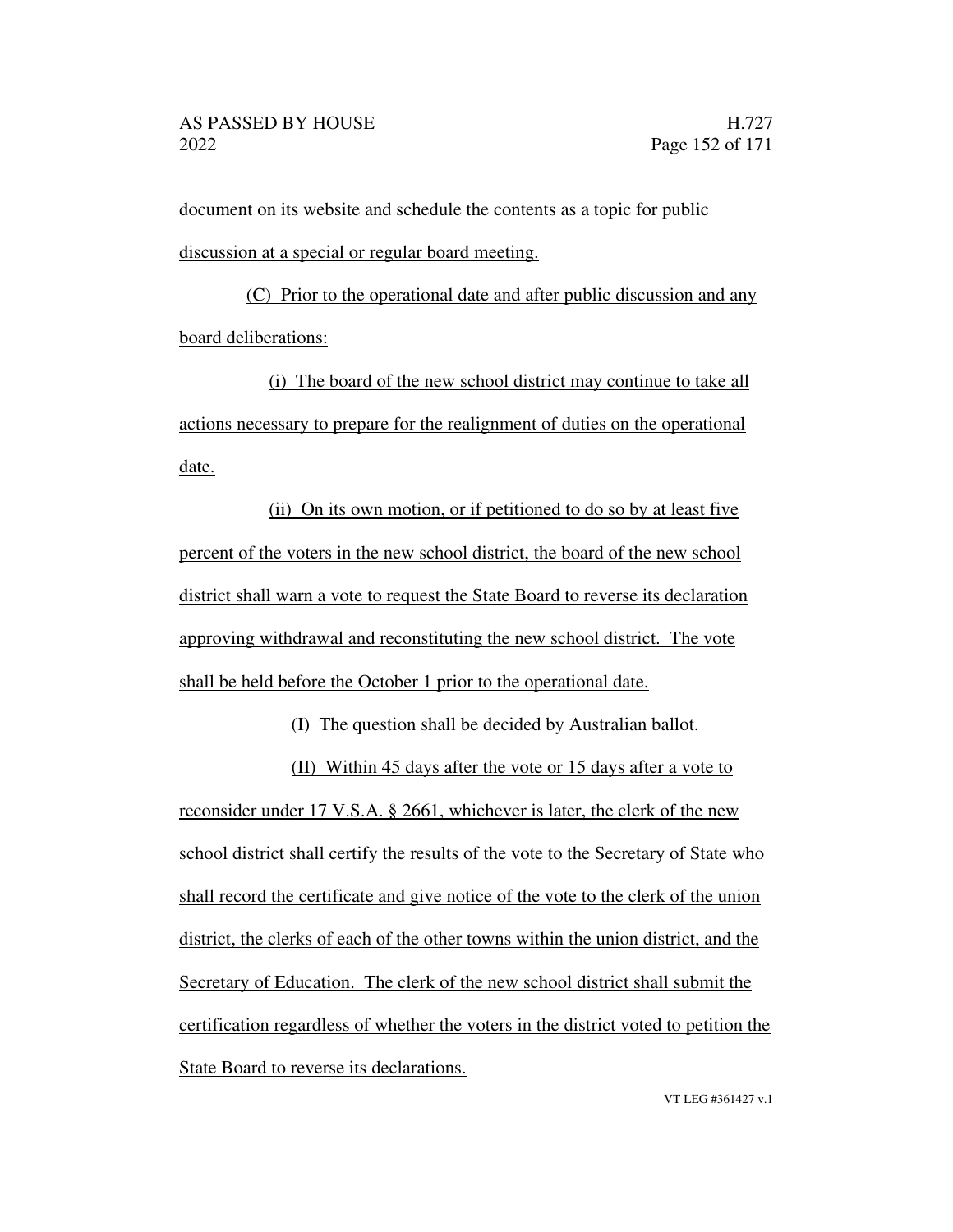(D) If the new school district requests the State Board to take action under subdivision  $(C)$  of this subsection  $(c)$ , then:

(i) the State Board shall reverse and void earlier declarations approving withdrawal and reconstituting the new school district and the withdrawal action initiated pursuant to the former 16 V.S.A. § 724 is concluded; and

(ii) the union school district shall continue to be solely responsible for the education of the students residing in the town that petitioned for withdrawal; provided, however:

(I) the new school district and its board shall continue to exist for up to six months after the day on which the State Board reverses and voids its earlier declarations for the sole purpose of completing any outstanding business that cannot legally be performed by another entity; and

(II) the State Board may make any declarations and take any actions, including recording certifications with the Secretary of State, that are necessary to support the consequences outlined in this subdivision  $(c)(3)(D)$ .

(d) Repeal. This section is repealed on July 1, 2023.

Sec. 5. WITHDRAWAL PROPOSALS ON WHICH THE STATE BOARD HAS NOT TAKEN ACTION; ALTERNATIVE GOVERNANCE PROPOSAL PREVIOUSLY PRESENTED

(a) Application of this section.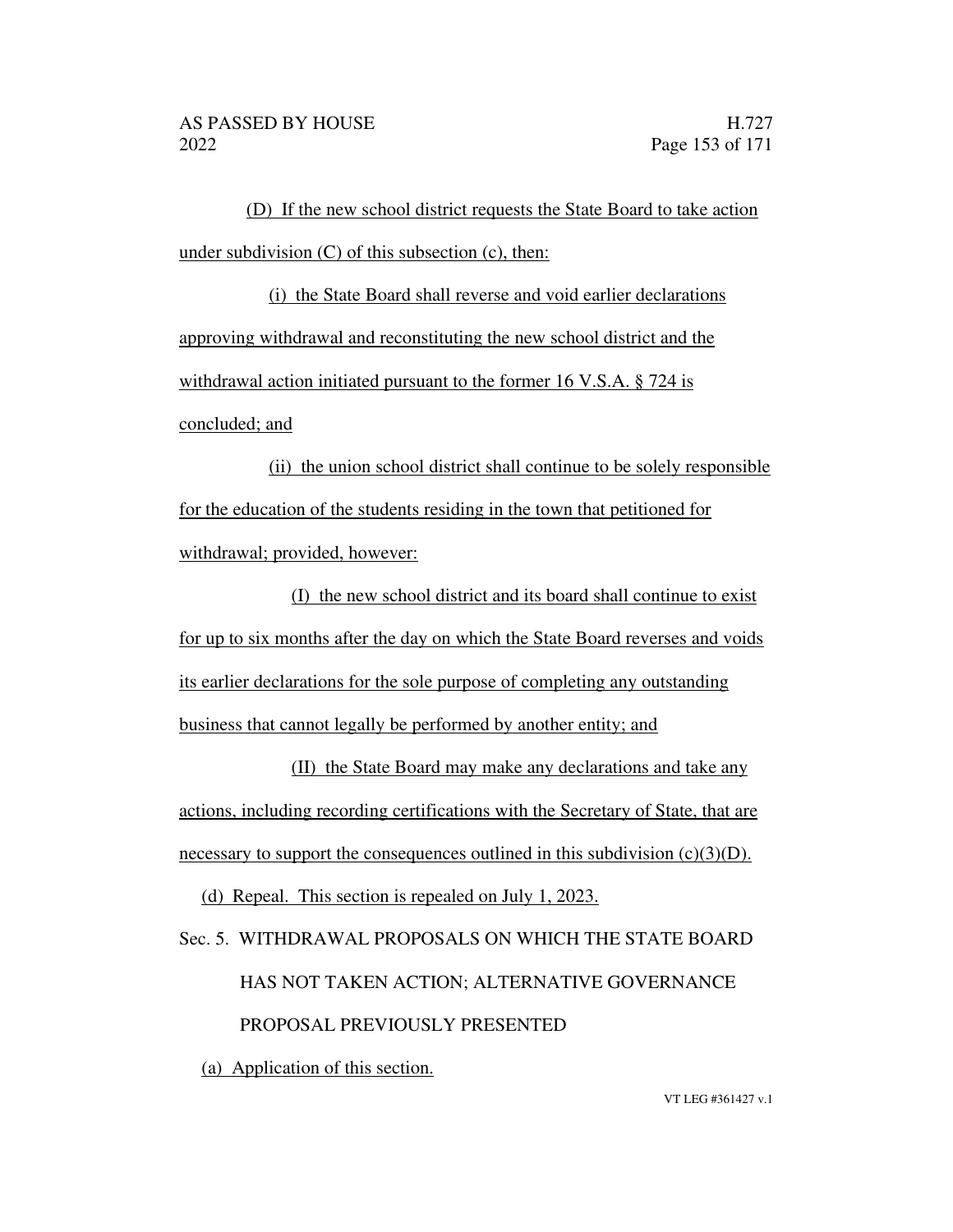(1) For purposes of this section and notwithstanding any provision of law to the contrary, the provisions of 16 V.S.A. § 724 that were in effect prior to the effective date of Sec. 3 of this act (former 16 V.S.A. § 724) are deemed to authorize withdrawal from a unified union school district created by the State Board of Education in its "Final Report of Decisions and Order on Statewide School District Merger Decisions Pursuant to Act 46, Secs. 8(b) and 10" dated November 28, 2018 (Order).

(2) This section shall apply solely to a withdrawal action initiated by a town within a union district (petitioning town) pursuant to the former 16 V.S.A. § 724 if each of the following actions occurred prior to the effective date of Sec. 3 of this act:

(A) the State Board created the union district in its Order;

(B) prior to issuance of the Order, the districts that merged to form the union district submitted a proposal to the Secretary of Education and the State Board setting forth the details of their self-evaluation and a proposal for an alternative governance structure pursuant to 2015 Acts and Resolves No. 46, Sec. 9 (Section 9 proposal);

(C) the voters of the petitioning town approved a proposal to withdraw from the union district;

(D) the voters of each of the other towns within the union district ratified the petitioning town's proposal to withdraw; and

VT LEG #361427 v.1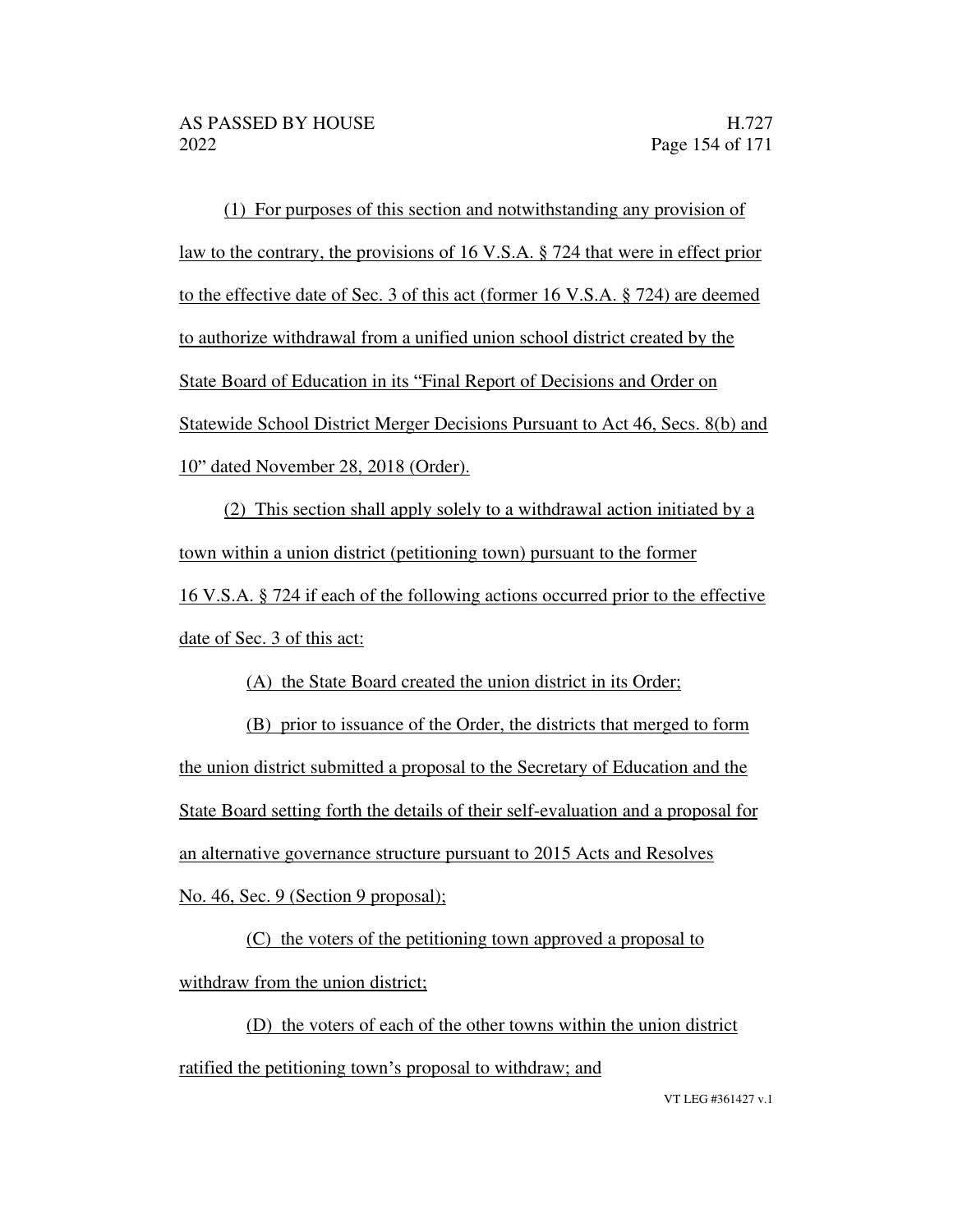(E) the State Board of Education has not approved or taken action to approve the withdrawal proposal or to declare that a new school district is reconstituted.

(b) Report and plan. At any time after the effective date of this section, but on or before the regular September 2022 State Board meeting, the self-selected representatives of the petitioning town and the board of the union district shall submit to the State Board in writing:

(1) A report explaining the ways in which the current plan of the petitioning town and the union district for operation after withdrawal conforms to or differs from the Section 9 proposal.

(2) A plan, including a timeline, identifying the actions the petitioning town and the union district have taken and will take to transition to the proposed structure and to ensure that, as of an identified operational date, the proposed new school district will be prepared to assume sole responsibility for the education of its students in prekindergarten through grade 12 in a manner that will meet educational quality standards as required by 16 V.S.A. § 165, including the actions necessary to transition to the proposed method by which supervisory union services would be provided. At a minimum, the plan and timeline should include the actions identified in subsection (d) of this section.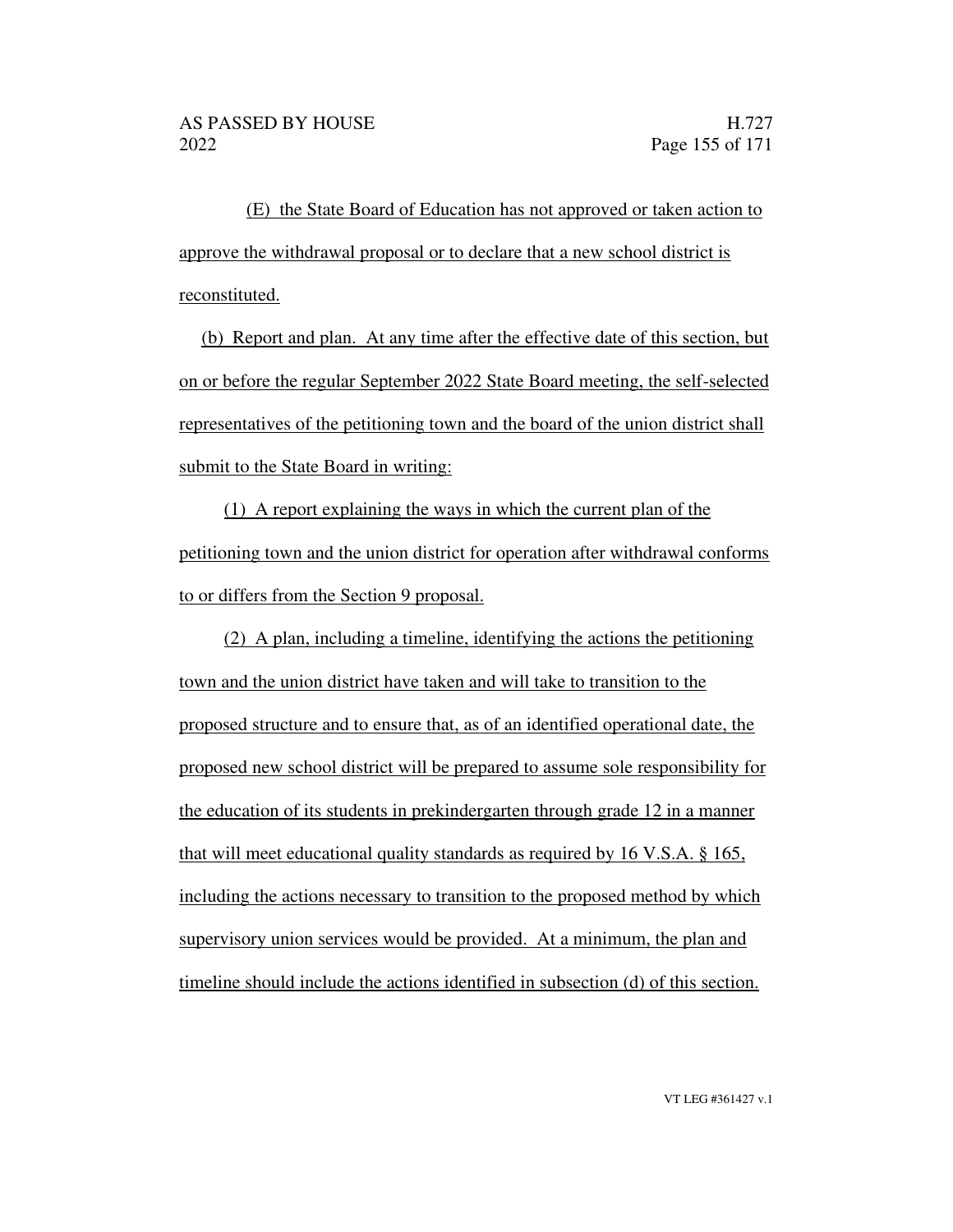(c) State Board review and action.

(1) Review. The State Board shall consider the report and plan and shall provide the self-selected representatives of the petitioning town and the board of the union district an opportunity to be heard. The Board may, in its discretion, take testimony from other individuals and entities.

(2) Preparedness determination and vote to approve withdrawal. The State Board shall determine if it is likely or unlikely the proposed new school district, on the proposed operational date, will be prepared to assume full responsibility for the education of its resident students in a manner that substantially complies with educational quality standards as required by 16 V.S.A. § 165 and also whether it is likely or unlikely that supervisory union services will be available to both the proposed new school district and the union district on the operational date. If the State Board determines preparedness is unlikely, it shall issue a written advisory statement detailing the factors underlying its conclusion, which shall be posted on its website. Upon making its preparedness determination, the State Board shall vote to:

(A) approve the withdrawal proposal;

VT LEG #361427 v.1 (B) approve any motion necessary for the withdrawal process to proceed pursuant to subsection (d) of this section, including a motion to create a new school district as of the date of the motion in order to enable the election of members to the board of the proposed new school district, negotiation and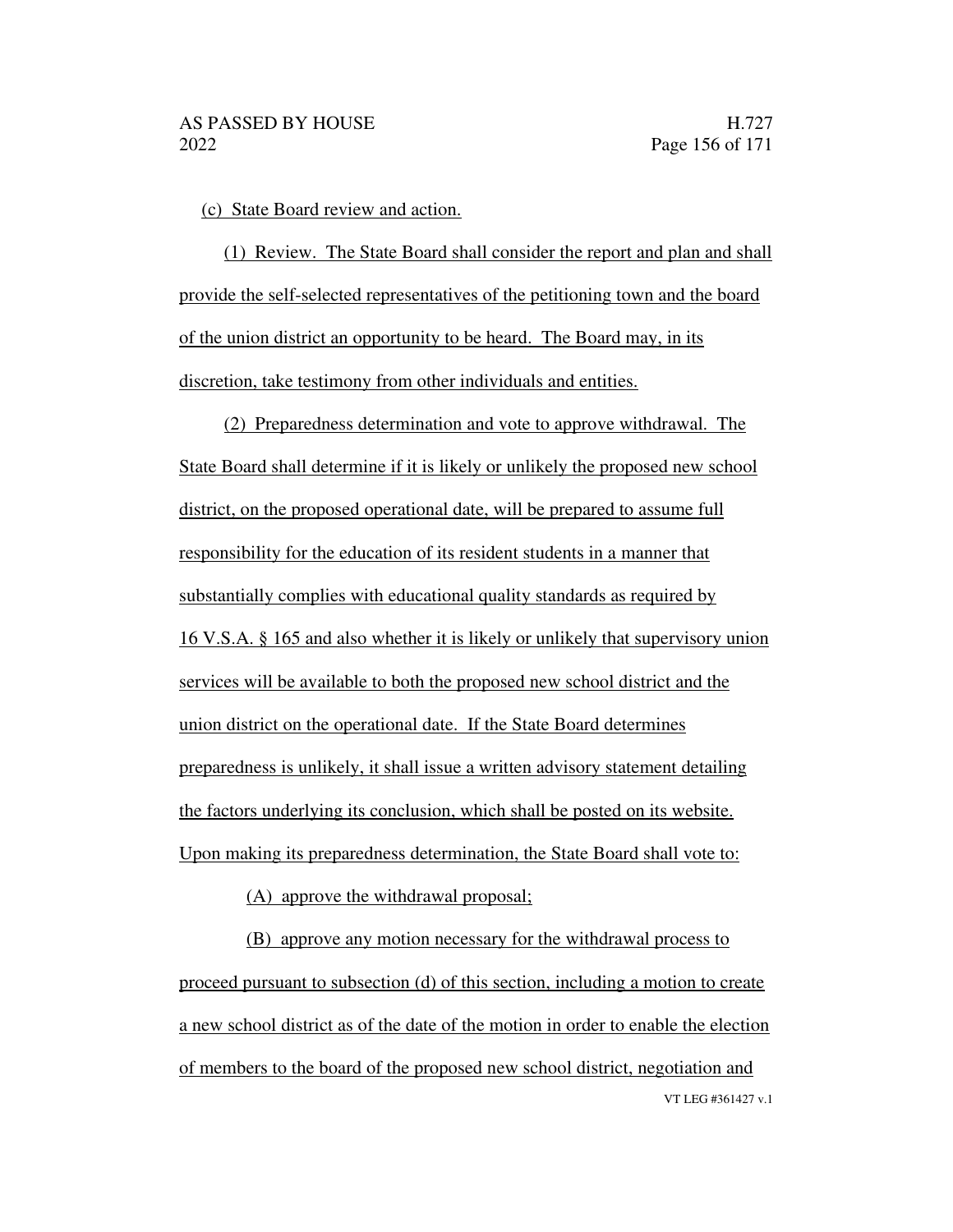voter approval of a withdrawal agreement pursuant to the former 16 V.S.A. § 724(c), and preparation to assume full responsibility for the education of resident students on the operational date;

(C) determine or set a schedule for determining the manner in which supervisory union services will be provided to the proposed new school district and, if appropriate, the union district to be effective on the proposed new school district's operational date; and

(D) make any other findings or declarations and approve any other motions that are related and necessary to the withdrawal proposal.

(d) Actions necessary to be fully operational. After the State Board makes its determination of preparedness and approves the withdrawal process pursuant to subdivision  $(c)(2)$  of this section, then the new school district, the union district, and, if applicable, the supervisory union or unions shall take all actions necessary to be fully operational on the operational date. At a minimum, the required necessary actions shall include:

(1) election of initial school board members by the voters of the new school district, whose terms of office shall be arranged so that one each expires on the day of the second, third, and fourth annual meeting of the new school district, and whose sole responsibility until the new school district's operational date shall be to prepare for the district to assume sole responsibility for the education of resident students on that date;

VT LEG #361427 v.1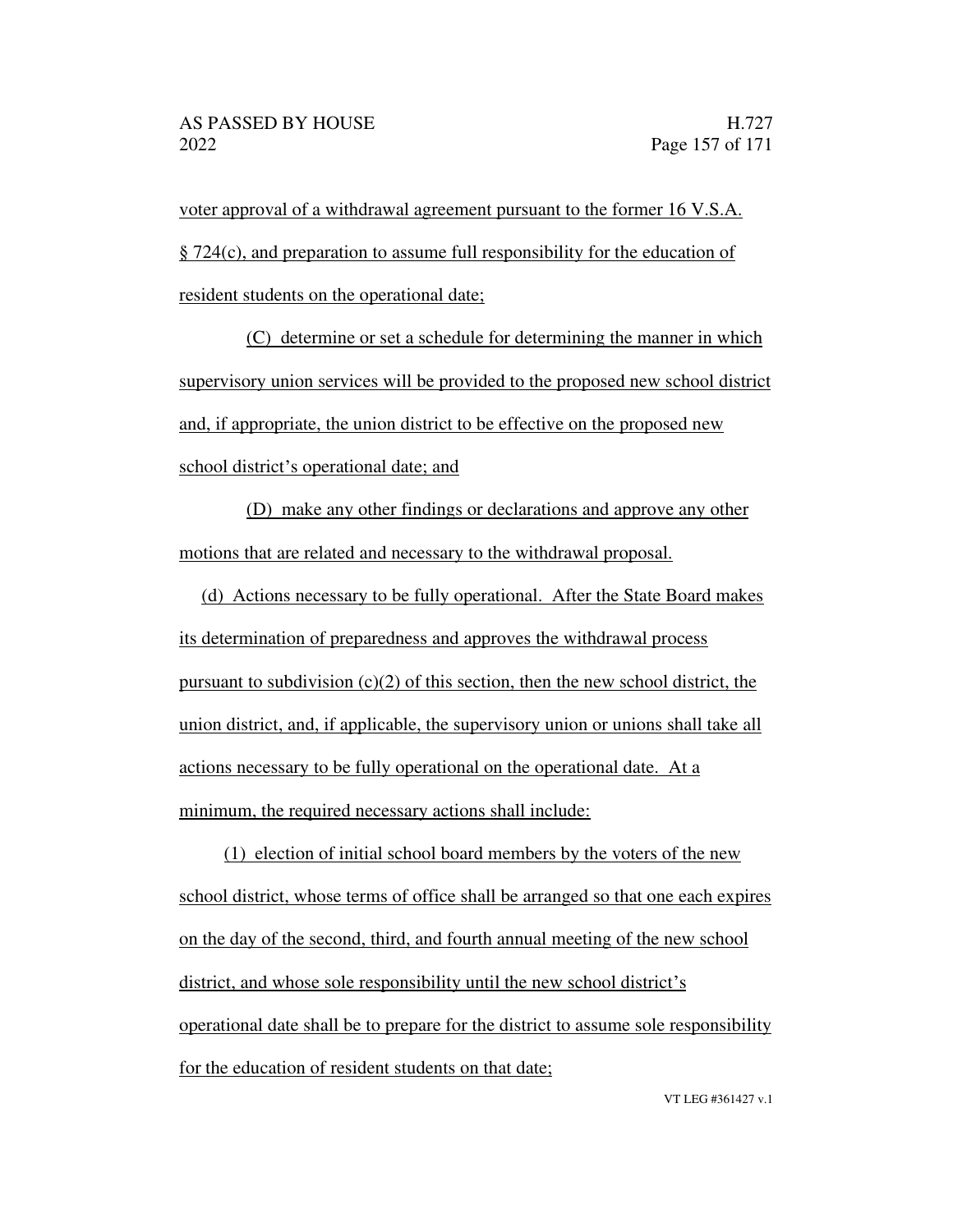(2) negotiation of the proposed financial terms of withdrawal by the board of the new school district and the board of the union district in order to comply with the requirements of the former 16 V.S.A. § 724(c);

(3) approval by the voters of each town within the union district of the negotiated proposed financial terms of withdrawal in order to comply with the requirements of the former 16 V.S.A. § 724(c);

(4) preparation of a proposed budget by the board of the new school district for the fiscal year beginning on the district's operational date, together with presentation to and approval by the district's voters prior to that date;

(5) preparation for the provision of supervisory union services to the new school district and, if applicable, for the transition of the union school district from a supervisory district structure to a supervisory union structure; and

(6) all other actions necessary to transition from one school district to two districts and, if applicable, to transition from a supervisory district structure to a supervisory union structure, including all actions necessary to address the collectively bargained rights of employees of the current employing entity.

(e) Preparedness deemed unlikely.

VT LEG #361427 v.1 (1) If the State Board determines preparedness is unlikely and issues a written advisory statement detailing the factors underlying its conclusion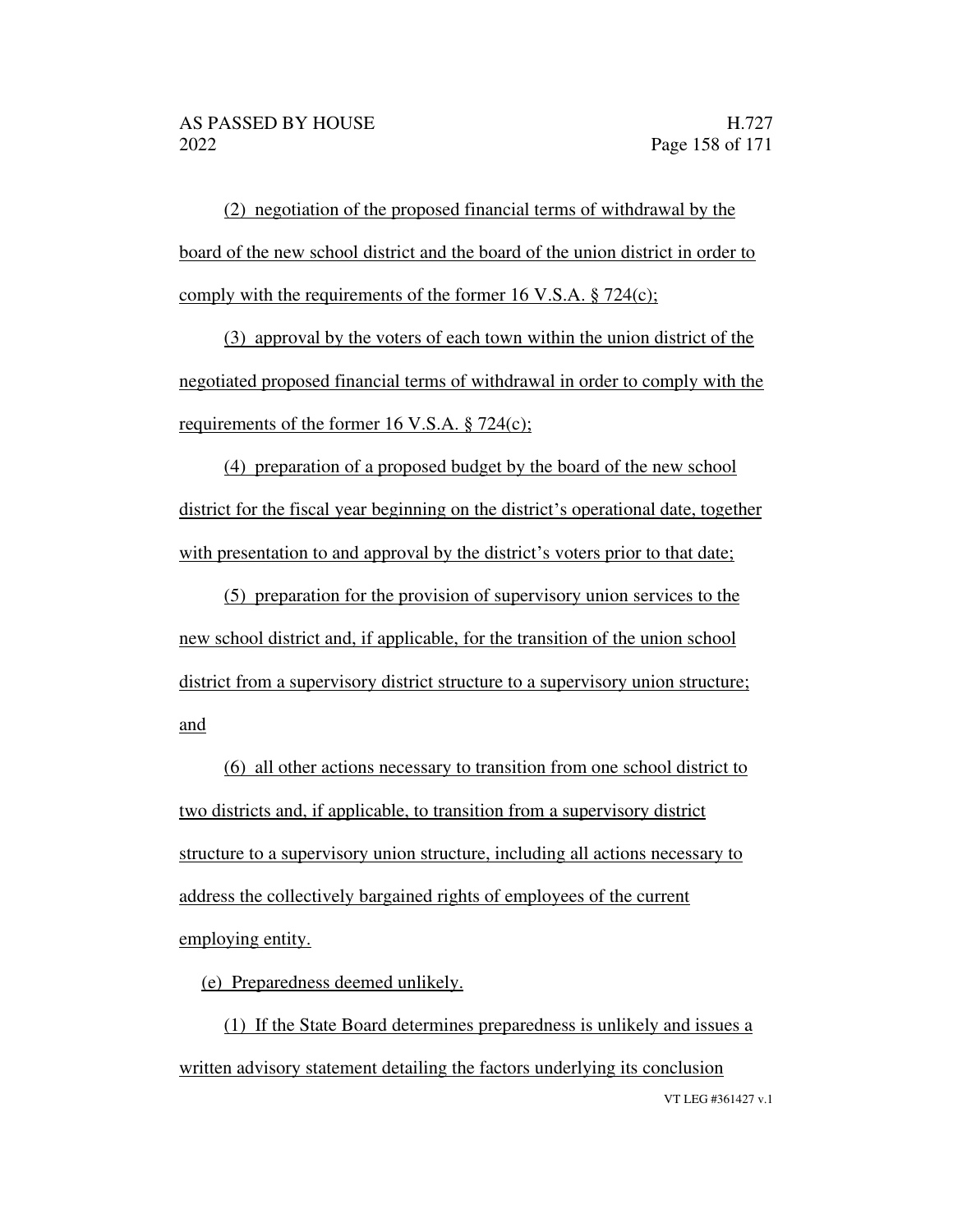pursuant to subdivision  $(c)(2)$  of this section, it shall electronically transmit the advisory statement to the board of the new school district upon its election.

(2) Upon receipt of the advisory statement, the board of the new school district shall post the document on its website and schedule the contents as a topic for public discussion at a special or regular board meeting.

(3) Prior to the operational date and after public discussion and any board deliberations:

(A) The board of the new school district may continue to take all actions necessary to prepare for the realignment of duties on the operational date.

(B) On its own motion, or if petitioned to do so by at least five percent of the voters in the new school district, the board of the new school district shall warn a vote to request the State Board to reverse its declaration approving withdrawal and reconstituting the new school district. The vote shall be held before the October 1 prior to the operational date.

(i) The question shall be decided by Australian ballot.

VT LEG #361427 v.1 (ii) Within 45 days after the vote or 15 days after a vote to reconsider under 17 V.S.A. § 2661, whichever is later, the clerk of the new school district shall certify the results of the vote to the Secretary of State who shall record the certificate and give notice of the vote to the clerk of the union district, the clerks of each of the other towns within the union district, and the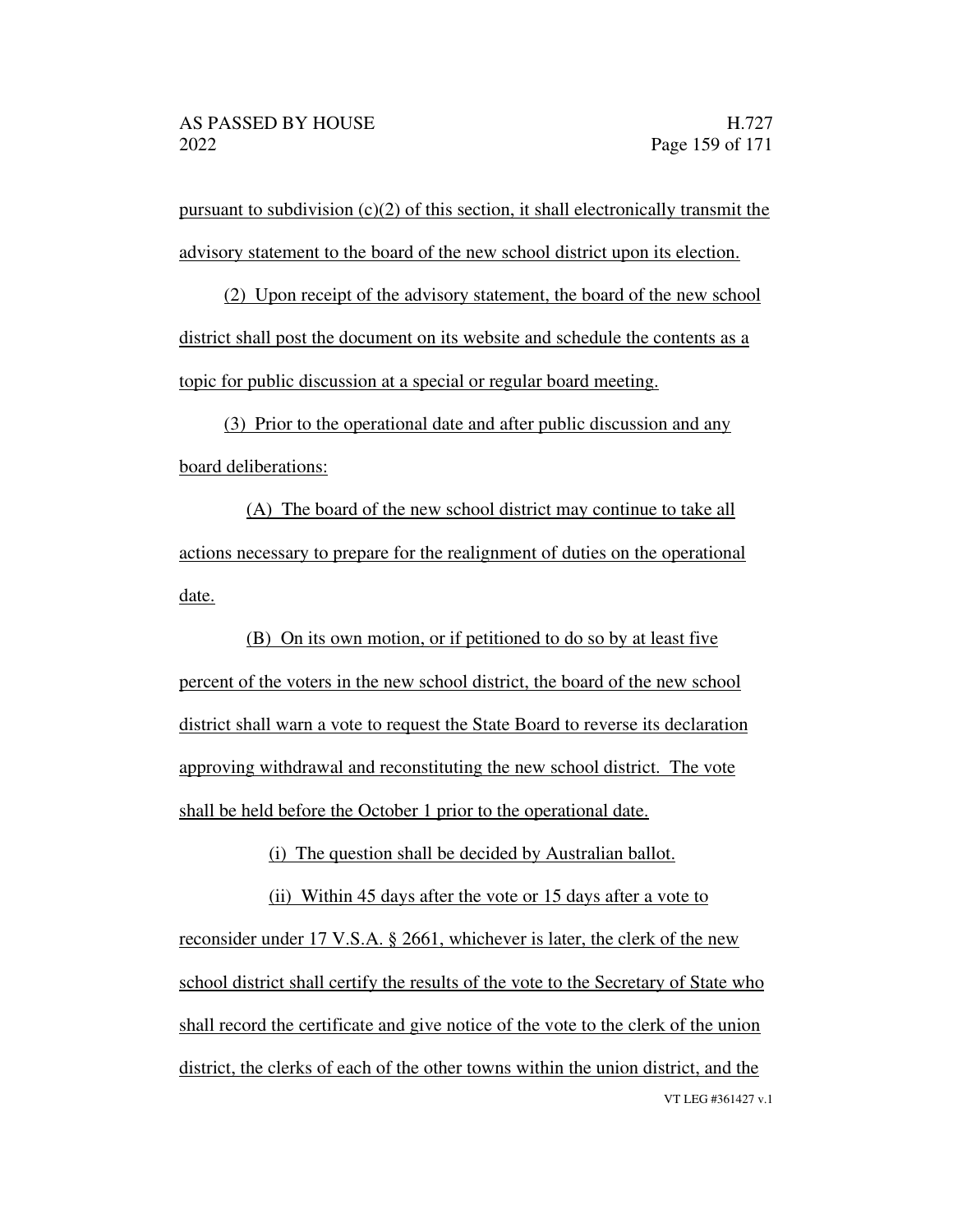Secretary of Education. The clerk of the new school district shall submit the certification regardless of whether the voters in the district voted to petition the State Board to reverse its declarations.

(4) If the new school district requests the State Board to take action under subdivision (3) of this subsection, then:

(A) the State Board shall reverse and void earlier declarations approving withdrawal and reconstituting the new school district and the withdrawal action initiated pursuant to the former 16 V.S.A. § 724 is concluded; and

(B) the union school district shall continue to be solely responsible for the education of the students residing in the town that petitioned for withdrawal; provided, however:

(i) the new school district and its board shall continue to exist for up to six months after the day on which the State Board reverses and voids its earlier declarations for the sole purpose of completing any outstanding business that cannot legally be performed by another entity; and

(ii) the State Board may make any declarations and take any actions, including recording certifications with the Secretary of State, that are necessary to support the consequences outlined in this subdivision  $(e)(4)$ .

(f) Application of this section to withdrawal from a union elementary or union high school district.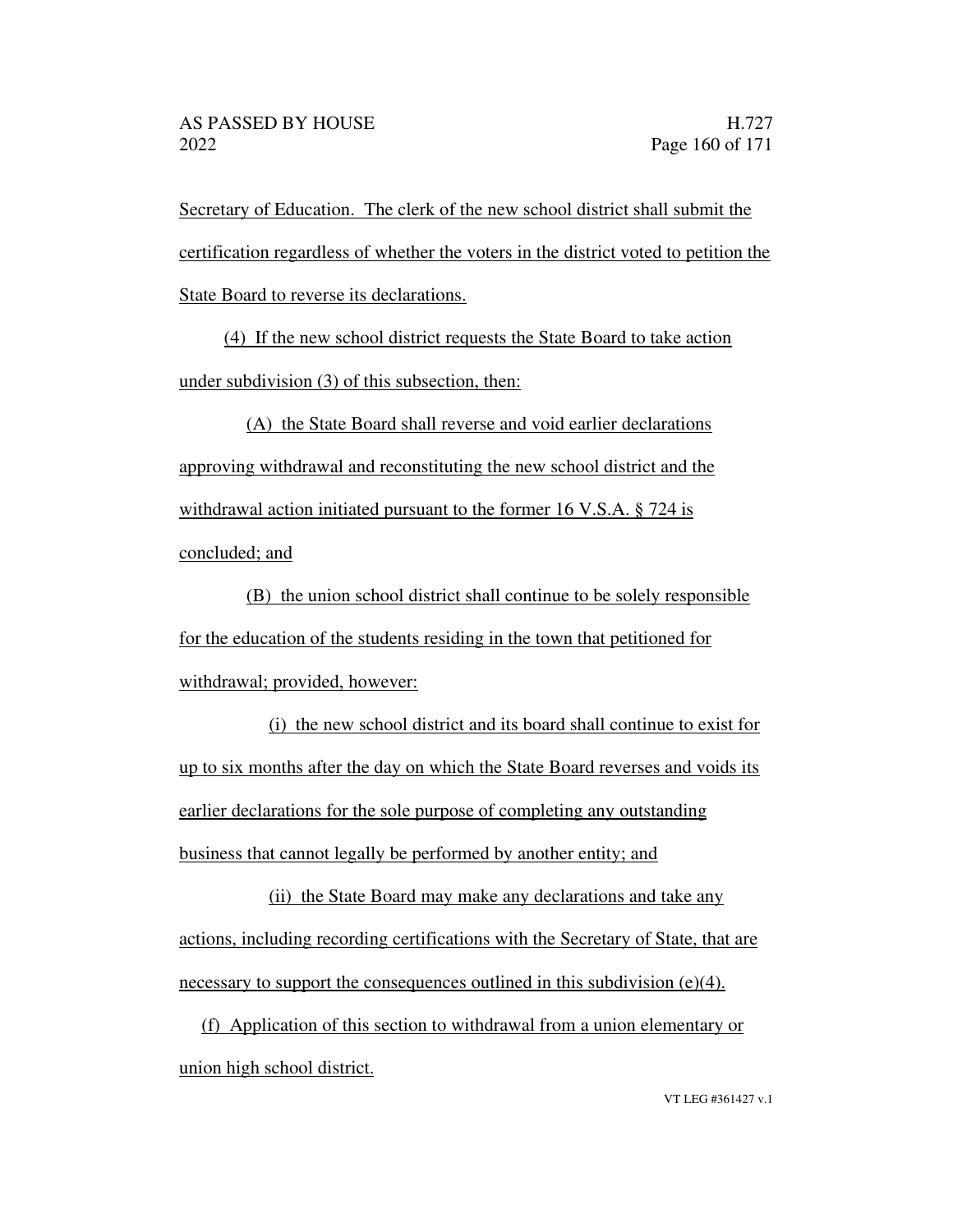(1) The processes outlined in this section shall apply to an action of a member school district to withdraw from a union elementary or union high school district if the five elements set forth in subdivisions  $(A)$ – $(E)$  of subdivision (a)(2) are met.

(2) For purposes of applying the process in this section to withdrawal from a union elementary or union high school district under this subsection, the terms used in subsections (a) through (e) have the following meanings:

 $(A)$  "Petitioning town" means the member district of the union elementary or union high school district that initiated the withdrawal process pursuant to the provisions of 16 V.S.A. § 721a that were in effect prior to the effective date of Sec. 3 of this act.

(B) "Selectboard" means the board of the member district that initiated the withdrawal process pursuant to the provisions of 16 V.S.A. § 721a that were in effect prior to the effective date of Sec. 3 of this act.

 $(C)$  "Town within the union school district" means a member district of the union elementary or union high school district.

(g) Repeal. This section is repealed on July 1, 2024.

Sec. 6. WITHDRAWAL PROPOSALS ON WHICH THE STATE BOARD HAS NOT TAKEN ACTION; UNION DISTRICT CREATED BY THE ELECTORATE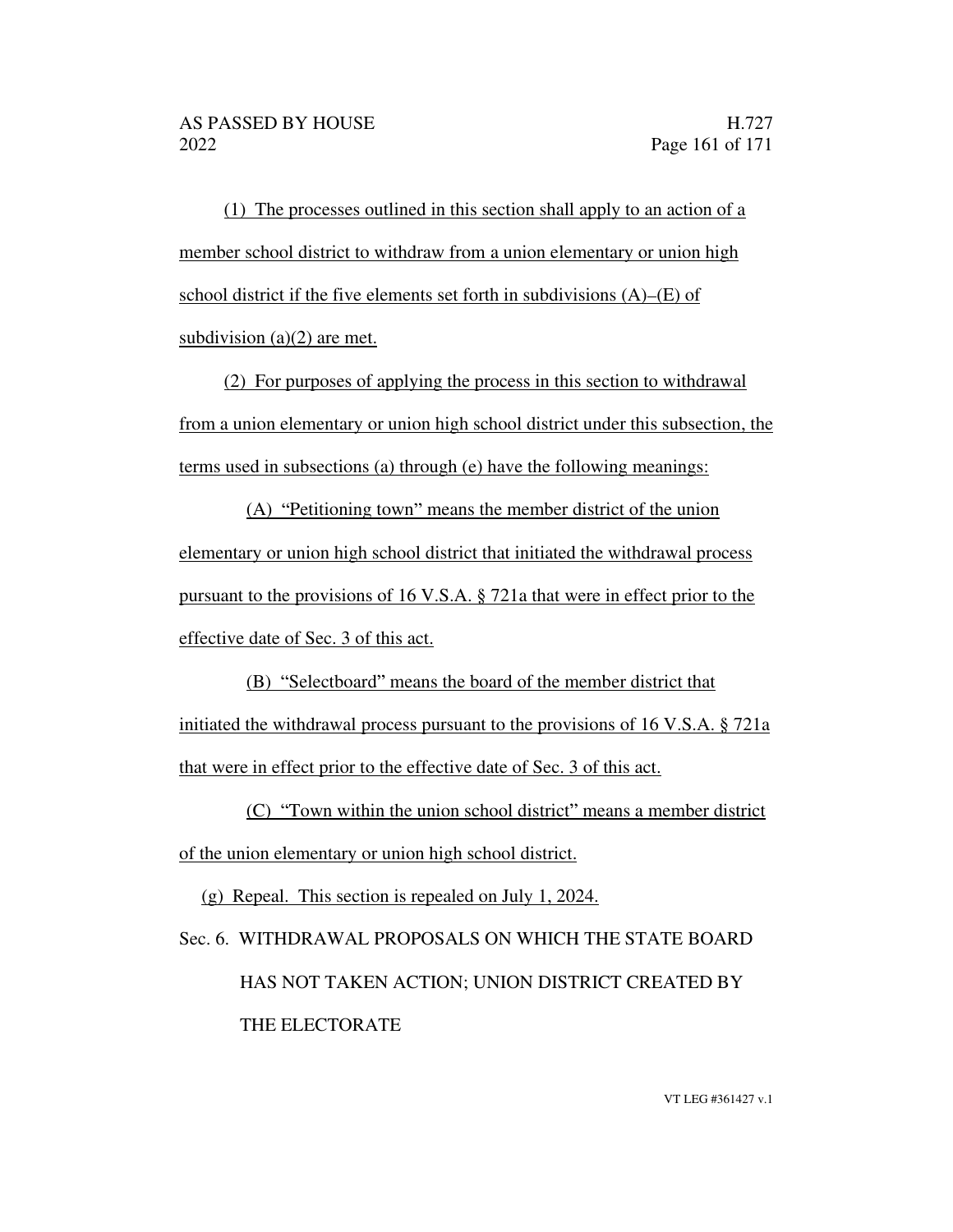(a) Application of this section. This section shall apply solely to a withdrawal action initiated by a town within a union district (petitioning town) pursuant to the provisions of 16 V.S.A. § 724 that were in effect prior to the effective date of Sec. 3 of this act (former 16 V.S.A. § 724) if each of the following actions occurred prior to that date:

(1) the union district formed pursuant to the provisions of 16 V.S.A. §§ 706–706 that were in effect prior to the effective date of Sec. 3 of this act;

(2) the voters of the petitioning town approved a proposal to withdraw from the union district;

(3) the voters of each of the other towns within the union district ratified the petitioning town's proposal to withdraw; and

(4) the State Board of Education has not approved or taken action to approve the withdrawal proposal or to declare that a new school district is reconstituted.

(b) Report and plan. At any time after the effective date of this section, but on or before the regular September 2022 State Board meeting, the self-selected representatives of the petitioning town shall submit a written report and plan to the State Board.

VT LEG #361427 v.1 (1) Report. The report shall describe the analysis that has been performed by the petitioning town to evaluate the likely strengths and challenges for the proposed new school district and for the reconfigured union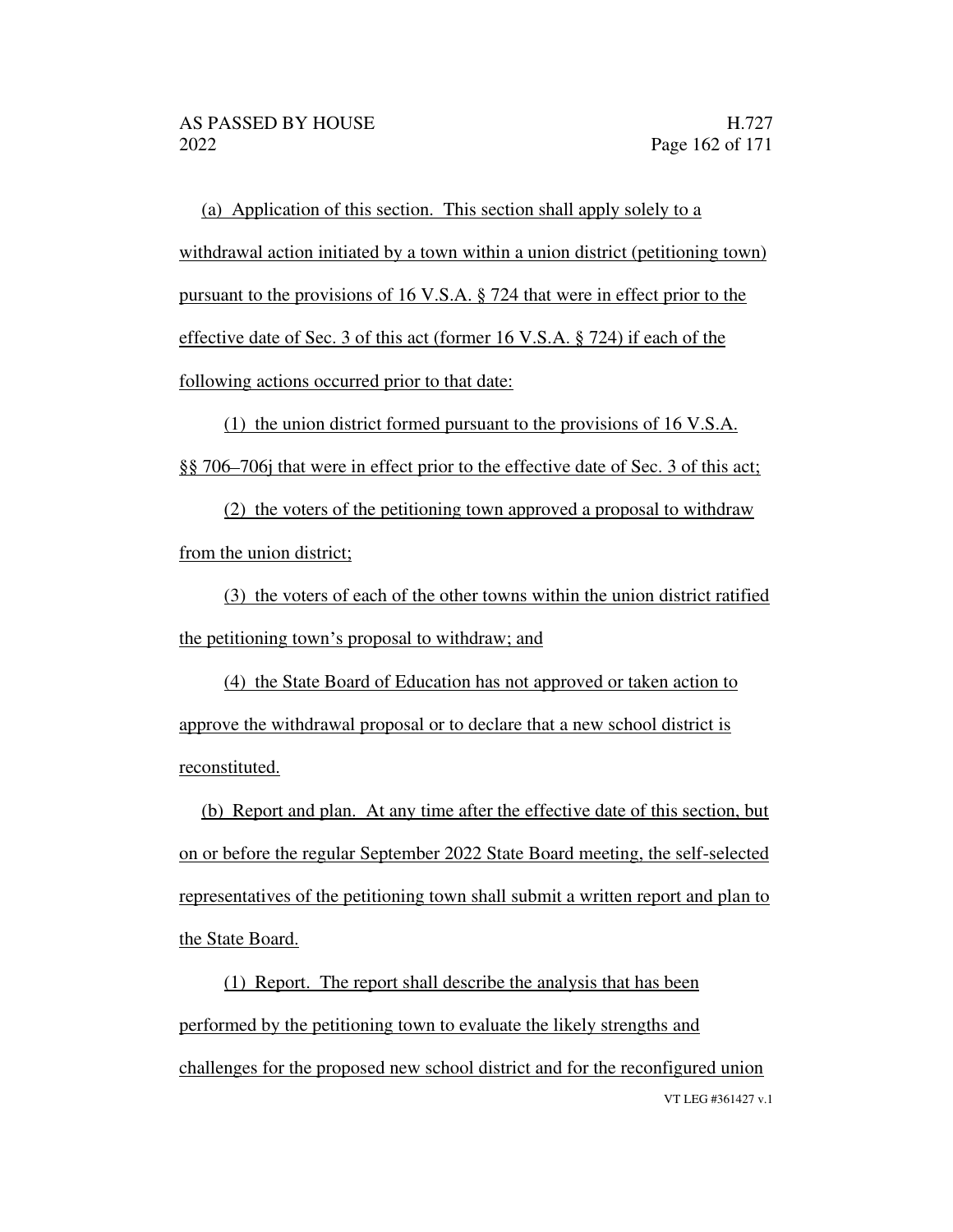district if withdrawal is approved and the ways in which withdrawal would enable both districts to provide for the education of their respective resident students in a manner that will meet educational quality standards as required by 16 V.S.A. § 165. The report shall address:

(A) the educational advantages and disadvantages likely to result from withdrawal for the students in the proposed new school district and the students in the remaining towns within the union district and the ways in which they are preferable to those of continuing in the current governance structure;

(B) the financial advantages and disadvantages likely to result from withdrawal for the taxpayers in the proposed new school district and the taxpayers in the remaining towns within the union district and the ways in which they are preferable to those of continuing in the current governance structure;

(C) the likely operational and financial viability and sustainability of the proposed new school district and the union district after withdrawal of the petitioning town;

(D) any other advantages and disadvantages of withdrawal, including any advantages and disadvantages to the students and taxpayers of the region and the State; and

VT LEG #361427 v.1 (E) the potential source of supervisory union services for the new school district and, if appropriate, for the union district, including discussions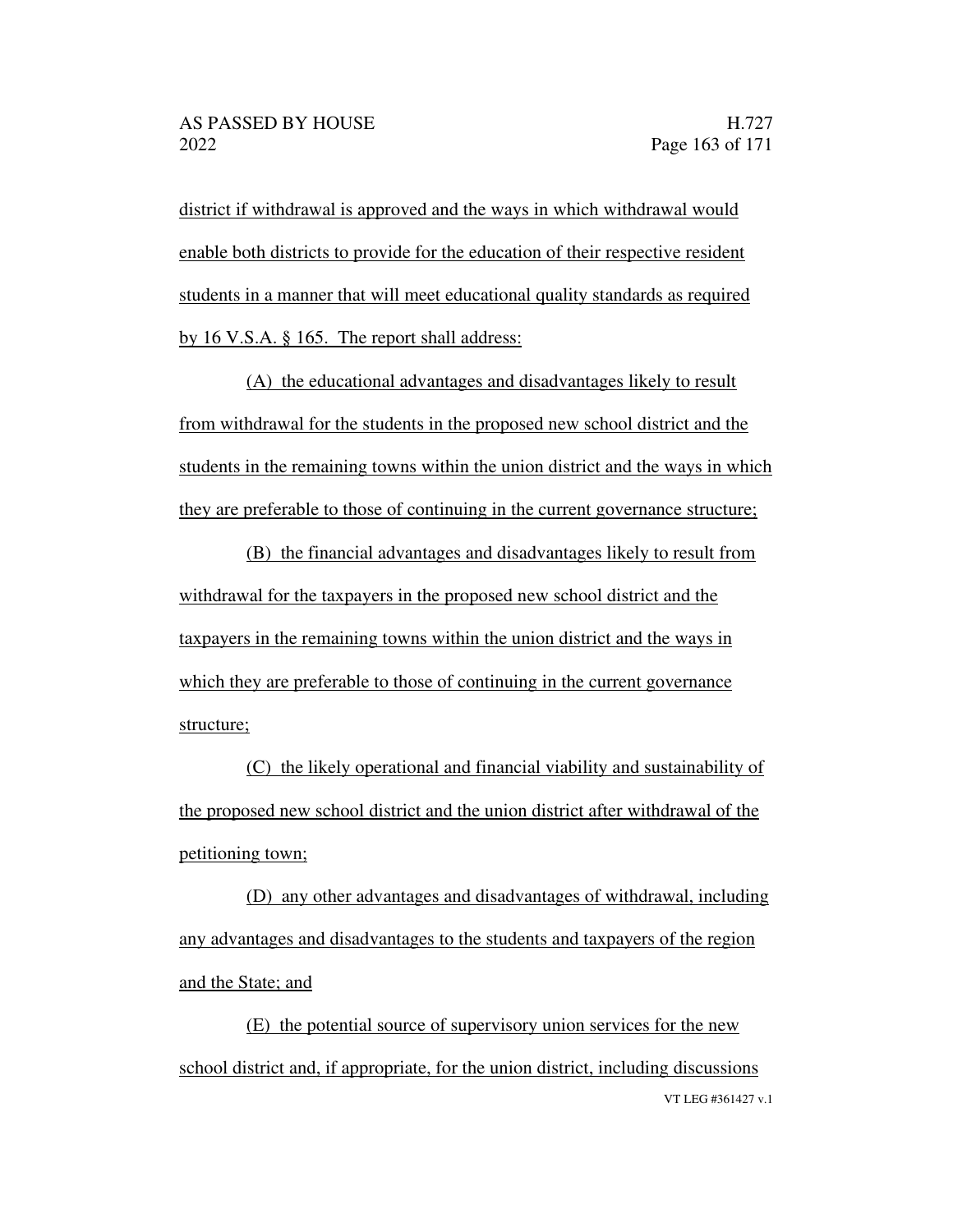with the board of any supervisory union to which the petitioning town proposes assignment.

(2) Plan. The plan shall describe the actions that the petitioning town has taken and will take to ensure that, as of its proposed operational date, the proposed new district will be prepared to assume sole responsibility for the education of its students in prekindergarten through grade 12 in a manner that will meet educational quality standards as required by 16 V.S.A. § 165, including the actions necessary to transition to the proposed method by which supervisory union services would be provided. The plan shall include a timeline indicating the date by which each action will be complete. At a minimum, the plan and timeline should include the actions identified in subsection (d) of this section.

(c) State Board review and action.

(1) Review. The State Board shall consider the report and plan and shall provide the self-selected representatives of the petitioning town and the board of the union district an opportunity to be heard. The Board may, in its discretion, take testimony from other individuals and entities.

VT LEG #361427 v.1 (2) Preparedness determination and vote to approve withdrawal. The State Board shall determine if it is likely or unlikely the proposed new school district will be prepared to assume full responsibility for the education of its resident students in a manner that substantially complies with educational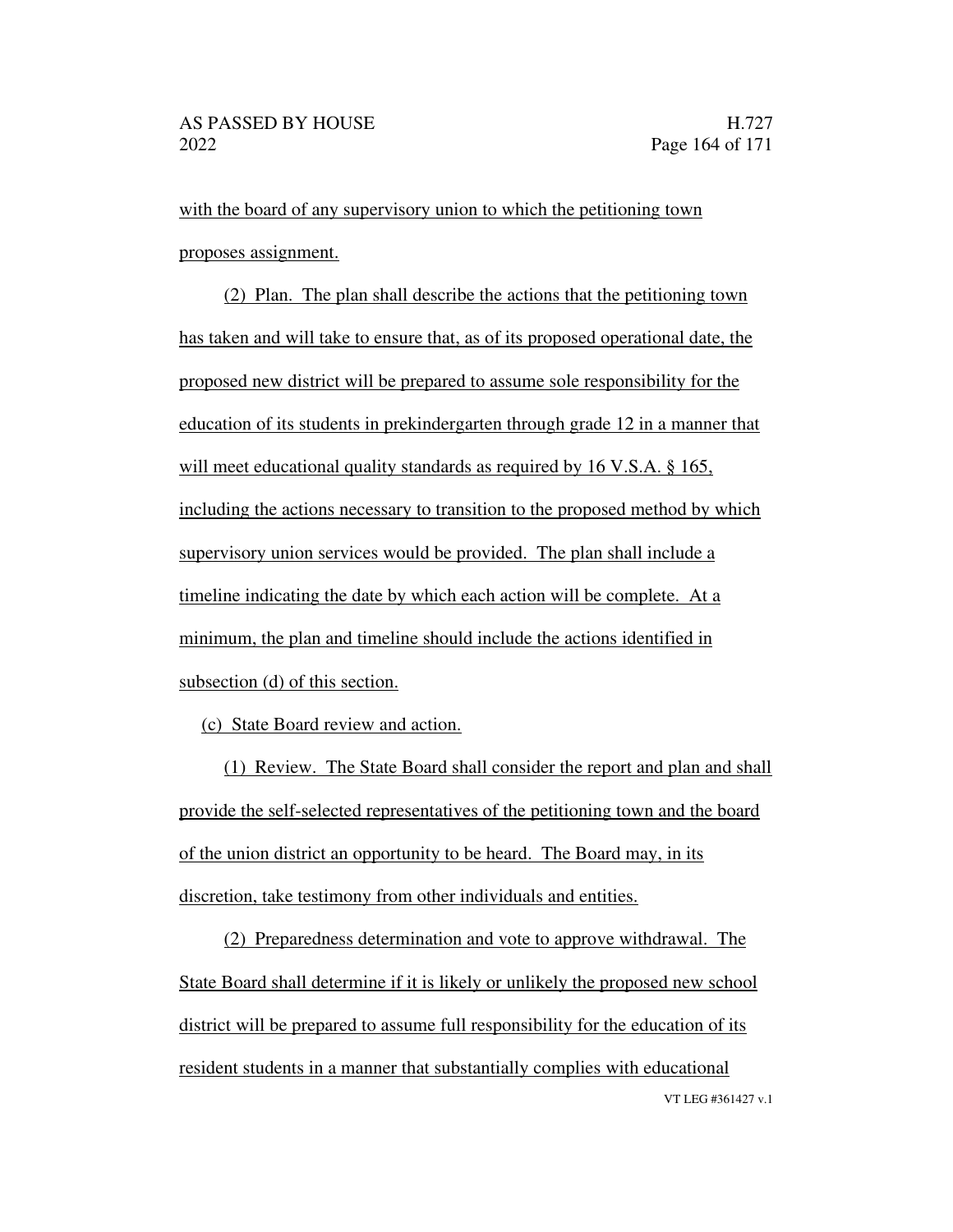quality standards as required by 16 V.S.A. § 165 and whether it is likely or unlikely that supervisory union services will be available to the proposed new school district on the operational date. If the State Board determines preparedness is unlikely, it shall issue a written advisory statement detailing the factors underlying its conclusion, which shall be posted on its website. Upon making its preparedness determination, the State Board shall vote to:

(A) approve the withdrawal proposal;

(B) approve any motion necessary for the withdrawal process to proceed pursuant to subsection (d) of this section, including a motion to create a new school district as of the date of the motion in order to enable the election of members to the board of the proposed new school district, negotiation and voter approval of a withdrawal agreement pursuant to the former 16 V.S.A. § 724(c), and preparation to assume full responsibility for the education of resident students on the operational date;

(C) determine or set a schedule for determining the manner in which supervisory union services will be provided to the proposed new school district and, if appropriate, the union district, to be effective on the proposed new school district's operational date; and

(D) make any other findings or declarations and approve any other motions that are related and necessary to the withdrawal proposal.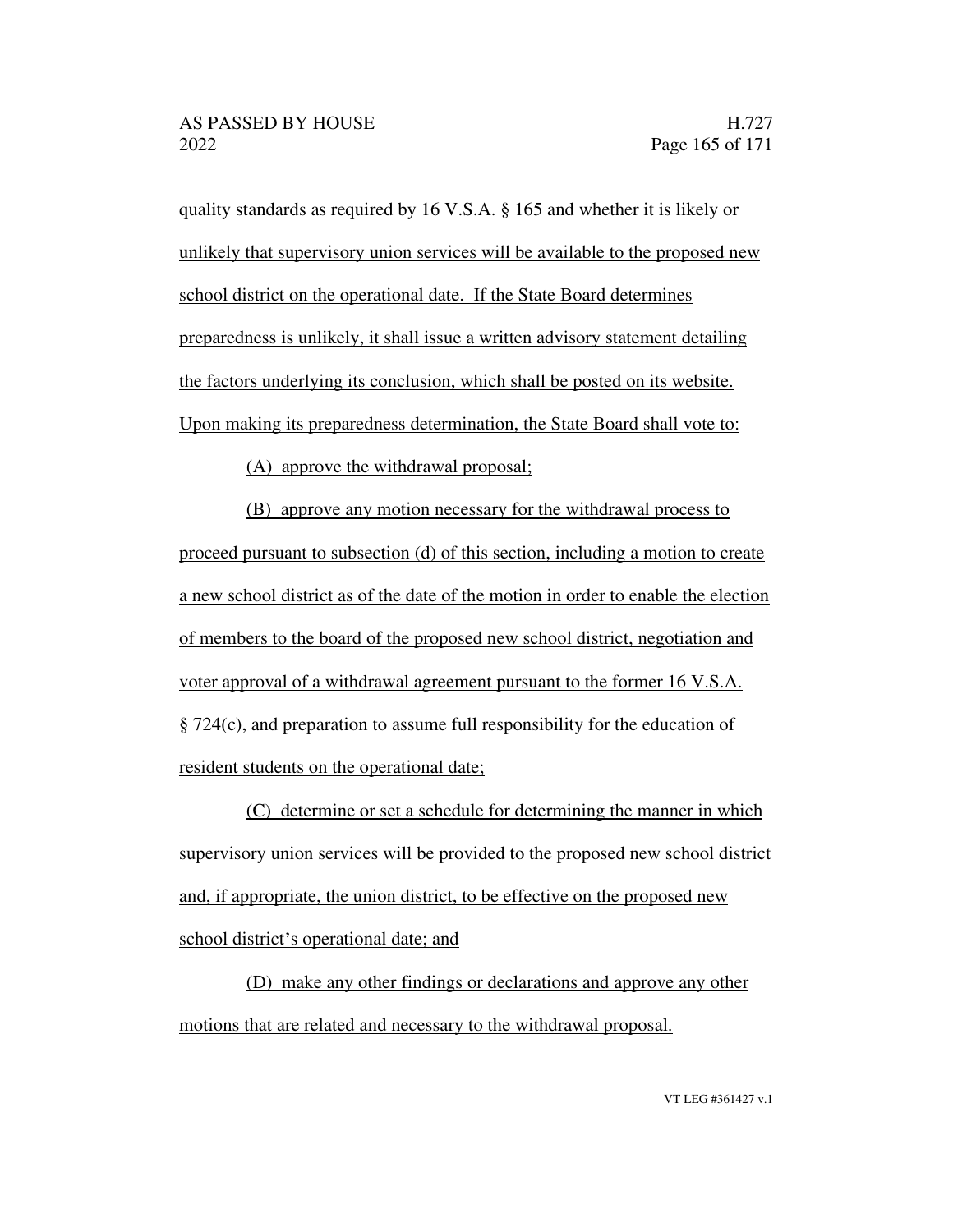(d) Actions necessary to be fully operational. After the State Board makes its determination of preparedness and approves the withdrawal process pursuant to subdivision  $(c)(2)$  of this section, then the new school district, the union district, and, if applicable, the supervisory union or unions shall take all actions necessary to be fully operational on the identified operational date. At a minimum, the required necessary actions shall include:

(1) election of initial school board members by the voters of the new school district, whose terms of office shall be arranged so that one each expires on the day of the second, third, and fourth annual meeting of the new school district and whose sole responsibility until the new school district's operational date shall be to prepare for the district to assume sole responsibility for the education of resident students on that date;

(2) negotiation by the board of the new school district and the board of the union district of the proposed financial terms of withdrawal in order to comply with the requirements of the former 16 V.S.A. § 724(c);

(3) approval by the voters of each town within the union district of the negotiated proposed financial terms of withdrawal in order to comply with the requirements of the former 16 V.S.A. § 724(c);

VT LEG #361427 v.1 (4) preparation of a proposed budget by the board of the new school district for the fiscal year beginning on the district's operational date, together with presentation to and approval by the district's voters prior to that date;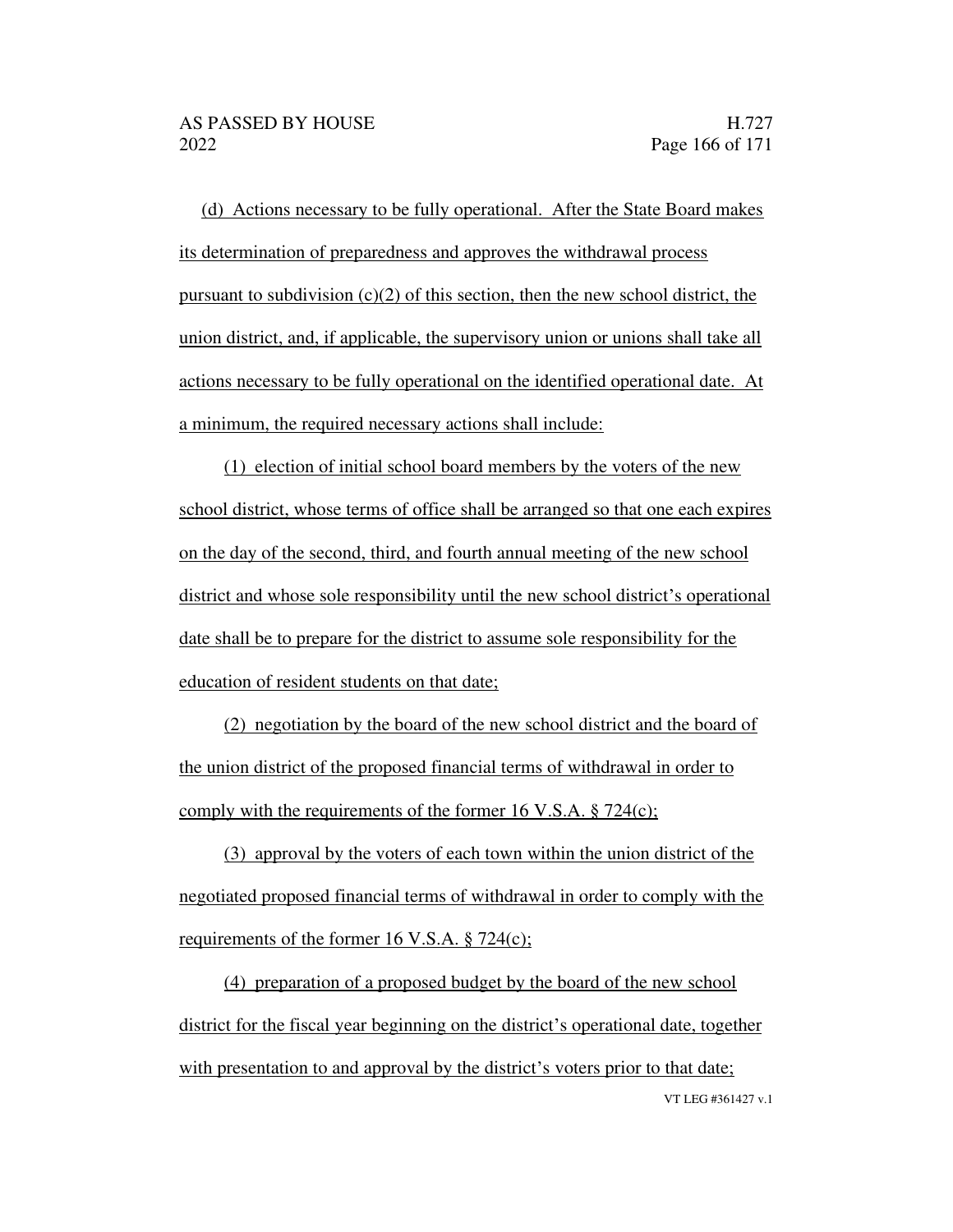(5) preparation for the provision of supervisory union services to the new school district and, if applicable, for the transition of the union school district from a supervisory district structure to a supervisory union structure; and

(6) all other actions necessary to transition from one school district to two districts and, if applicable, to transition from a supervisory district structure to a supervisory union structure, including any actions necessary to address the collectively bargained rights of employees of the former employing entity.

(e) Preparedness deemed unlikely.

(1) If the State Board determines preparedness is unlikely and issues a written advisory statement detailing the factors underlying its conclusion pursuant to subdivision  $(c)(2)$  of this section, it shall electronically transmit the advisory statement to the board of the new school district upon its election.

(2) Upon receipt of the advisory statement, the board of the new school district shall post the document on its website and schedule the contents as a topic for public discussion at a special or regular board meeting.

(3) Prior to the operational date and after public discussion and any board deliberations: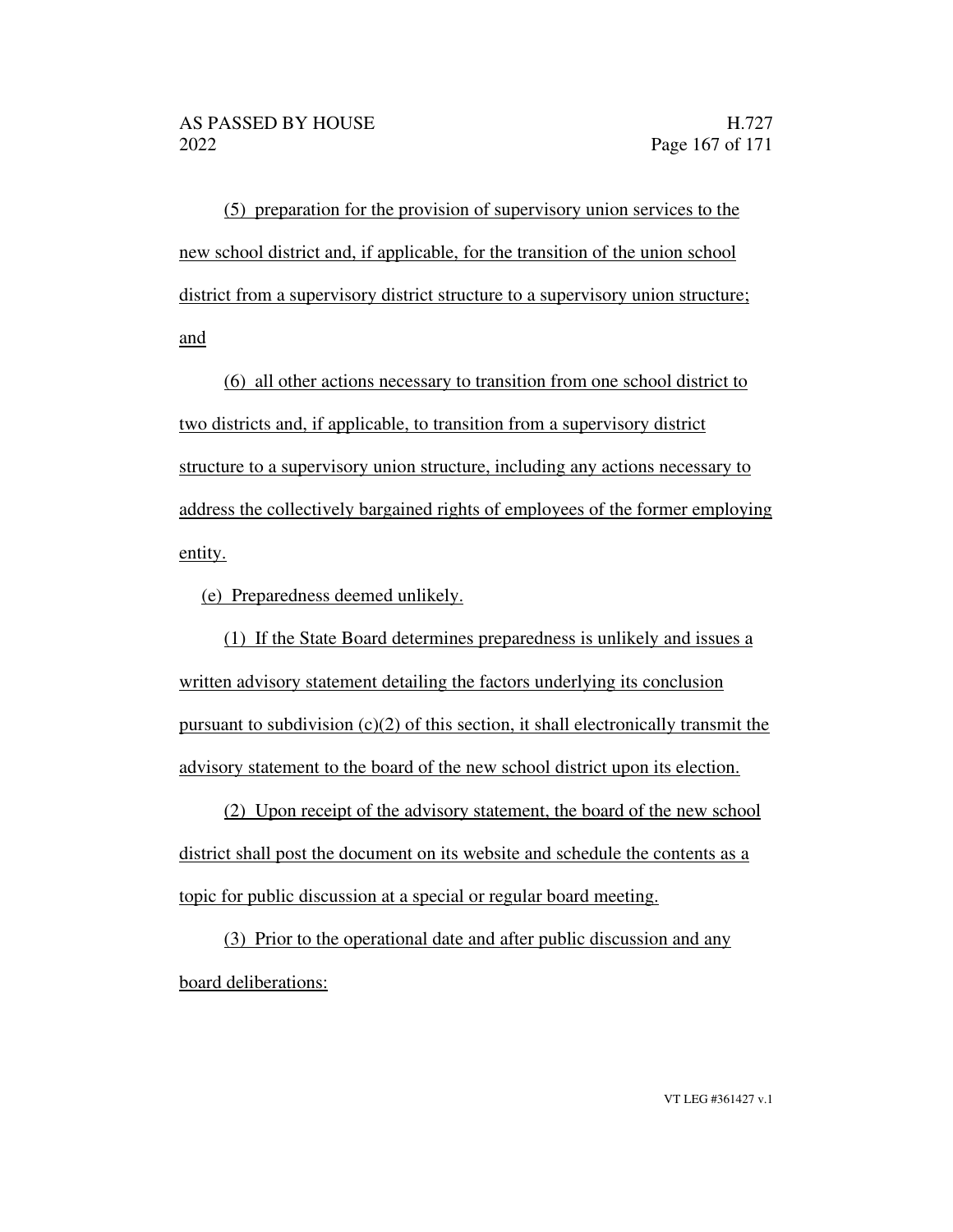(A) The board of the new school district may continue to take all actions necessary to prepare for the realignment of duties on the operational date.

(B) On its own motion, or if petitioned to do so by at least five percent of the voters in the new school district, the board of the new school district shall warn a vote to request the State Board to reverse its declaration approving withdrawal and reconstituting the new school district. The vote shall be held before the October 1 prior to the operational date.

(i) The question shall be decided by Australian ballot.

(ii) Within 45 days after the vote or 15 days after a vote to reconsider under 17 V.S.A. § 2661, whichever is later, the clerk of the new school district shall certify the results of the vote to the Secretary of State who shall record the certificate and give notice of the vote to the clerk of the union district, the clerks of each of the other towns within the union district, and the Secretary of Education. The clerk of the new school district shall submit the certification regardless of whether the voters in the district voted to petition the State Board to reverse its declarations.

(4) If the new school district requests the State Board to take action under subdivision (3) of this subsection, then:

VT LEG #361427 v.1 (A) the State Board shall reverse and void earlier declarations approving withdrawal and reconstituting the new school district and the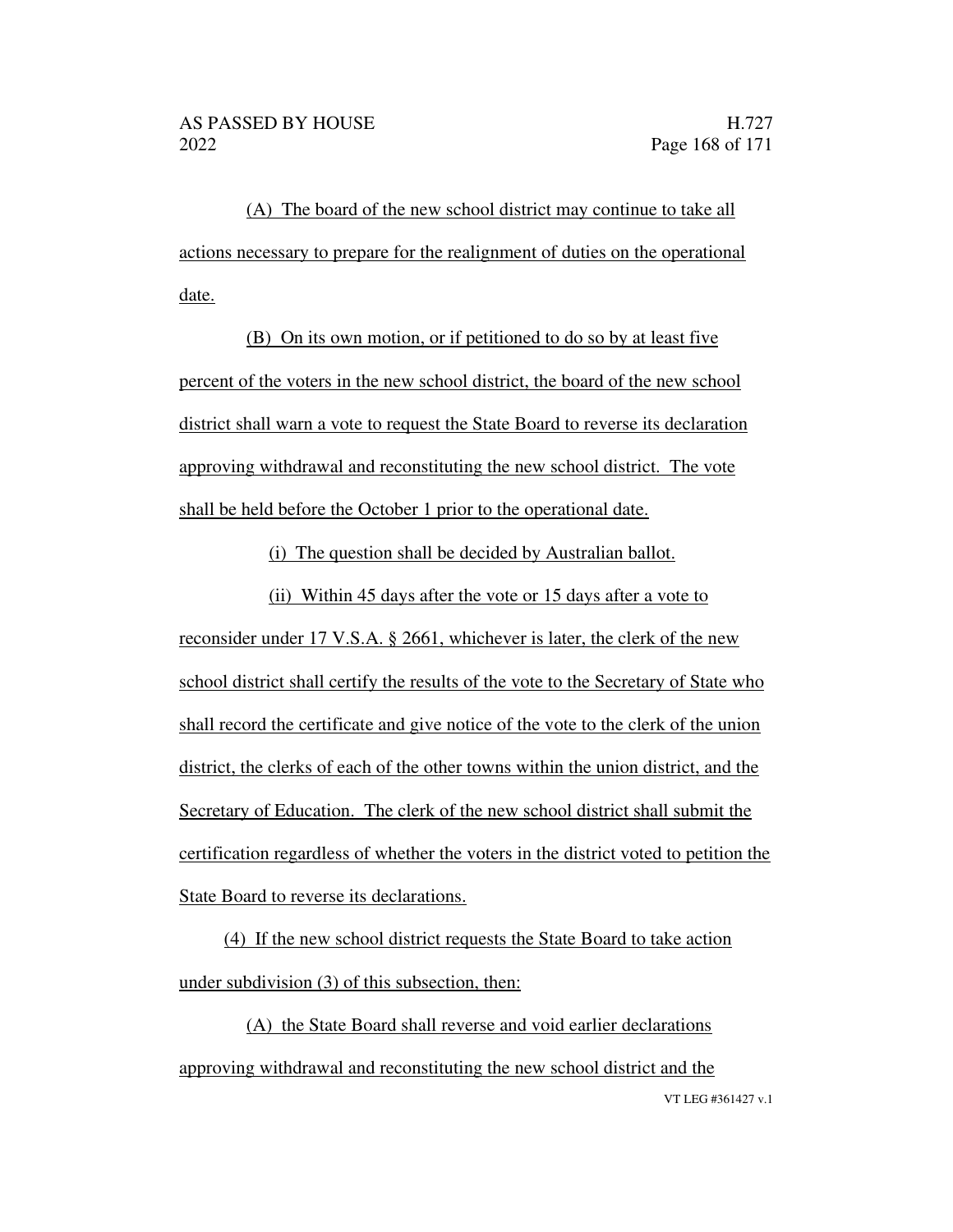withdrawal action initiated pursuant to the former 16 V.S.A. § 724 is concluded; and

(B) the union school district shall continue to be solely responsible for the education of the students residing in the town that petitioned for withdrawal; provided, however:

(i) the new school district and its board shall continue to exist for up to six months after the day on which the State Board reverses and voids its earlier declarations for the sole purpose of completing any outstanding business that cannot legally be performed by another entity; and

(ii) the State Board may make any declarations and take any actions, including recording certifications with the Secretary of State, that are necessary to support the consequences outlined in this subdivision  $(e)(4)$ .

(f) Application of this section to withdrawal from a union elementary or union high school district.

(1) The processes outlined in this section shall apply to an action of a member school district to withdraw from a union elementary or union high school district if the four elements set forth in subdivisions  $(1)$ – $(4)$  of subdivision (a) are met.

(2) For purposes of applying the process in this section to withdrawal from a union elementary or union high school district under this subsection, the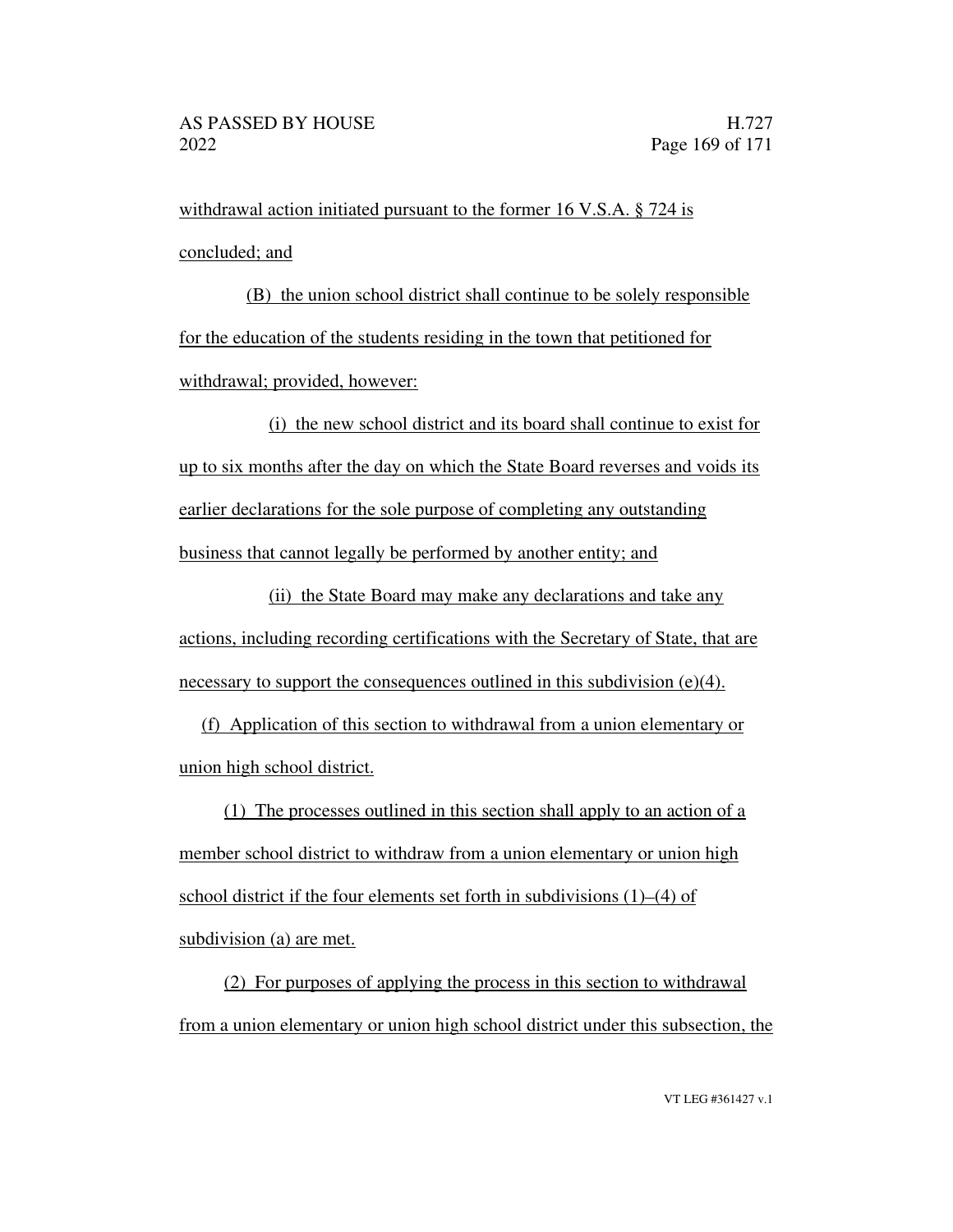terms used in subsections (a) through (d) of this section have the following meanings:

 $(A)$  "Petitioning town" means the member district of the union elementary or union high school district that initiated the withdrawal process pursuant to the provisions of 16 V.S.A. § 721a that were in effect prior to the effective date of Sec. 3 of this act.

 $(B)$  "Selectboard" means the board of the member district that initiated the withdrawal process pursuant to the provisions of 16 V.S.A. § 721a that were in effect prior to the effective date of Sec. 3 of this act.

(C) Town within the union school district means a member district of the union elementary or union high school district.

(g) Repeal. This section is repealed on July 1, 2024.

Sec. 7. WITHDRAWAL PROPOSALS; NO FINAL RATIFICATION VOTES

VT LEG #361427 v.1 (a) Unified union school districts. If a town within a unified union school district voted to withdraw from the union district pursuant to the provisions of 16 V.S.A. § 724 that were in effect prior to the effective date of Sec. 3 of this act, and if the voters of each of the other towns within the union district have not voted whether to ratify the withdrawal proposal prior to the effective date of this section or if they each voted but the votes are not final prior to the effective date, then the withdrawal action is deemed to have been withdrawn.